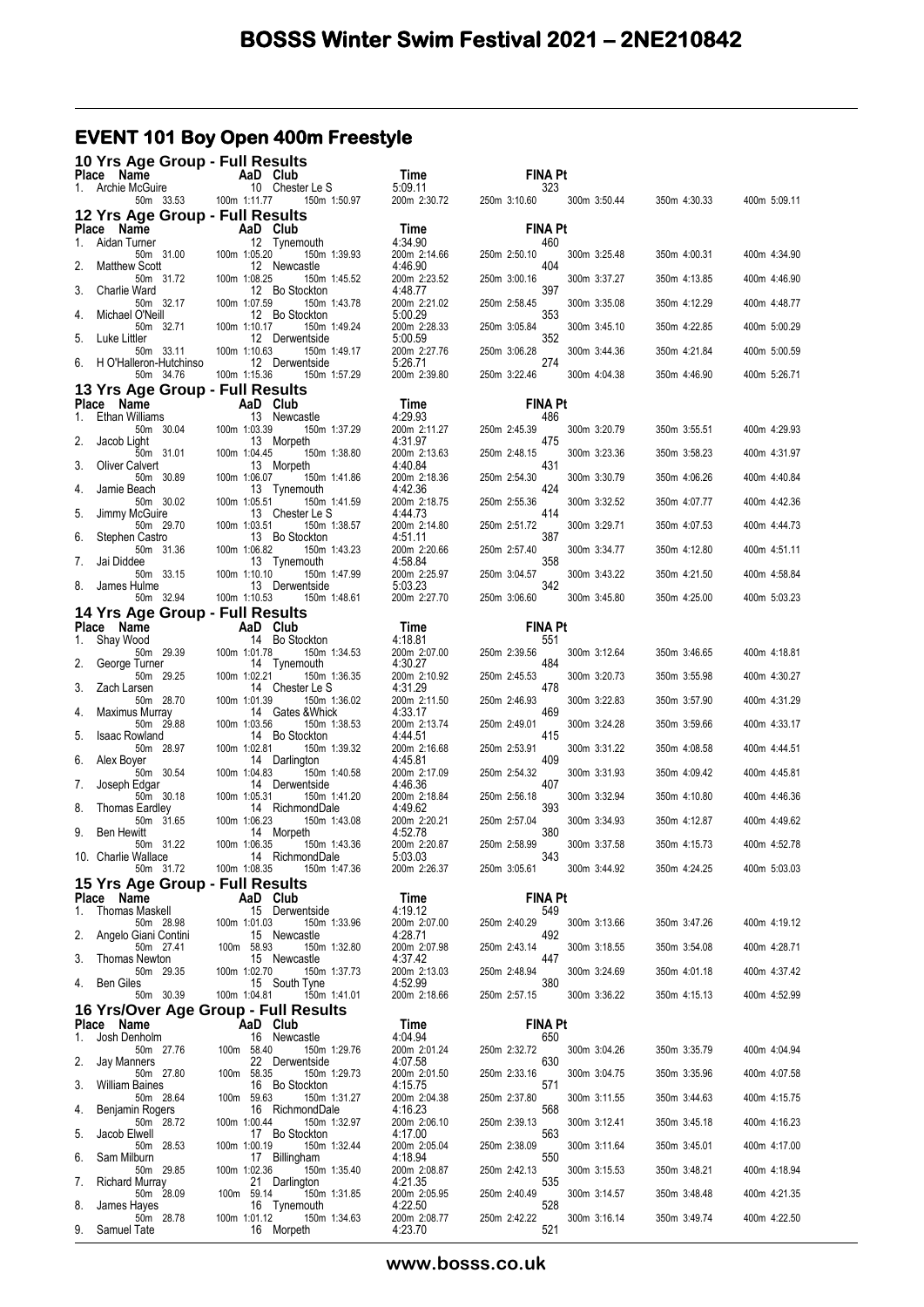| 50m 29.20                | 150m 1:35.45<br>100m 1:01.86  | 200m 2:09.36 | 250m 2:43.18 | 300m 3:17.44 | 350m 3:51.41 | 400m 4:23.70 |
|--------------------------|-------------------------------|--------------|--------------|--------------|--------------|--------------|
| 10. Devin Creighton      | 16<br>Chester Le S            | 4:23.87      | 520          |              |              |              |
| 50m 28.46                | 150m 1:33.08<br>59.96<br>100m | 200m 2:07.43 | 250m 2:41.34 | 300m 3:16.24 | 350m 3:51.72 | 400m 4:23.87 |
| 11. Joshua Robinson      | 16<br>Derwentside             | 4:23.91      | 520          |              |              |              |
| 50m 29.47                | 150m 1:35.21<br>100m 1:02.16  | 200m 2:08.94 | 250m 2:42.62 | 300m 3:16.59 | 350m 3:50.55 | 400m 4:23.91 |
| 12. Richard Butterworth  | 17<br>Morpeth                 | 4:23.98      | 519          |              |              |              |
| 50m 28.96                | 150m 1:34.75<br>100m 1:01.06  | 200m 2:08.89 | 250m 2:42.67 | 300m 3:16.80 | 350m 3:51.00 | 400m 4:23.98 |
| 13. Jack Livingstone     | 16<br>Morpeth                 | 4:28.58      | 493          |              |              |              |
| 30.38<br>50 <sub>m</sub> | 150m 1:37.27<br>100m 1:03.31  | 200m 2:10.85 | 250m 2:45.47 | 300m 3:20.16 | 350m 3:54.83 | 400m 4:28.58 |
| 14. Ben Saver            | 16<br>Hartlepool              | 4:48.78      | 397          |              |              |              |
| 30.05<br>50m             | 150m 1:40.40<br>100m 1:04.49  | 200m 2:18.27 | 250m 2:56.08 | 300m 3:34.21 | 350m 4:12.79 | 400m 4:48.78 |
|                          |                               |              |              |              |              |              |

#### **EVENT 102 Girl Open 400m Freestyle**

| AaD Club<br>Place Name<br>Time<br><b>FINA Pt</b><br>11 Derwentside<br>4:52.15<br>Alice Forrest<br>513<br>1.<br>100m 1:08.36<br>200m 2:22.76<br>50m 32.51<br>150m 1:45.47<br>250m 3:00.20<br>300m 3:37.63<br>489<br>2.<br>Lucy Oliver<br>4:56.84<br>11 Darlington | 400m 4:52.15<br>350m 4:15.37 |
|------------------------------------------------------------------------------------------------------------------------------------------------------------------------------------------------------------------------------------------------------------------|------------------------------|
|                                                                                                                                                                                                                                                                  |                              |
|                                                                                                                                                                                                                                                                  |                              |
| 50m 32.84<br>100m 1:09.96<br>150m 1:47.86<br>200m 2:26.19<br>250m 3:03.93<br>300m 3:42.34                                                                                                                                                                        | 350m 4:20.18<br>400m 4:56.84 |
| 13 Yrs Age Group - Full Results                                                                                                                                                                                                                                  |                              |
| Place Name<br>AaD Club<br>Time<br><b>FINA Pt</b><br>13 Sedgefield<br>Emma Price<br>4:37.07<br>601<br>1.                                                                                                                                                          |                              |
| 100m 1:04.71<br>50m 30.51<br>150m 1:40.12<br>200m 2:15.47<br>250m 2:51.21<br>300m 3:27.74                                                                                                                                                                        | 350m 4:03.57<br>400m 4:37.07 |
| 4:43.75<br>2.<br>13 Newcastle<br>560<br>Katherine Noble                                                                                                                                                                                                          |                              |
| 100m 1:06.40<br>200m 2:19.01<br>250m 2:55.36<br>300m 3:32.22<br>50m 31.39<br>150m 1:42.85<br>522<br>3.<br>13 Bo Stockton<br>4:50.45<br>Jessica Thomas                                                                                                            | 350m 4:09.02<br>400m 4:43.75 |
| 50m 33.74<br>100m 1:10.09<br>150m 1:46.68<br>200m 2:22.99<br>250m 3:00.33<br>300m 3:37.96<br>481<br>13 Bo Stockton<br>4:58.52<br>Nadine Wilson<br>4.                                                                                                             | 350m 4:15.54<br>400m 4:50.45 |
| 50m 32.97<br>100m 1:09.77<br>200m 2:26.08<br>250m 3:04.31<br>300m 3:42.83<br>150m 1:47.85                                                                                                                                                                        | 350m 4:21.02<br>400m 4:58.52 |
| 5:04.37<br>453<br>5.<br>Alice Ward<br>13 Bo Stockton<br>50m 33.50<br>100m 1:10.62<br>150m 1:49.15<br>200m 2:27.73<br>250m 3:07.38<br>300m 3:46.86                                                                                                                | 350m 4:25.64<br>400m 5:04.37 |
| 6.<br>444<br>13 Darlington<br>5:06.57<br>Zara Jones                                                                                                                                                                                                              |                              |
| 50m 32.64<br>100m 1:09.39<br>150m 1:48.40<br>200m 2:27.89<br>250m 3:07.51<br>300m 3:47.78<br>429<br>13 Darlington<br>5:10.14<br>7.<br>Chiara Valgolio                                                                                                            | 350m 4:27.51<br>400m 5:06.57 |
| 100m 1:11.70<br>50m 33.62<br>150m 1:51.06<br>200m 2:31.04<br>250m 3:11.81<br>300m 3:52.13                                                                                                                                                                        | 350m 4:31.50<br>400m 5:10.14 |
| 422<br>13 Bo Stockton<br>5:11.75<br>8.<br>Lola Timmins                                                                                                                                                                                                           |                              |
| 50m 34.39<br>100m 1:12.55<br>150m 1:52.29<br>200m 2:32.06<br>250m 3:11.99<br>300m 3:52.19<br>5:16.06<br>405<br>9.<br>13 Newcastle<br><b>Isabel Yates</b>                                                                                                         | 350m 4:32.11<br>400m 5:11.75 |
| 200m 2:32.36<br>50m 33.42<br>100m 1:11.24<br>250m 3:13.18<br>300m 3:54.38<br>150m 1:51.15                                                                                                                                                                        | 350m 4:35.10<br>400m 5:16.06 |
| 14 Yrs Age Group - Full Results                                                                                                                                                                                                                                  |                              |
| <b>FINA Pt</b><br>Place Name<br>AaD Club<br>Time<br>4:45.20<br>14 Derwentside<br>551                                                                                                                                                                             |                              |
| Emily Maxwell<br>1.<br>200m 2:19.33<br>50m 31.55<br>100m 1:06.67<br>150m 1:43.07<br>300m 3:32.52<br>250m 2:55.80                                                                                                                                                 | 350m 4:09.34<br>400m 4:45.20 |
| 4:52.17<br>2.<br><b>Ellie Peacock</b><br>14 RichmondDale<br>513                                                                                                                                                                                                  |                              |
| 100m 1:10.65<br>150m 1:47.69<br>200m 2:24.99<br>250m 3:02.15<br>300m 3:39.46<br>50m 33.85<br>E O'Halleron-Hutchinso<br>4:55.13<br>3.<br>14 Derwentside<br>497                                                                                                    | 350m 4:15.94<br>400m 4:52.17 |
| 100m 1:10.14<br>150m 1:47.13<br>200m 2:24.25<br>250m 3:01.97<br>50m 33.95<br>300m 3:40.30                                                                                                                                                                        | 350m 4:18.41<br>400m 4:55.13 |
| 486<br><b>Molly Gould</b><br>14 South Tyne<br>4:57.48<br>4.<br>50m 32.32<br>100m 1:08.98<br>150m 1:46.98<br>200m 2:25.21<br>250m 3:04.01<br>300m 3:42.81                                                                                                         | 350m 4:21.18<br>400m 4:57.48 |
| 485<br>5.<br>14 Billingham<br>4:57.55<br>Zara Hogg                                                                                                                                                                                                               |                              |
| 50m 33.27<br>100m 1:09.94<br>150m 1:47.34<br>200m 2:25.39<br>250m 3:03.51<br>300m 3:42.08                                                                                                                                                                        | 350m 4:20.00<br>400m 4:57.55 |
| 6.<br>5:03.26<br>458<br>Casey Campbell<br>14 Bo Stockton<br>50m 33.28<br>100m 1:10.68<br>150m 1:49.32<br>200m 2:28.27<br>250m 3:07.41<br>300m 3:46.57                                                                                                            | 350m 4:25.61<br>400m 5:03.26 |
| 458<br>7.<br>Natasha Rice<br>14 Chester Le S<br>5:03.45                                                                                                                                                                                                          |                              |
| 200m 2:27.23<br>50m 33.53<br>100m 1:11.03<br>150m 1:48.89<br>250m 3:06.52<br>300m 3:45.58<br>5:08.71<br>8.<br>14 Billingham<br>435<br>Maisie Mack                                                                                                                | 350m 4:24.98<br>400m 5:03.45 |
| 100m 1:13.30<br>200m 2:33.39<br>250m 3:12.54<br>300m 3:51.98<br>50m 34.57<br>150m 1:53.33                                                                                                                                                                        | 350m 4:31.49<br>400m 5:08.71 |
| 430<br>9.<br>5:09.88<br>Katie Adams<br>14 Tynemouth<br>50m 34.23<br>100m 1:13.13<br>150m 1:53.03<br>200m 2:32.67<br>300m 3:53.36<br>250m 3:12.74                                                                                                                 | 350m 4:31.76<br>400m 5:09.88 |
| 430<br>Eve Foster<br>14 Derwentside<br>5:09.88<br>9.                                                                                                                                                                                                             |                              |
| 50m 35.09<br>100m 1:12.95<br>200m 2:30.55<br>250m 3:10.07<br>300m 3:50.34<br>150m 1:51.51<br>5:12.43<br>419<br>11. Chloe Pritchard<br>14 Chester Le S                                                                                                            | 350m 4:30.44<br>400m 5:09.88 |
| 200m 2:31.49<br>50m 33.69<br>100m 1:11.85<br>150m 1:51.20<br>250m 3:12.01<br>300m 3:52.78                                                                                                                                                                        | 350m 4:32.96<br>400m 5:12.43 |
| 5:18.20<br>397<br>14 Bo Stockton<br>12. Tatenda Tiyenga                                                                                                                                                                                                          |                              |
| 50m 33.09<br>100m 1:09.33<br>150m 1:48.15<br>200m 2:28.55<br>250m 3:10.56<br>300m 3:52.77<br>15 Yrs Age Group - Full Results                                                                                                                                     | 350m 4:35.94<br>400m 5:18.20 |
| <b>Example 2</b> AaD Club<br><b>FINA Pt</b><br>Place Name<br>Time                                                                                                                                                                                                |                              |
| 745<br>1. Evie Dilley<br>15 Bo Stockton<br>4:17.97                                                                                                                                                                                                               |                              |
| 100m 1:01.44<br>50m 29.06<br>150m 1:34.10<br>200m 2:06.93<br>250m 2:40.19<br>300m 3:13.72<br>2.<br>Emily Hedley<br>4:33.76<br>623<br>15 Newcastle                                                                                                                | 350m 3:45.99<br>400m 4:17.97 |
| 50m 30.45<br>150m 1:38.44<br>200m 2:13.42<br>300m 3:23.81<br>100m 1:04.25<br>250m 2:48.46                                                                                                                                                                        | 350m 3:59.30<br>400m 4:33.76 |
| 3.<br>15 Newcastle<br>520<br>Lauren Heppell<br>4:50.87<br>50m 30.98<br>100m 1:05.74<br>150m 1:41.99<br>200m 2:19.03<br>300m 3:35.61<br>250m 2:57.13                                                                                                              | 350m 4:14.15<br>400m 4:50.87 |
| 459<br>Chloe Ward<br>15 Bo Stockton<br>5:03.06<br>4.                                                                                                                                                                                                             |                              |
| 50m 32.13<br>100m 1:08.59<br>200m 2:25.62<br>250m 3:04.74<br>150m 1:46.85<br>300m 3:44.22                                                                                                                                                                        | 350m 4:24.23<br>400m 5:03.06 |
| 16 Yrs/Over Age Group - Full Results<br>Place Name<br>Time<br><b>FINA Pt</b><br>AaD Club                                                                                                                                                                         |                              |
| 4:18.19<br>1. Lucy Hedley<br>17 Newcastle<br>743                                                                                                                                                                                                                 |                              |
| 150m 1:33.58<br>200m 2:06.42<br>50m 28.98<br>100m 1:01.20<br>250m 2:40.04<br>300m 3:13.85                                                                                                                                                                        | 350m 3:46.65<br>400m 4:18.19 |
| 2.<br>721<br>Lola Davison<br>18 Newcastle<br>4:20.81<br>50m 29.63<br>100m 1:01.70<br>150m 1:34.44<br>200m 2:07.60<br>250m 2:40.95<br>300m 3:14.30                                                                                                                | 400m 4:20.81<br>350m 3:47.76 |
| 3.<br>4:20.96<br>720<br>Laura Hodgson<br>16 Newcastle                                                                                                                                                                                                            |                              |
| 100m 1:03.35<br>200m 2:10.23<br>250m 2:43.34<br>50m 30.39<br>150m 1:36.59<br>300m 3:16.56<br>645<br>Ella Took<br>4.<br>17 Newcastle<br>4:30.60                                                                                                                   | 350m 3:49.12<br>400m 4:20.96 |
| 50m 30.34<br>250m 2:46.95<br>300m 3:21.74<br>100m 1:03.68<br>150m 1:37.65<br>200m 2:12.24<br>627<br>5.<br>Melody Jones<br>18 Bo Stockton<br>4:33.25                                                                                                              | 350m 3:56.42<br>400m 4:30.60 |
| 100m 1:06.06<br>250m 2:49.95<br>50m 31.21<br>150m 1:40.86<br>200m 2:15.89<br>300m 3:24.56                                                                                                                                                                        | 350m 3:59.21<br>400m 4:33.25 |

**www.bosss.co.uk**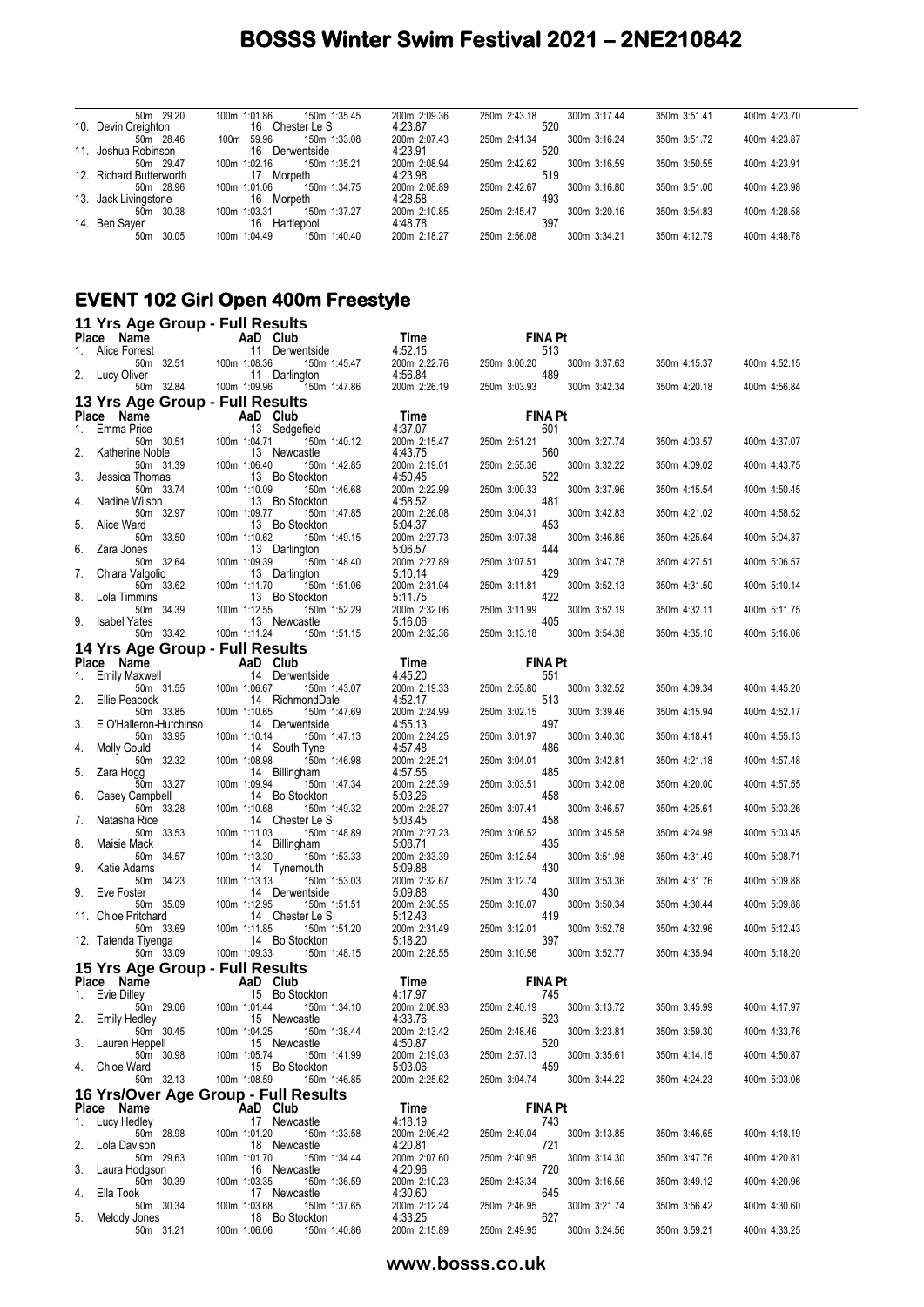| 6. Rachel Bradley   | 18 Bo Stockton               | 4:33.78      | 623          |              |              |              |
|---------------------|------------------------------|--------------|--------------|--------------|--------------|--------------|
| 50m 31.36           | 150m 1:40.17<br>100m 1:05.71 | 200m 2:14.76 | 250m 2:49.28 | 300m 3:24.30 | 350m 3:59.27 | 400m 4:33.78 |
| 7. Rosie Smith      | 17 Morpeth                   | 4:39.39      | 586          |              |              |              |
| 50m 32.21           | 150m 1:41.89<br>100m 1:06.85 | 200m 2:17.65 | 250m 2:53.65 | 300m 3:29.47 | 350m 4:04.82 | 400m 4:39.39 |
| 8. Lucy Betsho      | 17 Billingham                | 4:43.75      | 560          |              |              |              |
| 50m 32.43           | 100m 1:08.02 150m 1:44.13    | 200m 2:20.44 | 250m 2:56.67 | 300m 3:32.87 | 350m 4:08.94 | 400m 4:43.75 |
| 9. Grace Maskell    | 18 Derwentside               | 4:47.35      | 539          |              |              |              |
| 50m 31.21           | 150m 1:42.64<br>100m 1:06.35 | 200m 2:19.37 | 250m 2:56.21 | 300m 3:33.48 | 350m 4:10.92 | 400m 4:47.35 |
| 10. Phoebe Fixter   | 17 Billingham                | 4:48.77      | 531          |              |              |              |
| 50m 32.60           | 100m 1:08.68<br>150m 1:45.12 | 200m 2:21.60 | 250m 2:58.46 | 300m 3:35.27 | 350m 4:12.51 | 400m 4:48.77 |
| 11. Allana McDonald | 17 Bo Stockton               | 4:51.70      | 515          |              |              |              |
| 50m 31.26           | 100m 1:06.26<br>150m 1:42.60 | 200m 2:19.85 | 250m 2:57.30 | 300m 3:35.87 | 350m 4:14.34 | 400m 4:51.70 |
| 12. Annabel Cooper  | 16 Wear Valley               | 4:52.27      | 512          |              |              |              |
| 50m 30.81           | 150m 1:41.55<br>100m 1:05.51 | 200m 2:19.12 | 250m 2:57.15 | 300m 3:35.69 | 350m 4:14.38 | 400m 4:52.27 |
| 13. Georgia Clough  | 16 Billingham                | 4:54.03      | 503          |              |              |              |
| 50m 32.82           | 150m 1:47.71<br>100m 1:09.28 | 200m 2:25.37 | 250m 3:03.11 | 300m 3:40.77 | 350m 4:18.25 | 400m 4:54.03 |
| 14. Leoni Jones     | 16 Bo Stockton               | 4:58.15      | 482          |              |              |              |
| 50m 32.65           | 100m 1:09.08<br>150m 1:46.66 | 200m 2:24.56 | 250m 3:02.35 | 300m 3:41.30 | 350m 4:20.18 | 400m 4:58.15 |
| 15. Abigail Slack   | 16 Bo Stockton               | 5:00.75      | 470          |              |              |              |
| 33.26<br>50m        | 150m 1:47.94<br>100m 1:10.40 | 200m 2:26.01 | 250m 3:04.28 | 300m 3:43.39 | 350m 4:22.49 | 400m 5:00.75 |

#### **EVENT 103 Boy Open 200m IM**

|          | 10 Yrs Age Group - Full Results       |          |                                    |                    |                       |                |                    |                    |
|----------|---------------------------------------|----------|------------------------------------|--------------------|-----------------------|----------------|--------------------|--------------------|
| 1.       | Place Name<br>Archie McGuire          |          | AaD Club<br>10 Chester Le S        | Time<br>2:45.52    | <b>FINA Pt</b><br>290 | 50<br>36.77    | 100<br>1:18.39     | 150<br>2:08.28     |
|          | 11 Yrs Age Group - Full Results       |          |                                    |                    |                       |                |                    |                    |
| Place    | Name                                  |          | AaD Club                           | Time               | FINA Pt               | 50             | 100                | 150                |
| 1.       | Leyton Lavelle                        |          | 11 Chester Le S                    | 3:13.81            | 180                   | 42.96          | 1:33.22            | 2:29.71            |
|          | 12 Yrs Age Group - Full Results       |          |                                    |                    |                       |                |                    |                    |
|          | Place Name                            |          | AaD Club                           | Time               | <b>FINA Pt</b>        | 50             | 100                | 150                |
| 1.       | Charlie Ward                          | 12       | <b>Bo Stockton</b>                 | 2:33.80            | 362                   | 34.32          | 1:14.51            | 1:58.54            |
| 2.       | Aidan Turner                          | 12       | Tynemouth                          | 2:39.85            | 322                   | 37.80          | 1:18.44            | 2:06.07            |
| 3.       | Christian Matheson                    | 12       | Newcastle                          | 2:40.14            | 320                   | 33.26          | 1:15.78            | 2:05.38            |
| 4.<br>5. | Michael O'Neill                       | 12<br>12 | <b>Bo Stockton</b>                 | 2:45.65<br>2:46.80 | 289<br>283            | 36.94<br>34.65 | 1:18.73<br>1:15.22 | 2:07.98            |
| 6.       | Conan Swinney<br>Luke Littler         |          | Gates & Whick<br>12 Derwentside    | 2:52.67            | 255                   | 39.63          | 1:21.96            | 2:09.08<br>2:14.45 |
| 7.       | Alexander Rice                        |          | 12 Chester Le S                    | 2:56.29            | 240                   | 41.38          | 1:28.23            | 2:17.87            |
| 8.       | H O'Halleron-Hutchinso                |          | 12 Derwentside                     | 2:59.70            | 227                   | 40.24          | 1:24.75            | 2:20.25            |
|          | 13 Yrs Age Group - Full Results       |          |                                    |                    |                       |                |                    |                    |
|          | Place Name                            |          | AaD Club                           | Time               | <b>FINA Pt</b>        | 50             | 100                | 150                |
| 1.       | Jimmy McGuire                         | 13       | Chester Le S                       | 2:28.46            | 402                   | 31.26          | 1:09.63            | 1:52.65            |
| 2.       | Jasper Hall                           | 13       | Newcastle                          | 2:29.68            | 392                   | 31.75          | 1:11.74            | 1:53.61            |
| 3.       | Stephen Castro                        | 13       | <b>Bo Stockton</b>                 | 2:34.56            | 356                   | 30.80          | 1:10.80            | 1:58.95            |
| 4.<br>5. | Jamie Beach                           | 13       | 13 Tynemouth                       | 2:35.01<br>2:38.04 | 353<br>333            | 30.79          | 1:11.26<br>1:15.41 | 2:02.41            |
| 6.       | Owen Reed<br>Joshua McKenzie          | 13       | Billingham<br><b>Bo Stockton</b>   | 2:49.16            | 272                   | 35.07<br>36.65 | 1:20.11            | 2:01.09<br>2:11.09 |
| 7.       | <b>Frank Whitfield</b>                |          | 13 Newcastle                       | 2:50.00            | 268                   | 37.63          | 1:21.25            | 2:10.74            |
|          | 14 Yrs Age Group - Full Results       |          |                                    |                    |                       |                |                    |                    |
|          | Place Name                            | AaD      | Club                               | Time               | <b>FINA Pt</b>        | 50             | 100                | 150                |
| 1.       | Isaac Buchan                          | 14       | <b>Bo Stockton</b>                 | 2:19.80            | 482                   | 29.35          | 1:04.61            | 1:46.76            |
| 2.       | Kieran Turnbull                       | 14       | Derwentside                        | 2:21.51            | 464                   | 28.47          | 1:03.70            | 1:48.15            |
| 3.       | Finn Ripley                           | 14       | <b>Bo Stockton</b>                 | 2:27.08            | 414                   | 29.79          | 1:06.91            | 1:53.17            |
| 4.<br>5. | Samuel Antrobus                       | 14       | <b>Bo Stockton</b>                 | 2:27.12<br>2:29.81 | 413                   | 31.07          | 1:08.58            | 1:53.17            |
| 6.       | Zach Larsen<br>George Turner          | 14<br>14 | Chester Le S<br>Tynemouth          | 2:31.60            | 391<br>378            | 31.96<br>31.93 | 1:10.60<br>1:10.96 | 1:56.73<br>1:57.58 |
| 7.       | Joseph Edgar                          | 14       | Derwentside                        | 2:31.91            | 375                   | 31.90          | 1:12.57            | 1:58.33            |
| 8.       | Luke Gaughan                          | 14       | Billingham                         | 2:32.30            | 372                   | 30.52          | 1:10.58            | 1:59.03            |
| 9.       | <b>Charlie Wallace</b>                |          | 14 RichmondDale                    | 2:34.52            | 357                   | 33.34          | 1:12.96            | 1:57.77            |
|          | 15 Yrs Age Group - Full Results       |          |                                    |                    |                       |                |                    |                    |
| Place    | Name                                  | AaD      | Club                               | Time               | <b>FINA Pt</b>        | 50             | 100                | 150                |
| 1.       | <b>Thomas Maskell</b>                 | 15       | Derwentside                        | 2:14.51            | 541                   | 28.46          | 1:02.77            | 1:44.28            |
| 2.       | Jacob Davison                         | 15       | Chester Le S                       | 2:15.35            | 531                   | 29.49          | 1:04.55            | 1:42.87            |
| 3.<br>4. | Thomas Smith<br>Alfie McGuire         | 15<br>15 | RichmondDale<br>Chester Le S       | 2:21.50<br>2:21.76 | 465<br>462            | 30.10<br>29.67 | 1:06.10<br>1:07.62 | 1:50.51<br>1:47.80 |
| 5.       | Adam Marshall                         | 15       | Newcastle                          | 2:26.13            | 422                   | 28.68          | 1:04.35            | 1:52.06            |
| 6.       | Kemitha Mudalige                      |          | 15 Newcastle                       | 2:27.50            | 410                   | 30.18          | 1:07.89            | 1:52.77            |
| 7.       | Matt Stewart                          |          | 15 Tynemouth                       | 2:36.38            | 344                   | 31.60          | 1:12.04            | 1:58.70            |
|          | 16 Yrs/Over Age Group - Full Results  |          |                                    |                    |                       |                |                    |                    |
|          | Place Name                            |          | AaD Club                           | Time               | <b>FINA Pt</b>        | 50             | 100                | 150                |
| 1.       | Oliver O'Halleron                     | 21       | Derwentside                        | 2:06.02            | 658                   | 27.62          | 58.42              | 1:35.65            |
| 2.       | Jay Manners                           | 22       | Derwentside                        | 2:08.51            | 620                   | 27.54          | 1:01.82            | 1:38.96            |
| 3.<br>4. | Harry Nicholson                       | 17<br>23 | Newcastle                          | 2:09.73<br>2:11.30 | 603<br>582            | 26.86<br>28.52 | 58.76<br>1:01.73   | 1:39.81<br>1:39.50 |
| 5.       | William McIntyre<br>Arthur Llewellyn  | 17       | AJ Newcastle<br><b>Bo Stockton</b> | 2:11.49            | 579                   | 27.16          | 1:01.22            | 1:39.61            |
| 6.       | Joseph Martin                         | 21       | Newcastle                          | 2:12.80            | 562                   | 29.29          | 1:02.10            | 1:40.69            |
| 7.       | Adam Strickland                       | 17       | Derwentside                        | 2:12.86            | 561                   | 21.51          | 1:02.18            | 1:42.66            |
| 8.       | <b>William Baines</b>                 | 16       | <b>Bo Stockton</b>                 | 2:13.07            | 559                   | 28.78          | 1:02.85            | 1:41.91            |
| 9.       | Ryan Zhao                             | 17       | Newcastle                          | 2:14.40            | 542                   | 28.22          | 1:01.73            | 1:40.40            |
|          | 10. Elliot Best                       | 17       | Newcastle<br>Newcastle             | 2:15.15            | 533                   | 27.80          | 1:02.28            | 1:43.58<br>1:45.56 |
|          | 11. Josh Denholm<br>12. Ben Gilchrist | 16<br>20 | RichmondDale                       | 2:15.22<br>2:15.58 | 532<br>528            | 28.61<br>28.56 | 1:06.22<br>1:04.84 | 1:45.23            |
|          | 13. Matthew Rothwell                  | 19       | Newcastle                          | 2:17.91            | 502                   | 29.78          | 1:05.90            | 1:45.86            |
|          | 14. Jacob Elwell                      | 17       | <b>Bo Stockton</b>                 | 2:18.30            | 498                   | 28.54          | 1:02.96            | 1:45.89            |
|          | 15. Patrick Speight                   | 17       | Gates & Whick                      | 2:21.46            | 465                   | 29.04          | 1:05.53            | 1:48.65            |
|          | 16. Joshua Robinson                   | 16       | Derwentside                        | 2:21.49            | 465                   | 30.00          | 1:06.91            | 1:49.29            |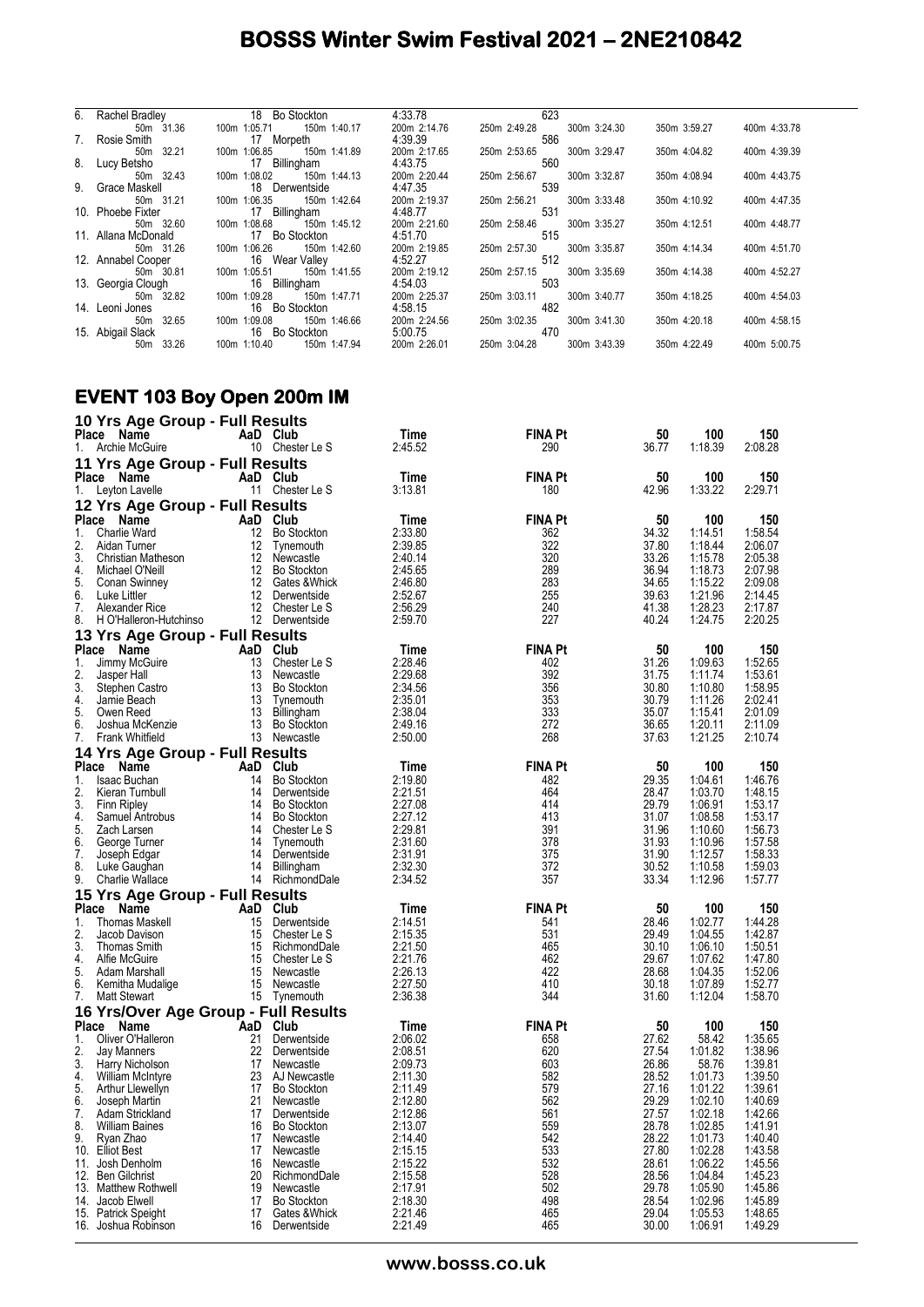|              | 17. Samuel Naylor                    | 21              | Newcastle          | 2:21.71 | 463            | 29.43 | 1:09.08 | 1:48.51 |  |
|--------------|--------------------------------------|-----------------|--------------------|---------|----------------|-------|---------|---------|--|
|              | 18. Devin Creighton                  | 16              | Chester Le S       | 2:21.72 | 462            | 30.32 | 1:06.89 | 1:51.05 |  |
|              | 19. Morgan Swirles                   | 16              | Derwentside        | 2:23.17 | 448            | 30.56 | 1:07.55 | 1:49.73 |  |
|              | 20. Ben Swann                        | 16              | <b>Bo Stockton</b> | 2:23.76 | 443            | 33.17 | 1:08.83 | 1:49.48 |  |
|              |                                      | 17              |                    |         |                |       |         |         |  |
|              | 21. Aaron Wharton                    |                 | RichmondDale       | 2:24.34 | 438            | 32.06 | 1:10.62 | 1:50.40 |  |
| 22.          | James Hodgson                        | 16              | Newcastle          | 2:24.88 | 433            | 29.89 | 1:08.20 | 1:52.16 |  |
|              | 23. Ethan Blackett                   | 16              | Newcastle          | 2:27.52 | 410            | 31.53 | 1:08.18 | 1:51.51 |  |
|              | 24. Thomas Power                     |                 | 17 Wear Valley     | 2:30.75 | 384            | 30.97 | 1:10.26 | 1:53.45 |  |
|              | 25. Isaac Ripley                     | 17              | Bo Stockton        | 2:31.50 | 378            | 30.37 | 1:09.06 | 1:56.79 |  |
|              | 26. Noel Cooper                      |                 | 16 Hartlepool      | 2:32.11 | 374            | 32.86 | 1:13.18 | 1:57.75 |  |
|              |                                      |                 |                    |         |                |       |         |         |  |
|              |                                      |                 |                    |         |                |       |         |         |  |
|              |                                      |                 |                    |         |                |       |         |         |  |
|              | <b>EVENT 104 Girl Open 200m IM</b>   |                 |                    |         |                |       |         |         |  |
|              | 10 Yrs Age Group - Full Results      |                 |                    |         |                |       |         |         |  |
|              | Place Name                           | AaD Club        |                    | Time    | <b>FINA Pt</b> | 50    | 100     | 150     |  |
|              |                                      |                 |                    |         |                |       |         |         |  |
| 1.           | Niamh Blackett                       |                 | 10 Newcastle       | 3:01.70 | 301            | 42.20 | 1:26.90 | 2:20.07 |  |
|              | 11 Yrs Age Group - Full Results      |                 |                    |         |                |       |         |         |  |
|              | Place Name                           | AaD Club        |                    | Time    | <b>FINA Pt</b> | 50    | 100     | 150     |  |
| 1.           | Alice Forrest                        | 11              | Derwentside        | 2:40.90 | 434            | 35.70 | 1:17.72 | 2:05.43 |  |
| 2.           | Kathryn Otterson                     | 11              | Tynemouth          | 2:50.22 | 366            | 37.19 | 1:21.39 | 2:10.22 |  |
| 3.           | Emily Jackson                        | 11              | Newcastle          | 2:54.25 | 342            | 39.24 | 1:27.17 | 2:14.23 |  |
|              |                                      |                 |                    |         |                |       |         |         |  |
| 4.           | Freya Beach                          |                 | 11 Tynemouth       | 2:54.69 | 339            | 35.76 | 1:20.18 | 2:14.91 |  |
|              | 12 Yrs Age Group - Full Results      |                 |                    |         |                |       |         |         |  |
| <b>Place</b> | Name                                 | AaD Club        |                    | Time    | <b>FINA Pt</b> | 50    | 100     | 150     |  |
| 1.           | Erin Jones                           | 12              | Newcastle          | 2:34.56 | 490            | 33.46 | 1:15.76 | 2:00.00 |  |
|              | Evelyn Hallissey                     | 12              | Newcastle          | 2:39.55 | 445            | 34.72 | 1:14.74 | 2:04.25 |  |
| 2.           |                                      |                 |                    |         |                |       |         |         |  |
| 3.           | Elizabeth Land                       | 12              | Newcastle          | 2:43.38 | 414            | 35.13 | 1:15.61 | 2:07.49 |  |
| 4.           | Jessica Jobson                       | 12 <sup>°</sup> | South Tyne         | 2:50.45 | 365            | 35.83 | 1:20.99 | 2:13.37 |  |
| 5.           | Zahra Turnbull                       |                 | 12 Chester Le S    | 2:52.77 | 350            | 35.29 | 1:20.05 | 2:13.52 |  |
| 6.           | Hannah McTernan                      | 12              | Newcastle          | 2:54.16 | 342            | 39.94 | 1:23.66 | 2:15.97 |  |
| 7.           | Joey Lau                             | 12              | Gates &Whick       | 2:58.86 | 316            | 39.68 | 1:26.93 | 2:18.47 |  |
| 8.           | Ellie Robson                         |                 | 12 Derwentside     | 3:08.01 | 272            | 38.88 | 1:27.52 | 2:23.45 |  |
|              | Arthiga Rajeev                       |                 | 12 Bo Stockton     | DQ 4    |                |       |         |         |  |
|              |                                      |                 |                    |         |                |       |         |         |  |
|              | 13 Yrs Age Group - Full Results      |                 |                    |         |                |       |         |         |  |
|              | Place Name                           | AaD Club        |                    | Time    | <b>FINA Pt</b> | 50    | 100     | 150     |  |
| 1.           | Niamh Savory                         | 13              | Tynemouth          | 2:29.28 | 543            | 31.21 | 1:08.81 | 1:52.85 |  |
| 2.           | <b>Isabel Fox</b>                    | 13              | Gates & Whick      | 2:34.55 | 490            | 33.10 | 1:12.97 | 1:59.00 |  |
| 3.           | Seren Tallantyre                     | 13              | Newcastle          | 2:35.47 | 481            | 32.61 | 1:13.66 | 1:58.86 |  |
| 4.           | Nadine Wilson                        | 13              | <b>Bo Stockton</b> | 2:39.49 | 446            | 34.52 | 1:12.30 | 2:01.73 |  |
| 5.           | Isobel Munnoch                       | 13              | Tynemouth          | 2:41.94 | 426            | 36.62 | 1:19.69 | 2:05.20 |  |
| 6.           | Alice Ward                           | 13              | Bo Stockton        | 2:43.97 | 410            | 34.51 | 1:16.44 | 2:06.98 |  |
| 7.           | Alisha Hodgson                       | 13              | Gates &Whick       | 2:45.41 | 399            | 35.19 | 1:15.25 | 2:06.49 |  |
|              |                                      |                 |                    |         | 392            |       | 1:16.96 |         |  |
| 8.           | Rosie Campbell                       | 13              | Newcastle          | 2:46.46 |                | 35.67 |         | 2:08.14 |  |
| 9.           | Abbie Whitfield                      | 13              | Derwentside        | 2:46.94 | 388            | 37.23 | 1:23.79 | 2:09.55 |  |
|              | 10. Anna Carr                        |                 | 13 Tynemouth       | 2:48.18 | 380            | 36.15 | 1:18.33 | 2:09.94 |  |
|              | 11. Roberta Antonescu                |                 | 13 Wear Valley     | 2:58.64 | 317            | 36.28 | 1:19.69 | 2:16.79 |  |
|              | 14 Yrs Age Group - Full Results      |                 |                    |         |                |       |         |         |  |
|              | Place Name                           | AaD             | Club               | Time    | <b>FINA Pt</b> | 50    | 100     | 150     |  |
| 1.           | <b>Emily Maxwell</b>                 | 14              | Derwentside        | 2:34.57 | 490            | 32.68 | 1:12.66 | 1:58.78 |  |
| 2.           | E O'Halleron-Hutchinso               | 14              | Derwentside        | 2:36.20 | 474            | 33.09 | 1:13.12 | 1:59.08 |  |
| 3.           | Anna Finlay                          |                 | 14 Gates & Whick   | 2:38.61 | 453            | 34.42 | 1:16.45 | 2:02.19 |  |
| 4.           | Myla Pike                            | 14              | Newcastle          | 2:40.33 | 439            | 33.90 | 1:16.11 | 2.03.34 |  |
| 5.           | Natasha Rice                         | 14              | Chester Le S       | 2:41.67 | 428            | 33.74 | 1:17.04 | 2:05.52 |  |
|              |                                      |                 |                    |         |                |       |         |         |  |
| 6.           | Eve Foster                           | 14              | Derwentside        | 2:43.45 | 414            | 33.89 | 1:15.26 | 2:06.10 |  |
| 7.           | Casey Campbell                       | 14              | <b>Bo Stockton</b> | 2:47.60 | 384            | 35.64 | 1:19.79 | 2:08.79 |  |
| 8.           | Katie Adams                          | 14              | Tynemouth          | 2:50.00 | 368            | 36.43 | 1:19.88 | 2:09.06 |  |
| 9.           | Evie Harding                         | 14              | <b>Bo Stockton</b> | 2:54.27 | 341            | 38.18 | 1:20.03 | 2:15.50 |  |
|              | <b>Eleanor Sharp</b>                 |                 | 14 Billingham      | DQ 4    |                |       |         |         |  |
|              | 15 Yrs Age Group - Full Results      |                 |                    |         |                |       |         |         |  |
|              | Place Name                           | AaD Club        |                    | Time    | <b>FINA Pt</b> | 50    | 100     | 150     |  |
| 1.           | Naomi Parker                         | 15              | Morpeth            | 2:32.14 | 513            | 31.75 | 1:10.64 | 1:55.89 |  |
|              |                                      |                 |                    |         |                |       |         |         |  |
| 2.           | <b>Emily Whitton</b>                 | 15              | Wear Valley        | 2:35.73 | 479            | 31.64 | 1:11.31 | 1:59.18 |  |
| 3.           | Erin Russell                         | 15              | Derwentside        | 2:36.62 | 471            | 33.36 | 1:15.44 | 1:59.60 |  |
| 4.           | Hannah Sharpe                        | 15              | Newcastle          | 2:37.41 | 463            | 33.17 | 1:13.68 | 2:01.70 |  |
| 5.           | Chloe Ward                           | 15              | <b>Bo Stockton</b> | 2:41.56 | 429            | 33.81 | 1:13.70 | 2:02.95 |  |
| 6.           | Elif Celikay                         | 15              | Gates & Whick      | 2:42.53 | 421            | 33.30 | 1:15.28 | 2:03.13 |  |
| 7.           | Evie Heslop                          | 15              | <b>Bo Stockton</b> | 2:45.44 | 399            | 35.44 | 1:15.95 | 2:06.42 |  |
| 8.           | <b>Francesca Fairless</b>            | 15              | Derwentside        | 2:46.79 | 390            | 33.03 | 1:14.68 | 2:08.41 |  |
|              | M Bidzimou Butler                    |                 | 15 Derwentside     | DQ 4    |                |       |         |         |  |
|              |                                      |                 |                    |         |                |       |         |         |  |
|              | 16 Yrs/Over Age Group - Full Results |                 |                    |         |                |       |         |         |  |
|              | Place Name                           | AaD Club        |                    | Time    | <b>FINA Pt</b> | 50    | 100     | 150     |  |
| 1.           | Faye McDonagh                        | 17              | <b>Bo Stockton</b> | 2:23.27 | 615            | 29.82 | 1:06.57 | 1:49.99 |  |
| 2.           | Rachel Taylor                        | 21              | Newcastle          | 2:25.82 | 583            | 31.22 | 1:09.37 | 1:50.66 |  |
| 3.           | <b>Madison Peveller</b>              | 16              | Derwentside        | 2:26.08 | 580            | 30.41 | 1:05.82 | 1:51.43 |  |
| 4.           | Naomi Sheavills                      | 17              | Chester Le S       | 2:27.88 | 559            | 31.45 | 1:08.71 | 1:52.64 |  |
| 5.           | Georgia Hadley                       | 17              | RichmondDale       | 2:29.11 | 545            | 31.76 | 1:08.54 | 1:52.05 |  |
|              |                                      |                 |                    |         |                |       |         |         |  |
| 6.           | Jasmine Campbell                     | 16              | Newcastle          | 2:29.35 | 543            | 32.20 | 1:10.60 | 1:54.51 |  |
| 7.           | Rachel Bradley                       | 18              | <b>Bo Stockton</b> | 2:30.65 | 529            | 32.58 | 1:11.33 | 1:55.94 |  |
| 8.           | Leone Young                          | 17              | Billingham         | 2:31.24 | 523            | 31.45 | 1:09.66 | 1:55.96 |  |
| 9.           | Ella Took                            | 17              | Newcastle          | 2:32.82 | 507            | 32.39 | 1:12.64 | 1:58.56 |  |
|              | 10. Alex McGill                      | 17              | Gates & Whick      | 2:33.29 | 502            | 31.84 | 1:09.36 | 1:56.95 |  |
|              | 11. Allana McDonald                  | 17              | <b>Bo Stockton</b> | 2:34.47 | 490            | 32.08 | 1:12.78 | 1:58.91 |  |
|              | 12. Jessica Maughan                  | 16              | Wear Valley        | 2:37.27 | 465            | 32.00 | 1:12.02 | 1:59.50 |  |
|              | 13. Grace Maskell                    | 18              | Derwentside        | 2:38.65 | 453            | 33.22 | 1:14.04 | 2:02.05 |  |
|              | 14. Leoni Jones                      | 16              | <b>Bo Stockton</b> | 2:38.73 | 452            | 33.19 | 1:13.61 | 2:00.76 |  |
|              |                                      |                 |                    |         |                |       |         |         |  |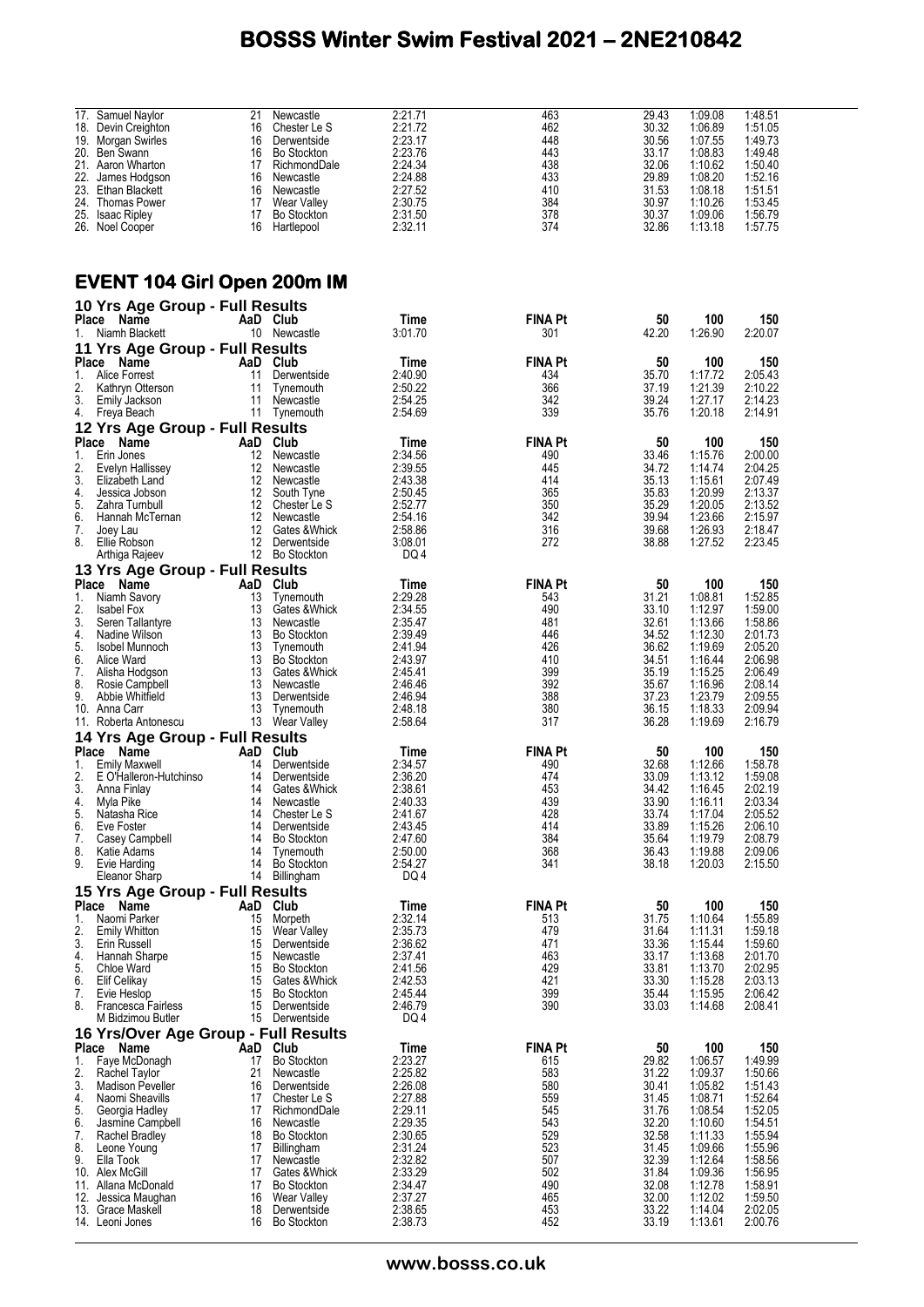| 15. Abigail Slack                                        |          | 16 Bo Stockton                      | 2:46.35            | 393            | 35.37          | 1:17.04            | 2:09.77            |
|----------------------------------------------------------|----------|-------------------------------------|--------------------|----------------|----------------|--------------------|--------------------|
| <b>EVENT 201 Girl Open 200m Freestyle</b>                |          |                                     |                    |                |                |                    |                    |
| 10 Yrs Age Group - Full Results<br>Place<br>Name         | AaD      | Club                                | Time               | <b>FINA Pt</b> | 50             | 100                | 150                |
| Chloe Brotherton<br>1.                                   | 10       | South Tyne                          | 2:33.99            | 368            | 35.46          | 1:14.61            | 1:56.15            |
| 2.<br>Niamh Blackett                                     |          | 10 Newcastle                        | 2:41.32            | 320            | 36.36          | 1:17.84            | 2:01.10            |
| 11 Yrs Age Group - Full Results<br>Place Name            |          | AaD Club                            | Time               | <b>FINA Pt</b> | 50             | 100                | 150                |
| 1.<br><b>Alice Forrest</b>                               | 11       | Derwentside                         | 2:21.28            | 477            | 32.48          | 1:08.13            | 1:45.16            |
| 2.<br>Kathryn Otterson                                   | 11       | Tynemouth                           | 2:24.72            | 444            | 32.74          | 1:09.60            | 1:47.27            |
| 3.<br><b>Emily Jackson</b><br>4.<br>Jessica Whittle      | 11<br>11 | Newcastle<br>Newcastle              | 2:35.54<br>2:39.10 | 357<br>334     | 34.67<br>36.76 | 1:15.64<br>1:18.03 | 1:56.24<br>1:59.03 |
| 5.<br>Maeve Taggart                                      | 11       | South Tyne                          | 2:42.38            | 314            | 36.35          | 1:17.90            | 2:00.72            |
| 6.<br>Chloe McCarthy                                     |          | 11 Chester Le S                     | 2:48.90            | 279            | 38.30          | 1:21.91            | 2:07.76            |
| 7.<br>Sathini Mudalige                                   |          | 11 Newcastle                        | 2:58.71            | 235            | 37.89          | 1:23.01            | 2:11.90            |
| 12 Yrs Age Group - Full Results<br>Place<br>Name         | AaD Club |                                     | Time               | <b>FINA Pt</b> | 50             | 100                | 150                |
| 1.<br>Diana Morosan                                      | 12       | Newcastle                           | 2:18.81            | 503            | 31.77          | 1:07.15            | 1:43.28            |
| 2.<br>Evelyn Hallissey<br>3.                             | 12<br>12 | Newcastle<br>Newcastle              | 2:19.27<br>2:19.84 | 498<br>492     | 32.40<br>32.58 | 1:08.43<br>1:08.62 | 1:44.88<br>1:46.09 |
| Erin Jones<br>4.<br>Elizabeth Land                       |          | 12 Newcastle                        | 2:22.57            | 464            | 32.40          | 1:09.32            | 1:46.40            |
| 5.<br>Ona Gallagher                                      | 12       | Newcastle                           | 2:30.19            | 397            | 33.46          | 1:12.10            | 1:52.09            |
| 6.<br>Zahra Turnbull<br>7.<br>Jessica Sowerby            | 12       | 12 Chester Le S<br>Chester Le S     | 2:32.17<br>2:36.46 | 382<br>351     | 34.25<br>35.57 | 1:12.68<br>1:15.76 | 1:52.92<br>1:56.98 |
| 8.<br>Joey Lau                                           | 12       | Gates & Whick                       | 2:38.45            | 338            | 35.72          | 1:16.40            | 1:58.48            |
| 9.<br>Hannah McTernan                                    |          | 12 Newcastle                        | 2:39.45            | 332            | 35.74          | 1:16.48            | 1:58.56            |
| 10. Heidi Carr                                           |          | 12 Gates & Whick                    | 2:39.66            | 330            | 35.06          | 1:16.38            | 1:58.53            |
| 13 Yrs Age Group - Full Results<br>Place<br>Name         | AaD      | Club                                | Time               | <b>FINA Pt</b> | 50             | 100                | 150                |
| 1.<br>Katherine Noble                                    | 13       | Newcastle                           | 2:12.86            | 574            | 30.26          | 1:04.32            | 1:39.16            |
| 2.<br>Emma Price                                         | 13       | Sedgefield                          | 2:15.60            | 540            | 31.05          | 1:05.72            | 1:41.04            |
| 3.<br><b>Isabel Fox</b><br>4.<br>Jessica Thomas          | 13<br>13 | Gates & Whick<br><b>Bo Stockton</b> | 2:17.75<br>2:18.65 | 515<br>505     | 31.55<br>32.76 | 1:06.00<br>1:08.19 | 1:42.01<br>1:44.11 |
| 5.<br>Gabrielle Freeman                                  | 13       | Morpeth                             | 2:18.90            | 502            | 31.23          | 1:07.00            | 1:43.21            |
| 6.<br>Nadine Wilson                                      | 13       | <b>Bo Stockton</b>                  | 2:21.45            | 475            | 32.24          | 1:07.70            | 1:44.68            |
| 7.<br>Zara Jones<br>8.<br>Isobel Munnoch                 | 13<br>13 | Darlington<br>Tynemouth             | 2:23.62<br>2:23.74 | 454<br>453     | 32.42<br>33.03 | 1:08.67<br>1:09.57 | 1:46.50<br>1:47.14 |
| 9.<br>Molly-Rosanna Young                                | 13       | Tynemouth                           | 2:24.97            | 442            | 32.66          | 1:09.10            | 1:46.98            |
| 10.<br>Maggie Longstaff                                  | 13       | RichmondDale                        | 2:25.17            | 440            | 33.31          | 1:10.46            | 1:48.81            |
| 11. Evie Hetherington<br>12.<br>Grace Brown              | 13<br>13 | Newcastle<br>Newcastle              | 2:26.97<br>2:27.85 | 424<br>416     | 34.38<br>33.83 | 1:11.63<br>1:11.20 | 1:49.45<br>1:49.37 |
| 13. Lola Timmins                                         | 13       | <b>Bo Stockton</b>                  | 2:27.88            | 416            | 33.75          | 1:11.01            | 1:49.99            |
| 14. Emma Carter                                          | 13<br>13 | Darlington                          | 2:28.02<br>2:28.15 | 415<br>414     | 33.04<br>33.40 | 1:10.77<br>1:11.02 | 1:49.61<br>1:50.17 |
| 15. Millie Reilly<br>16. Abbie Whitfield                 | 13       | Newcastle<br>Derwentside            | 2:30.37            | 396            | 33.96          | 1:12.49            | 1:51.96            |
| 17. Isabel Yates                                         | 13       | Newcastle                           | 2:30.53            | 394            | 33.96          | 1:12.03            | 1:51.89            |
| 18.<br>Maya Barham<br>19. Erin Blight                    | 13<br>13 | Newcastle<br>Newcastle              | 2:31.25<br>2:31.35 | 389<br>388     | 34.21<br>33.53 | 1:12.39<br>1:12.11 | 1:52.01<br>1:52.04 |
| 20. Molly Scott                                          | 13       | Gates & Whick                       | 2:32.12            | 382            | 34.26          | 1:12.66            | 1:52.54            |
| 21.<br>Summer Langan                                     | 13       | Gates & Whick                       | 2:33.88            | 369            | 33.03          | 1:11.62            | 1:53.16            |
| 22. Georgina Crowther<br>23. Darcey Draper               | 13<br>13 | Newcastle<br><b>Bo Stockton</b>     | 2:35.11<br>2:36.24 | 360<br>353     | 34.59<br>34.68 | 1:13.90<br>1:13.61 | 1:54.62<br>1:54.35 |
| 14 Yrs Age Group - Full Results                          |          |                                     |                    |                |                |                    |                    |
| Place Name                                               |          | AaD Club                            | Time               | <b>FINA Pt</b> | 50             | 100                | 150                |
| <b>Emily Maxwell</b><br>1.                               | 14       | Derwentside                         | 2:15.90            | 536            | 30.88          | 1:06.00            | 1:41.61            |
| 2.<br><b>Ellie Peacock</b><br>3.<br>Natasha Rice         | 14<br>14 | RichmondDale<br>Chester Le S        | 2:18.71<br>2:22.42 | 504<br>466     | 32.48<br>32.32 | 1:08.08<br>1:08.13 | 1:44.00<br>1:45.68 |
| 4.<br>Casey Campbell                                     | 14       | <b>Bo Stockton</b>                  | 2:23.39            | 456            | 33.05          | 1:09.51            | 1:46.79            |
| 5.<br><b>Katie Palmer</b>                                | 14<br>14 | Chester Le S<br>Newcastle           | 2:23.84<br>2:24.93 | 452<br>442     | 31.80<br>32.48 | 1:08.12<br>1:08.77 | 1:46.00<br>1:46.63 |
| Zoe Scott<br>6.<br>7.<br>Anna Finlay                     | 14       | Gates & Whick                       | 2:26.82            | 425            | 32.16          | 1:08.94            | 1:47.84            |
| 8.<br>Eve Foster                                         | 14       | Derwentside                         | 2:26.88            | 424            | 33.45          | 1:10.22            | 1:48.70            |
| 9.<br>Rosie Smith<br>10. Maisie Mack                     | 14<br>14 | Tynemouth<br>Billingham             | 2:27.86<br>2:28.96 | 416<br>407     | 33.92<br>34.48 | 1:11.53<br>1:13.33 | 1:49.60<br>1:51.91 |
| 11. Chloe Pritchard                                      | 14       | Chester Le S                        | 2:30.02            | 398            | 33.14          | 1:10.73            | 1:50.64            |
| 12. Evie Harding                                         | 14       | <b>Bo Stockton</b>                  | 2:31.55            | 386            | 34.21          | 1:11.91            | 1:51.42            |
| 13. Aimee Latham<br>14. Jessica Robinson                 | 14<br>14 | Chester Le S<br>South Tyne          | 2:32.57<br>2:36.40 | 379<br>352     | 33.94<br>36.07 | 1:12.39<br>1:16.48 | 1:52.83<br>1:57.07 |
| <b>Molly Gould</b>                                       |          | 14 South Tyne                       | DQ 5               |                |                |                    |                    |
| 15 Yrs Age Group - Full Results                          |          |                                     |                    |                |                |                    |                    |
| Place Name                                               |          | AaD Club                            | Time               | <b>FINA Pt</b> | 50             | 100                | 150                |
| Evie Dilley<br>1.<br>2.<br><b>Emily Hedley</b>           | 15<br>15 | <b>Bo Stockton</b><br>Newcastle     | 2:03.88<br>2:11.59 | 708<br>591     | 28.97<br>30.26 | 1:00.78<br>1:03.83 | 1:32.83<br>1:38.19 |
| 3.<br>Esmé Ovenstone                                     | 15       | RichmondDale                        | 2:12.75            | 575            | 31.14          | 1:05.40            | 1:39.92            |
| 4.<br>Lauren Heppell                                     | 15       | Newcastle                           | 2:16.53            | 529            | 30.85          | 1:05.38            | 1:41.32            |
| 5.<br><b>Bethany Heron</b><br>6.<br><b>Emily Appleby</b> | 15<br>15 | Tynemouth<br>Durham City            | 2:17.71<br>2:18.90 | 515<br>502     | 30.75<br>32.22 | 1:05.24<br>1:07.83 | 1:41.24<br>1:44.04 |
| 7.<br>Hannah Sharpe                                      | 15       | Newcastle                           | 2:19.51            | 495            | 31.50          | 1:06.32            | 1:42.75            |
| 8.<br>Eva Clapperton                                     | 15       | Tynemouth                           | 2:20.36            | 487            | 31.38          | 1:06.46            | 1:43.58            |
| 9.<br>Jessica Milburn<br>10. Chloe Ward                  | 15       | Gates & Whick<br>15 Bo Stockton     | 2:22.21<br>2:25.40 | 468<br>438     | 31.67<br>31.99 | 1:07.58<br>1:08.75 | 1:45.05<br>1:47.41 |
| 11. Francesca Fairless                                   | 15       | Derwentside                         | 2:25.81            | 434            | 34.20          | 1:11.58            | 1:48.60            |
| 12. Evie Heslop<br>13. Emily Hutchinson                  | 15<br>15 | <b>Bo Stockton</b><br>Hartlepool    | 2:29.58<br>2:32.16 | 402<br>382     | 34.40<br>33.56 | 1:12.18<br>1:12.15 | 1:51.19<br>1:52.07 |
| 14. Lily Douglas                                         | 15       | Gates & Whick                       | 2:35.02            | 361            | 33.49          | 1:13.40            | 1:54.97            |
|                                                          |          |                                     |                    |                |                |                    |                    |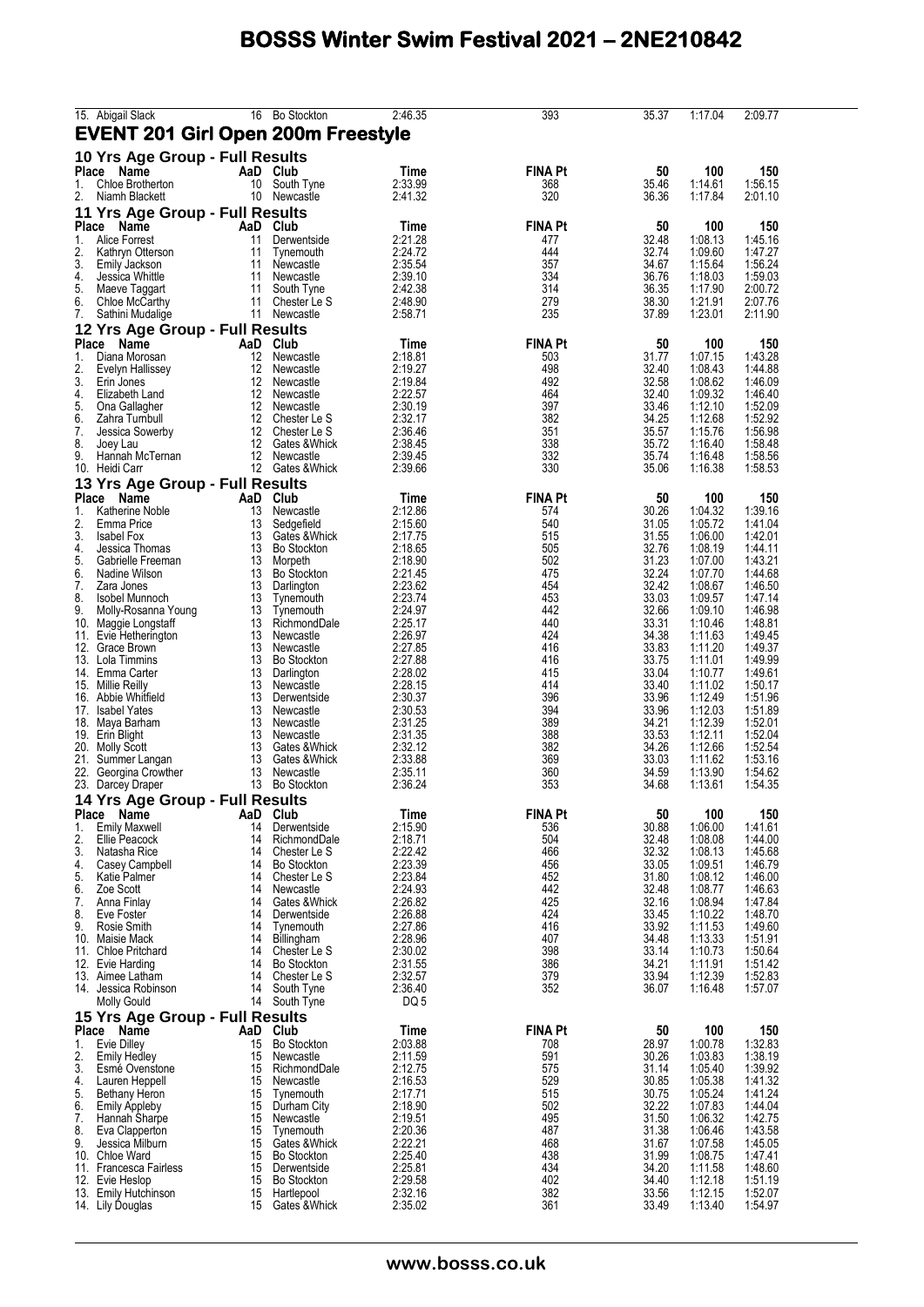#### **16 Yrs/Over Age Group - Full Results**

| Place | Name                | AaD | Club               | Time    | <b>FINA Pt</b> | 50    | 100     | 150     |
|-------|---------------------|-----|--------------------|---------|----------------|-------|---------|---------|
|       | Lola Davison        | 18  | Newcastle          | 2:03.33 | 717            | 29.12 | 1:00.53 | 1:32.09 |
| 2.    | Lucy Hedley         | 17  | Newcastle          | 2:03.84 | 709            | 28.75 | 1:00.68 | 1:33.14 |
| 3.    | Laura Hodgson       | 16  | Newcastle          | 2:06.27 | 668            | 29.72 | 1:01.69 | 1:34.04 |
| 4.    | Harriet Rogers      | 17  | Newcastle          | 2:09.50 | 620            | 28.23 | 1:00.23 | 1:34.07 |
| 5.    | Melody Jones        | 18  | Bo Stockton        | 2:10.21 | 609            | 30.57 | 1:03.54 | 1:36.48 |
| 6.    | Ella Took           | 17  | Newcastle          | 2:10.77 | 602            | 30.02 | 1:03.19 | 1:37.23 |
| 7.    | Rachel Bradley      | 18  | <b>Bo Stockton</b> | 2:12.66 | 576            | 30.48 | 1:04.26 | 1:38.61 |
| 8.    | Grace Maskell       | 18  | Derwentside        | 2:13.34 | 568            | 30.47 | 1:04.39 | 1:39.10 |
| 9.    | Millie Foster       | 16  | Derwentside        | 2:13.53 | 565            | 30.11 | 1:03.66 | 1:38.93 |
| 10.   | Giorgia Harvey      | 19  | Derwentside        | 2:13.75 | 562            | 29.36 | 1:02.60 | 1:38.02 |
|       | 11. Faye McDonagh   | 17  | <b>Bo Stockton</b> | 2:13.82 | 561            | 29.45 | 1:03.03 | 1:38.91 |
|       | 12. Grace Idowu     | 16  | Newcastle          | 2:14.42 | 554            | 30.20 | 1:04.27 | 1:39.42 |
|       | 13. Lucy Betsho     | 17  | Billingham         | 2:15.39 | 542            | 31.51 | 1:06.10 | 1:41.38 |
| 14.   | Allana McDonald     | 17  | Bo Stockton        | 2:15.55 | 540            | 29.82 | 1:03.45 | 1:39.25 |
| 15.   | Annabel Cooper      | 16  | <b>Wear Valley</b> | 2:15.85 | 537            | 30.44 | 1:04.46 | 1:40.12 |
| 16.   | Alex McGill         | 17  | Gates & Whick      | 2:17.96 | 512            | 31.16 | 1:05.46 | 1:41.48 |
|       | 17. Phoebe Fixter   | 17  | Billingham         | 2:18.05 | 511            | 32.28 | 1:07.45 | 1:43.38 |
| 18.   | Georgia Clough      | 16  | Billingham         | 2:20.22 | 488            | 32.63 | 1:08.69 | 1:44.94 |
| 19.   | Isabelle Stephenson | 16  | Darlington         | 2:20.59 | 484            | 32.18 | 1:07.47 | 1:44.28 |
| 20.   | Leoni Jones         | 16  | Bo Stockton        | 2:21.20 | 478            | 31.94 | 1:08.05 | 1:45.29 |
| 21.   | Abigail Slack       | 16  | <b>Bo Stockton</b> | 2:27.08 | 423            | 33.48 | 1:10.72 | 1:49.17 |
|       | 22. Nicole Isaacson | 16  | Durham City        | 2:30.62 | 394            | 34.54 | 1:12.51 | 1:52.00 |

#### **EVENT 202 Boy Open 50m Butterfly**

|             | 10 Yrs Age Group - Full Results                                                                                                                                                                                                                                                                         |                                                                                                                                           |                                  |                       |
|-------------|---------------------------------------------------------------------------------------------------------------------------------------------------------------------------------------------------------------------------------------------------------------------------------------------------------|-------------------------------------------------------------------------------------------------------------------------------------------|----------------------------------|-----------------------|
| Place       | Compare the Manne Club<br>Archie McGuire 10 Chest<br>Thomas Hill 10 Newca                                                                                                                                                                                                                               |                                                                                                                                           | Time                             | FINA Pt               |
| 1.          |                                                                                                                                                                                                                                                                                                         | Chester Le S                                                                                                                              | 35.85                            | 223                   |
| 2.          |                                                                                                                                                                                                                                                                                                         | 10 Newcastle                                                                                                                              | 39.59                            | 165                   |
|             | 11 Yrs Age Group - Full Results                                                                                                                                                                                                                                                                         |                                                                                                                                           |                                  |                       |
|             | Place Name<br>1. Benjamin Palmer<br>2. Harry Douglass<br>3. Leyton Lavelle<br>4. Ben Burrell<br>5. Harrison Spink<br>1. Darlington<br>1. Darlington<br>1. Darlington<br>1. Darlington<br>1. Darlington<br>1. Darlington<br>1. Darlington<br>1. Darlingto                                                |                                                                                                                                           | Time                             | <b>FINA Pt</b>        |
|             |                                                                                                                                                                                                                                                                                                         |                                                                                                                                           | 35.79                            | 224                   |
|             |                                                                                                                                                                                                                                                                                                         |                                                                                                                                           | 37.39                            | 196                   |
|             |                                                                                                                                                                                                                                                                                                         |                                                                                                                                           | 41.60                            | 142                   |
|             |                                                                                                                                                                                                                                                                                                         |                                                                                                                                           | 41.62                            | 142                   |
|             |                                                                                                                                                                                                                                                                                                         | <b>Club</b><br>Chester Le S<br>Newcastle<br>Chester Le S<br>Darlington<br>Bo Stockton                                                     | 44.85                            | 114                   |
|             | 12 Yrs Age Group - Full Results                                                                                                                                                                                                                                                                         |                                                                                                                                           |                                  |                       |
| Place       | <b>Yrs Age Group - Full Results<br/> Ce Name AaD Club<br/> Matthew Scott<br/> Flip Wilczynski<br/> Christian Matheson<br/> Christian Matheson<br/> Charlie Ward 12 Bo Stockton<br/> Calum Ash 12 Newcastle<br/> Edward Hodgson<br/> Clear Ash 12 Newcastle<br/> Edward H</b>                            |                                                                                                                                           | Time                             | <b>FINA Pt</b>        |
| 1.          |                                                                                                                                                                                                                                                                                                         |                                                                                                                                           | 31.13                            | 341                   |
| 2.          |                                                                                                                                                                                                                                                                                                         |                                                                                                                                           | 31.15                            | 340                   |
| 3.          |                                                                                                                                                                                                                                                                                                         | <b>Club</b><br>Newcastle<br>Sedgefield<br>Newcastle<br>Bo Stockton<br>Newcastle<br>Newcastle                                              | 31.39                            | 332                   |
| 4.          |                                                                                                                                                                                                                                                                                                         |                                                                                                                                           |                                  | 276                   |
| 5.          |                                                                                                                                                                                                                                                                                                         |                                                                                                                                           | 33.38<br>34.16                   | 258                   |
| 6.          |                                                                                                                                                                                                                                                                                                         |                                                                                                                                           | 34.81                            | 243                   |
| 7.          |                                                                                                                                                                                                                                                                                                         |                                                                                                                                           | 35.48                            | 230                   |
| 8.          |                                                                                                                                                                                                                                                                                                         |                                                                                                                                           | 37.05                            | 202                   |
| 9.          |                                                                                                                                                                                                                                                                                                         |                                                                                                                                           | 37.41                            | 196                   |
|             | 10. Alexander Rice                                                                                                                                                                                                                                                                                      |                                                                                                                                           | 37.63                            | 193                   |
|             | 11. Oliver Brown                                                                                                                                                                                                                                                                                        |                                                                                                                                           | 38.83                            | 175                   |
|             | 12. Thomas Curran                                                                                                                                                                                                                                                                                       |                                                                                                                                           | 40.31                            | 157                   |
|             | 13. Anesu Tiyenga                                                                                                                                                                                                                                                                                       |                                                                                                                                           | 42.40                            | 134                   |
|             | 13 Yrs Age Group - Full Results                                                                                                                                                                                                                                                                         |                                                                                                                                           |                                  |                       |
|             |                                                                                                                                                                                                                                                                                                         |                                                                                                                                           |                                  | <b>FINA Pt</b>        |
|             |                                                                                                                                                                                                                                                                                                         |                                                                                                                                           | Time                             |                       |
|             |                                                                                                                                                                                                                                                                                                         |                                                                                                                                           | 28.92                            | 425                   |
|             |                                                                                                                                                                                                                                                                                                         |                                                                                                                                           | 29.12                            | 416                   |
|             |                                                                                                                                                                                                                                                                                                         |                                                                                                                                           | 29.89                            | 385                   |
|             |                                                                                                                                                                                                                                                                                                         |                                                                                                                                           | 29.97                            | 382                   |
|             |                                                                                                                                                                                                                                                                                                         |                                                                                                                                           | 30.25                            | 371                   |
|             |                                                                                                                                                                                                                                                                                                         |                                                                                                                                           | 30.69                            | 355                   |
|             |                                                                                                                                                                                                                                                                                                         |                                                                                                                                           |                                  | 351                   |
|             |                                                                                                                                                                                                                                                                                                         |                                                                                                                                           | 30.81<br>30.95                   | 347                   |
|             |                                                                                                                                                                                                                                                                                                         |                                                                                                                                           | 31.91                            | 316                   |
|             |                                                                                                                                                                                                                                                                                                         |                                                                                                                                           | 32.08                            | 311                   |
|             |                                                                                                                                                                                                                                                                                                         |                                                                                                                                           |                                  | 287                   |
|             |                                                                                                                                                                                                                                                                                                         |                                                                                                                                           | 32.06<br>32.94<br>33.06          | 284                   |
|             |                                                                                                                                                                                                                                                                                                         |                                                                                                                                           | 33.13                            | 282                   |
|             |                                                                                                                                                                                                                                                                                                         |                                                                                                                                           |                                  | 271                   |
|             |                                                                                                                                                                                                                                                                                                         |                                                                                                                                           | 33.61<br>33.77                   | 267                   |
|             |                                                                                                                                                                                                                                                                                                         |                                                                                                                                           | 35.95                            | 221                   |
|             |                                                                                                                                                                                                                                                                                                         |                                                                                                                                           | 37.03<br>37.17                   | 202<br>200            |
|             |                                                                                                                                                                                                                                                                                                         |                                                                                                                                           |                                  |                       |
|             | <b>13 Yrs Age Group - Full Results<br/> Place Name AaD Club<br/> 1. Jamie Beach 13 Tynemouth<br/> 2. Ethan Williams 13 Newcastle<br/> 4. Ryan Mills<br/> 4. Ryan Mills<br/> 5. Jasper Hall 13 Bo Stockton<br/> 5. Jasper Hall 13 Newcastle<br/> 6. Jimmy McGuire</b><br>14 Yrs Age Group - Full Results |                                                                                                                                           |                                  |                       |
| Place<br>1. |                                                                                                                                                                                                                                                                                                         |                                                                                                                                           | Time<br>28.01                    | <b>FINA Pt</b><br>468 |
| 2.          |                                                                                                                                                                                                                                                                                                         |                                                                                                                                           |                                  | 442                   |
| 3.          |                                                                                                                                                                                                                                                                                                         |                                                                                                                                           |                                  | 430                   |
| 4.          |                                                                                                                                                                                                                                                                                                         |                                                                                                                                           |                                  | 425                   |
| 5.          |                                                                                                                                                                                                                                                                                                         |                                                                                                                                           | 28.55<br>28.80<br>28.92<br>29.08 | 418                   |
| 6.          |                                                                                                                                                                                                                                                                                                         |                                                                                                                                           | 29.43                            | 403                   |
| 7.          |                                                                                                                                                                                                                                                                                                         |                                                                                                                                           | 29.53                            | 399                   |
| 8.<br>9.    | TIS Age Group - Full Res<br>Rec Mane<br>Kieran Tumbull<br>Isaac Buchan<br>Isaac Rowland<br>Luke Gaughan<br>Shay Wood<br>Tim Ripley<br>Samuel Antrobus<br>Zach Larsen<br>Ben Hewitt<br>Ben Hewitt<br>14                                                                                                  | <b>Corresponding</b><br><b>Club</b><br>Derwentside<br>Bo Stockton<br>Bo Stockton<br>Bo Stockton<br>Bo Stockton<br>Chester Le S<br>Morpeth | 30.08<br>30.72                   | 378<br>354            |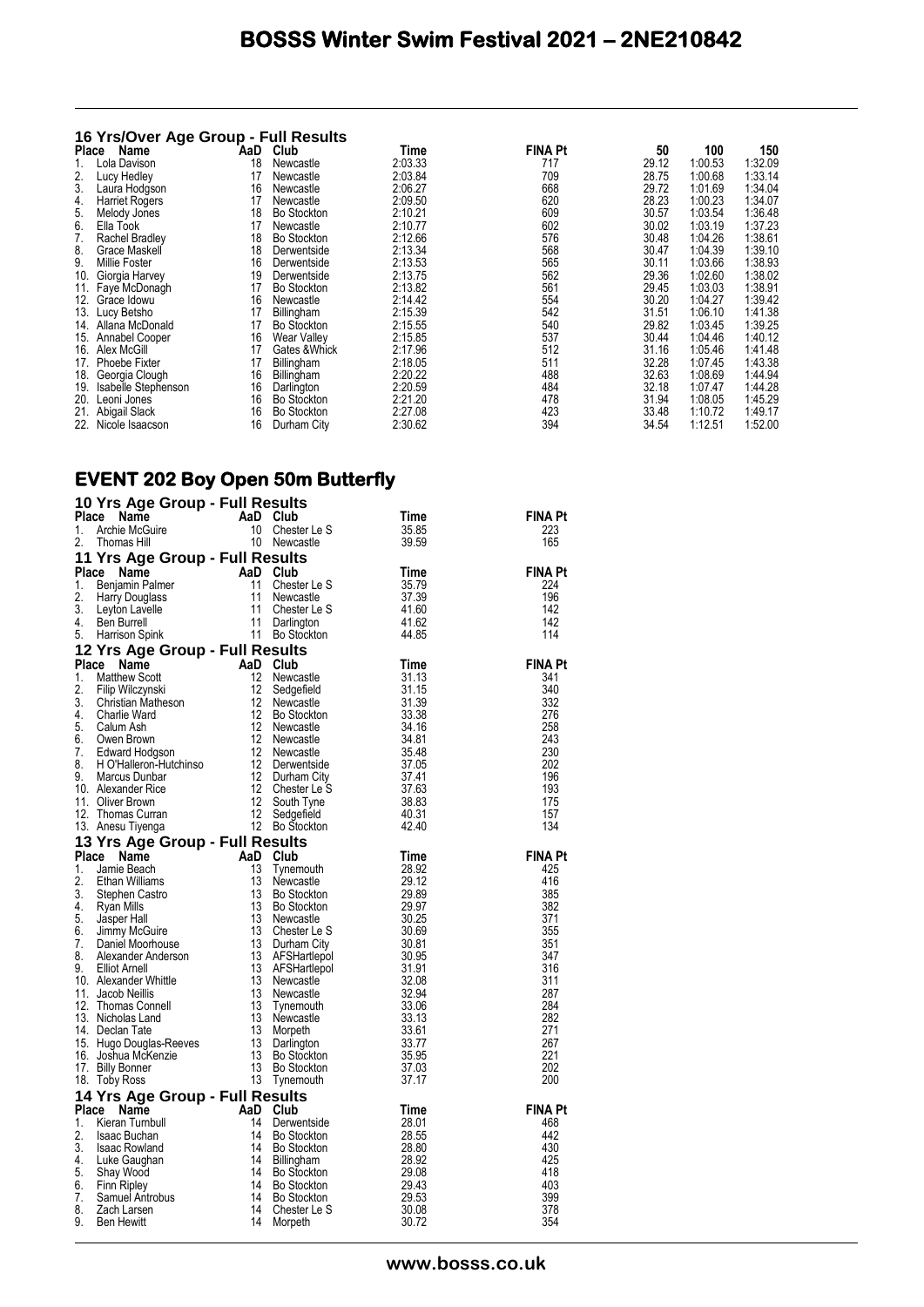|    | 10. Maximus Murray<br>11. George Anderson<br>12. Denial Lunton 11 Mear Valley<br>14. AFSHartlepol                           |          | Gates & Whick                                                                                                                                                                                                                                              | 31.88                                                                         | 317            |
|----|-----------------------------------------------------------------------------------------------------------------------------|----------|------------------------------------------------------------------------------------------------------------------------------------------------------------------------------------------------------------------------------------------------------------|-------------------------------------------------------------------------------|----------------|
|    |                                                                                                                             |          |                                                                                                                                                                                                                                                            | $\frac{33.76}{33.86}$                                                         | 267            |
|    |                                                                                                                             |          |                                                                                                                                                                                                                                                            |                                                                               | 265            |
|    | 15 Yrs Age Group - Full Results                                                                                             |          |                                                                                                                                                                                                                                                            |                                                                               |                |
|    | Place<br>Name<br><b>Thomas Maskell<br/>Toby Parker<br/>Tom Jobling<br/>Adam Marshall<br/>Afte McGuire<br/>Annalo Cierti</b> | AaD Club |                                                                                                                                                                                                                                                            | Time                                                                          | <b>FINA Pt</b> |
| 1. |                                                                                                                             | 15       | Derwentside                                                                                                                                                                                                                                                | 27.18                                                                         | 512            |
| 2. |                                                                                                                             | 15       | Hartlepool                                                                                                                                                                                                                                                 | $\begin{array}{r} 27.43 \\ 27.43 \\ 28.07 \\ 28.10 \end{array}$               | 498            |
| 2. |                                                                                                                             |          |                                                                                                                                                                                                                                                            |                                                                               | 498            |
| 4. | Adam Marshall                                                                                                               |          |                                                                                                                                                                                                                                                            |                                                                               | 465            |
|    | 5. Alfie McGuire                                                                                                            |          |                                                                                                                                                                                                                                                            |                                                                               | 463            |
| 6. | Angelo Giani Contini                                                                                                        |          | 15 Durham City<br>15 Newcastle<br>15 Chester Le S<br>15 Newcastle                                                                                                                                                                                          | 28.18                                                                         | 459            |
|    | 7. Benjamin Thorpe                                                                                                          |          |                                                                                                                                                                                                                                                            |                                                                               | 448            |
| 8. | Reece Blackett                                                                                                              |          |                                                                                                                                                                                                                                                            |                                                                               | 402            |
| 9. | Kemitha Mudalige                                                                                                            |          | 15 Newcastle<br>15 Newcastle<br>15 Newcastle<br>15 Newcastle<br>16 Washington<br>16 September 29.48<br>16 September 30.67<br>16 September 20.68<br>16 Durham City<br>16 Durham City<br>16 Durham City<br>16 Newcastle<br>16 Newcastle<br>16 Newcastle<br>1 |                                                                               | 401            |
|    | 10. Thomas Southwell                                                                                                        |          |                                                                                                                                                                                                                                                            |                                                                               | 375            |
|    | 11. Oliver Corbett                                                                                                          |          |                                                                                                                                                                                                                                                            |                                                                               | 361            |
|    | 12. Matt Stewart                                                                                                            |          |                                                                                                                                                                                                                                                            |                                                                               | 356            |
|    | 13. Blake Hooper<br>14. Peter McGrother                                                                                     |          |                                                                                                                                                                                                                                                            |                                                                               | 352            |
|    |                                                                                                                             |          |                                                                                                                                                                                                                                                            |                                                                               | 351            |
|    | 15. Thomas Newton                                                                                                           |          |                                                                                                                                                                                                                                                            |                                                                               | 348            |
|    | 16. Darragh Meaney                                                                                                          |          |                                                                                                                                                                                                                                                            |                                                                               | 292            |
|    | Thomas Smith                                                                                                                |          | 15 RichmondDale                                                                                                                                                                                                                                            | DQ 7                                                                          |                |
|    | 16 Yrs/Over Age Group - Full Results                                                                                        |          |                                                                                                                                                                                                                                                            |                                                                               |                |
|    |                                                                                                                             |          |                                                                                                                                                                                                                                                            |                                                                               |                |
|    | Place<br>Name                                                                                                               |          |                                                                                                                                                                                                                                                            | Time                                                                          | <b>FINA Pt</b> |
| 1. | Harry Nicholson                                                                                                             | AaD Club | Newcastle                                                                                                                                                                                                                                                  | 26.30                                                                         | 565            |
| 2. | Jack Ashurst                                                                                                                | 16       | Tynemouth                                                                                                                                                                                                                                                  |                                                                               | 551            |
| 3. | Jamie Ewart                                                                                                                 | 25       |                                                                                                                                                                                                                                                            |                                                                               | 549            |
| 4. | James Hayes                                                                                                                 | 16       | AFSHartlepol<br>Tynemouth                                                                                                                                                                                                                                  |                                                                               | 547            |
| 5. |                                                                                                                             | 18       | Newcastle                                                                                                                                                                                                                                                  |                                                                               | 526            |
| 6. |                                                                                                                             | 17       | Morpeth                                                                                                                                                                                                                                                    |                                                                               | 516            |
| 7. | Callum Atkinson<br>Richard Butterworth<br><b>Elliot Best</b>                                                                | 17       | Newcastle                                                                                                                                                                                                                                                  |                                                                               | 510            |
| 8. | <b>Ben Gilchrist</b>                                                                                                        |          | 20 RichmondDale                                                                                                                                                                                                                                            |                                                                               | 502            |
| 9. | Dominic Anderson                                                                                                            | 17       | Morpeth                                                                                                                                                                                                                                                    |                                                                               | 479            |
|    | 10. David Barnett                                                                                                           | 19       |                                                                                                                                                                                                                                                            | 26.30<br>26.52<br>26.55<br>26.59<br>26.59<br>27.11<br>27.22<br>27.79<br>27.83 | 477            |
|    | 11. Jacob Elwell                                                                                                            | 17       | Durham City<br>Bo Stockton                                                                                                                                                                                                                                 |                                                                               | 461            |
|    | 12. William Baines                                                                                                          | 16       | Bo Stockton                                                                                                                                                                                                                                                | 28.15<br>28.23<br>28.23                                                       | 457            |
|    | 13. Joshua Robinson                                                                                                         | 16       | Derwentside                                                                                                                                                                                                                                                |                                                                               | 443            |
|    | 14. Max Butler                                                                                                              | 17       | Darlington                                                                                                                                                                                                                                                 |                                                                               | 434            |
|    | 15. James Hodgson                                                                                                           | 16       | Newcastle                                                                                                                                                                                                                                                  |                                                                               | 432            |
|    | 16. Sam Milburn                                                                                                             | 17       | Billingham                                                                                                                                                                                                                                                 |                                                                               | 429            |
|    | 16. Isaac Ripley                                                                                                            | 17       | Bo Stockton                                                                                                                                                                                                                                                | 28.52<br>28.52<br>28.75<br>28.82<br>28.82                                     | 429<br>427     |
|    | 18. Roan Cappleman                                                                                                          | 18       | RichmondDale                                                                                                                                                                                                                                               | 28.87<br>29.28<br>29.28                                                       | 409            |
|    | 19. Devin Creighton<br>20. Dean McAleer                                                                                     | 16       | 16 Chester Le S<br>Derwentside                                                                                                                                                                                                                             |                                                                               | 394            |
|    | 21. Thomas Power                                                                                                            | 17       | Wear Valley                                                                                                                                                                                                                                                | 29.65<br>30.19<br>30.19                                                       | 373            |
|    | 22. Michael Hewitt                                                                                                          | 16       | vvear vano,<br>AFSHartlepol<br>De Steckton                                                                                                                                                                                                                 | 30.98                                                                         | 346<br>340     |

#### **EVENT 203 Girl Open 50m Backstroke**

|                  | 09 Yrs Age Group - Full Results                                                                                         |                                                |                                    |                |                |
|------------------|-------------------------------------------------------------------------------------------------------------------------|------------------------------------------------|------------------------------------|----------------|----------------|
| <b>Place</b>     | Name                                                                                                                    | AaD Club                                       |                                    | Time           | <b>FINA Pt</b> |
| 1.               | <b>Emily Roberts</b>                                                                                                    | $\begin{array}{c} 9 \\ 9 \\ 9 \end{array}$     | Chester Le S                       | 43.91          | 199            |
| 2.               | Anya Babovic                                                                                                            |                                                | Chester Le S                       | 46.79          | 165            |
| 3.               | Zara Nichol                                                                                                             |                                                | Chester Le S                       | 51.38          | 124            |
|                  | 10 Yrs Age Group - Full Results                                                                                         |                                                |                                    |                |                |
|                  | Place<br>Name                                                                                                           | AaD Club                                       |                                    | <b>Time</b>    | <b>FINA Pt</b> |
| 1.               | Chloe Brotherton<br>Abby Coventry<br>Niamh Blackett                                                                     |                                                | 10 South Tyne                      | 37.15          | 329            |
| 2.               |                                                                                                                         |                                                |                                    | 38.04          | 307            |
| 3.               |                                                                                                                         |                                                |                                    | 38.14          | 304            |
| 4.               |                                                                                                                         |                                                |                                    | 41.01          | 245            |
| 5.               | Abby Coventry<br>Niamh Blackett<br>Lucy Quinn<br>Shamiso Tiyenga<br>10 Bo Stockton<br>Shamiso Tiyenga<br>10 Bo Stockton |                                                |                                    | 43.69          | 202            |
|                  | 11 Yrs Age Group - Full Results                                                                                         |                                                |                                    |                |                |
|                  | Place Name                                                                                                              | AaD Club<br>11 Darling<br>11 Tynem<br>11 AFSH: |                                    | Time           | <b>FINA Pt</b> |
| 1.               | Lucy Oliver                                                                                                             |                                                | Darlington                         | 34.14          | 425            |
| 2.               | Freya Beach                                                                                                             |                                                | Tynemouth                          | 34.87          | 398            |
| 3.               | Jessica Ridley                                                                                                          | 11                                             | AFSHartlepol                       | 35.88          | 366            |
| 4.               | Ava Williams                                                                                                            | 11                                             | Newcastle                          | 38.25          | 302            |
| 5.               | Jessica Whittle                                                                                                         | 11                                             | Newcastle                          | 39.24          | 279            |
|                  | 6. Romilly Staines                                                                                                      | 11                                             | Wear Valley                        | 39.57          | 273            |
| 7.               | Chloe McCarthy                                                                                                          | 11                                             | Chester Le S                       | 40.71          | 250            |
|                  |                                                                                                                         | 11                                             | Chester Le S                       | 41.05          | 244            |
|                  |                                                                                                                         | 11                                             | South Tyne                         | 41.70          | 233            |
|                  |                                                                                                                         | 11                                             | 11 Newcastle                       | 41.79<br>42.27 | 231<br>223     |
|                  | 7. University<br>8. Faye Watson<br>9. Maeve Taggart<br>10. Sathini Mudalige<br>11. Daisy Mulholland<br>12. Ava Race     | 11                                             | Wear Valley                        | 42.67          | 217            |
|                  | 13. Amelia Kelsey                                                                                                       | 11                                             | Wear Valley<br>Chester Le S        | 44.22          | 195            |
|                  |                                                                                                                         |                                                |                                    |                |                |
|                  | 12 Yrs Age Group - Full Results                                                                                         |                                                |                                    |                |                |
| <b>Place</b>     | Name                                                                                                                    | AaD                                            | Club                               | <b>Time</b>    | <b>FINA Pt</b> |
| 1.               | Evelyn Hallissey                                                                                                        | $12 \overline{ }$                              | Newcastle                          | 33.02          | 469            |
| 2.               | Diana Morosan                                                                                                           | 12                                             | Newcastle                          | 34.82          | 400            |
| 3.<br>4.         | Elizabeth Land                                                                                                          | 12<br>12                                       | Newcastle                          | 34.88          | 398            |
|                  | Heidi Carr                                                                                                              | 12                                             | Gates &Whick<br><b>Bo Stockton</b> | 36.22<br>36.32 | 355<br>353     |
| 5.<br>6.         | Arthiga Rajeev<br>Isobel Omoregbe                                                                                       | 12                                             | Chester Le S                       | 37.16          | 329            |
| $\overline{7}$ . | Hannah McTernan                                                                                                         | 12                                             | Newcastle                          | 37.97          | 308            |
|                  |                                                                                                                         |                                                |                                    |                |                |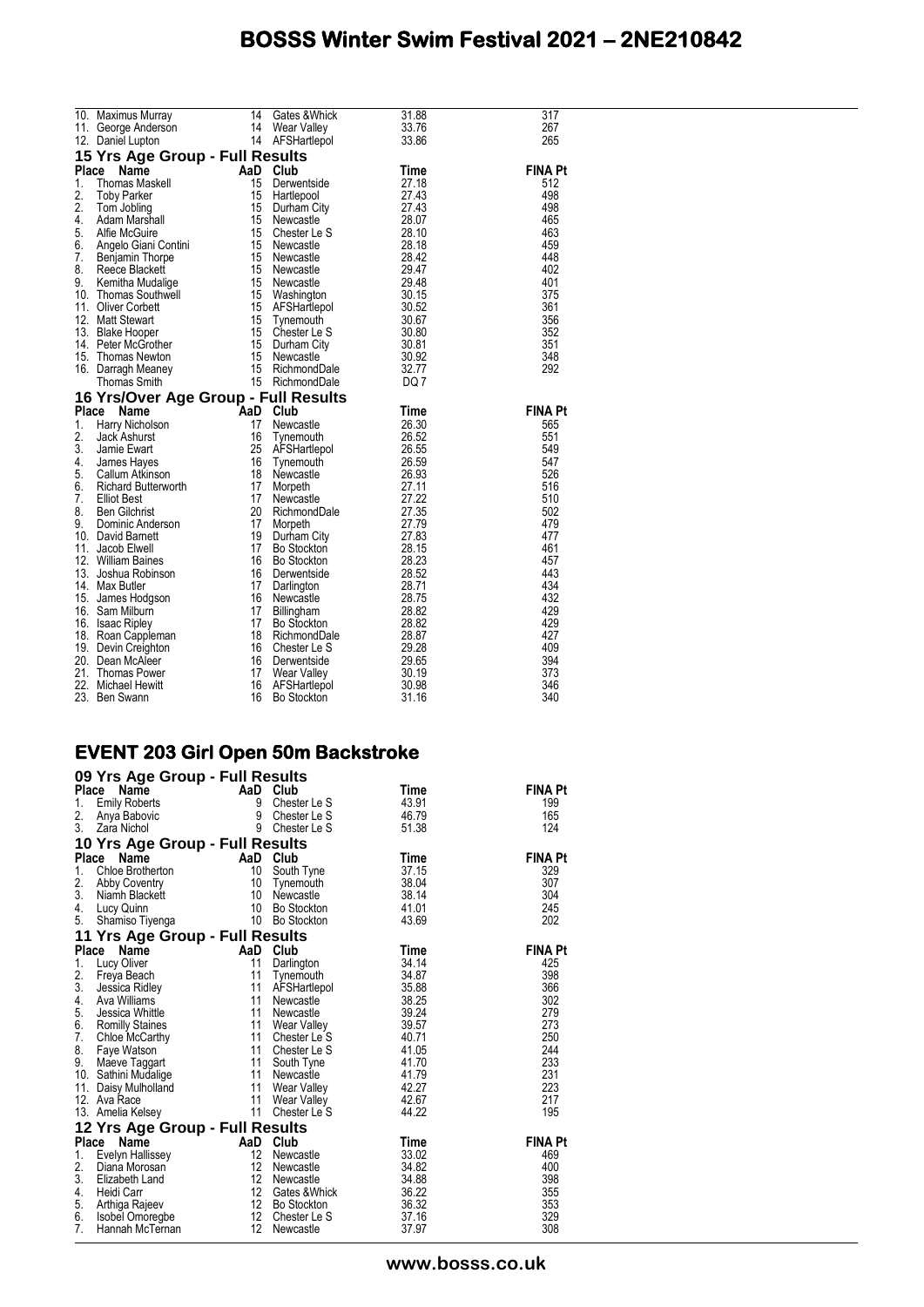| 8.    | Zahra Turnbull                         | 12                                                                     | Chester Le S              | 39.28          | 279            |
|-------|----------------------------------------|------------------------------------------------------------------------|---------------------------|----------------|----------------|
|       |                                        | 12                                                                     |                           |                |                |
| 9.    | Alyssa Mee                             |                                                                        | Newcastle                 | 40.98          | 245            |
|       | 10. Olivia Green                       |                                                                        | 12 Bo Stockton            | 41.59          | 235            |
|       |                                        |                                                                        |                           |                |                |
|       | 13 Yrs Age Group - Full Results        |                                                                        |                           |                |                |
|       |                                        | AaD Club<br>13 Tunon                                                   |                           |                | <b>FINA Pt</b> |
| Place | Name                                   |                                                                        |                           | Time           |                |
| 1.    | Niamh Savory                           |                                                                        | Tynemouth                 | 31.17          | 558            |
| 2.    |                                        | 13                                                                     |                           | 33.29          | 458            |
|       | <b>Holly Gillie</b>                    |                                                                        | Morpeth                   |                |                |
| 3.    | Nadine Wilson                          | 13                                                                     | Bo Stockton               | 33.68          | 442            |
| 4.    | Natalia Langan                         | 13                                                                     | Gates & Whick             | 34.10          | 426            |
|       |                                        |                                                                        |                           |                |                |
| 5.    | Alisha Hodgson                         | 13                                                                     | Gates & Whick             | 34.43          | 414            |
| 5.    | Alice Ward                             | 13                                                                     | <b>Bo Stockton</b>        | 34.43          | 414            |
|       |                                        |                                                                        |                           |                |                |
| 7.    | Summer Langan                          | 13                                                                     | Gates & Whick             | 35.55          | 376            |
| 8.    | <b>Molly Scott</b>                     | 13                                                                     | Gates & Whick             | 35.98          | 363            |
| 9.    |                                        | 13                                                                     |                           | 36.02          |                |
|       | Jessica Thomas                         |                                                                        | <b>Bo Stockton</b>        |                | 361            |
|       | 10. Erin Blight                        | 13                                                                     | Newcastle                 | 36.21          | 356            |
|       | 11. Anna Carr                          | 13                                                                     | Tynemouth                 | 36.71          | 341            |
|       |                                        |                                                                        |                           |                |                |
|       | 12. Freya Johnson                      | 13                                                                     | Morpeth                   | 36.94          | 335            |
|       | 13. Maya Barham                        |                                                                        | 13 Newcastle              | 37.68          | 316            |
|       | 14. Eryna Creighton                    |                                                                        | 13 Chester Le S           | 37.84          | 312            |
|       |                                        |                                                                        |                           |                |                |
|       | 15. Annemarie Kelley                   |                                                                        | 13 Wear Valley            | 38.03          | 307            |
|       | 16. Maggie Longstaff                   |                                                                        | 13 RichmondDale           | 38.63          | 293            |
|       |                                        |                                                                        |                           |                |                |
|       | 17. Isabella Carrick                   | 13                                                                     | South Tyne                | 39.15          | 281            |
|       | 18. Darcey Draper                      | 13                                                                     | <b>Bo Stockton</b>        | 39.18          | 281            |
|       | 19. Erin Ward                          |                                                                        | 13 Gates & Whick          | 39.23          | 280            |
|       |                                        |                                                                        |                           |                |                |
|       | 14 Yrs Age Group - Full Results        |                                                                        |                           |                |                |
|       |                                        |                                                                        |                           |                |                |
| Place | Name                                   |                                                                        |                           | Time           | <b>FINA Pt</b> |
| 1.    | Libby Freeman                          |                                                                        | Morpeth                   | 29.41          | 664            |
|       |                                        |                                                                        |                           |                |                |
| 2.    | Becky Watson                           |                                                                        | Bo Stockton               | 32.60          | 488            |
| 3.    | Faith Omoregbe                         |                                                                        | Chester Le S              | 33.09          | 466            |
| 4.    | Katie Palmer                           |                                                                        | Chester Le S              | 34.46          | 413            |
|       |                                        |                                                                        |                           |                |                |
| 5.    | Zoe Scott                              |                                                                        | Newcastle                 | 34.63          | 407            |
| 6.    | <b>Emily Burrell</b>                   |                                                                        | Darlington                | 34.75          | 403            |
|       |                                        | Aab Club<br>14 More<br>14 Bo Std<br>14 Chest<br>14 Newcz<br>14 Darling |                           |                |                |
| 7.    | Eleanor Sharp                          | 14                                                                     | Billingham                | 35.56          | 376            |
| 8.    | Natasha Rice                           | 14                                                                     | Chester Le S              | 35.59          | 375            |
| 9.    | Isaballe Skelton<br>Dasa Linter        |                                                                        | 14 Darlington             | 35.96          | 363            |
|       | 10. Rose Linton                        | 14                                                                     | AFSHartlepol              | 36.91          | 336            |
|       |                                        |                                                                        |                           |                |                |
|       | 11. Delilah Gray                       | 14                                                                     | RichmondDale              | 36.99          | 334            |
|       | 11. Evie Harding                       |                                                                        | 14 Bo Stockton            | 36.99          | 334            |
|       | 13. Aimee Latham                       | 14                                                                     | Chester Le S              | 37.18          | 329            |
|       |                                        |                                                                        |                           |                |                |
|       | 14. Maisie Mack                        | 14                                                                     | Billingham                | 37.38          | 323            |
|       | 15. Casey Campbell                     | 14                                                                     | <b>Bo Stockton</b>        | 37.67          | 316            |
|       | 16. Ava Dunbar                         |                                                                        | 14 Durham City            | 38.35          | 299            |
|       |                                        |                                                                        |                           |                |                |
|       | 15 Yrs Age Group - Full Results        |                                                                        |                           |                |                |
| Place | Name                                   | AaD                                                                    | Club                      | Time           | <b>FINA Pt</b> |
| 1.    |                                        | 15                                                                     | <b>Bo Stockton</b>        |                | 624            |
|       | Evie Dilley                            |                                                                        |                           | 30.03          |                |
| 2.    | <b>Emily Hedley</b>                    | 15                                                                     | Newcastle                 | 31.89          | 521            |
| 3.    | Chloe Ward                             | 15                                                                     | <b>Bo Stockton</b>        | 32.76          | 481            |
| 4.    |                                        | 15                                                                     |                           | 32.77          | 480            |
|       | Eva Clapperton                         |                                                                        | Tynemouth                 |                |                |
| 5.    | Emily Whitton                          | 15                                                                     | Wear Valley               | 32.81          | 478            |
| 6.    | Selina Zhu                             | 15                                                                     | Durham City               | 33.26          | 459            |
| 7.    | Elif Celikay                           | 15                                                                     | Gates &Whick              | 34.59          | 408            |
|       |                                        |                                                                        |                           |                |                |
| 8.    | Evie Heslop                            | 15                                                                     | <b>Bo Stockton</b>        | 34.65          | 406            |
| 9.    | Emily Hutchinson<br>Emily Appleby      | 15                                                                     | Hartlepool                | 34.67          | 405            |
|       | 10. Emily Appleby                      | 15                                                                     | Durham City               | 35.50          | 378            |
|       |                                        |                                                                        |                           |                |                |
|       | 11. Francesca Fairless                 | 15                                                                     | Derwentside               | 35.96          | 363            |
|       | 12. Lily Douglas                       |                                                                        | 15 Gates & Whick          | 36.41          | 350            |
|       | 16 Yrs/Over Age Group - Full Results   |                                                                        |                           |                |                |
|       |                                        |                                                                        |                           |                |                |
| Place | Name                                   | AaD Club                                                               |                           | Time           | <b>FINA Pt</b> |
| 1.    | Amelia Robertson                       | 17                                                                     | Newcastle                 | 29.38          | 666            |
| 2.    | <b>Madison Peveller</b>                | 16                                                                     | Derwentside               | 30.30          |                |
|       |                                        |                                                                        |                           |                | 608            |
| 3.    | Jenna Dougal                           | 16                                                                     | Derwentside               | 30.82          | 577            |
| 4.    | Amy Heron                              | 17                                                                     | Tynemouth                 | 31.02          | 566            |
| 5.    | Grace Idowu                            | 16                                                                     | Newcastle                 | 31.13          | 560            |
|       |                                        |                                                                        |                           |                |                |
| 6.    | Rachel Bradley                         | 18                                                                     | Bo Stockton               | 31.57          | 537            |
| 7.    | Leone Young                            | 17                                                                     | Billingham                | 32.88          | 475            |
| 8.    | Millie Foster                          | 16                                                                     | Derwentside               | 33.89          | 434            |
|       |                                        |                                                                        |                           |                |                |
| 9.    | Abigail Slack                          | 16                                                                     | <b>Bo Stockton</b>        | 34.26          | 420            |
|       |                                        |                                                                        |                           |                | 403            |
|       | 10. Isabelle Stephenson                | 16                                                                     | Darlington                | 34.73          |                |
|       |                                        |                                                                        |                           |                |                |
|       | 11. Phoebe Fixter                      | 17                                                                     | <b>Billingham</b>         | 34.88          | 398            |
|       | 12. Georgia Clough<br>13. Matilda Moor | 16<br>17                                                               | Billingham<br>Durham City | 36.63<br>36.74 | 344<br>341     |

#### **EVENT 204 Boy Open 200m Breaststroke**

| 10 Yrs Age Group - Full Results<br>Place Name<br>1. Archie McGuire | 10                              | AaD Club<br>Chester Le S | Time<br>3:16.25 | <b>FINA Pt</b><br>229 | 50<br>45.18 | 100<br>1:35.63 | 150<br>2:26.38 |  |
|--------------------------------------------------------------------|---------------------------------|--------------------------|-----------------|-----------------------|-------------|----------------|----------------|--|
|                                                                    | 11 Yrs Age Group - Full Results |                          |                 |                       |             |                |                |  |
| <b>Place</b><br>Name                                               | AaD                             | Club                     | Time            | <b>FINA Pt</b>        | 50          | 100            | 150            |  |
| 1. Harry Douglass<br>2. Benjamin Palmer                            |                                 | Newcastle                | 3:13.93         | 237                   | 43.88       | 1:35.00        | 2:25.72        |  |
|                                                                    |                                 | Chester Le S             | 3:25.82         | 198                   | 46.83       | 1:39.87        | 2:33.85        |  |
| 3.<br>Leyton Lavelle                                               |                                 | Chester Le S             | 3:40.02         | 162                   | 49.45       | 1:47.32        | 2:42.50        |  |
| 4.<br>Samuel Buxton                                                | 11                              | Bo Stockton              | 3:44.96         | 152                   | 50.01       | 1:48.66        | 2:47.75        |  |
| 12 Yrs Age Group - Full Results                                    |                                 |                          |                 |                       |             |                |                |  |
| <b>Place</b><br>Name                                               | AaD                             | Club                     | Time            | <b>FINA Pt</b>        | 50          | 100            | 150            |  |
| Charlie Ward                                                       | 12                              | <b>Bo Stockton</b>       | 2:52.28         | 339                   | 38.33       | 1:22.29        | 2:07.90        |  |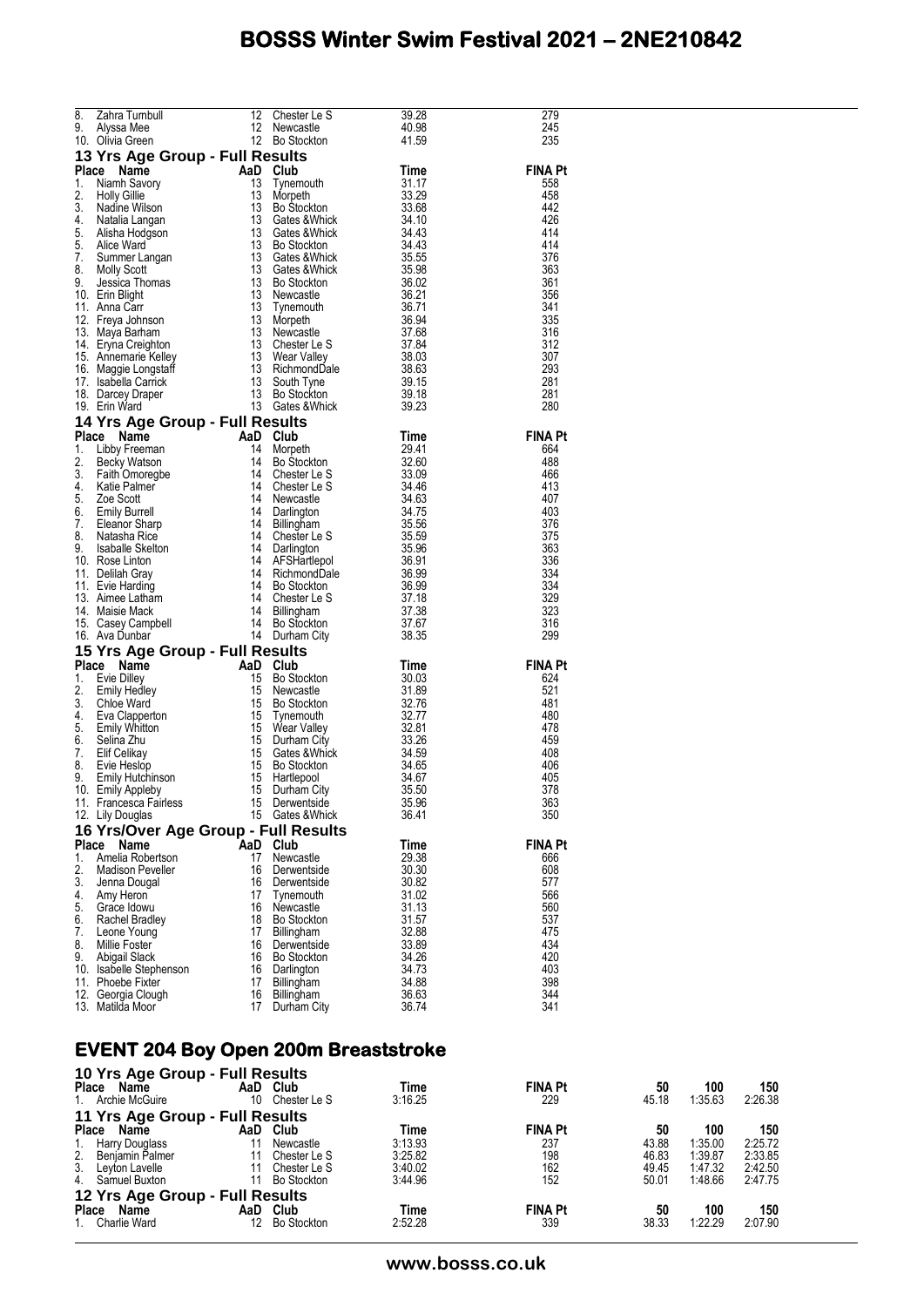| 2.           | Alexander Rice                       | 12       | Chester Le S                     | 3:11.88            | 245            | 46.06          | 1:34.54            | 2:25.05            |
|--------------|--------------------------------------|----------|----------------------------------|--------------------|----------------|----------------|--------------------|--------------------|
| 3.           | Luke Littler                         | 12       | Derwentside                      | 3:17.40            | 225            | 43.71          | 1:34.34            | 2:25.79            |
| 4.           | Harry Gibson                         |          | 12 Durham City                   | 3:23.69            | 205            | 45.62          | 1:37.56            | 2:30.61            |
|              | 13 Yrs Age Group - Full Results      |          |                                  |                    |                |                |                    |                    |
| <b>Place</b> | Name                                 |          | AaD Club                         | Time               | <b>FINA Pt</b> | 50             | 100                | 150                |
| 1.           | Jasper Hall                          | 13       | Newcastle                        | 2:42.58            | 403            | 36.87          | 1:18.55            | 2:01.39            |
| 2.<br>3.     | Jimmy McGuire                        | 13       | Chester Le S                     | 2:43.25<br>2:46.69 | 398<br>374     | 36.20<br>35.11 | 1:17.00<br>1:16.84 | 2:00.16<br>2:01.44 |
| 4.           | Ryan Mills<br>Owen Reed              | 13<br>13 | <b>Bo Stockton</b><br>Billingham | 2:52.29            | 339            |                |                    |                    |
| 5.           | Austin Kegans                        | 13       | AFSHartlepol                     | 2:56.27            | 316            | 35.34          | 1:19.50            | 2:08.57            |
| 6.           | Stephen Castro                       | 13       | <b>Bo Stockton</b>               | 2:58.49            | 305            | 39.02          | 1:25.15            | 2:11.55            |
| 7.           | Hugo Douglas-Reeves                  | 13       | Darlington                       | 3:01.56            | 289            | 41.34          | 1:27.56            | 2:15.98            |
| 8.           | Jai Diddee                           | 13       | Tynemouth                        | 3:03.88            | 279            | 41.08          | 1:27.23            | 2:15.28            |
| 9.           | Joshua McKenzie                      | 13       | <b>Bo Stockton</b>               | 3:17.48            | 225            | 46.28          | 1:36.15            | 2:27.60            |
|              | 14 Yrs Age Group - Full Results      |          |                                  |                    |                |                |                    |                    |
|              | Place<br>Name                        | AaD      | Club                             | Time               | <b>FINA Pt</b> | 50             | 100                | 150                |
| 1.           | Jack Kelso                           | 14       | Tynemouth                        | 2:34.12            | 473            | 35.76          | 1:15.33            | 1:55.03            |
| 2.           | Sam Livingstone                      | 14       | Morpeth                          | 2:45.04            | 385            | 36.83          | 1:18.98            | 2:01.85            |
| 3.           | Samuel Antrobus                      | 14       | <b>Bo Stockton</b>               | 2:49.63            | 355            | 37.57          | 1:21.36            | 2:06.20            |
| 4.           | <b>Charlie Wallace</b>               | 14       | RichmondDale                     | 2:52.66            | 337            | 38.16          | 1:22.29            | 2:07.51            |
| 5.           | Joseph Edgar                         | 14       | Derwentside                      | 2:55.64            | 320            | 38.83          | 1:23.39            | 2:10.56            |
| 6.           | Luke Gaughan                         | 14       | Billingham                       | 2:56.88            | 313            | 39.03          | 1:24.32            | 2:11.17            |
|              | Dan Baker                            | 14       | Durham City                      | DQ 9               |                |                |                    |                    |
|              | 15 Yrs Age Group - Full Results      |          |                                  |                    |                |                |                    |                    |
| Place        | Name                                 | AaD      | Club                             | Time               | <b>FINA Pt</b> | 50             | 100                | 150                |
| 1.           | Alfie McGuire                        | 15       | Chester Le S                     | 2:37.49            | 444            | 34.33          | 1:13.65            | 1:54.94            |
| 2.           | George Tweedie                       | 15       | Morpeth                          | 2:38.36            | 436            | 36.18          | 1:16.63            | 1:58.52            |
| 3.           | Louis Dubbeldam                      | 15       | Durham City                      | 2:38.96            | 431            | 34.97          | 1:14.32            | 1:55.86            |
| 4.           | Benjamyn Hartridge                   | 15       | Tynemouth                        | 2:40.07            | 423            | 35.75          | 1:16.89            | 1:58.54            |
| 5.           | <b>Matthew Mahoney</b>               | 15       | Newcastle                        | 2:47.23            | 370            | 36.44          | 1:18.03            | 2:02.30            |
| 6.           | Peter McGrother                      | 15       | Durham City                      | 2:47.46            | 369            | 36.56          | 1:18.39            | 2:02.84            |
| 7.           | Angelo Giani Contini                 | 15       | Newcastle                        | 2:48.09            | 365            | 37.95          | 1:20.21            | 2:04.29            |
| 8.           | Michael Elsaify                      | 15       | Billingham                       | 2:53.71            | 330            | 37.04          | 1:21.59            | 2:08.60            |
|              | 16 Yrs/Over Age Group - Full Results |          |                                  |                    |                |                |                    |                    |
| Place        | Name                                 | AaD      | Club                             | Time               | <b>FINA Pt</b> | 50             | 100                | 150                |
| 1.           | <b>Jay Manners</b>                   | 22       | Derwentside                      | 2:20.89            | 620            | 32.82          | 1:09.79            | 1:45.32            |
| 2.           | Arthur Llewellyn                     | 17       | <b>Bo Stockton</b>               | 2:23.86            | 582            | 32.61          | 1:08.22            | 1:45.82            |
| 3.           | Joseph Martin                        | 21       | Newcastle                        | 2:26.14            | 555            | 33.33          | 1:10.40            | 1:47.34            |
| 4.           | Ryan Zhao                            | 17       | Newcastle                        | 2:27.63            | 539            | 32.09          | 1:08.45            | 1:47.26            |
| 5.           | Aaron Wharton                        | 17       | RichmondDale                     | 2:33.38            | 480            | 34.70          | 1:14.17            | 1:53.84            |
| 6.           | James Hodgson                        | 16       | Newcastle                        | 2:36.92            | 448            | 35.36          | 1:15.83            | 1:56.80            |
| 7.           | Ben Swann                            | 16       | <b>Bo Stockton</b>               | 2:39.01            | 431            | 35.07          | 1:14.75            | 1:55.89            |
| 8.           | Sam Milburn                          | 17       | Billingham                       | 2:40.30            | 421            | 36.41          | 1:18.01            | 1:59.72            |
| 9.           | Benjamin Rogers                      | 16       | RichmondDale                     | 2:40.78            | 417            | 34.62          | 1:15.35            | 1:58.13            |
| 10.          | <b>Byron Peel</b>                    | 16       | <b>Bo Stockton</b>               | 2:41.06            | 415<br>397     | 36.52          | 1:17.78            | 1:59.78            |
| 11.<br>12.   | Morgan Swirles<br>Ethan Blackett     | 16<br>16 | Derwentside<br>Newcastle         | 2:43.40<br>2:44.11 | 392            | 38.02<br>36.98 | 1:19.85<br>1:19.19 | 2:01.51<br>2:02.05 |
|              | 13. Thomas Power                     | 17       | Wear Valley                      | 2:46.01            | 379            | 36.36          | 1:18.75            | 2:02.63            |
| 14.          | Noel Cooper                          | 16       | Hartlepool                       | 2:47.02            | 372            | 37.12          | 1:20.39            | 2:04.96            |
|              |                                      |          |                                  |                    |                |                |                    |                    |

#### **EVENT 205 Girl Open 100m Breaststroke 10 Yrs Age Group - Full Results**

| id iis Age Giddp - Full Nesults |             |                    |         |                |       |
|---------------------------------|-------------|--------------------|---------|----------------|-------|
| Place<br><b>Name</b>            | AaD<br>Club |                    | Time    | <b>FINA Pt</b> | 50    |
| 1.<br>Abby Coventry             | 10          | Tynemouth          | 1:31.43 | 317            | 42.97 |
| 2.<br>Shamiso Tiyenga           | 10          | <b>Bo Stockton</b> | 1:52.06 | 172            | 52.42 |
| 11 Yrs Age Group - Full Results |             |                    |         |                |       |
| Place<br>Name                   | AaD Club    |                    | Time    | <b>FINA Pt</b> | 50    |
| 1.<br>Alice Forrest             | 11          | Derwentside        | 1:23.93 | 410            | 39.14 |
| 2.<br>Emily Jackson             | 11          | Newcastle          | 1:27.13 | 366            | 40.93 |
| 3.<br>Kathryn Otterson          | 11          | Tynemouth          | 1:31.36 | 318            | 43.03 |
| 4.<br>Ava Williams              | 11          | Newcastle          | 1:38.96 | 250            | 46.62 |
| 12 Yrs Age Group - Full Results |             |                    |         |                |       |
| Place<br>Name                   | AaD Club    |                    | Time    | <b>FINA Pt</b> | 50    |
| 1.<br>Joey Lau                  | 12          | Gates & Whick      | 1:29.47 | 338            | 42.77 |
| 2.<br>Alyssa Mee                | 12          | Newcastle          | 1:33.04 | 301            | 44.06 |
|                                 |             |                    |         |                |       |
| 13 Yrs Age Group - Full Results |             |                    |         |                |       |
| Place<br>Name                   | AaD Club    |                    | Time    | <b>FINA Pt</b> | 50    |
| 1.<br><b>Isabel Fox</b>         | 13          | Gates & Whick      | 1:22.11 | 438            | 38.70 |
| 2.<br>Isobel Munnoch            | 13          | Tynemouth          | 1:22.41 | 433            | 39.44 |
| 3.<br>Ava Alderson              | 13          | <b>Bo Stockton</b> | 1:24.13 | 407            | 40.17 |
| 4.<br>Abbie Whitfield           | 13          | Derwentside        | 1:24.65 | 399            | 39.19 |
| 5.<br>Alice Ward                | 13          | <b>Bo Stockton</b> | 1:25.43 | 388            | 40.71 |
| 6.<br>Millie Reilly             | 13          | Newcastle          | 1:27.02 | 368            | 41.20 |
| 7.<br><b>Isabel Yates</b>       | 13          | Newcastle          | 1:27.04 | 367            | 41.37 |
| 7.<br>Emma Carter               | 13          | Darlington         | 1:27.04 | 367            | 40.57 |
| 9.<br>Maggie Longstaff          | 13          | RichmondDale       | 1:29.12 | 342            | 42.25 |
| 10. Evie Hetherington           | 13          | Newcastle          | 1:29.29 | 340            | 42.69 |
| 11.<br>Georgina Crowther        |             | 13 Newcastle       | 1:30.68 | 325            | 42.23 |
| 12. Grace Brown                 | 13          | Newcastle          | 1:30.84 | 323            | 43.06 |
| 13. Eryna Creighton             |             | 13 Chester Le S    | 1:31.60 | 315            | 43.48 |
| 14. Lola Timmins                | 13          | <b>Bo Stockton</b> | 1:32.94 | 302            | 44.23 |
| 15. Charlotte Lee               | 13          | Sedgefield         | 1:35.09 | 282            | 44.30 |
| 16. Erin Ward                   | 13          | Gates & Whick      | 1:36.33 | 271            | 44.00 |
|                                 |             |                    |         |                |       |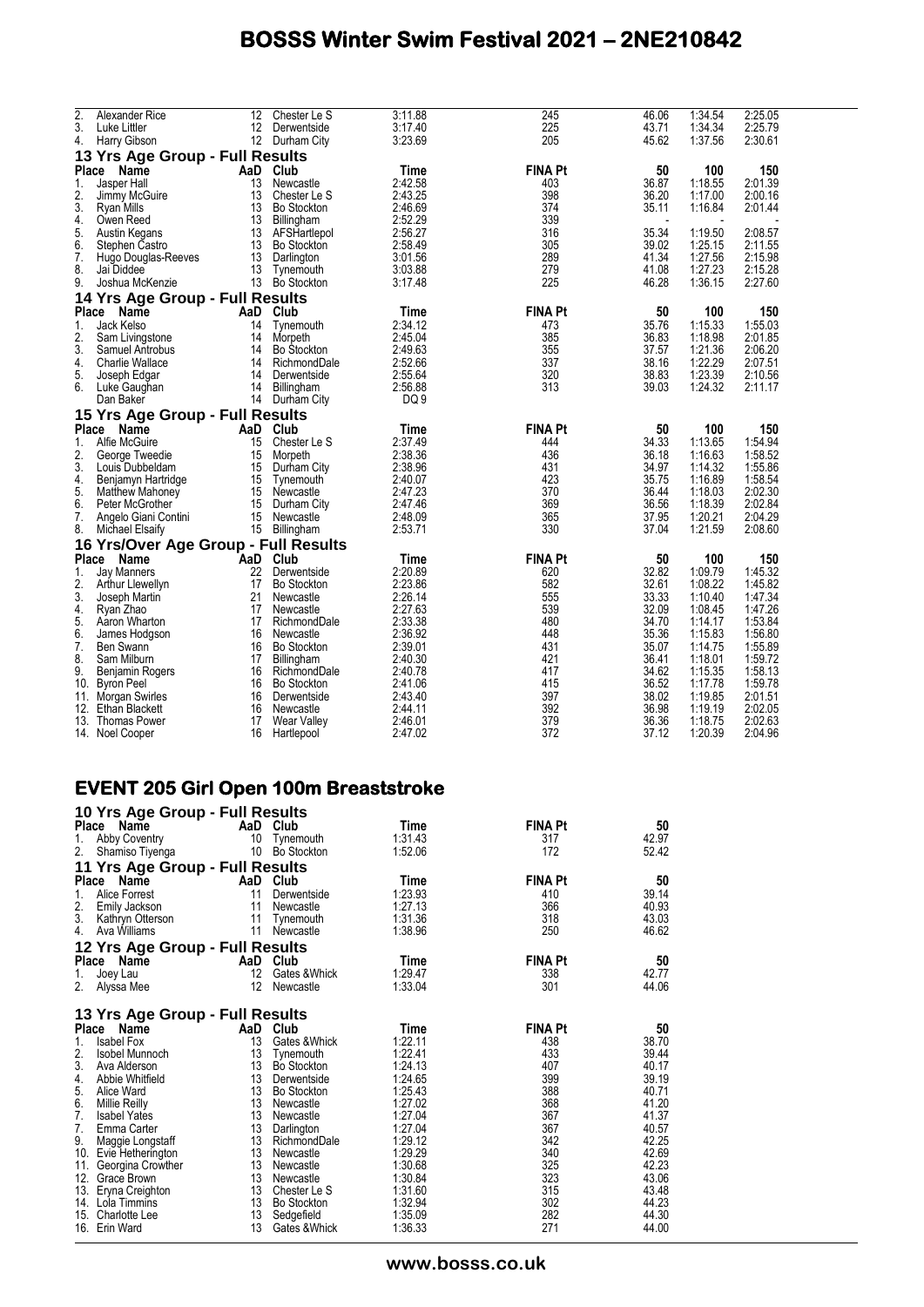|       | 17. Megan Comrie                     | 13 | Tynemouth          | 1:36.47 | 270            | 45.25 |  |
|-------|--------------------------------------|----|--------------------|---------|----------------|-------|--|
|       | 14 Yrs Age Group - Full Results      |    |                    |         |                |       |  |
|       | Place Name                           |    | AaD Club           | Time    | <b>FINA Pt</b> | 50    |  |
| 1.    | <b>Katie Coventry</b>                | 14 | Tynemouth          | 1:16.17 | 548            | 35.79 |  |
| 2.    | Niamh Kay                            | 14 | Darlington         | 1:20.57 | 463            | 36.18 |  |
| 3.    | Lea Westen                           | 14 | RichmondDale       | 1:21.49 | 448            | 38.21 |  |
| 4.    | Myla Pike                            | 14 | Newcastle          | 1:21.52 | 447            | 38.48 |  |
| 5.    | E O'Halleron-Hutchinso               | 14 | Derwentside        | 1:21.73 | 444            | 38.05 |  |
| 6.    | Anna Finlay                          | 14 | Gates & Whick      | 1:21.80 | 443            | 38.81 |  |
| 7.    | <b>Emily Burrell</b>                 | 14 | Darlington         | 1:26.12 | 379            | 39.65 |  |
| 8.    | Casey Campbell                       | 14 | <b>Bo Stockton</b> | 1:26.64 | 372            | 41.24 |  |
| 9.    | Eve Foster                           | 14 | Derwentside        | 1:26.87 | 369            | 41.22 |  |
| 10.   | <b>Isaballe Skelton</b>              | 14 | Darlington         | 1:29.39 | 339            | 42.24 |  |
|       | 11. Katie Adams                      | 14 | Tynemouth          | 1:29.81 | 334            | 42.12 |  |
| 12.   | <b>Chloe Pritchard</b>               | 14 | Chester Le S       | 1:30.17 | 330            | 42.21 |  |
|       | 13. Delilah Gray                     | 14 | RichmondDale       | 1:30.66 | 325            | 42.72 |  |
|       | 15 Yrs Age Group - Full Results      |    |                    |         |                |       |  |
|       | Place<br>Name                        |    | AaD Club           | Time    | <b>FINA Pt</b> | 50    |  |
| 1.    | Erin Russell                         | 15 | Derwentside        | 1:19.93 | 474            | 37.61 |  |
| 2.    | Elif Celikay                         | 15 | Gates & Whick      | 1:20.28 | 468            | 38.40 |  |
| 3.    | Alexa Ball                           | 15 | Newcastle          | 1:20.97 | 456            | 37.68 |  |
| 4.    | Neve Calvert                         | 15 | Morpeth            | 1:21.65 | 445            | 38.85 |  |
| 5.    | Jessica Milburn                      | 15 | Gates & Whick      | 1:22.24 | 435            | 38.62 |  |
| 6.    | Bethany Heron                        | 15 | Tynemouth          | 1:23.90 | 410            | 38.70 |  |
|       | 16 Yrs/Over Age Group - Full Results |    |                    |         |                |       |  |
| Place | Name                                 |    | AaD Club           | Time    | <b>FINA Pt</b> | 50    |  |
| 1.    | <b>Rachel Taylor</b>                 | 21 | Newcastle          | 1:13.76 | 604            | 34.42 |  |
| 2.    | Faye McDonagh                        | 17 | <b>Bo Stockton</b> | 1:15.22 | 569            | 35.70 |  |
| 3.    | Jenna Dougal                         | 16 | Derwentside        | 1:16.92 | 532            | 35.95 |  |
| 4.    | Katie Stobbs                         | 16 | Tynemouth          | 1:17.30 | 525            | 36.22 |  |
| 5.    | Georgia Hadley                       | 17 | RichmondDale       | 1:18.72 | 497            | 37.29 |  |
| 6.    | Allana McDonald                      | 17 | <b>Bo Stockton</b> | 1:19.43 | 483            | 37.56 |  |
| 7.    | Giorgia Harvey                       | 19 | Derwentside        | 1:20.97 | 456            | 37.85 |  |
| 8.    | Leone Young                          | 17 | Billingham         | 1:22.36 | 434            | 39.78 |  |
| 9.    | Leoni Jones                          | 16 | <b>Bo Stockton</b> | 1:22.51 | 431            | 38.61 |  |
| 10.   | Grace Maskell                        | 18 | Derwentside        | 1:24.09 | 407            | 39.21 |  |
| 11.   | Isabelle Stephenson                  | 16 | Darlington         | 1:24.55 | 401            | 40.25 |  |
|       | 12. Lucy Betsho                      | 17 | Billingham         | 1:28.77 | 346            | 42.47 |  |

#### **EVENT 206 Boy Open 100m Backstroke**

| 10 Yrs Age Group - Full Results    |                  |                    |         |                |                |
|------------------------------------|------------------|--------------------|---------|----------------|----------------|
| Place Name                         |                  | AaD Club           | Time    | <b>FINA Pt</b> | 50             |
| 1.<br>Archie McGuire               | 10               | Chester Le S       | 1:20.06 | 227            | 38.76          |
| 2.<br>Thomas Hill                  | 10               | Newcastle          | 1:23.66 | 199            | 39.70          |
| 11 Yrs Age Group - Full Results    |                  |                    |         |                |                |
| Place<br>Name                      |                  | AaD Club           | Time    | <b>FINA Pt</b> | 50             |
| 1.<br>Benjamin Palmer              | 11               | Chester Le S       | 1:22.74 | 206            | 40.29          |
| 12 Yrs Age Group - Full Results    |                  |                    |         |                |                |
| <b>Place</b><br>Name               |                  | AaD Club           | Time    | <b>FINA Pt</b> | 50             |
| Filip Wilczynski<br>$\mathbf{1}$ . | 12               | Sedgefield         | 1:08.73 | 359            | 33.45          |
| 2.<br><b>Matthew Scott</b>         | 12               | Newcastle          | 1:10.49 | 333            | 33.71          |
| 3.<br>Jacob Bensley                | 12 <sup>2</sup>  | Morpeth            | 1:10.82 | 328            | 34.60          |
| 4.<br>Liam Elliott                 | 12               | Newcastle          | 1:12.23 | 309            | 35.43          |
| 5.<br>Conan Swinney                | 12               | Gates & Whick      | 1:13.11 | 298            | 34.79          |
| 6.<br>Owen Brown                   | 12               | Newcastle          | 1:15.73 | 268            | 36.82          |
| 7.<br>Edward Hodgson               |                  | 12 Newcastle       | 1:17.18 | 254            | 37.06          |
| 8.<br>Harry Gibson                 |                  | 12 Durham City     | 1:17.46 | 251            | 38.09          |
| 9.<br>Luke Littler                 |                  | 12 Derwentside     | 1:18.86 | 238            | 38.54          |
| 10. Calum Ash                      |                  | 12 Newcastle       | 1:20.55 | 223            | 40.07          |
| 11. Thomas Curran                  | 12               | Sedgefield         | 1:22.98 | 204            | 40.54          |
| 12. H O'Halleron-Hutchinso         | 12               | Derwentside        | 1:23.35 | 201            | 39.97          |
| 13 Yrs Age Group - Full Results    |                  |                    |         |                |                |
| Place Name                         |                  | AaD Club           | Time    | <b>FINA Pt</b> | 50             |
| 1.<br>Jacob Light                  | 13               | Morpeth            | 1:04.63 | 432            | 31.59          |
| 2.<br><b>Ethan Williams</b>        | 13               | Newcastle          | 1:08.01 | 371            | 32.65          |
| 3.<br>Daniel Moorhouse             |                  | 13 Durham City     | 1:08.77 | 359            | 33.31          |
| 4.<br>Stephen Castro               |                  | 13 Bo Stockton     | 1:09.39 | 349            | 33.01          |
| 5.<br>Nicholas Land                | 13               | Newcastle          | 1:09.76 | 344            | 33.87          |
| 6.<br>Jamie Beach                  |                  | 13 Tynemouth       | 1:10.25 | 336            | 33.48          |
| 7.<br>Alexander Anderson           |                  | 13 AFSHartlepol    | 1:11.85 | 314            | 34.62          |
| 8.<br>Alexander Whittle            | 13 <sup>13</sup> | Newcastle          | 1:12.28 | 309            | 35.00          |
| 9.<br>Owen Reed                    |                  | 13 Billingham      | 1:15.11 | 275            | 36.37          |
| 10. Thomas Connell                 | 13               | Tynemouth          | 1:15.13 | 275            | 36.50          |
| 11.<br>Jai Diddee                  | 13<br>13         | Tynemouth          | 1:17.66 | 249            | 37.78<br>37.52 |
| 12. Declan Tate                    |                  | Morpeth            | 1:18.63 | 240            |                |
| <b>Elliot Arnell</b>               |                  | 13 AFSHartlepol    | DQ 10   |                |                |
| 14 Yrs Age Group - Full Results    |                  |                    |         |                |                |
| Place Name                         | AaD              | Club               | Time    | <b>FINA Pt</b> | 50             |
| Isaac Buchan<br>1.                 | 14               | <b>Bo Stockton</b> | 1:03.85 | 448            | 31.64          |
| 2.<br>Shay Wood                    | 14               | <b>Bo Stockton</b> | 1:04.28 | 439            | 31.30          |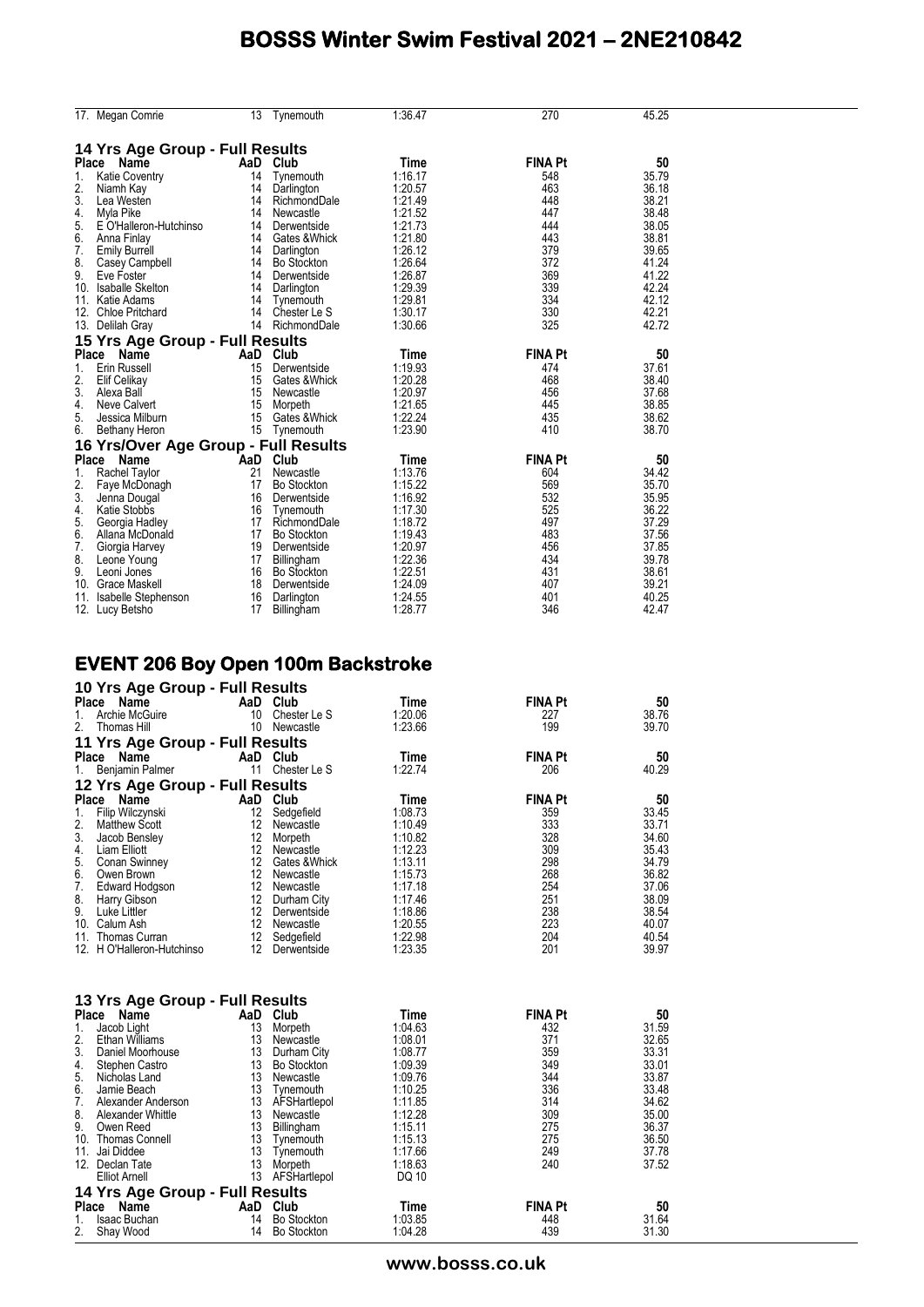| 2.                 | Kieran Turnbull                               | 14             | Derwentside                                         | 1:04.28                       | 439                   | 30.90                   |
|--------------------|-----------------------------------------------|----------------|-----------------------------------------------------|-------------------------------|-----------------------|-------------------------|
| 4.<br>5.           | Joseph Edgar<br>Maximus Murray                | 14             | Derwentside<br>14 Gates & Whick                     | 1:05.95<br>1:07.42            | 407<br>381            | 31.80<br>32.47          |
| 6.                 | Max Hartis                                    | 14             | Tynemouth                                           | 1:07.85                       | 373                   | 32.84                   |
| 7.                 | Zach Larsen                                   | 14             | Chester Le S                                        | 1:08.64                       | 361                   | 32.74                   |
| 8.<br>9.           | Finn Ripley                                   |                | 14 Bo Stockton<br>14 Bo Stockton                    | 1:08.69<br>1:10.06            | 360<br>339            | 32.97<br>33.44          |
|                    | Samuel Antrobus<br>10. Isaac Rowland          |                | 14 Bo Stockton                                      | 1:10.63                       | 331                   | 33.51                   |
|                    | 11. Ben Hewitt                                |                | 14 Morpeth                                          | 1:11.21                       | 323                   | 34.74                   |
|                    | 12. Ethan Storey                              |                | 14 Gates & Whick                                    | 1:13.99                       | 288                   | 35.89                   |
|                    | 13. George Douglas                            |                | 14 Gates & Whick                                    | 1:17.46                       | 251                   | 37.27                   |
|                    | 15 Yrs Age Group - Full Results               |                |                                                     |                               |                       |                         |
| <b>Place</b><br>1. | Name                                          | AaD Club       |                                                     | Time                          | <b>FINA Pt</b>        | 50                      |
| 2.                 | Thomas Maskell<br>Tom Jobling                 | 15<br>15       | Derwentside<br>Durham City                          | 59.01<br>1:02.60              | 568<br>476            | 28.93<br>30.44          |
| 3.                 | Reece Blackett                                | 15             | Newcastle                                           | 1:03.33                       | 459                   | 30.54                   |
| 4.                 | Adam Marshall                                 | 15             | Newcastle                                           | 1:03.84                       | 448                   | 30.36                   |
| 5.                 | <b>Matthew Mahoney</b>                        |                | 15 Newcastle                                        | 1:04.29                       | 439                   | 30.48                   |
| 6.                 | <b>Thomas Smith</b>                           | 15<br>15       | RichmondDale                                        | 1:04.67                       | 431                   | 31.19<br>31.45          |
| 7.<br>8.           | <b>Blake Hooper</b><br>Benjamyn Hartridge     | 15             | Chester Le S<br>Tynemouth                           | 1:04.84<br>1:06.37            | 428<br>399            | 31.94                   |
| 9.                 | Thomas Newton                                 | 15             | Newcastle                                           | 1:06.40                       | 398                   | 32.04                   |
|                    | 10. Louis Dubbeldam                           | 15             | Durham City                                         | 1:06.97                       | 388                   | 32.27                   |
|                    | 11. Kemitha Mudalige                          | 15             | Newcastle                                           | 1:07.21                       | 384                   | 32.28                   |
|                    | 12. George Tweedie                            |                | 15 Morpeth                                          | 1:11.67                       | 317                   | 34.78                   |
|                    | 16 Yrs/Over Age Group - Full Results          |                |                                                     |                               |                       |                         |
| <b>Place</b><br>1. | Name                                          | AaD<br>17      | Club<br>Newcastle                                   | Time<br>57.46                 | <b>FINA Pt</b><br>615 | 50<br>27.80             |
| 2.                 | Harry Nicholson<br>William Ellis              | 18             | <b>Bo Stockton</b>                                  | 57.91                         | 601                   | 28.03                   |
| 3.                 | Ryan Zhao                                     | 17             | Newcastle                                           | 59.23                         | 562                   | 28.56                   |
| 4.                 | <b>Richard Butterworth</b>                    | 17             | Morpeth                                             | 59.68                         | 549                   | 29.31                   |
| 5.                 | James Hayes                                   | 16             | Tynemouth                                           | 1:00.23                       | 534                   | 28.98                   |
| 6.<br>7.           | Joseph Martin<br>Elliot Best                  | 21<br>17       | Newcastle<br>Newcastle                              | 1:00.29<br>1:01.41            | 532<br>504            | 29.41<br>29.32          |
| 8.                 | Jay Manners                                   | 22             | Derwentside                                         | 1:02.34                       | 482                   | 30.11                   |
| 9.                 | Jacob Elwell                                  | 17             | <b>Bo Stockton</b>                                  | 1:03.22                       | 462                   | 30.59                   |
|                    | 10. Byron Peel                                |                | 16 Bo Stockton                                      | 1:05.06                       | 424                   | 31.80                   |
|                    | 11. William Baines                            | 16             | <b>Bo Stockton</b>                                  | 1:05.76                       | 410                   | 31.43                   |
|                    | 12. Ben Swann<br>13. Joshua Robinson          | 16             | Bo Stockton<br>16 Derwentside                       | 1:06.38<br>1:06.43            | 399<br>398            | 32.31<br>32.25          |
|                    | 14. Ethan Blackett                            | 16             | Newcastle                                           | 1:07.63                       | 377                   | 32.78                   |
|                    | 15. Dean McAleer                              | 16             | Derwentside                                         | 1:08.48                       | 363                   | 33.16                   |
|                    | 16. Aaron Wharton                             | 17             | RichmondDale                                        | 1:10.25                       | 336                   | 34.29                   |
|                    | 17. Noel Cooper                               | 16             | Hartlepool                                          | 1:11.52                       | 319                   | 34.58                   |
|                    |                                               |                |                                                     |                               |                       |                         |
|                    |                                               |                |                                                     |                               |                       |                         |
|                    |                                               |                |                                                     |                               |                       |                         |
|                    | <b>EVENT 207 Girl Open 100m IM</b>            |                |                                                     |                               |                       |                         |
|                    | 10 Yrs Age Group - Full Results               |                |                                                     |                               |                       |                         |
|                    | Name<br>Place                                 |                | AaD Club                                            | Time                          | <b>FINA Pt</b>        | 50                      |
| 1.                 | Abby Coventry                                 | 10             | Tynemouth                                           | 1:22.70                       | 319                   | 38.54                   |
|                    | 11 Yrs Age Group - Full Results               |                |                                                     |                               |                       |                         |
| <b>Place</b>       | Name                                          | AaD Club       |                                                     | Time                          | <b>FINA Pt</b>        | 50                      |
| 1.                 | Freya Beach                                   | 11             | Tynemouth                                           | 1:20.56                       | 345                   | 36.10                   |
| 2.                 | Maeve Taggart                                 |                | 11 South Tyne                                       | 1:29.77                       | 249                   | 39.53                   |
|                    | 12 Yrs Age Group - Full Results               |                |                                                     |                               |                       |                         |
| Place<br>1.        | Name<br>Erin Jones                            | AaD Club       | 12 Newcastle                                        | Time<br>1:12.94               | FINA Pt<br>465        | 50<br>34.59             |
| 2.                 | Ona Gallagher                                 |                | 12 Newcastle                                        | 1:21.16                       | 337                   | 37.51                   |
| 3.                 | Joey Lau                                      |                | 12 Gates & Whick                                    | 1:22.91                       | 316                   | 39.50                   |
| 4.                 | Jessica Sowerby                               |                | 12 Chester Le S                                     | 1:23.85                       | 306                   | 36.90                   |
| 5.<br>6.           | Isobel Omoregbe                               |                | 12 Chester Le S                                     | 1:24.78                       | 296                   | 37.88                   |
|                    | Kyrie-Alize Elman                             |                | 12 Newcastle                                        | 1:25.66                       | 287                   | 38.73                   |
|                    |                                               |                |                                                     |                               |                       |                         |
|                    | 13 Yrs Age Group - Full Results               |                |                                                     |                               |                       |                         |
| 1.                 | Place Name<br>Niamh Savory                    | AaD Club<br>13 | Tynemouth                                           | Time<br>1:09.49               | <b>FINA Pt</b><br>537 | 50<br>31.26             |
| 2.                 | Gabrielle Freeman                             | 13             | Morpeth                                             | 1:09.89                       | 528                   | 31.51                   |
| 3.                 | Emma Price                                    |                | 13 Sedgefield                                       | 1:11.60                       | 491                   | 33.68                   |
| 4.                 | Isabel Fox                                    |                | 13 Gates & Whick                                    | 1:13.32                       | 457                   | 33.99                   |
| 5.<br>6.           | <b>Holly Gillie</b>                           |                | 13 Morpeth<br>13 Gates & Whick                      | 1:13.95<br>1:17.54            | 446<br>387            | 33.17<br>35.28          |
| 7.                 | Natalia Langan<br>Maggie Longstaff            |                | 13 RichmondDale                                     | 1:18.06                       | 379                   | 36.17                   |
| 8.                 | Molly-Rosanna Young                           | 13             | Tynemouth                                           | 1:19.14                       | 364                   | 36.62                   |
| 9.                 | Anna Carr                                     |                | 13 Tynemouth                                        | 1:19.52                       | 358                   | 35.84                   |
|                    | 10. Megan Comrie                              | 13             | Tynemouth                                           | 1:23.19                       | 313                   | 38.30                   |
|                    | Alisha Hodgson                                |                | 13 Gates & Whick                                    | DQ 11                         |                       |                         |
|                    | 14 Yrs Age Group - Full Results<br>Place Name | AaD Club       |                                                     | Time                          | <b>FINA Pt</b>        | 50                      |
| 1.                 | Libby Freeman                                 |                | 14 Morpeth                                          | 1:04.48                       | 673                   | 29.32                   |
| 2.                 | <b>Katie Coventry</b>                         | 14             | Tynemouth                                           | 1:11.37                       | 496                   | 33.54                   |
| 3.                 | E O'Halleron-Hutchinso                        |                | 14 Derwentside                                      | 1:11.50                       | 493                   | 32.96                   |
| 4.                 | Lea Westen                                    |                | 14 RichmondDale                                     | 1:13.98                       | 445                   | 34.73                   |
| 5.<br>6.<br>7.     | Myla Pike<br>Natasha Rice                     |                | 14 Newcastle<br>14 Chester Le S<br>14 Gates & Whick | 1:14.55<br>1:14.59<br>1:15.52 | 435<br>434<br>418     | 35.87<br>34.45<br>35.77 |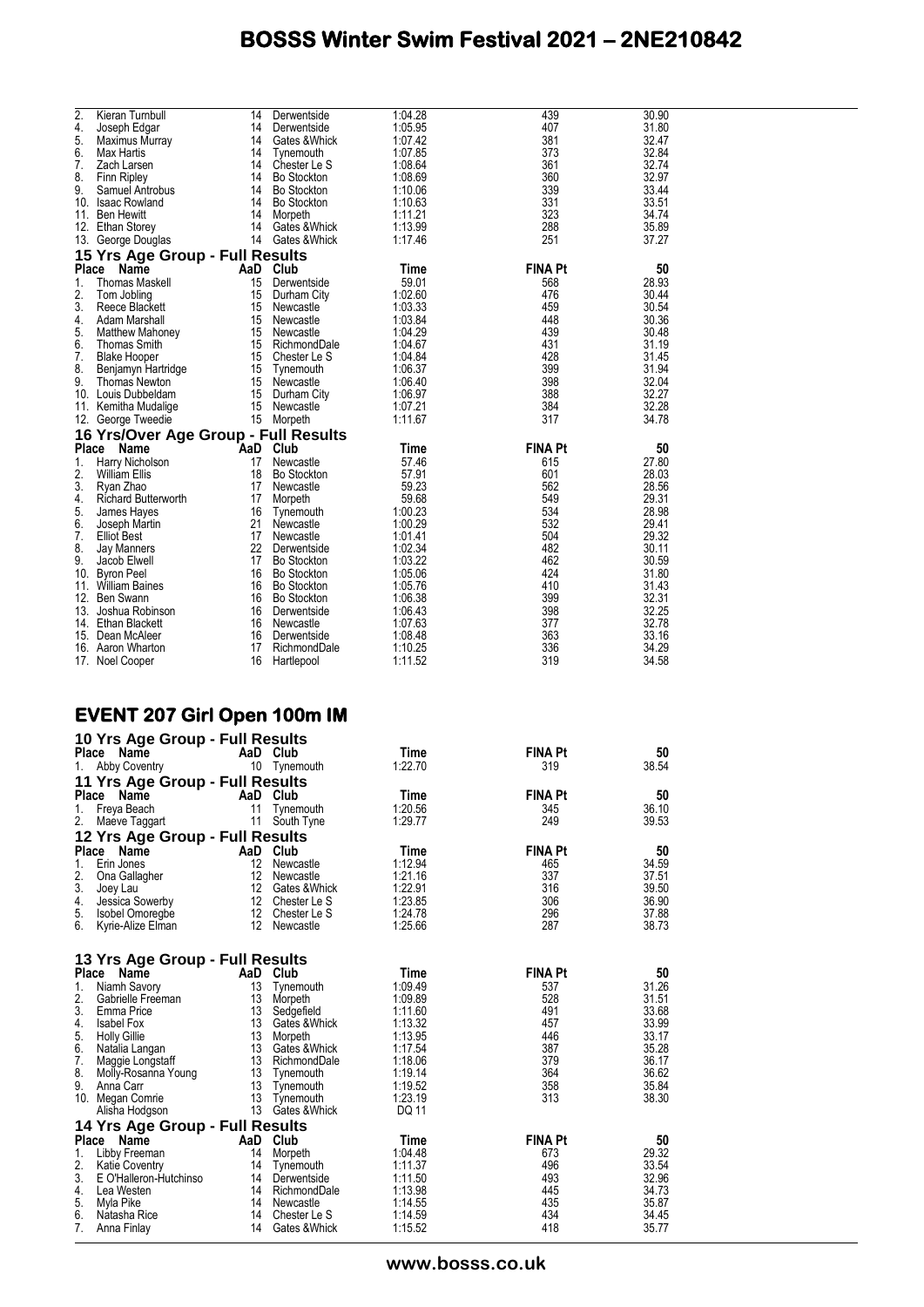| 8.<br>Katie Palmer                   | 14  | Chester Le S  | 1:15.60 | 417            | 34.43 |
|--------------------------------------|-----|---------------|---------|----------------|-------|
| 9.<br>Delilah Gray                   | 14  | RichmondDale  | 1:20.35 | 347            | 37.81 |
| 10. Katie Adams                      | 14  | Tynemouth     | 1:20.86 | 341            | 36.15 |
| 15 Yrs Age Group - Full Results      |     |               |         |                |       |
| Name<br><b>Place</b>                 | AaD | Club          | Time    | <b>FINA Pt</b> | 50    |
| Naomi Parker<br>1.                   | 15  | Morpeth       | 1:09.64 | 534            | 31.30 |
| Elif Celikay<br>2.                   | 15  | Gates & Whick | 1:12.61 | 471            | 33.61 |
| 3.<br>Neve Calvert                   | 15  | Morpeth       | 1:12.88 | 466            | 34.52 |
| 4.<br>Jessica Milburn                | 15  | Gates & Whick | 1:15.97 | 411            | 35.74 |
| Hannah Sharpe                        | 15  | Newcastle     | DQ 12   |                |       |
| 16 Yrs/Over Age Group - Full Results |     |               |         |                |       |
| Name<br><b>Place</b>                 |     | AaD Club      | Time    | <b>FINA Pt</b> | 50    |
| <b>Madison Peveller</b><br>1.        | 16  | Derwentside   | 1:07.99 | 574            | 30.50 |
| 2.<br>Georgia Hadley                 | 17  | RichmondDale  | 1:11.80 | 487            | 33.01 |
| 3.<br>Alex McGill                    | 17  | Gates & Whick | 1:12.37 | 476            | 33.18 |
|                                      |     |               |         |                |       |

#### **EVENT 301 Boy Open 400m IM**

| 10 Yrs Age Group - Full Results              |                           |              |                                 |                            |              |                     |              |              |
|----------------------------------------------|---------------------------|--------------|---------------------------------|----------------------------|--------------|---------------------|--------------|--------------|
| Place Name<br>1. Archie McGuire<br>10 Cheste |                           |              |                                 | Time<br>$11$ me<br>5:47.52 |              | <b>FINA Pt</b>      |              |              |
| 50m 38.99                                    |                           | 100m 1:21.22 | 10 Chester Le S<br>150m 2:05.98 | 200m 2:49.52               | 250m 3:40.98 | 308<br>300m 4:31.81 | 350m 5:09.49 | 400m 5:47.52 |
| 12 Yrs Age Group - Full Results              |                           |              |                                 |                            |              |                     |              |              |
| Place Name                                   |                           | AaD Club     |                                 | Time                       |              | <b>FINA Pt</b>      |              |              |
| Charlie Ward<br>1.                           |                           |              | 12 Bo Stockton                  | 5:25.78                    |              | 374                 |              |              |
| 50m 35.77<br>2.<br>Jacob Bensley             |                           | 100m 1:18.05 | 150m 1:58.86<br>12 Morpeth      | 200m 2:40.66<br>5:28.35    | 250m 3:26.41 | 300m 4:12.45<br>365 | 350m 4:49.67 | 400m 5:25.78 |
| 50m 35.48                                    |                           | 100m 1:17.17 | 150m 1:59.80                    | 200m 2:40.35               | 250m 3:28.55 | 300m 4:16.16        | 350m 4:53.71 | 400m 5:28.35 |
| 3.<br>Michael O'Neill<br>50m 38.26           |                           | 100m 1:21.89 | 12 Bo Stockton<br>150m 2:03.95  | 5:35.94<br>200m 2:45.80    | 250m 3:33.28 | 341<br>300m 4:22.06 | 350m 4:59.06 | 400m 5:35.94 |
| 4.<br>Luke Littler<br>50m 39.45              |                           | 100m 1:28.25 | 12 Derwentside<br>150m 2:12.32  | 5:59.50<br>200m 2:55.22    | 250m 3:47.68 | 278<br>300m 4:39.96 | 350m 5:20.19 | 400m 5:59.50 |
| 13 Yrs Age Group - Full Results              |                           |              |                                 |                            |              |                     |              |              |
| Place Name                                   |                           | AaD Club     |                                 | Time                       |              | <b>FINA Pt</b>      |              |              |
| Jimmy McGuire<br>1.                          |                           |              | 13 Chester Le S                 | 5:14.22                    |              | 417                 |              |              |
| 50m 31.59<br>2.<br>Ryan Mills                |                           | 100m 1:09.70 | 150m 1:51.32<br>13 Bo Stockton  | 200m 2:32.14<br>5:20.92    | 250m 3:16.69 | 300m 4:00.67<br>391 | 350m 4:38.12 | 400m 5:14.22 |
| 50m 33.42<br>3.                              |                           | 100m 1:10.45 | 150m 1:51.54<br>13 Bo Stockton  | 200m 2:32.40<br>5:28.60    | 250m 3:18.73 | 300m 4:05.89<br>364 | 350m 4:44.95 | 400m 5:20.92 |
| Stephen Castro<br>50m 32.37                  |                           | 100m 1:09.71 | 150m 1:51.40                    | 200m 2:34.73               | 250m 3:22.88 | 300m 4:11.98        | 350m 4:50.19 | 400m 5:28.60 |
| 4.<br>Daniel Moorhouse<br>50m 35.12          |                           | 100m 1:16.76 | 13 Durham City<br>150m 1:56.64  | 5:30.59<br>200m 2:36.56    | 250m 3:27.62 | 358<br>300m 4:17.40 | 350m 4:54.49 | 400m 5:30.59 |
| James Hulme<br>Jacob Light                   |                           |              | 13 Derwentside<br>13 Morpeth    | DQ 12<br>DQ 12             |              |                     |              |              |
| 14 Yrs Age Group - Full Results              |                           |              |                                 |                            |              |                     |              |              |
| Place Name                                   |                           | AaD Club     |                                 | Time                       |              | <b>FINA Pt</b>      |              |              |
| 1.<br>Jack Kelso                             |                           |              | 14 Tynemouth                    | 5:03.67                    |              | 462                 |              |              |
| 50m 32.52<br>2.<br>George Turner             |                           | 100m 1:11.62 | 150m 1:51.19<br>14 Tynemouth    | 200m 2:29.91<br>5:11.81    | 250m 3:11.78 | 300m 3:54.00<br>427 | 350m 4:29.68 | 400m 5:03.67 |
| 50m 31.85<br>3.                              |                           | 100m 1:10.08 | 150m 1:50.18                    | 200m 2:29.14               | 250m 3:16.12 | 300m 4:03.55<br>396 | 350m 4:38.27 | 400m 5:11.81 |
| Joseph Edgar<br>50m 33.88                    |                           | 100m 1:13.86 | 14 Derwentside<br>150m 1:54.04  | 5:19.74<br>200m 2:36.15    | 250m 3:21.10 | 300m 4:09.60        | 350m 4:46.09 | 400m 5:19.74 |
| Charlie Wallace<br>4.<br>50m 34.15           |                           | 100m 1:16.47 | 14 RichmondDale<br>150m 1:57.88 | 5:28.57<br>200m 2:39.66    | 250m 3:24.37 | 364<br>300m 4:11.53 | 350m 4:50.20 | 400m 5:28.57 |
| 15 Yrs Age Group - Full Results              |                           |              |                                 |                            |              |                     |              |              |
| Place Name                                   |                           | AaD Club     |                                 | Time                       |              | <b>FINA Pt</b>      |              |              |
| 1.<br>Reece Blackett                         |                           |              | 15 Newcastle                    | 4:57.15                    |              | 493                 |              |              |
| 50m 30.84<br>2.<br>Tom Jobling               |                           | 100m 1:08.08 | 150m 1:44.05<br>15 Durham City  | 200m 2:20.19<br>5:05.11    | 250m 3:05.04 | 300m 3:48.45<br>455 | 350m 4:23.74 | 400m 4:57.15 |
| 50m 29.88<br>3.                              |                           | 100m 1:05.34 | 150m 1:41.51                    | 200m 2:18.21<br>5:10.84    | 250m 3:06.51 | 300m 3:54.29<br>431 | 350m 4:29.73 | 400m 5:05.11 |
| Louis Dubbeldam<br>50m 34.22                 |                           | 100m 1:14.20 | 15 Durham City<br>150m 1:54.21  | 200m 2:32.81               | 250m 3:16.22 | 300m 3:59.89        | 350m 4:36.25 | 400m 5:10.84 |
| 16 Yrs/Over Age Group - Full Results         |                           |              |                                 |                            |              |                     |              |              |
| Place Name                                   | <b>Example 2</b> AaD Club |              |                                 | Time                       |              | <b>FINA Pt</b>      |              |              |
| Oliver O'Halleron<br>1.<br>50m 28.04         |                           | 100m 1:01.16 | 21 Derwentside<br>150m 1:36.74  | 4:32.38<br>200m 2:12.48    | 250m 2:50.53 | 640<br>300m 3:29.84 | 350m 4:02.99 | 400m 4:32.38 |
| 2.<br>Jay Manners                            |                           |              | 22 Derwentside                  | 4:32.39                    |              | 640                 |              |              |
| 50m 29.25<br>3.<br>Arthur Llewellyn          |                           | 100m 1:02.73 | 150m 1:39.98<br>17 Bo Stockton  | 200m 2:16.99<br>4:39.66    | 250m 2:53.96 | 300m 3:32.11<br>591 | 350m 4:03.06 | 400m 4:32.39 |
| 50m 28.47<br>4.<br><b>William Baines</b>     |                           | 100m 1:01.81 | 150m 1:39.21<br>16 Bo Stockton  | 200m 2:15.61<br>4:48.27    | 250m 2:54.81 | 300m 3:34.22<br>540 | 350m 4:07.20 | 400m 4:39.66 |
| 50m 28.80<br>5.<br>Sam Milburn               |                           | 100m 1:03.10 | 150m 1:40.19<br>17 Billingham   | 200m 2:17.24<br>4:53.21    | 250m 2:58.08 | 300m 3:41.37<br>513 | 350m 4:16.20 | 400m 4:48.27 |
| 50m 30.83                                    |                           | 100m 1:06.38 | 150m 1:44.65                    | 200m 2:22.00               | 250m 3:04.61 | 300m 3:46.79        | 350m 4:21.07 | 400m 4:53.21 |
| 6.<br>Aaron Wharton<br>50m 33.68             |                           | 100m 1:10.47 | 17 RichmondDale<br>150m 1:50.35 | 4:56.73<br>200m 2:31.02    | 250m 3:09.72 | 495<br>300m 3:49.83 | 350m 4:24.12 | 400m 4:56.73 |
| 7.<br>Byron Peel<br>50m 32.64                |                           | 100m 1:10.32 | 16 Bo Stockton<br>150m 1:46.42  | 4:57.17<br>200m 2:22.32    | 250m 3:05.64 | 493<br>300m 3:49.25 | 350m 4:24.47 | 400m 4:57.17 |
| 8.<br>Benjamin Rogers                        |                           |              | 16 RichmondDale                 | 4:57.35                    |              | 492                 |              |              |
| 50m 30.60<br>9.<br>James McLeary             |                           | 100m 1:06.98 | 150m 1:46.74<br>16 Darlington   | 200m 2:25.05<br>5:14.96    | 250m 3:07.88 | 300m 3:51.75<br>414 | 350m 4:25.60 | 400m 4:57.35 |
| 50m 30.98                                    |                           | 100m 1:09.22 | 150m 1:50.34                    | 200m 2:30.80               | 250m 3:15.66 | 300m 4:02.14        | 350m 4:39.44 | 400m 5:14.96 |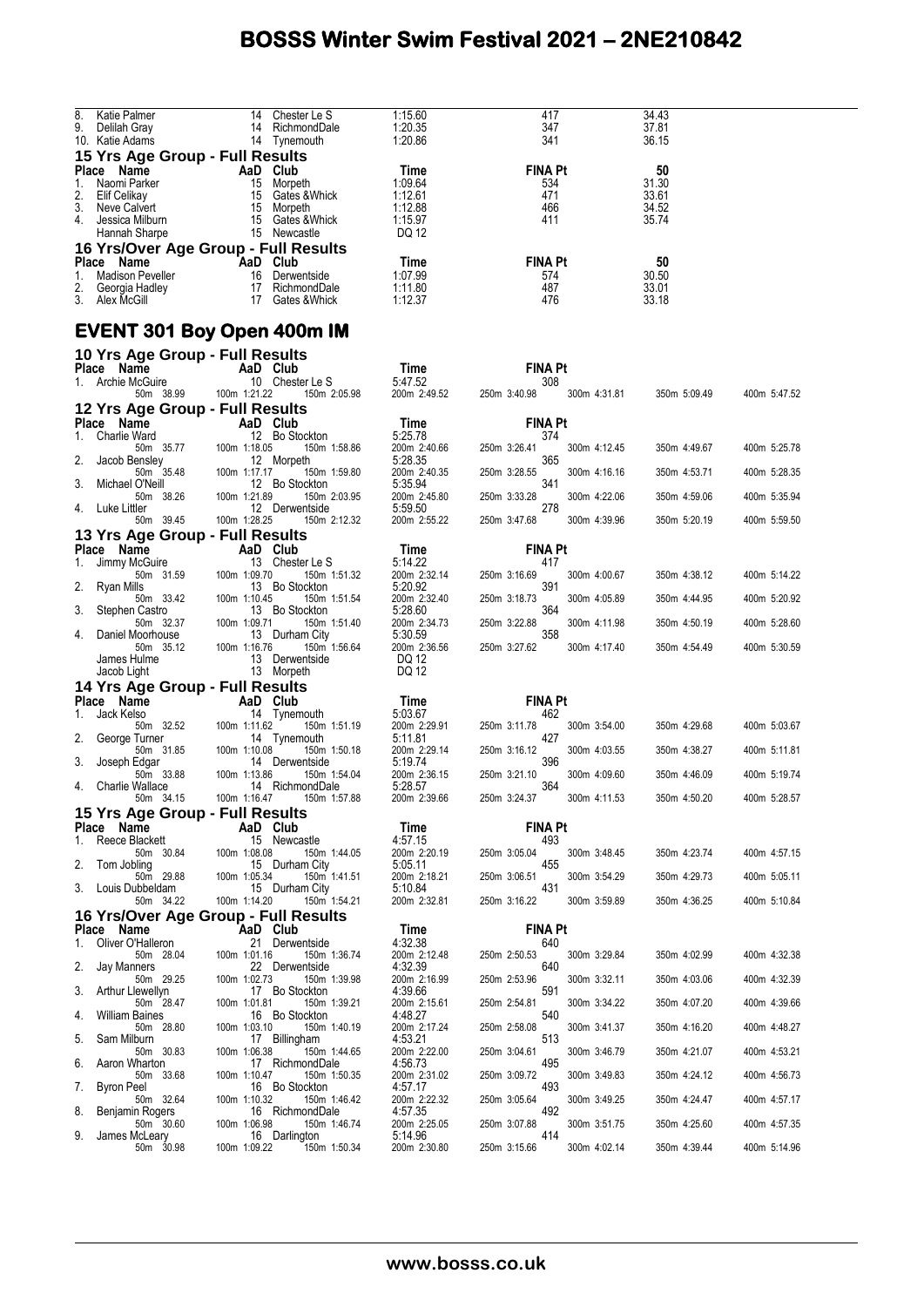#### **EVENT 302 Girl Open 50m Freestyle**

|             | 09 Yrs Age Group - Full Results                                                                                                                                                                                                                          |                                                    |                                                                                      |                                                                                                                                  |                       |
|-------------|----------------------------------------------------------------------------------------------------------------------------------------------------------------------------------------------------------------------------------------------------------|----------------------------------------------------|--------------------------------------------------------------------------------------|----------------------------------------------------------------------------------------------------------------------------------|-----------------------|
| Place<br>1. | Name<br><b>Emily Roberts</b>                                                                                                                                                                                                                             | AaD Club<br>9 Chester<br>9 Chester                 | Chester Le S                                                                         | Time<br>38.18                                                                                                                    | FINA Pt<br>216        |
| 2.          | Anya Babovic                                                                                                                                                                                                                                             |                                                    | Chester Le S                                                                         | 42.34                                                                                                                            | 158                   |
|             | 10 Yrs Age Group - Full Results                                                                                                                                                                                                                          |                                                    |                                                                                      |                                                                                                                                  |                       |
| Place       |                                                                                                                                                                                                                                                          |                                                    |                                                                                      | Time                                                                                                                             | <b>FINA Pt</b>        |
| 1.<br>2.    |                                                                                                                                                                                                                                                          |                                                    |                                                                                      | 32.18<br>36.17                                                                                                                   | 361<br>254            |
| 3.          | Calle <b>Calle Contract Calle Contract Calle Child Child Child Child Child Child Child Child Child Child Child Child Child Child Child Child Child Child Child Child Child Child Child Child Child Child Child Child Child Child</b>                     |                                                    |                                                                                      | 36.57                                                                                                                            | 246                   |
|             | 11 Yrs Age Group - Full Results                                                                                                                                                                                                                          |                                                    |                                                                                      |                                                                                                                                  |                       |
| 1.          | Place<br>Name<br>Jessica Ridley                                                                                                                                                                                                                          | <b>AaD Club</b><br>11 AFSH<br>11 Tynen<br>11 Tynen | AFSHartlepol                                                                         | Time<br>31.44                                                                                                                    | <b>FINA Pt</b><br>387 |
| 2.          | Kathryn Otterson                                                                                                                                                                                                                                         |                                                    | Tynemouth                                                                            |                                                                                                                                  | 375                   |
| 3.          |                                                                                                                                                                                                                                                          | 11                                                 | Tynemouth                                                                            |                                                                                                                                  | 356                   |
| 4.<br>5.    | New<br>Emily Jackson<br>Romilly Staines<br>Jessica Whittle                                                                                                                                                                                               | 11<br>11                                           | Newcastle<br>Wear Valley                                                             |                                                                                                                                  | 353<br>352            |
| 6.          |                                                                                                                                                                                                                                                          | 11                                                 | Newcastle                                                                            |                                                                                                                                  | 333                   |
| 7.<br>8.    | Ava Race                                                                                                                                                                                                                                                 | 11<br>11                                           | Wear Valley                                                                          |                                                                                                                                  | 308<br>291            |
| 9.          | Ava Williams<br>Maeve Taggart                                                                                                                                                                                                                            | 11                                                 | Newcastle<br>South Tyne                                                              |                                                                                                                                  | 290                   |
|             | 10. Sathini Mudalige                                                                                                                                                                                                                                     |                                                    | 11 Newcastle                                                                         |                                                                                                                                  | 275                   |
|             | 11. Chloe McCarthy<br>12. Evie Sayer                                                                                                                                                                                                                     | 11<br>11                                           | Chester Le S<br>Hartlepool                                                           |                                                                                                                                  | 249<br>249            |
|             | 13. Faye Watson                                                                                                                                                                                                                                          | 11                                                 | Chester Le S                                                                         |                                                                                                                                  | 238                   |
|             | 14. Holly Wood                                                                                                                                                                                                                                           | 11                                                 | Hartlepool                                                                           | $31.78$<br>$32.34$<br>$32.44$<br>$32.45$<br>$33.93$<br>$34.57$<br>$34.63$<br>$35.23$<br>$36.41$<br>$36.98$<br>$37.36$<br>$37.82$ | 231                   |
|             | 15. Matilda Todd<br>16. Amelia Kelsey                                                                                                                                                                                                                    | 11                                                 | Hartlepool<br>11 Chester Le S                                                        | 42.03                                                                                                                            | 222<br>162            |
|             | 12 Yrs Age Group - Full Results                                                                                                                                                                                                                          |                                                    |                                                                                      |                                                                                                                                  |                       |
| Place       | Ce Name<br>Ruby Dann<br>Diana Morosan<br>Erin Jones<br>Elizabeth Land<br>Zahra Tumbull<br>Heidi Carr<br>Heidi Carr                                                                                                                                       | AaD                                                | Club                                                                                 | Time                                                                                                                             | <b>FINA Pt</b>        |
| 1.<br>2.    |                                                                                                                                                                                                                                                          | 12<br>12                                           | Tynemouth<br>Newcastle                                                               | 28.52<br>29.43                                                                                                                   | 519<br>472            |
| 3.          |                                                                                                                                                                                                                                                          | 12                                                 | Newcastle                                                                            |                                                                                                                                  | 439                   |
| 4.          | Elizabeth Land                                                                                                                                                                                                                                           | 12                                                 | Newcastle                                                                            | $30.17$<br>30.83<br>31.32<br>31.32<br>31.32<br>32.37<br>33.33<br>33.33<br>33.40                                                  | 411                   |
| 5.<br>6.    |                                                                                                                                                                                                                                                          | 12<br>12                                           | Newcastle<br>Chester Le S                                                            |                                                                                                                                  | 392<br>372            |
|             |                                                                                                                                                                                                                                                          |                                                    | Gates & Whick                                                                        |                                                                                                                                  | 355                   |
|             |                                                                                                                                                                                                                                                          |                                                    |                                                                                      |                                                                                                                                  | 339                   |
|             |                                                                                                                                                                                                                                                          |                                                    | Gates & Whick                                                                        |                                                                                                                                  | 330<br>325            |
|             |                                                                                                                                                                                                                                                          |                                                    |                                                                                      |                                                                                                                                  | 323                   |
|             |                                                                                                                                                                                                                                                          |                                                    |                                                                                      | 33.88<br>- 34.54                                                                                                                 | 310<br>292            |
|             | 3. Heidi Carr<br>8. Ella Smith<br>9. Joey Lau<br>10. Isobel Omoregbe<br>12 Gates & Which<br>12 Gates & Which<br>12 Chester Le S<br>12 Chester Le S<br>12 Newcastle<br>12 Newcastle<br>13. Kyrie-Alize Elman<br>12 Newcastle<br>12 Newcastle<br>12 Newcas |                                                    |                                                                                      | 35.61                                                                                                                            | 266                   |
|             | 13 Yrs Age Group - Full Results                                                                                                                                                                                                                          |                                                    |                                                                                      |                                                                                                                                  |                       |
| Place       | Name                                                                                                                                                                                                                                                     | AaD                                                | Club                                                                                 | Time                                                                                                                             | <b>FINA Pt</b>        |
| 1.<br>2.    | Megan Mabbott<br>Katherine Noble                                                                                                                                                                                                                         | 13<br>13                                           | Newcastle<br>Newcastle                                                               |                                                                                                                                  | 496<br>464            |
| 3.          | Seren Tallantyre                                                                                                                                                                                                                                         | $\begin{array}{r} 13 \\ 13 \\ 13 \end{array}$      | Newcastle                                                                            |                                                                                                                                  | 446                   |
| 4.<br>5.    | Nadine Wilson                                                                                                                                                                                                                                            | 13<br>13                                           | Bo Stockton                                                                          |                                                                                                                                  | 440<br>439            |
| 6.          |                                                                                                                                                                                                                                                          | 13                                                 | RichmondDale<br>Darlington                                                           |                                                                                                                                  | 435                   |
| 6.          | Nadine wilson<br>Maggie Longstaff<br>Chiara Valgolio<br>Natalia Langan<br>Rosie Campbell<br>Ava Alderson                                                                                                                                                 | 13                                                 | 1111<br>28.96<br>29.61<br>30.01<br>30.02<br>30.26<br>30.55<br>30.56<br>Gates & Whick |                                                                                                                                  | 435                   |
| 8.<br>9.    |                                                                                                                                                                                                                                                          | 13<br>13                                           | Newcastle<br><b>Bo Stockton</b>                                                      |                                                                                                                                  | 422<br>422            |
|             | 10. Roberta Antonescu                                                                                                                                                                                                                                    | 13                                                 | Wear Valley                                                                          | 30.62                                                                                                                            | 419                   |
|             | 11. Emma Carter                                                                                                                                                                                                                                          | 13<br>13                                           | Darlington                                                                           | 30.72                                                                                                                            | 415<br>411            |
|             | 12. Millie Reilly<br>13. Summer Langan                                                                                                                                                                                                                   | 13                                                 | Newcastle<br>Gates & Whick                                                           | 30.83<br>31.00                                                                                                                   | 404                   |
|             | 14. Molly Scott                                                                                                                                                                                                                                          | 13                                                 | Gates & Whick                                                                        | 31.13                                                                                                                            | 399                   |
|             | 15. Anna Carr<br>16. Viktoria Cooke                                                                                                                                                                                                                      | 13<br>13                                           | Tynemouth<br>AFSHartlepol                                                            | 31.25<br>31.33                                                                                                                   | 395<br>392            |
|             | 17. Molly-Rosanna Young                                                                                                                                                                                                                                  | 13                                                 | Tynemouth                                                                            | 31.46                                                                                                                            | 387                   |
|             | 18. Maya Barham                                                                                                                                                                                                                                          | 13                                                 | Newcastle                                                                            | 31.52                                                                                                                            | 384                   |
|             | 19. Lucia Valgolio<br>20. Erin Blight                                                                                                                                                                                                                    | 13<br>13                                           | Darlington<br>Newcastle                                                              | 31.58<br>31.59                                                                                                                   | 382<br>382            |
|             | 21. Grace Brown                                                                                                                                                                                                                                          | 13                                                 | Newcastle                                                                            | 31.70                                                                                                                            | 378                   |
|             | 22. Erin Ward<br>23. Abbie Whitfield                                                                                                                                                                                                                     | 13<br>13                                           | Gates & Whick<br>Derwentside                                                         | 31.79<br>31.90                                                                                                                   | 375<br>371            |
|             | 24. Georgina Crowther                                                                                                                                                                                                                                    | 13                                                 | Newcastle                                                                            | 32.23                                                                                                                            | 360                   |
|             | 25. Isabel Yates                                                                                                                                                                                                                                         | 13                                                 | Newcastle                                                                            | 32.31                                                                                                                            | 357                   |
|             | 26. Evie Hetherington<br>27. Darcey Draper                                                                                                                                                                                                               | 13<br>13                                           | Newcastle<br>Bo Stockton                                                             | 32.42<br>32.51                                                                                                                   | 353<br>350            |
|             | 28. Annemarie Kelley                                                                                                                                                                                                                                     | 13                                                 | Wear Valley                                                                          | 32.73                                                                                                                            | 343                   |
|             | 29. Greta Stenson<br>30. Megan Comrie                                                                                                                                                                                                                    | 13<br>13                                           | Durham City                                                                          | 32.99<br>33.06                                                                                                                   | 335<br>333            |
|             | 31. Charlotte Lee                                                                                                                                                                                                                                        | 13                                                 | Tynemouth<br>Sedgefield                                                              | 34.15                                                                                                                            | 302                   |
|             | 14 Yrs Age Group - Full Results                                                                                                                                                                                                                          |                                                    |                                                                                      |                                                                                                                                  |                       |
| Place       | Name                                                                                                                                                                                                                                                     | AaD Club                                           |                                                                                      | Time                                                                                                                             | <b>FINA Pt</b>        |
| 1.<br>2.    | <b>Emily Burrell</b><br><b>Emily Maxwell</b>                                                                                                                                                                                                             | 14<br>14                                           | Darlington<br>Derwentside                                                            | 28.83<br>28.97                                                                                                                   | 503<br>495            |
| 3.          |                                                                                                                                                                                                                                                          | 14                                                 | Morpeth                                                                              | 29.08                                                                                                                            | 490                   |
|             | Kate Kennedy                                                                                                                                                                                                                                             |                                                    |                                                                                      |                                                                                                                                  |                       |
| 5.          | 4. Ruby Diment<br><b>Becky Watson</b>                                                                                                                                                                                                                    | 14<br>14                                           | Darlington<br>Bo Stockton                                                            | 29.10<br>29.38                                                                                                                   | 489<br>475            |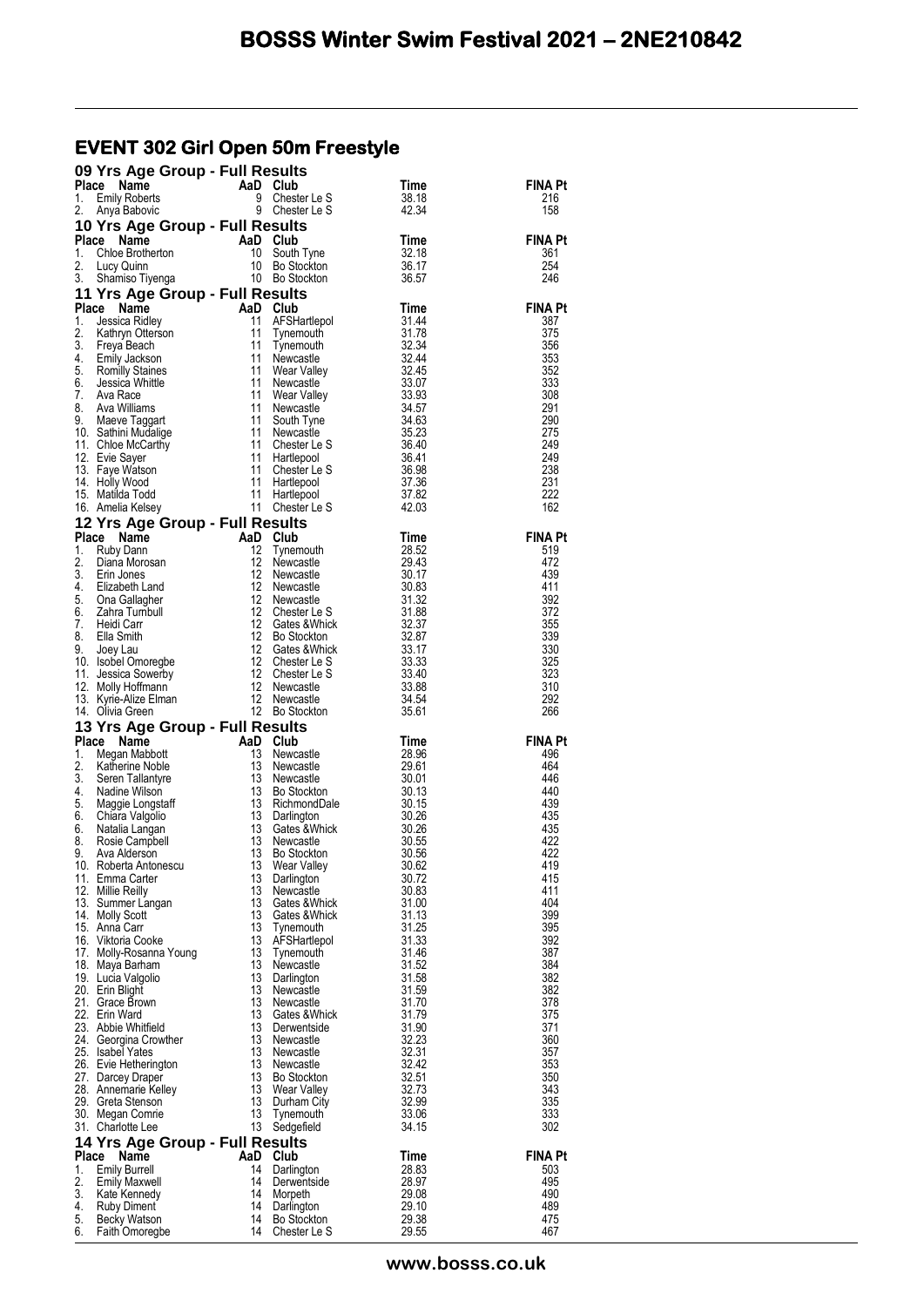| 7.           | Natasha Rice                                                                        | 14 | Chester Le S       | 29.60                                    | 464            |
|--------------|-------------------------------------------------------------------------------------|----|--------------------|------------------------------------------|----------------|
| 8.           | Katie Palmer                                                                        | 14 | Chester Le S       | 29.81                                    | 455            |
| 9.           | Niamh Kay                                                                           | 14 | Darlington         | 30.00                                    | 446            |
| 9.           | Rosie Smith                                                                         | 14 | I ynemouth         | 30.00                                    | 446            |
|              | 11. Molly Gould                                                                     | 14 | South Tyne         | 30.05                                    | 444            |
|              | 12. Zara Hogg                                                                       | 14 | Billingham         | 30.21                                    | 437            |
|              | 13. Zoe Scott                                                                       | 14 | Newcastle          | 30.42                                    | 428            |
|              | 14. Maisie Sands                                                                    | 14 | Morpeth            | 30.71                                    | 416            |
|              | 15. Casey Campbell                                                                  | 14 | Bo Stockton        | 31.03                                    | 403            |
|              | 16. Aimee Latham                                                                    | 14 | Chester Le S       | 31.27<br>31.33                           | 394            |
|              | 17. Lea Westen                                                                      | 14 | RichmondDale       |                                          | 392            |
|              | 18. Maisie Mack                                                                     | 14 | Billingham         | 31.51                                    | 385            |
|              | 19. Elena James                                                                     | 14 | Tynemouth          | 31.72                                    | 377            |
|              | 20. Eleanor Sharp                                                                   | 14 | Billingham         | 32.36                                    | 355            |
|              | 21. Jessica Robinson                                                                | 14 | South Tyne         | 32.86                                    | 339            |
|              | 22. Evie Harding                                                                    | 14 | <b>Bo Stockton</b> | $33.01$<br>$33.06$<br>$33.36$<br>$34.84$ | 335            |
|              | 23. Ava Dunbar                                                                      | 14 | Durham City        |                                          | 333            |
|              | 24. Rose Linton                                                                     | 14 | AFSHartlepol       |                                          | 324            |
|              | 25. Sophie Young                                                                    | 14 | Bo Stockton        |                                          | 285            |
|              | 26. Emily Lynn                                                                      | 14 | Hartlepool         | 34.85                                    | 284            |
|              | Ellie Peacock                                                                       |    | 14 RichmondDale    | DQ 14                                    |                |
|              | 15 Yrs Age Group - Full Results                                                     |    |                    |                                          |                |
| <b>Place</b> | Name                                                                                |    | AaD Club           | Time                                     | <b>FINA Pt</b> |
| 1.           | <b>Evie Dilley</b>                                                                  | 15 | Bo Stockton        | 27.45                                    | 582            |
| 2.           | Laura Burgess                                                                       | 15 | Darlington         | 27.47                                    | 581            |
| 3.           | <b>Emily Whitton</b>                                                                | 15 | Wear Valley        | 28.65                                    | 512            |
| 4            | Esmé Ovenstone                                                                      | 15 | RichmondDale       | 28.69                                    | 510            |
| 5.           | <b>Emily Hedley</b>                                                                 | 15 | Newcastle          | 28.90                                    | 499            |
| 6.           | Lauren Heppell                                                                      | 15 | Newcastle          | 29.45                                    | 472            |
| 7.           | Bethany Heron                                                                       | 15 | Tynemouth          | 29.46                                    | 471            |
| 8.           | Eva Clapperton                                                                      | 15 | Tynemouth          | 29.85                                    | 453            |
| 9.           | Hannah Sharpe                                                                       | 15 | Newcastle          | 29.86                                    | 452            |
|              | 10. Francesca Fairless                                                              | 15 | Derwentside        | 30.13                                    | 440            |
|              | 11. Emily Appleby                                                                   | 15 | Durham City        | 30.65                                    | 418            |
|              | 12. Alexa Ball                                                                      | 15 | Newcastle          | 30.99                                    | 405            |
|              | 13. Holly Marran                                                                    | 15 | South Tyne         | 31.17                                    | 398            |
|              | 14. Evie Heslop                                                                     | 15 | <b>Bo Stockton</b> | 32.22                                    | 360            |
|              | 15. Megan Tait                                                                      |    | 15 RichmondDale    | 33.27                                    | 327            |
|              | 16 Yrs/Over Age Group - Full Results<br>it<br><b>i</b> t<br>Group - I<br>AaD<br>AaD |    |                    |                                          |                |
|              | Place<br>Name                                                                       |    | Club               | Time                                     | <b>FINA Pt</b> |
| 1.           | <b>Harriet Rogers</b>                                                               |    | Newcastle          | 25.24                                    | 749            |
| 2.           | Lucy Hedley                                                                         |    | Newcastle          | 26.59                                    | 641            |
| 3.           | Giorgia Harvey                                                                      |    | Derwentside        | 27.34                                    | 589            |
| 4.           | Jenna Dougal                                                                        | 16 | Derwentside        | 27.56                                    | 575            |
| 5.           | Faye McDonagh                                                                       | 17 | Bo Stockton        | 27.86                                    | 557            |
| 6.           | Grace Idowu                                                                         | 16 | Newcastle          | 28.11                                    | 542            |
| 7.           | Grace Maskell                                                                       | 18 | Derwentside        | 28.12                                    | 542            |
| 8.           | Millie Foster                                                                       | 16 | Derwentside        | 28.43                                    | 524            |
| 9.           | Amy Heron                                                                           | 17 | Tynemouth          | 28.75                                    | 507            |
|              | 10. Naomi Sheavills                                                                 | 17 | Chester Le S       | 28.80                                    | 504            |
|              | 11. Melody Jones                                                                    | 18 | <b>Bo Stockton</b> | 28.81                                    | 504            |
|              | 12. Allana McDonald                                                                 | 17 | Bo Stockton        | 28.85                                    | 502            |
|              | 13. Lucy Betsho                                                                     | 17 | Billingham         | 28.98                                    | 495            |
|              | 14. Rosie Smith                                                                     | 17 | Morpeth            | 29.80                                    | 455            |
|              | 15. Georgia Clough                                                                  | 16 | Billingham         | 30.03                                    | 445            |
|              | 16. Leone Young                                                                     | 17 | Billingham         | 30.09                                    | 442            |
|              | 17. Sarah Shears                                                                    | 17 | Hartlepool         | 30.93                                    | 407            |
|              | 18. Nicole Isaacson                                                                 | 16 | Durham City        | 31.62                                    | 381            |
|              | 19. Abigail Slack                                                                   | 16 | Bo Stockton        | 31.69                                    | 378            |
|              | 20. Matilda Moor                                                                    | 17 | Durham City        | 33.04                                    | 334            |

#### **EVENT 303 Boy Open 50m Breaststroke**

|                 | 10 Yrs Age Group - Full Results                                                                                                                                       |                 |                  |       |                |  |  |  |  |
|-----------------|-----------------------------------------------------------------------------------------------------------------------------------------------------------------------|-----------------|------------------|-------|----------------|--|--|--|--|
|                 | Place Name                                                                                                                                                            |                 | AaD Club         | Time  | <b>FINA Pt</b> |  |  |  |  |
| 1.              | Archie McGuire                                                                                                                                                        | 10              | Chester Le S     | 44.11 | 187            |  |  |  |  |
| 2.              | Thomas Hill                                                                                                                                                           | 10              | Newcastle        | 46.06 | 164            |  |  |  |  |
|                 | 11 Yrs Age Group - Full Results                                                                                                                                       |                 |                  |       |                |  |  |  |  |
|                 | Place Name                                                                                                                                                            | AaD             | Club             | Time  | <b>FINA Pt</b> |  |  |  |  |
| $\frac{1}{2}$ . | Harry Douglass                                                                                                                                                        | 11              | Newcastle        | 40.80 | 237            |  |  |  |  |
|                 | Benjamin Palmer                                                                                                                                                       | 11              | Chester Le S     | 45.12 | 175            |  |  |  |  |
| 3.              | Leyton Lavelle                                                                                                                                                        | 11              | Chester Le S     | 46.19 | 163            |  |  |  |  |
|                 | 4. Samuel Buxton                                                                                                                                                      | 11              | Bo Stockton      | 48.99 | 136            |  |  |  |  |
|                 | 12 Yrs Age Group - Full Results                                                                                                                                       |                 |                  |       |                |  |  |  |  |
|                 | Place Name                                                                                                                                                            |                 | AaD Club         | Time  | <b>FINA Pt</b> |  |  |  |  |
| 1.              | Matthew Scott                                                                                                                                                         | 12              | Newcastle        | 35.37 | 363            |  |  |  |  |
|                 | 1. waa we south Ward<br>2. Charlie Ward<br>3. Jacob Bensley<br>4. Aidan Turner<br>5. Conan Swinney<br>6. Alexander Rice<br>7. Jack Berry<br>8. H O'Halleron-Hutchinso | 12 <sup>°</sup> | Bo Stockton      | 38.03 | 292            |  |  |  |  |
|                 |                                                                                                                                                                       | 12              | Morpeth          | 38.60 | 279            |  |  |  |  |
|                 |                                                                                                                                                                       |                 | 12 Tynemouth     | 39.08 | 269            |  |  |  |  |
|                 |                                                                                                                                                                       |                 | 12 Gates & Whick | 39.76 | 256            |  |  |  |  |
|                 |                                                                                                                                                                       |                 | 12 Chester Le S  | 42.23 | 213            |  |  |  |  |
|                 |                                                                                                                                                                       |                 | 12 Durham City   | 43.46 | 196            |  |  |  |  |
|                 |                                                                                                                                                                       |                 | 12 Derwentside   | 44.57 | 181            |  |  |  |  |
| 9.              | <b>Harry Gibson</b>                                                                                                                                                   |                 | 12 Durham City   | 45.30 | 173            |  |  |  |  |
|                 | 10. Marcus Dunbar                                                                                                                                                     | 12              | Durham City      | 50.99 | 121            |  |  |  |  |
|                 | 13 Yrs Age Group - Full Results                                                                                                                                       |                 |                  |       |                |  |  |  |  |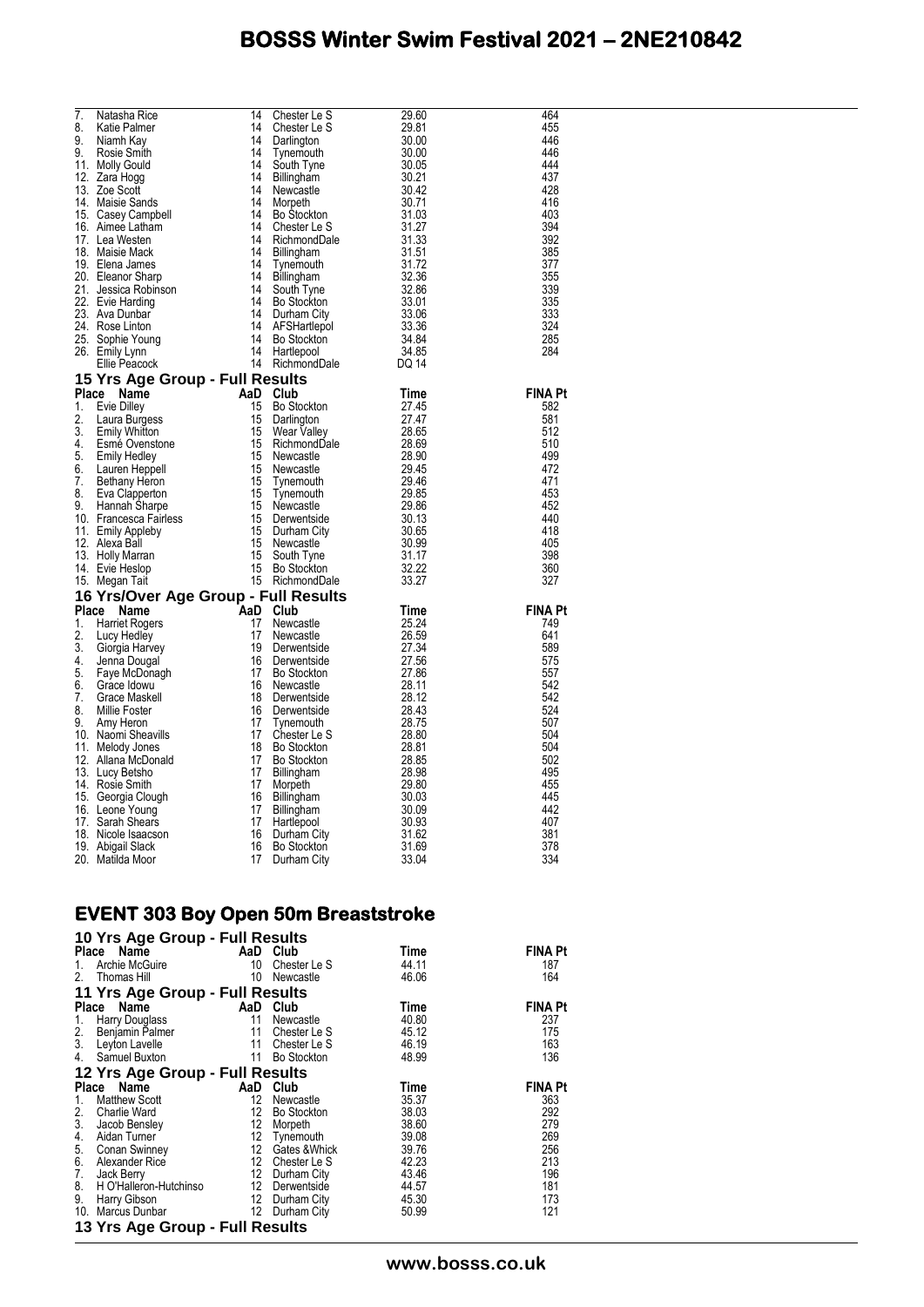| Place | Name                                                                                                                                                                                                                                                                          | AaD | Club                                                                                                                                                                                                                                                                   | Time  | <b>FINA Pt</b> |
|-------|-------------------------------------------------------------------------------------------------------------------------------------------------------------------------------------------------------------------------------------------------------------------------------|-----|------------------------------------------------------------------------------------------------------------------------------------------------------------------------------------------------------------------------------------------------------------------------|-------|----------------|
|       |                                                                                                                                                                                                                                                                               |     | Chester Le S                                                                                                                                                                                                                                                           | 34.28 | 399            |
|       |                                                                                                                                                                                                                                                                               |     |                                                                                                                                                                                                                                                                        |       | 395            |
|       |                                                                                                                                                                                                                                                                               |     |                                                                                                                                                                                                                                                                        |       | 371            |
|       |                                                                                                                                                                                                                                                                               |     |                                                                                                                                                                                                                                                                        |       | 313            |
|       |                                                                                                                                                                                                                                                                               |     |                                                                                                                                                                                                                                                                        |       | 308            |
|       |                                                                                                                                                                                                                                                                               |     |                                                                                                                                                                                                                                                                        |       | 298            |
|       |                                                                                                                                                                                                                                                                               |     |                                                                                                                                                                                                                                                                        |       | 257            |
|       |                                                                                                                                                                                                                                                                               |     |                                                                                                                                                                                                                                                                        |       | 250            |
|       |                                                                                                                                                                                                                                                                               |     |                                                                                                                                                                                                                                                                        |       | 239            |
|       |                                                                                                                                                                                                                                                                               |     |                                                                                                                                                                                                                                                                        |       | 238            |
|       |                                                                                                                                                                                                                                                                               |     |                                                                                                                                                                                                                                                                        |       | 235            |
|       |                                                                                                                                                                                                                                                                               |     |                                                                                                                                                                                                                                                                        |       | 195            |
|       | <b>Place Name AaD Club</b><br>1. Jimmy McGuire 13 Chester Le S<br>2. Austin Kegans 13 AFSHartlepol<br>3. Jasper Hall<br>4. Owen Reed 13 Newcastle<br>6. Nicholas Land 13 Newcastle<br>6. Nicholas Land 13 Newcastle<br>6. Nicholas Land 13 AFSHar                             |     | Chester Le S<br>AFSHartlepol<br>Newcastle<br>Newcastle<br>Sillingham<br>33.14<br>Newcastle<br>37.18<br>Newcastle<br>37.79<br>AFSHartlepol<br>40.04<br>Derwentside<br>Bo Stockton<br>Tynemouth<br>40.07<br>Tynemouth<br>Bo Stockton<br>Bo Stockton<br>40.07<br>Bo Stock |       | 187            |
|       | 14 Yrs Age Group - Full Results<br>Place Name Crown Presents<br>2. Dan Baker Man 21 University<br>2. Dan Baker 14 Tynemouth 33.73<br>3. Isaac Rowland 14 Bo Stockton 34.67<br>3. Sam Livingstone 14 Morpeth 34.67<br>5. Samuel Antrobus 14 Bo Stockton 37.83<br>6. George And |     |                                                                                                                                                                                                                                                                        |       |                |
|       |                                                                                                                                                                                                                                                                               |     |                                                                                                                                                                                                                                                                        |       | <b>FINA Pt</b> |
|       |                                                                                                                                                                                                                                                                               |     |                                                                                                                                                                                                                                                                        |       | 419            |
|       |                                                                                                                                                                                                                                                                               |     |                                                                                                                                                                                                                                                                        |       | 397            |
|       |                                                                                                                                                                                                                                                                               |     |                                                                                                                                                                                                                                                                        |       | 386            |
|       |                                                                                                                                                                                                                                                                               |     |                                                                                                                                                                                                                                                                        |       | 386<br>297     |
|       |                                                                                                                                                                                                                                                                               |     |                                                                                                                                                                                                                                                                        |       |                |
|       |                                                                                                                                                                                                                                                                               |     |                                                                                                                                                                                                                                                                        |       | 252<br>185     |
|       |                                                                                                                                                                                                                                                                               |     |                                                                                                                                                                                                                                                                        |       |                |
|       | 15 Yrs Age Group - Full Results                                                                                                                                                                                                                                               |     |                                                                                                                                                                                                                                                                        |       |                |
|       |                                                                                                                                                                                                                                                                               |     |                                                                                                                                                                                                                                                                        |       | <b>FINA Pt</b> |
|       |                                                                                                                                                                                                                                                                               |     |                                                                                                                                                                                                                                                                        |       | 552            |
|       |                                                                                                                                                                                                                                                                               |     |                                                                                                                                                                                                                                                                        |       | 421            |
|       |                                                                                                                                                                                                                                                                               |     |                                                                                                                                                                                                                                                                        |       | 391            |
|       |                                                                                                                                                                                                                                                                               |     |                                                                                                                                                                                                                                                                        |       | 381            |
|       |                                                                                                                                                                                                                                                                               |     |                                                                                                                                                                                                                                                                        |       | 380            |
|       |                                                                                                                                                                                                                                                                               |     |                                                                                                                                                                                                                                                                        |       | 375            |
|       |                                                                                                                                                                                                                                                                               |     |                                                                                                                                                                                                                                                                        |       | 373            |
|       |                                                                                                                                                                                                                                                                               |     |                                                                                                                                                                                                                                                                        |       | 366<br>356     |
|       |                                                                                                                                                                                                                                                                               |     |                                                                                                                                                                                                                                                                        |       | 334            |
|       |                                                                                                                                                                                                                                                                               |     |                                                                                                                                                                                                                                                                        |       | 328            |
|       |                                                                                                                                                                                                                                                                               |     |                                                                                                                                                                                                                                                                        |       | 321            |
|       |                                                                                                                                                                                                                                                                               |     |                                                                                                                                                                                                                                                                        |       | 313            |
|       |                                                                                                                                                                                                                                                                               |     |                                                                                                                                                                                                                                                                        |       | 284            |
|       |                                                                                                                                                                                                                                                                               |     |                                                                                                                                                                                                                                                                        |       | 246            |
|       |                                                                                                                                                                                                                                                                               |     |                                                                                                                                                                                                                                                                        |       |                |
|       | 15 Yrs Age Group - Full Results<br>2. Louis Dubeldam<br>2. Louis Dubeldam<br>2. Louis Dubeldam<br>3. George Tweedie<br>4. Benjamyn Hartridge<br>5. Thomas Smith<br>5. Thomas Smith<br>5. Thomas Smith<br>6. Matthew Mahoney<br>15 RichmondDale<br>15                          |     |                                                                                                                                                                                                                                                                        | Time  | <b>FINA Pt</b> |
|       |                                                                                                                                                                                                                                                                               |     |                                                                                                                                                                                                                                                                        |       | 619            |
|       |                                                                                                                                                                                                                                                                               |     |                                                                                                                                                                                                                                                                        |       | 488            |
|       |                                                                                                                                                                                                                                                                               |     |                                                                                                                                                                                                                                                                        |       | 482            |
|       |                                                                                                                                                                                                                                                                               |     |                                                                                                                                                                                                                                                                        |       | 478            |
|       |                                                                                                                                                                                                                                                                               |     |                                                                                                                                                                                                                                                                        |       | 462            |
|       |                                                                                                                                                                                                                                                                               |     |                                                                                                                                                                                                                                                                        |       | 455            |
|       |                                                                                                                                                                                                                                                                               |     |                                                                                                                                                                                                                                                                        |       | 452            |
|       |                                                                                                                                                                                                                                                                               |     |                                                                                                                                                                                                                                                                        |       | 442            |
|       |                                                                                                                                                                                                                                                                               |     |                                                                                                                                                                                                                                                                        |       | 425            |
|       |                                                                                                                                                                                                                                                                               |     |                                                                                                                                                                                                                                                                        |       | 416            |
|       |                                                                                                                                                                                                                                                                               |     |                                                                                                                                                                                                                                                                        |       | 407            |
|       |                                                                                                                                                                                                                                                                               |     |                                                                                                                                                                                                                                                                        |       | 403            |
|       |                                                                                                                                                                                                                                                                               |     |                                                                                                                                                                                                                                                                        |       | 400            |
|       |                                                                                                                                                                                                                                                                               |     |                                                                                                                                                                                                                                                                        |       | 395            |
|       |                                                                                                                                                                                                                                                                               |     |                                                                                                                                                                                                                                                                        |       | 353            |
|       |                                                                                                                                                                                                                                                                               |     |                                                                                                                                                                                                                                                                        |       | 296            |
|       | <b>16 Yrs/Over Age Group - Full R<br/> Place Name AaD Club<br/> 1. Daniel Morley 20 Denve<br/> 2. Dominic Anderson<br/> 3. Ben Swann 16 Bo Sto<br/> 3. Ben Swann 16 Bo Sto<br/> 4. Jack Ashurst 16 Tynem<br/> 5. William Baines 16 Bo Sto<br/> 5. William Baines</b>          |     | Club<br>Derwentside 29.62<br>Bo Stockton 32.07<br>Bo Stockton 32.28<br>Dynemouth 32.28<br>Derwentside 32.82<br>Newcastle 32.82<br>Newcastle 33.84<br>Newcastle 33.86<br>Newcastle 33.86<br>Hartlepool 34.06<br>RichmondDale 34.16<br>Newcastle 34.26<br>               |       | 293            |

#### **EVENT 304 Girl Open 200m Backstroke**

| 10 Yrs Age Group - Full Results |                   |                    |         |                |       |         |         |
|---------------------------------|-------------------|--------------------|---------|----------------|-------|---------|---------|
| Place Name                      |                   | AaD Club           | Time    | <b>FINA Pt</b> | 50    | 100     | 150     |
| Chloe Brotherton<br>1.          | 10                | South Tyne         | 2:49.52 | 347            | 39.53 | 1:23.92 | 2:08.03 |
| 11 Yrs Age Group - Full Results |                   |                    |         |                |       |         |         |
| Name<br><b>Place</b>            | AaD               | Club               | Time    | <b>FINA Pt</b> | 50    | 100     | 150     |
| Alice Forrest<br>1.             | 11                | Derwentside        | 2:42.61 | 394            | 38.84 | 1:19.53 | 2:01.53 |
| $\frac{2}{3}$ .<br>Freya Beach  | 11                | Tynemouth          | 2:50.07 | 344            | 40.34 | 1:23.50 | 2:08.59 |
| Jessica Whittle                 | 11                | Newcastle          | 2:56.95 | 305            | 41.81 | 1:27.07 | 2:12.49 |
| $\frac{4}{5}$<br>Chloe McCarthy | 11                | Chester Le S       | 3:01.67 | 282            | 43.32 | 1:29.08 | 2:16.06 |
| Matilda Todd                    | 11                | Hartlepool         | 3:04.90 | 268            | 42.79 | 1:29.78 | 2:18.50 |
| 6.<br>Sathini Mudalige          | 11                | Newcastle          | 3:06.28 | 262            | 43.93 | 1:31.51 | 2:19.45 |
| 12 Yrs Age Group - Full Results |                   |                    |         |                |       |         |         |
| Place<br>Name                   | AaD               | Club               | Time    | <b>FINA Pt</b> | 50    | 100     | 150     |
| Evelyn Hallissey<br>1.          | 12                | Newcastle          | 2:33.20 | 471            | 36.76 | 1:16.31 | 1:55.77 |
| 2.<br>Elizabeth Land            | 12                | Newcastle          | 2:38.80 | 423            | 37.13 | 1:17.95 | 1:59.80 |
| 3.<br>Arthiga Rajeev            | 12                | <b>Bo Stockton</b> | 2:49.80 | 346            | 39.00 | 1:22.27 | 2:07.14 |
| 4.<br>Jessica Sowerby           | $12 \overline{ }$ | Chester Le S       | 2:50.71 | 340            | 38.89 | 1:23.23 | 2:08.04 |
| 5.<br>Isobel Omoregbe           | $12 \overline{ }$ | Chester Le S       | 2:55.17 | 315            | 40.96 | 1:25.52 | 2:11.07 |
| Kyrie-Alize Elman               | $12 \overline{ }$ | Newcastle          | DQ 15   |                |       |         |         |
| 13 Yrs Age Group - Full Results |                   |                    |         |                |       |         |         |
| <b>Place</b><br>Name            | AaD               | Club               | Time    | <b>FINA Pt</b> | 50    | 100     | 150     |
| Niamh Savory<br>1.              | 13                | Tynemouth          | 2:26.09 | 543            | 33.53 | 1:10.64 | 1:48.91 |
| 2.<br>Megan Mabbott             | 13                | Newcastle          | 2:26.78 | 535            | 34.36 | 1:11.67 | 1:50.25 |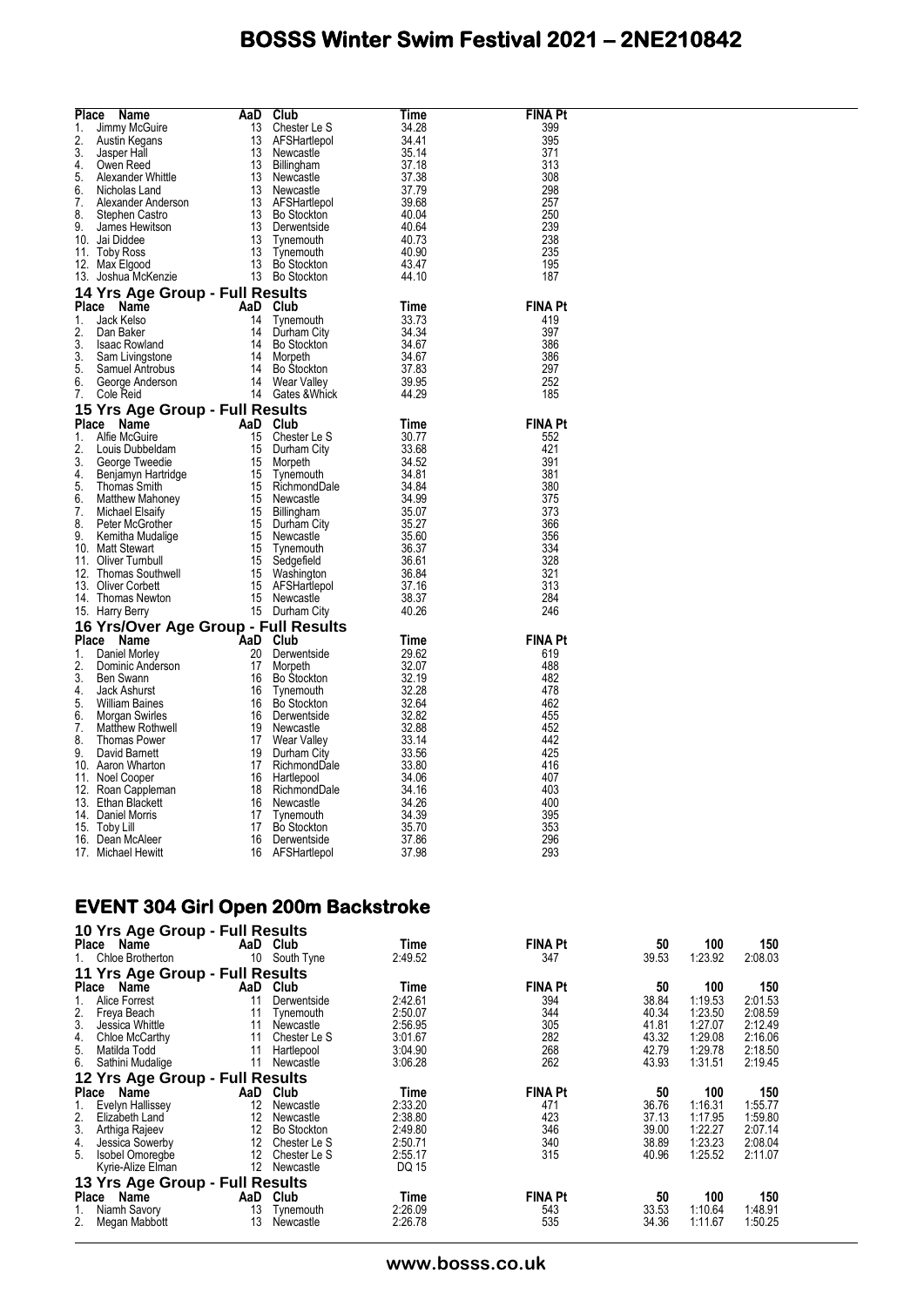| 3.           | Gabrielle Freeman                    | 13       | Morpeth                             | 2:29.72            | 505            | 34.36 | 1:12.11            | 1:51.07            |
|--------------|--------------------------------------|----------|-------------------------------------|--------------------|----------------|-------|--------------------|--------------------|
| 4.           | Emma Price                           | 13       | Sedgefield                          | 2:31.88            | 483            | 35.08 | 1:13.85            | 1:53.59            |
| 5.           | Nadine Wilson                        | 13       | <b>Bo Stockton</b>                  | 2:32.68            | 476            | 35.30 | 1:13.62            | 1:53.24            |
| 6.           | <b>Isabel Fox</b>                    | 13       | Gates & Whick                       | 2:34.91            | 455            | 36.31 | 1:15.88            | 1:56.41            |
| 7.           | <b>Holly Gillie</b>                  | 13       | Morpeth                             | 2:35.93            | 447            | 36.04 | 1:15.18            | 1:56.35            |
| 8.           | Alice Ward                           | 13       | <b>Bo Stockton</b>                  | 2:37.81            | 431            | 37.05 | 1:17.84            | 1:58.90            |
| 9.           | Alisha Hodgson                       | 13       | Gates & Whick                       | 2:38.57            | 425            | 36.38 | 1:16.15            | 1:57.92            |
| 10.          | Natalia Langan                       | 13       | Gates & Whick                       | 2:38.66            | 424            | 36.19 | 1:16.69            | 1:58.07            |
| 11.          | Zara Jones                           | 13       | Darlington                          | 2:40.56            | 409            | 36.83 | 1:17.97            | 2:00.36            |
| 12.          | Summer Langan                        | 13       | Gates & Whick                       | 2:44.22            | 382            | 37.06 | 1:19.48            | 2:02.24            |
|              | 13. Erin Blight                      | 13       | Newcastle                           | 2:44.27            | 382            | 38.47 | 1:20.35            | 2:02.80            |
|              | 14. Maya Barham                      | 13       | Newcastle                           | 2:46.51            | 367            | 39.62 | 1:21.45            | 2:04.52            |
|              | 15. Molly Scott                      | 13       | Gates & Whick                       | 2:49.83            | 346            | 39.00 | 1:21.20            | 2:05.61            |
|              | 16. Roberta Antonescu                | 13       | Wear Valley                         | 2:50.49            | 342            | 37.84 | 1:21.17            | 2:06.91            |
|              | 17. Darcey Draper                    | 13       | Bo Stockton                         | 2:55.02            | 316            | 33.79 | 1:25.50            | 2:11.41            |
|              |                                      |          |                                     |                    |                |       |                    |                    |
|              | 14 Yrs Age Group - Full Results      |          |                                     |                    |                |       |                    |                    |
| <b>Place</b> | Name                                 | AaD      | Club                                | Time               | <b>FINA Pt</b> | 50    | 100                | 150                |
| 1.           | Libby Freeman                        | 14       | Morpeth                             | 2:15.89            | 675            | 31.67 | 1:05.06            | 1:39.73            |
| 2.           | <b>Ruby Diment</b>                   | 14       | Darlington                          | 2:30.42            | 498            | 34.18 | 1:11.78            | 1:51.53            |
| 3.           | E O'Halleron-Hutchinso               | 14       | Derwentside                         | 2:32.14            | 481            | 35.59 | 1:14.36            | 1:53.80            |
| 4.           | Eva Fear                             | 14       | Durham City                         | 2:34.70            | 457            | 34.98 | 1:12.98            | 1:53.52            |
| 5.           | <b>Emily Maxwell</b>                 | 14       | Derwentside                         | 2:36.62            | 441            | 36.81 | 1:17.17            | 1:57.44            |
| 6.           | Faith Omoregbe                       | 14       | Chester Le S                        | 2:38.31            | 427            | 35.94 | 1:15.90            | 1:58.12            |
| 7.           | Katie Adams                          | 14       | Tynemouth                           | 2:41.46            | 402            | 36.80 | 1:18.03            | 2:00.08            |
| 8.           | Eleanor Sharp                        | 14       | <b>Billingham</b>                   | 2:44.65            | 379            | 38.92 | 1:19.97            | 2:02.47            |
| 9.           | Evie Harding                         | 14       | <b>Bo Stockton</b>                  | 2:49.00            | 351            | 38.70 | 1:20.91            | 2:05.05            |
|              | 10. Chloe Pritchard                  | 14       | Chester Le S                        | 2:49.30            | 349            | 38.51 | 1:21.66            | 2:06.19            |
|              | Ava Dunbar                           | 14       | Durham City                         | DQ 16              |                |       |                    |                    |
|              | 15 Yrs Age Group - Full Results      |          |                                     |                    |                |       |                    |                    |
| <b>Place</b> | <b>Name</b>                          | AaD      | Club                                | Time               | <b>FINA Pt</b> | 50    | 100                | 150                |
| 1.           | Evie Dilley                          | 15       | <b>Bo Stockton</b>                  | 2:12.30            | 731            | 31.94 | 1:05.86            | 1:39.62            |
| 2.           | <b>Emily Hedley</b>                  | 15       | Newcastle                           | 2:21.99            | 592            | 32.94 | 1:08.71            | 1:45.55            |
| 3.           | Naomi Parker                         | 15       | Morpeth                             | 2:28.80            | 514            | 33.98 | 1:10.99            | 1:49.79            |
| 4.           | Chloe Ward                           | 15       | <b>Bo Stockton</b>                  | 2:34.01            | 463            | 34.17 | 1:13.63            | 1:54.14            |
| 5.           |                                      | 15       |                                     |                    | 459            | 36.52 |                    |                    |
| 6.           | Selina Zhu                           | 15       | Durham City                         | 2:34.53<br>2:39.31 | 419            | 37.20 | 1:15.92<br>1:18.17 | 1:55.52<br>1:59.23 |
| 7.           | Evie Heslop                          |          | <b>Bo Stockton</b><br>15 Hartlepool | 2:43.32            | 389            | 37.04 | 1:18.68            | 2:01.72            |
|              | Emily Hutchinson                     |          |                                     |                    |                |       |                    |                    |
|              | 16 Yrs/Over Age Group - Full Results |          |                                     |                    |                |       |                    |                    |
| Place        | Name                                 | AaD Club |                                     | Time               | <b>FINA Pt</b> | 50    | 100                | 150                |
| 1.           | Amelia Robertson                     | 17       | Newcastle                           | 2:15.02            | 688            | 32.18 | 1:06.74            | 1:41.31            |
| 2.           | <b>Madison Peveller</b>              | 16       | Derwentside                         | 2:17.88            | 646            | 32.45 | 1:06.82            | 1:42.47            |
| 3.           | Rachel Bradley                       | 18       | <b>Bo Stockton</b>                  | 2:24.57            | 560            | 32.88 | 1:09.29            | 1:47.22            |
| 4.           | Jenna Dougal                         | 16       | Derwentside                         | 2:24.67            | 559            | 34.54 | 1:10.91            | 1:48.44            |
| 5.           | Georgia Hadley                       | 17       | RichmondDale                        | 2:26.30            | 541            | 34.18 | 1:11.60            | 1:49.44            |
| 6.           | Grace Idowu                          | 16       | Newcastle                           | 2:28.17            | 521            | 34.44 | 1:12.20            | 1:51.29            |
| 7.           | Jasmine Campbell                     | 16       | Newcastle                           | 2:28.62            | 516            | 34.73 | 1:12.28            | 1:50.81            |
| 8.           | Alex McGill                          | 17       | Gates & Whick                       | 2:30.37            | 498            | 33.92 | 1:11.84            | 1:50.88            |
| 9.           | Melody Jones                         | 18       | <b>Bo Stockton</b>                  | 2:30.45            | 497            | 34.93 | 1:12.69            | 1:50.93            |
| 10.          | Annabel Cooper                       | 16       | Wear Valley                         | 2:31.13            | 491            | 34.40 | 1:12.05            | 1:51.63            |
| 11.          | Abigail Slack                        | 16       | <b>Bo Stockton</b>                  | 2:37.27            | 435            | 37.23 | 1:17.38            | 1:58.23            |
|              | 12. Leoni Jones                      | 16       | <b>Bo Stockton</b>                  | 2:37.65            | 432            | 35.77 | 1:15.97            | 1:57.64            |
|              | 13. Phoebe Fixter                    | 17       | Billingham                          | 2:38.45            | 426            | 37.45 | 1:17.74            | 1:58.87            |
|              |                                      |          |                                     |                    |                |       |                    |                    |

#### **EVENT 305 Boy Open 200m Butterfly**

|                 | 12 Yrs Age Group - Full Results      |                   |                    |         |                |       |         |         |
|-----------------|--------------------------------------|-------------------|--------------------|---------|----------------|-------|---------|---------|
|                 | Place<br>Name                        |                   | AaD Club           | Time    | <b>FINA Pt</b> | 50    | 100     | 150     |
| 1.              | Owen Brown                           | $12 \overline{ }$ | Newcastle          | 2:53.52 | 242            | 37.39 | 1:20.30 | 2:06.91 |
|                 | 13 Yrs Age Group - Full Results      |                   |                    |         |                |       |         |         |
| <b>Place</b>    | Name                                 | AaD               | Club               | Time    | <b>FINA Pt</b> | 50    | 100     | 150     |
| 1.              | Jamie Beach                          | 13                | Tynemouth          | 2:26.28 | 405            | 31.04 | 1:08.22 | 1:46.72 |
|                 | Ethan Williams                       | 13                | Newcastle          | 2:28.74 | 385            | 32.72 | 1:12.07 | 1:51.61 |
| $\frac{2}{3}$ . | Stephen Castro                       | 13                | <b>Bo Stockton</b> | 2:28.93 | 383            | 32.61 | 1:10.35 | 1:50.00 |
| 4.              | Joesph Pickering                     | 13                | Pocklington        | 2:38.91 | 316            | 33.05 | 1:11.07 | 1:51.41 |
|                 | 14 Yrs Age Group - Full Results      |                   |                    |         |                |       |         |         |
| Place           | Name                                 | AaD               | Club               | Time    | <b>FINA Pt</b> | 50    | 100     | 150     |
| 1.              | Isaac Buchan                         | 14                | <b>Bo Stockton</b> | 2:15.73 | 507            | 29.78 | 1:04.31 | 1:39.58 |
| 2.              | Kieran Turnbull                      | 14                | Derwentside        | 2:22.77 | 435            | 28.94 | 1:03.96 | 1:41.98 |
| 3.              | <b>Ben Hewitt</b>                    | 14                | Morpeth            | 2:32.21 | 359            | 32.24 | 1:10.88 | 1:51.26 |
|                 | Luke Gaughan                         | 14                | Billingham         | DQ 16   |                |       |         |         |
|                 | 15 Yrs Age Group - Full Results      |                   |                    |         |                |       |         |         |
|                 | Place Name                           | AaD               | Club               | Time    | <b>FINA Pt</b> | 50    | 100     | 150     |
| 1.              | Toby Parker                          | 15                | Hartlepool         | 2:14.17 | 525            | 29.12 | 1:03.15 | 1:38.53 |
| 2.              | <b>Thomas Maskell</b>                | 15                | Derwentside        | 2:16.16 | 502            | 29.36 | 1:03.34 | 1:39.61 |
| 3.              | Adam Marshall                        | 15                | Newcastle          | 2:22.02 | 442            | 30.32 | 1:05.64 | 1:42.69 |
| 4.              | Benjamin Thorpe                      | 15                | Newcastle          | 2:27.74 | 393            | 32.16 | 1:09.63 | 1:48.03 |
|                 | 16 Yrs/Over Age Group - Full Results |                   |                    |         |                |       |         |         |
| Place           | Name                                 | `AaD              | Club               | Time    | <b>FINA Pt</b> | 50    | 100     | 150     |
| 1.              | Jay Manners                          | 22                | Derwentside        | 2:09.40 | 585            | 29.07 | 1:01.26 | 1:35.25 |
| $\frac{2}{3}$   | Harry Nicholson                      | 17                | Newcastle          | 2:09.94 | 578            | 28.88 | 1:01.87 | 1:35.56 |
|                 | Arthur Llewellyn                     | 17                | <b>Bo Stockton</b> | 2:12.08 | 550            | 28.56 | 1:01.87 | 1:36.71 |
| 4.              | Jacob Elwell                         | 17                | <b>Bo Stockton</b> | 2:12.73 | 542            | 29.14 | 1:02.58 | 1:37.29 |
| 5.              | <b>Ben Gilchrist</b>                 | 20                | RichmondDale       | 2:13.89 | 528            | 29.42 | 1:02.74 | 1:37.70 |
| 6.              | <b>Richard Butterworth</b>           | 17                | Morpeth            | 2:14.94 | 516            | 28.88 | 1:02.81 | 1:38.35 |
| 7.              | <b>William Baines</b>                | 16                | Bo Stockton        | 2:15.93 | 504            | 29.42 | 1:03.33 | 1:39.39 |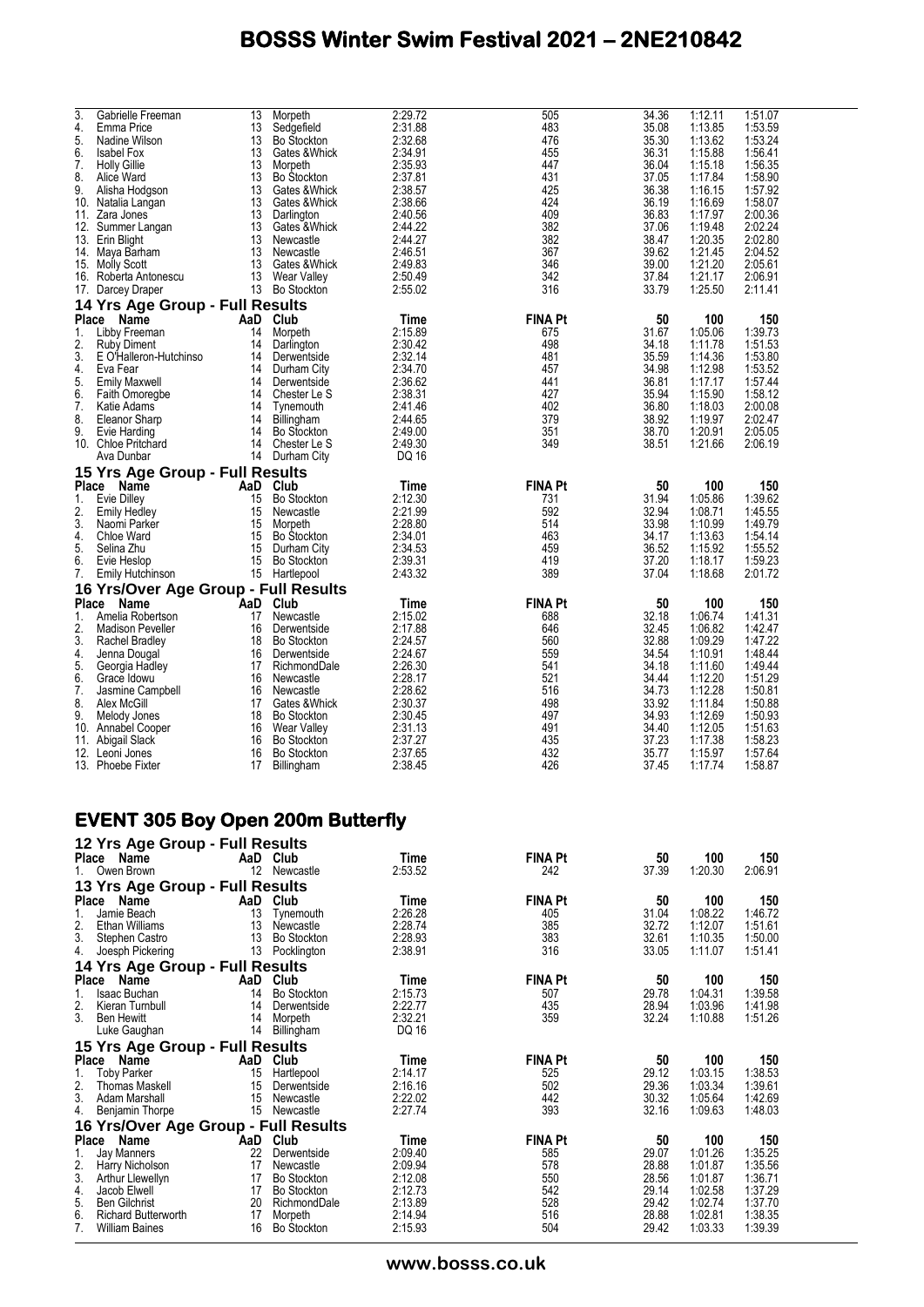| 8. |                                           |          |                                    |                    |                |                |         |         |  |
|----|-------------------------------------------|----------|------------------------------------|--------------------|----------------|----------------|---------|---------|--|
|    | Patrick Speight                           | 17       | Gates & Whick                      | 2:16.87            | 494            | 28.80          | 1:02.81 | 1:39.78 |  |
| 9. | Joshua Robinson                           |          | 16 Derwentside                     | 2:21.08            | 451            | 30.55          | 1:05.66 | 1:42.76 |  |
|    |                                           |          |                                    |                    |                |                |         |         |  |
|    | 10. Roman Vierecki                        |          | 16 Tynemouth                       | 2:27.21            | 397            | 31.29          | 1:08.29 | 1:48.17 |  |
|    | 11. Benjamin Rogers                       |          | 16 RichmondDale                    | 2:27.32            | 396            | 31.37          | 1:09.16 | 1:48.64 |  |
|    | 12. Isaac Ripley                          |          | 17 Bo Stockton                     | 2:31.55            | 364            | 31.68          | 1:09.34 | 1:49.45 |  |
|    | 13. Evan Reeves                           |          | 16 Darlington                      | 2:32.56            | 357            | 30.56          | 1:08.48 | 1:49.42 |  |
|    |                                           |          |                                    |                    |                |                |         |         |  |
|    |                                           |          |                                    |                    |                |                |         |         |  |
|    |                                           |          |                                    |                    |                |                |         |         |  |
|    | <b>EVENT 306 Girl Open 100m Butterfly</b> |          |                                    |                    |                |                |         |         |  |
|    |                                           |          |                                    |                    |                |                |         |         |  |
|    | 11 Yrs Age Group - Full Results           |          |                                    |                    |                |                |         |         |  |
|    | Place Name                                |          | AaD Club                           | Time               | <b>FINA Pt</b> | 50             |         |         |  |
|    | 1. Alice Forrest                          |          | 11 Derwentside                     | 1:16.02            | 370            | 36.06          |         |         |  |
|    |                                           |          |                                    |                    |                |                |         |         |  |
|    | Ava Williams                              |          | 11 Newcastle                       | DQ 17              |                |                |         |         |  |
|    | 12 Yrs Age Group - Full Results           |          |                                    |                    |                |                |         |         |  |
|    | Place Name                                |          | AaD Club                           | Time               | <b>FINA Pt</b> | 50             |         |         |  |
|    |                                           |          |                                    |                    |                |                |         |         |  |
| 1. | Ruby Dann                                 |          | 12 Tynemouth                       | 1:12.54            | 426            | 34.65          |         |         |  |
| 2. | Erin Jones                                |          | 12 Newcastle                       | 1:13.28            | 413            | 34.31          |         |         |  |
| 3. | Diana Morosan                             |          | 12 Newcastle                       | 1:15.24            | 382            | 34.67          |         |         |  |
| 4. | Zahra Turnbull                            |          | 12 Chester Le S                    | 1:19.05            | 329            | 36.56          |         |         |  |
| 5. | Arthiga Rajeev                            |          | 12 Bo Stockton                     | 1:19.57            | 323            | 37.55          |         |         |  |
|    |                                           |          |                                    |                    |                |                |         |         |  |
| 6. | Ona Gallagher                             |          | 12 Newcastle                       | 1:19.90            | 319            | 37.05          |         |         |  |
| 7. | Jessica Sowerby                           |          | 12 Chester Le S                    | 1:23.03            | 284            | 38.78          |         |         |  |
| 8. | Heidi Carr                                |          | 12 Gates & Whick                   | 1:23.98            | 274            | 38.15          |         |         |  |
|    | 13 Yrs Age Group - Full Results           |          |                                    |                    |                |                |         |         |  |
|    |                                           |          |                                    |                    |                |                |         |         |  |
|    | Place Name                                | AaD Club |                                    | Time               | <b>FINA Pt</b> | 50             |         |         |  |
| 1. | Seren Tallantyre                          |          | 13 Newcastle                       | 1:11.21            | 451            | 33.21          |         |         |  |
| 2. | Niamh Savory                              |          | 13 Tynemouth                       | 1:11.37            | 447            | 33.84          |         |         |  |
| 3. | Isabel Fox                                |          | 13 Gates & Whick                   | 1:11.86            | 438            | 33.93          |         |         |  |
| 4. | Emma Price                                |          | 13 Sedgefield                      | 1:11.91            | 437            | 33.85          |         |         |  |
| 5. |                                           |          | 13 Newcastle                       | 1:12.60            | 425            | 35.61          |         |         |  |
|    | Katherine Noble                           |          |                                    |                    |                |                |         |         |  |
| 6. | Nadine Wilson                             |          | 13 Bo Stockton                     | 1:13.53            | 409            | 34.36          |         |         |  |
| 7. | <b>Holly Gillie</b>                       |          | 13 Morpeth                         | 1:13.67            | 407            | 34.09          |         |         |  |
| 8. | Maggie Longstaff                          |          | 13 RichmondDale                    | 1:14.05            | 401            | 34.76          |         |         |  |
| 9. | Ava Alderson                              |          | 13 Bo Stockton                     | 1:15.14            | 383            | 35.37          |         |         |  |
|    | 10. Alisha Hodgson                        |          | 13 Gates & Whick<br>13 Bo Stockton | 1:15.32            | 381            | 34.94          |         |         |  |
|    |                                           |          |                                    |                    |                |                |         |         |  |
|    | 11. Alice Ward                            |          |                                    | 1:16.63            | 361            | 36.09          |         |         |  |
|    | 12. Chiara Valgolio                       |          | 13 Darlington                      | 1:18.88            | 331            | 34.81          |         |         |  |
|    | 13. Molly-Rosanna Young                   |          | 13 Tynemouth                       | 1:20.50            | 312            | 37.07          |         |         |  |
|    | 14. Molly Scott                           |          | 13 Gates & Whick                   | 1:21.23            | 303            | 36.69          |         |         |  |
|    | 15. Lola Timmins                          |          | 13 Bo Stockton                     | 1:23.28            | 281            | 38.08          |         |         |  |
|    | 16. Abbie Whitfield                       |          | 13 Derwentside                     | 1:23.49            | 279            | 39.07          |         |         |  |
|    |                                           |          |                                    |                    | 254            | 41.00          |         |         |  |
|    | 17. Megan Comrie                          |          | 13 Tynemouth                       | 1:26.23            |                |                |         |         |  |
|    | 14 Yrs Age Group - Full Results           |          |                                    |                    |                |                |         |         |  |
|    | Place Name                                | AaD Club |                                    | Time               | <b>FINA Pt</b> | 50             |         |         |  |
| 1. | <b>Becky Watson</b>                       |          | 14 Bo Stockton                     | 1:08.80            | 500            | 31.41          |         |         |  |
|    |                                           |          |                                    |                    |                |                |         |         |  |
| 2. | E O'Halleron-Hutchinso                    |          | 14 Derwentside                     | 1:10.67            | 461            | 32.70          |         |         |  |
| 3. | Ruby Diment                               |          | 14 Darlington                      | 1:11.18            | 451            | 33.27          |         |         |  |
| 3. | Kate Kennedy                              | 14       | Morpeth                            | 1:11.18            | 451            | 33.37          |         |         |  |
| 5. | Ellie Peacock                             |          | 14 RichmondDale                    | 1:11.78            | 440            | 33.64          |         |         |  |
| 6. | Eve Foster                                |          | 14 Derwentside                     | 1:12.31            | 430            | 33.73          |         |         |  |
| 7. | Zoe Scott                                 |          | 14 Newcastle                       | 1:13.15            | 416            | 34.18          |         |         |  |
|    | Natasha Rice                              |          |                                    |                    |                |                |         |         |  |
| 8. |                                           |          | 14 Chester Le S                    | 1:13.94            | 402            | 34.15          |         |         |  |
|    | 9. Maisie Sands                           |          | 14 Morpeth                         | 1:14.10            | 400            | 34.18          |         |         |  |
|    | 10. Molly Gould                           |          |                                    |                    |                |                |         |         |  |
|    |                                           | 14       | South Tyne                         | 1:14.74            | 390            | 34.72          |         |         |  |
|    | 11. Katie Palmer                          | 14       | Chester Le S                       | 1:15.53            | 377            | 34.17          |         |         |  |
|    |                                           |          |                                    |                    |                |                |         |         |  |
|    | 12. Lea Westen                            | 14       | RichmondDale                       | 1:16.08            | 369            | 35.11          |         |         |  |
|    | 13. Casey Campbell                        | 14       | <b>Bo Stockton</b>                 | 1:18.12            | 341            | 36.31          |         |         |  |
|    | 14. Rosie Smith                           |          | 14 Tynemouth                       | 1:18.61            | 335            | 35.89          |         |         |  |
|    | 15. Katie Adams                           |          | 14 Tynemouth                       | 1:26.68            | 250            | 39.09          |         |         |  |
|    |                                           |          |                                    |                    |                |                |         |         |  |
|    | 15 Yrs Age Group - Full Results           |          |                                    |                    |                |                |         |         |  |
|    | Place Name                                |          | AaD Club                           | Time               | FINA Pt        | 50             |         |         |  |
| 1. | Esmé Ovenstone                            | 15       | RichmondDale                       | 1:08.01            | 517            | 32.18          |         |         |  |
| 2. | Naomi Parker                              | 15       | Morpeth                            | 1:08.31            | 510            | 31.47          |         |         |  |
| 3. | Laura Burgess                             | 15       | Darlington                         | 1:09.53            | 484            | 32.26          |         |         |  |
| 4. | Erin Russell                              | 15       | Derwentside                        | 1:11.10            | 453            | 33.33          |         |         |  |
| 5. | Chloe Ward                                | 15       | <b>Bo Stockton</b>                 | 1:11.76            | 440            | 32.78          |         |         |  |
|    |                                           |          |                                    |                    |                |                |         |         |  |
| 6. | <b>Emily Whitton</b>                      | 15       | Wear Valley                        | 1:11.90            | 438            | 32.92          |         |         |  |
| 7. | <b>Emily Appleby</b>                      | 15       | Durham City                        | 1:12.21            | 432            | 33.55          |         |         |  |
| 8. | Lauren Heppell                            | 15       | Newcastle                          | 1:12.44            | 428            | 33.14          |         |         |  |
| 9. | Neve Calvert                              | 15       | Morpeth                            | 1:12.79            | 422            | 35.26          |         |         |  |
|    | 10. Francesca Fairless                    | 15       | Derwentside                        | 1:12.87            | 420            | 35.52          |         |         |  |
|    | 11. Holly Marran                          | 15       | South Tyne                         | 1:14.52            | 393            | 34.66          |         |         |  |
|    |                                           |          |                                    | 1:15.40            | 379            | 34.34          |         |         |  |
|    | 12. Bethany Heron                         |          | 15 Tynemouth                       |                    |                |                |         |         |  |
|    | 16 Yrs/Over Age Group - Full Results      |          |                                    |                    |                |                |         |         |  |
|    | Place Name                                | AaD Club |                                    | Time               | <b>FINA Pt</b> | 50             |         |         |  |
| 1. |                                           |          | 17 Newcastle                       |                    | 641            | 29.01          |         |         |  |
|    | <b>Harriet Rogers</b>                     |          |                                    | 1:03.31            |                |                |         |         |  |
| 2. | Faye McDonagh                             | 17       | <b>Bo Stockton</b>                 | 1:04.25            | 614            | 30.87          |         |         |  |
| 3. | Melody Jones                              |          | 18 Bo Stockton                     | 1:05.18            | 588            | 30.31          |         |         |  |
| 4. | Naomi Sheavills                           | 17       | Chester Le S                       | 1:07.25            | 535            | 31.26          |         |         |  |
| 5. | Rosie Smith                               | 17       | Morpeth                            | 1:07.65            | 526            | 31.98          |         |         |  |
| 6. | Giorgia Harvey                            | 19       | Derwentside                        | 1:08.04            | 517            | 31.45          |         |         |  |
| 7. | Leone Young                               | 17       | <b>Billingham</b>                  | 1:08.22            | 512            | 32.84          |         |         |  |
|    |                                           |          |                                    |                    |                |                |         |         |  |
| 8. | <b>Madison Peveller</b>                   | 16       | Derwentside                        | 1:08.39            | 509            | 32.00          |         |         |  |
| 9. | Annabel Cooper                            | 16       | Wear Valley                        | 1:09.30            | 489            | 31.46          |         |         |  |
|    | 10. Georgia Hadley                        | 17       | RichmondDale                       | 1:09.87            | 477            | 33.16          |         |         |  |
|    | 11. Alex McGill<br>12. Millie Foster      | 17<br>16 | Gates & Whick<br>Derwentside       | 1:10.55<br>1:10.60 | 463<br>462     | 32.86<br>32.62 |         |         |  |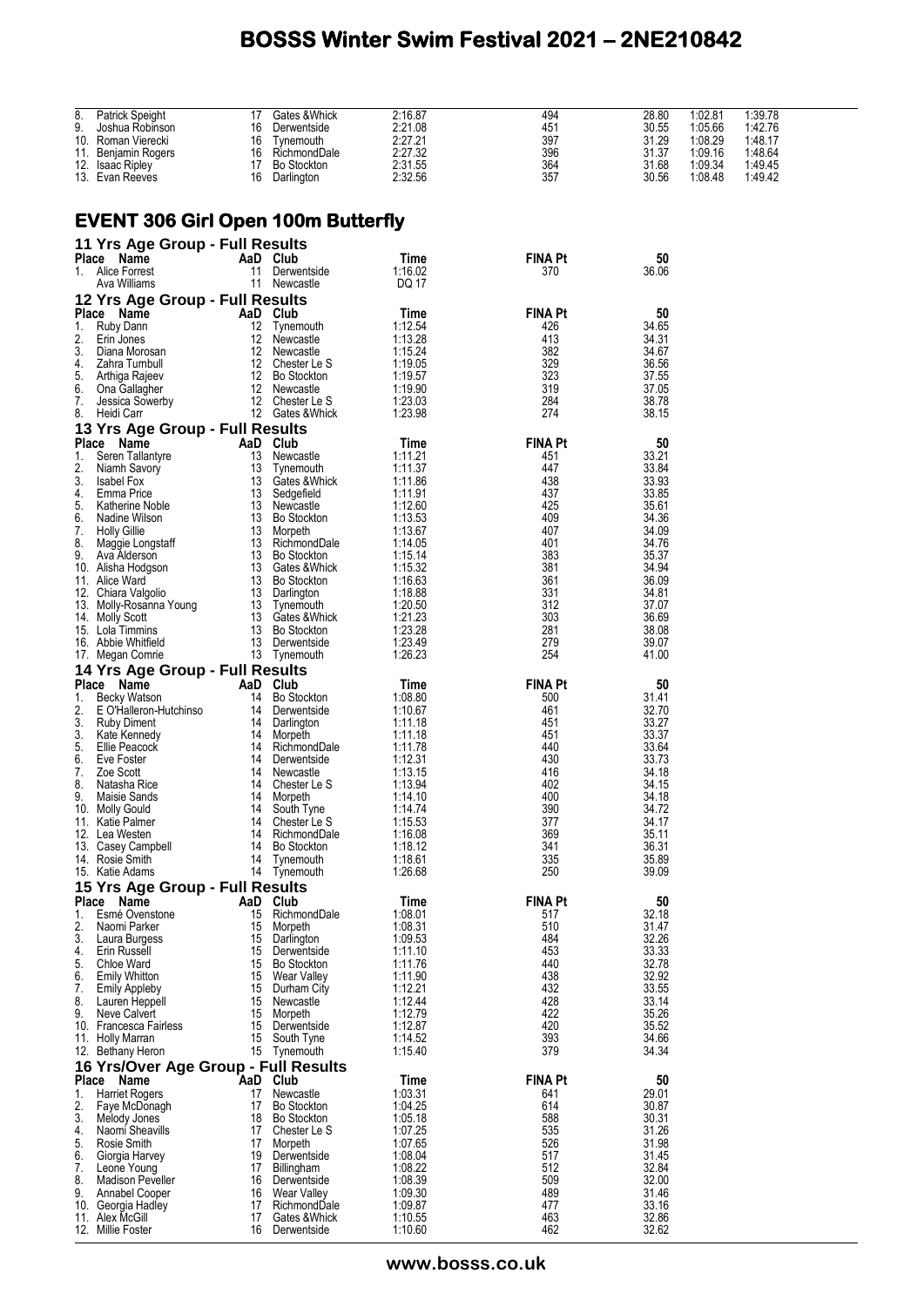|          | 13. Allana McDonald                       |          | 17 Bo Stockton                  | 1:11.35            | 448            | 32.70          |  |
|----------|-------------------------------------------|----------|---------------------------------|--------------------|----------------|----------------|--|
|          | 14. Leoni Jones                           |          | 16 Bo Stockton                  | 1:11.75            | 440            | 32.98          |  |
|          | 15. Sarah Shears                          |          | 17 Hartlepool                   | 1:14.34            | 396            | 33.79          |  |
|          |                                           |          |                                 |                    |                |                |  |
|          |                                           |          |                                 |                    |                |                |  |
|          | <b>EVENT 307 Boy Open 100m Freestyle</b>  |          |                                 |                    |                |                |  |
|          |                                           |          |                                 |                    |                |                |  |
|          | 10 Yrs Age Group - Full Results           |          |                                 |                    |                |                |  |
|          | Place Name                                |          | AaD Club                        | Time               | <b>FINA Pt</b> | 50             |  |
|          | 1. Archie McGuire                         |          | 10 Chester Le S                 | 1:10.51            | 258            | 33.20          |  |
|          | 2. Thomas Hill                            |          | 10 Newcastle                    | 1:14.51            | 219            | 34.99          |  |
|          |                                           |          |                                 |                    |                |                |  |
|          | 11 Yrs Age Group - Full Results           |          |                                 |                    |                |                |  |
|          | Place Name                                | AaD Club |                                 | Time               | <b>FINA Pt</b> | 50             |  |
|          | 1. Harry Douglass                         |          | 11 Newcastle                    | 1:14.23            | 221            | 35.46          |  |
|          | <b>12 Yrs Age Group - Full Results</b>    |          |                                 |                    |                |                |  |
|          |                                           |          |                                 |                    |                |                |  |
|          | Place Name                                | AaD Club |                                 | Time               | <b>FINA Pt</b> | 50             |  |
|          | 1. Aidan Turner                           |          | 12 Tynemouth                    | 1:02.26            | 376            | 29.84          |  |
| 2.       | Christian Matheson                        |          | 12 Newcastle                    | 1:02.68            | 368            | 30.10          |  |
| 3.       | Matthew Scott                             |          | 12 Newcastle                    | 1:03.08            | 361            | 30.17          |  |
|          | 4. Charlie Ward                           |          | 12 Bo Stockton                  | 1:05.64            | 320            | 31.30          |  |
| 5.       | Conan Swinney                             |          | 12 Gates & Whick                | 1:06.74            | 305            | 31.86          |  |
| 6.       | Liam Elliott                              |          | 12 Newcastle                    | 1:08.61            | 281            | 33.15          |  |
| 7.       | Michael O'Neill                           |          | 12 Bo Stockton                  | 1:08.64            | 280            | 32.73          |  |
|          | 8. Patrick Curtis                         |          | 12 AFSHartlepol                 | 1:08.94            | 277            | 33.97          |  |
|          | 9. Edward Hodgson                         |          | 12 Newcastle                    | 1:08.95            | 276            | 33.37          |  |
|          | 10. Luke Littler                          |          | 12 Derwentside                  | 1:09.85            | 266            | 33.43          |  |
|          | 11. Calum Ash                             |          | 12 Newcastle                    | 1:11.17            | 251            | 33.91          |  |
|          | 12. Thomas Curran                         |          | 12 Sedgefield                   | 1:12.02            | 242            | 35.47          |  |
|          | 13. H O'Halleron-Hutchinso                |          | 12 Derwentside                  | 1:12.24            | 240            | 34.38          |  |
|          | 14. Alexander Rice                        |          | 12 Chester Le S                 | 1:12.98            | 233            | 35.57          |  |
|          | 15. Jack Berry                            |          | 12 Durham City                  | 1:13.56            | 228            | 34.96          |  |
|          | 13 Yrs Age Group - Full Results           |          |                                 |                    |                |                |  |
|          |                                           |          |                                 |                    |                |                |  |
|          | Place Name                                | AaD Club |                                 | Time               | <b>FINA Pt</b> | 50             |  |
|          | 1. Jacob Light                            |          | 13 Morpeth                      | 58.50              | 453            | 28.55          |  |
|          | 2. Ethan Williams                         |          | 13 Newcastle                    | 1:00.16            | 416            | 29.03          |  |
| 3.       | Jamie Beach                               |          | 13 Tynemouth                    | 1:01.10            | 397            | 29.56          |  |
| 4.       | Jimmy McGuire                             |          | 13 Chester Le S                 | 1:01.37            | 392            | 29.01          |  |
| 5.<br>6. | Elliot Arnell                             |          | 13 AFSHartlepol<br>13 Newcastle | 1:02.56            | 370            | 29.77<br>30.27 |  |
|          | Jasper Hall                               |          | 13 AFSHartlepol                 | 1:02.82            | 366            | 30.40          |  |
| 7.       | Alexander Anderson                        |          |                                 | 1:03.50            | 354            |                |  |
|          | 8. Stephen Castro<br>9. Alexander Whittle |          | 13 Bo Stockton                  | 1:03.73<br>1:04.27 | 350            | 30.38          |  |
|          |                                           |          | 13 Newcastle<br>13 Billingham   | 1:04.88            | 341<br>332     | 31.03          |  |
|          | 10. Owen Reed                             |          | 13 Newcastle                    | 1:05.71            | 319            | 31.11<br>32.18 |  |
|          | 11. Jacob Neillis                         |          | 13 AFSHartlepol                 | 1:05.73            | 319            | 31.24          |  |
|          | 12. Austin Kegans                         |          | 13 Derwentside                  | 1:05.97            | 316            | 31.50          |  |
|          | 13. James Hulme                           |          |                                 |                    |                |                |  |
|          | 14. Toby Ross                             |          | 13 Tynemouth                    | 1:06.86            | 303            | 32.19          |  |
|          | 15. Jai Diddee                            |          | 13 Tynemouth                    | 1:07.69            | 292            | 32.64          |  |
|          | 14 Yrs Age Group - Full Results           |          |                                 |                    |                |                |  |
|          | Place Name                                | AaD Club |                                 | Time               | <b>FINA Pt</b> | 50             |  |
|          | 1. Shay Wood                              |          | 14 Bo Stockton                  | 56.05              | 515            | 26.86          |  |
|          | 2. Zach Larsen                            |          | 14 Chester Le S                 | 58.50              | 453            | 27.66          |  |
|          | 3. Kieran Turnbull                        |          | 14 Derwentside                  | 58.52              | 452            | 28.25          |  |
|          | 4. Finn Ripley                            |          | 14 Bo Stockton                  | 58.63              | 450            | 27.74          |  |
| 5.       | Samuel Antrobus                           | 14       | <b>Bo Stockton</b>              | 58.85              | 445            | 28.09          |  |
| 6.       | Sam Livingstone                           | 14       | Morpeth                         | 59.71              | 426            | 28.60          |  |
| 7.       | Joseph Edgar                              | 14       | Derwentside                     | 59.89              | 422            | 28.45          |  |
| 8.       | Isaac Rowland                             | 14       | <b>Bo Stockton</b>              | 1:01.03            | 399            | 28.57          |  |
| 9.       | George Turner                             | 14       | Tynemouth                       | 1:01.75            | 385            | 29.92          |  |
|          | 10. Ethan Storey                          | 14       | Gates & Whick                   | 1:04.12            | 344            | 30.84          |  |
|          | 11. Cole Reid                             | 14       | Gates &Whick                    | 1:04.48            | 338            | 30.92          |  |
|          | 12. Charlie Wallace                       |          | 14 RichmondDale                 | 1:05.54            | 322            | 30.56          |  |
|          | 13. Daniel Lupton                         |          | 14 AFSHartlepol                 | 1:05.81            | 318            | 32.11          |  |
|          | <b>15 Yrs Age Group - Full Results</b>    |          |                                 |                    |                |                |  |
|          | Place Name                                | AaD Club |                                 | Time               | <b>FINA Pt</b> | 50             |  |
| 1.       | <b>Thomas Maskell</b>                     | 15       | Derwentside                     | 53.55              | 591            | 25.73          |  |
| 2.       | <b>Toby Parker</b>                        | 15       | Hartlepool                      | 55.44              | 532            | 26.40          |  |
| 3.       | Thomas Smith                              |          | 15 RichmondDale                 | 56.34              | 507            | 27.13          |  |
|          |                                           |          | 15 Newcastle                    | 57.00              | 490            | 27.58          |  |
| 4.<br>5. | Benjamin Thorpe<br>Alfie McGuire          |          | 15 Chester Le S                 | 57.17              | 485            | 26.77          |  |
|          |                                           |          | 15 Newcastle                    | 58.96              | 442            | 28.51          |  |
| 6.<br>7. | Reece Blackett<br>Matthew Mahoney         |          | 15 Newcastle                    | 59.28              | 435            | 28.51          |  |
|          |                                           |          |                                 |                    |                |                |  |
| 8.       | Thomas Newton                             |          | 15 Newcastle                    | 59.60              | 428            | 28.56          |  |
| 9.       | Adam Marshall                             |          | 15 Newcastle                    | 59.77              | 425            | 28.55          |  |
|          | 10. Oliver Turnbull                       |          | 15 Sedgefield                   | 59.82              | 423            | 28.20          |  |
|          | 11. Blake Hooper                          |          | 15 Chester Le S                 | 1:00.71            | 405            | 29.09          |  |
|          | 12. Thomas Southwell                      |          | 15 Washington                   | 1:01.70            | 386            | 28.95          |  |
|          | 13. Peter McGrother                       |          | 15 Durham City                  | 1:02.17            | 377            | 29.43          |  |
|          | 14. Michael Elsaify                       |          | 15 Billingham                   | 1:02.30            | 375            | 29.74          |  |
|          | 15. Matthew Wilson                        |          | 15 Tynemouth                    | 1:03.35            | 356            | 29.70          |  |
|          | 16. Harry Berry                           |          | 15 Durham City                  | 1:04.81            | 333            | 30.74          |  |
|          | 17. Matt Stewart                          |          | 15 Tynemouth                    | 1:05.88            | 317            | 31.98          |  |
|          | 16 Yrs/Over Age Group - Full Results      |          |                                 |                    |                |                |  |
|          | Place Name                                | AaD Club |                                 | Time               | <b>FINA Pt</b> | 50             |  |
|          | 1. Daniel Morley                          | 20       | Derwentside                     | 52.76              | 617            | 25.46          |  |
| 2.       | Jack Ashurst                              | 16       | Tynemouth                       | 54.87              | 549            | 26.61          |  |
| 3.       | James Hayes                               |          | 16 Tynemouth                    | 54.99              | 545            | 26.66          |  |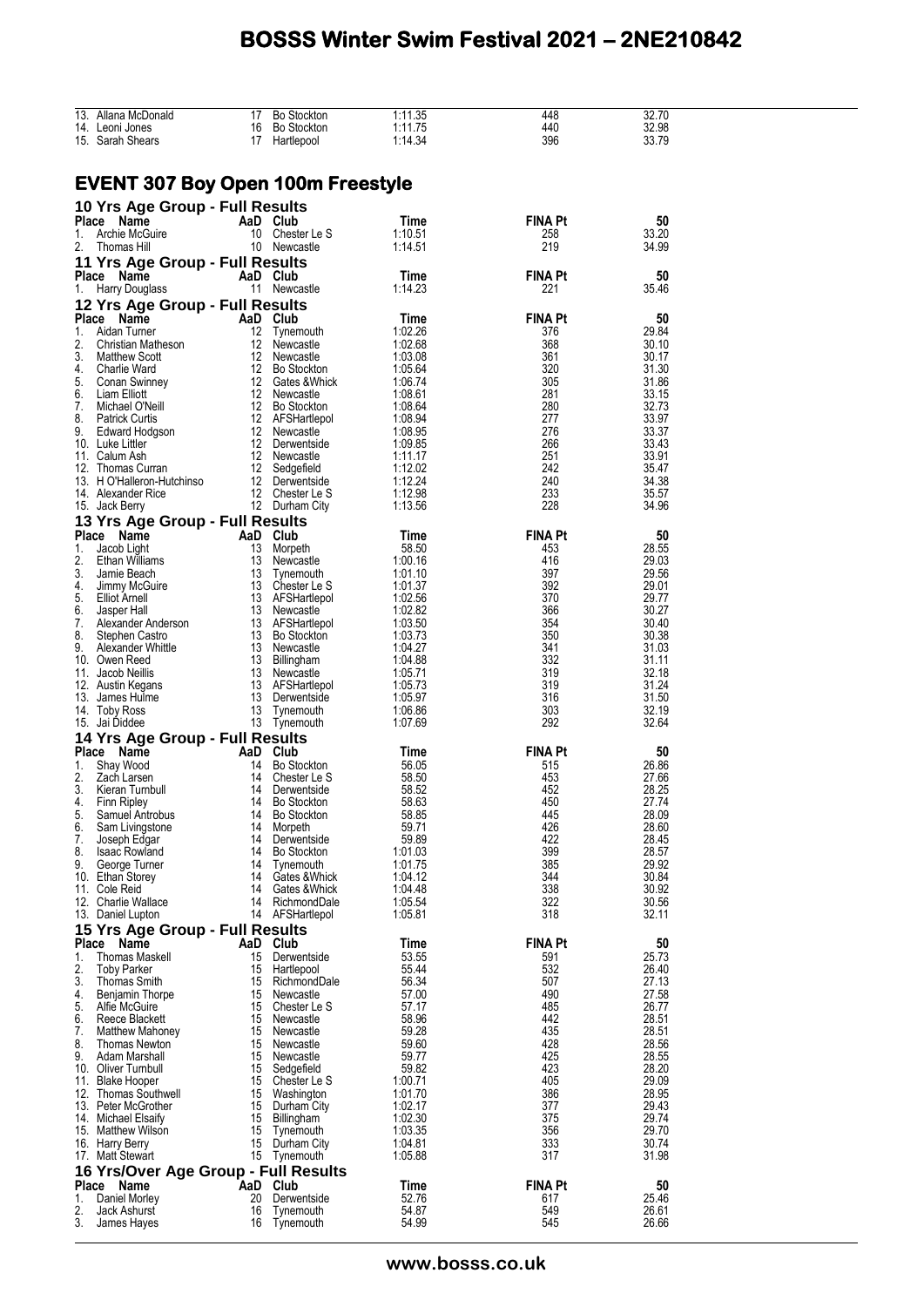| 4.  | <b>Matthew Rothwell</b> | 19 | Newcastle          | 55.17   | 540 | 26.46 |
|-----|-------------------------|----|--------------------|---------|-----|-------|
| 5.  | <b>Ben Gilchrist</b>    | 20 | RichmondDale       | 56.22   | 510 | 26.90 |
| 6.  | Devin Creighton         | 16 | Chester Le S       | 56.59   | 500 | 27.45 |
| 7.  | Joshua Robinson         | 16 | Derwentside        | 56.83   | 494 | 27.38 |
| 8.  | Max Butler              | 17 | Darlington         | 56.96   | 491 | 26.90 |
| 9.  | Patrick Speight         | 17 | Gates & Whick      | 57.30   | 482 | 27.37 |
| 10. | David Barnett           | 19 | Durham City        | 57.51   | 477 | 27.16 |
| 11. | Jacob Elwell            | 17 | <b>Bo Stockton</b> | 57.59   | 475 | 27.82 |
| 12. | Sam Milburn             | 17 | Billingham         | 57.80   | 470 | 28.11 |
| 13. | Myles Harding           | 16 | Tynemouth          | 57.82   | 469 | 27.59 |
| 13. | <b>Byron Peel</b>       | 16 | <b>Bo Stockton</b> | 57.82   | 469 | 28.32 |
|     | 15. James McLeary       | 16 | Darlington         | 57.84   | 469 | 27.62 |
| 16. | <b>Morgan Swirles</b>   | 16 | Derwentside        | 57.98   | 465 | 27.90 |
| 17. | Ben Swann               | 16 | <b>Bo Stockton</b> | 58.66   | 449 | 28.13 |
| 18. | Dean McAleer            | 16 | Derwentside        | 58.82   | 445 | 28.25 |
| 19. | <b>Ethan Blackett</b>   | 16 | Newcastle          | 59.36   | 433 | 28.12 |
| 20. | Roman Vierecki          | 16 | Tynemouth          | 59.51   | 430 | 28.93 |
| 21. | Roan Cappleman          | 18 | RichmondDale       | 59.65   | 427 | 27.79 |
| 22. | <b>Isaac Ripley</b>     | 17 | <b>Bo Stockton</b> | 59.87   | 422 | 28.29 |
| 23. | Michael Hewitt          | 16 | AFSHartlepol       | 1:00.06 | 418 | 28.80 |
| 24. | Toby Lill               | 17 | <b>Bo Stockton</b> | 1:00.27 | 414 | 29.24 |
| 25. | Evan Reeves             | 16 | Darlington         | 1:01.25 | 394 | 28.60 |
| 26. | Noel Cooper             | 16 | Hartlepool         | 1:02.32 | 374 | 30.07 |
| 27. | Thomas Power            | 17 | Wear Valley        | 1:02.55 | 370 | 30.17 |
| 28. | Daniel Morris           | 17 | Tynemouth          | 1:02.71 | 368 | 29.34 |
|     | Ben Sayer               | 16 | Hartlepool         | DQ 19   |     |       |
|     |                         |    |                    |         |     |       |

### **EVENT 401 Boy Open 200m Freestyle**

|          | 10 Yrs Age Group - Full Results           |                  |                                    |                    |                |                |                    |                    |
|----------|-------------------------------------------|------------------|------------------------------------|--------------------|----------------|----------------|--------------------|--------------------|
| Place    | Name                                      |                  | AaD Club                           | Time               | <b>FINA Pt</b> | 50             | 100                | 150                |
| 1.       | Archie McGuire                            |                  | 10 Chester Le S                    | 2:31.24            | 283            | 34.25          | 1:13.34            | 1:53.47            |
| 2.       | Thomas Hill                               |                  | 10 Newcastle                       | 2:43.92            | 222            | 35.65          | 1:17.29            | 2:00.81            |
|          | 11 Yrs Age Group - Full Results           |                  |                                    |                    |                |                |                    |                    |
| Place    | Name                                      |                  | AaD Club                           | Time               | <b>FINA Pt</b> | 50             | 100                | 150                |
| 1.       | Harry Whitfield                           | 11               | Darlington                         | 2:31.72            | 280            | 34.52          | 1:13.66            | 1:54.07            |
| 2.       | Olly Hilton                               |                  | 11 Chester Le S                    | 2:34.30            | 267            | 34.99          | 1:16.22            | 1:57.92            |
|          | 12 Yrs Age Group - Full Results           |                  |                                    |                    |                |                |                    |                    |
|          | Place Name                                |                  | AaD Club                           | Time               | <b>FINA Pt</b> | 50             | 100                | 150                |
| 1.       | Aidan Turner                              | 12               | Tynemouth                          | 2:11.78            | 428            | 30.05          | 1:03.80            | 1:38.27            |
| 2.       | Matthew Scott                             | 12               | Newcastle                          | 2:12.15            | 425            | 29.97          | 1:03.77            | 1:38.66            |
| 3.       | <b>Charlie Ward</b>                       | 12 <sup>12</sup> | <b>Bo Stockton</b>                 | 2:16.77            | 383            | 32.02          | 1:06.72            | 1:42.26            |
| 4.       | Christian Matheson                        | 12               | Newcastle                          | 2:21.43            | 346            | 32.40          | 1:08.60            | 1:46.11            |
| 5.       | Conan Swinney                             |                  | 12 Gates & Whick                   | 2:22.17            | 341<br>324     | 31.97          | 1:08.58            | 1:46.15            |
| 6.<br>7. | Michael O'Neill<br>Liam Elliott           | 12               | <b>Bo Stockton</b><br>12 Newcastle | 2:24.55<br>2:24.98 | 321            | 32.67<br>34.49 | 1:09.56            | 1:47.33<br>1:49.45 |
| 8.       | Owen Brown                                | 12 <sup>12</sup> | Newcastle                          | 2:30.50            | 287            | 33.36          | 1:11.94<br>1:11.68 | 1:51.58            |
| 9.       | Edward Hodgson                            | 12               | Newcastle                          | 2:31.78            | 280            | 34.82          | 1:13.75            | 1:53.65            |
|          | 10. H O'Halleron-Hutchinso                | 12 <sup>°</sup>  | Derwentside                        | 2:34.26            | 267            | 34.44          | 1:14.93            | 1:55.96            |
|          | 11. Alexander Rice                        | 12               | Chester Le S                       | 2:35.62            | 260            | 36.90          | 1:17.01            | 1:57.43            |
|          | 12. Calum Ash                             |                  | 12 Newcastle                       | 2:41.94            | 231            | 35.71          | 1:16.14            | 1:58.71            |
|          | 13 Yrs Age Group - Full Results           |                  |                                    |                    |                |                |                    |                    |
| Place    | Name                                      |                  | AaD Club                           | Time               | <b>FINA Pt</b> | 50             | 100                | 150                |
| 1.       | Ethan Williams                            | 13               | Newcastle                          | 2:08.10            | 466            | 30.00          | 1:02.57            | 1:36.11            |
| 2.       | Ryan Mills                                | 13               | <b>Bo Stockton</b>                 | 2:13.10            | 416            | 29.86          | 1:03.16            | 1:38.14            |
| 3.       | Jimmy McGuire                             | 13               | Chester Le S                       | 2:13.33            | 413            | 29.34          | 1:02.19            | 1:37.70            |
| 4.       | Stephen Castro                            | 13               | <b>Bo Stockton</b>                 | 2:13.84            | 409            | 29.81          | 1:03.89            | 1:39.29            |
| 5.       | <b>Oliver Calvert</b>                     | 13               | Morpeth                            | 2:16.43            | 386            | 30.81          | 1:05.40            | 1:41.40            |
| 6.       | Alexander Anderson                        |                  | 13 AFSHartlepol                    | 2:16.62            | 384            | 31.62          | 1:05.98            | 1:41.40            |
| 7.<br>8. | <b>Elliot Arnell</b><br>Alexander Whittle | 13               | 13 AFSHartlepol<br>Newcastle       | 2:17.12<br>2:20.68 | 380<br>352     | 30.60<br>31.57 | 1:04.49<br>1:06.56 | 1:40.98<br>1:43.68 |
| 9.       | James Hulme                               | 13               | Derwentside                        | 2:21.96            | 342            | 33.65          | 1:11.62            | 1:48.59            |
|          | 10. Jai Diddee                            | 13               | Tynemouth                          | 2:23.20            | 334            | 32.64          | 1:08.84            | 1:46.27            |
|          | 11. Jacob Neillis                         | 13               | Newcastle                          | 2:23.77            | 330            | 33.15          | 1:10.30            | 1:47.95            |
|          | 12. Toby Ross                             |                  | 13 Tynemouth                       | 2:26.23            | 313            | 32.90          | 1:10.29            | 1:49.05            |
|          | 14 Yrs Age Group - Full Results           |                  |                                    |                    |                |                |                    |                    |
|          | Place Name                                | AaD              | Club                               | Time               | <b>FINA Pt</b> | 50             | 100                | 150                |
| 1.       | Shay Wood                                 | 14               | <b>Bo Stockton</b>                 | 2:01.73            | 543            | 27.63          | 58.23              | 1:29.51            |
| 2.       | Kieran Turnbull                           | 14               | Derwentside                        | 2:04.88            | 503            | 28.13          | 59.44              | 1:32.29            |
| 3.       | Zach Larsen                               | 14               | Chester Le S                       | 2:06.78            | 481            | 28.61          | 59.73              | 1:33.40            |
| 4.       | Luke Gaughan                              | 14               | <b>Billingham</b>                  | 2:08.36            | 463            | 29.23          | 1:01.34            | 1:35.09            |
| 5.       | <b>Finn Ripley</b>                        | 14               | <b>Bo Stockton</b>                 | 2:09.25            | 454            | 28.16          | 1:00.10            | 1:34.67            |
| 6.       | George Turner                             | 14               | Tynemouth                          | 2:10.73            | 439            | 29.59          | 1:02.78            | 1:36.90            |
| 7.<br>8. | Jack Kelso<br>Max Hartis                  | 14<br>14         | Tynemouth<br>Tynemouth             | 2:10.93<br>2:11.73 | 437<br>429     | 29.21<br>29.82 | 1:02.02<br>1:03.07 | 1:36.58<br>1:37.37 |
| 9.       | Samuel Antrobus                           | 14               | <b>Bo Stockton</b>                 | 2:11.86            | 427            | 29.21          | 1:02.71            | 1:37.82            |
| 10.      | Isaac Rowland                             | 14               | <b>Bo Stockton</b>                 | 2:13.13            | 415            | 28.88          | 1:02.95            | 1:38.88            |
| 11.      | Joseph Edgar                              | 14               | Derwentside                        | 2:16.87            | 382            | 29.35          | 1:03.42            | 1:39.67            |
|          | 12. Thomas Eardley                        | 14               | RichmondDale                       | 2:17.07            | 381            | 31.43          | 1:06.28            | 1:42.29            |
|          | 13. Ethan Storey                          |                  | 14 Gates & Whick                   | 2:19.17            | 364            | 30.68          | 1:05.91            | 1:42.47            |
|          | 14. Charlie Wallace                       | 14               | RichmondDale                       | 2:20.90            | 350            | 31.43          | 1:06.93            | 1:44.24            |
|          | 15. Cole Reid                             |                  | 14 Gates & Whick                   | 2:21.62            | 345            | 32.72          | 1:07.06            | 1:43.90            |
|          | 15 Yrs Age Group - Full Results           |                  |                                    |                    |                |                |                    |                    |
|          | Place Name                                |                  | AaD Club                           | Time               | <b>FINA Pt</b> | 50             | 100                | 150                |
| 1.       | <b>Toby Parker</b>                        | 15               | Hartlepool                         | 2:01.90            | 541            | 26.59          | 57.56              | 1:29.72            |
| 2.       | Angelo Giani Contini                      | 15               | Newcastle                          | 2:02.32            | 536            | 26.58          | 57.15              | 1:30.01            |
| 3.<br>4. | Benjamin Thorpe<br>Reece Blackett         | 15<br>15         | Newcastle<br>Newcastle             | 2:06.73<br>2:09.07 | 482<br>456     | 28.50<br>29.29 | 1:00.37<br>1:01.86 | 1:34.12<br>1:35.81 |
|          |                                           |                  |                                    |                    |                |                |                    |                    |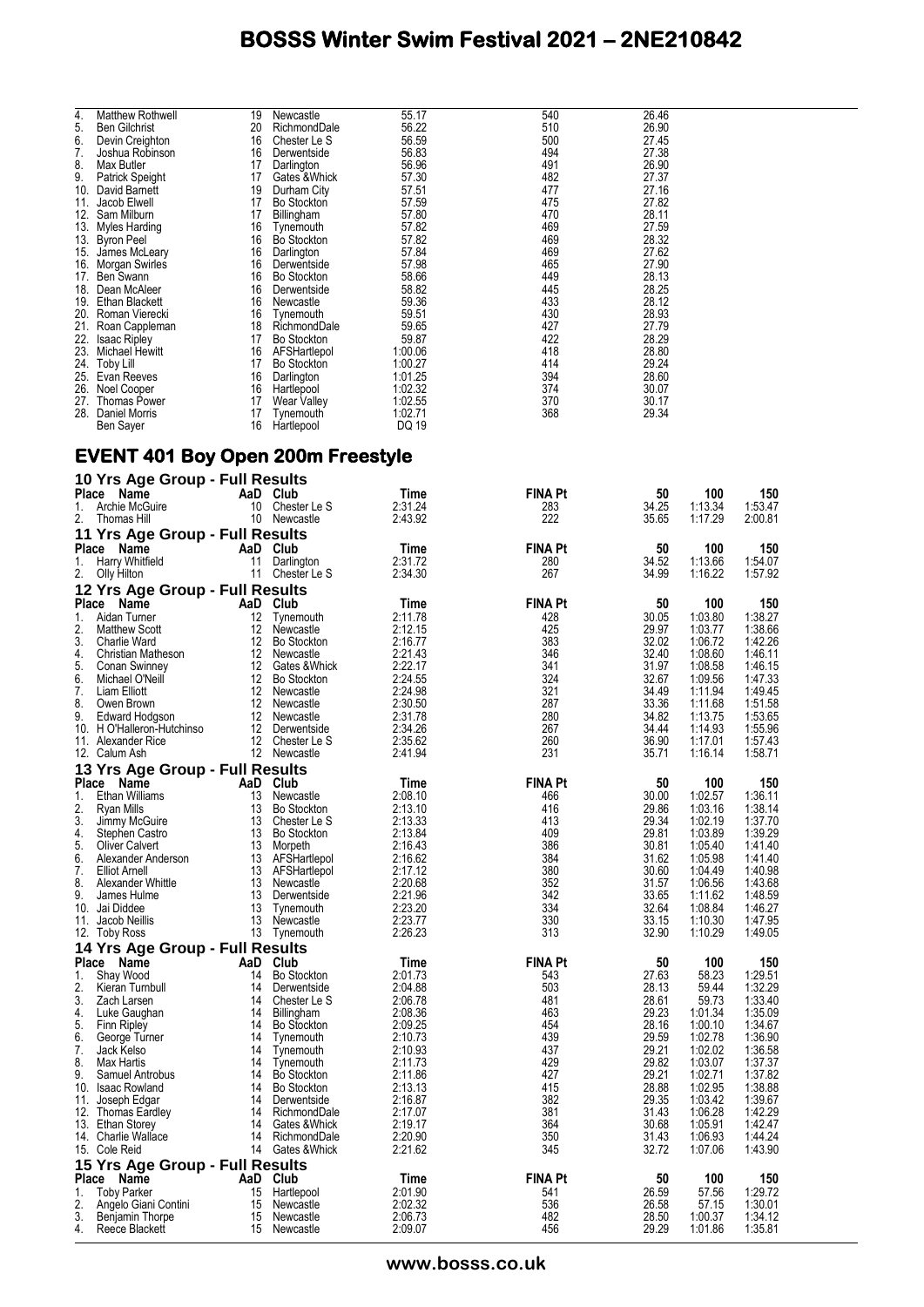| 5.    | George Tweedie                       | 15  | Morpeth            | 2:09.54 | 451            | 29.43 | 1:02.03 | 1:35.81 |
|-------|--------------------------------------|-----|--------------------|---------|----------------|-------|---------|---------|
| 6.    | <b>Blake Hooper</b>                  | 15  | Chester Le S       | 2:11.41 | 432            | 29.92 | 1:03.21 | 1:37.47 |
| 7.    | Thomas Newton                        | 15  | Newcastle          | 2:13.98 | 407            | 29.56 | 1:02.91 | 1:38.23 |
| 8.    | <b>Ben Giles</b>                     | 15  | South Tyne         | 2:19.01 | 365            | 29.90 | 1:04.02 | 1:41.29 |
|       | 16 Yrs/Over Age Group - Full Results |     |                    |         |                |       |         |         |
| Place | Name                                 | AaD | Club               | Time    | <b>FINA Pt</b> | 50    | 100     | 150     |
|       | <b>Jay Manners</b>                   | 22  | Derwentside        | 1:55.18 | 642            | 26.66 | 55.67   | 1:25.17 |
| 2.    | Max Upton                            | 17  | Billingham         | 1:57.97 | 597            | 27.06 | 56.88   | 1:27.89 |
| 3.    | Adam Strickland                      | 17  | Derwentside        | 1:58.46 | 590            | 25.92 | 55.19   | 1:26.52 |
| 4.    | <b>Ben Gilchrist</b>                 | 20  | RichmondDale       | 1:59.05 | 581            | 27.05 | 56.87   | 1:27.72 |
| 5.    | Jacob Elwell                         | 17  | <b>Bo Stockton</b> | 2:00.51 | 560            | 27.72 | 58.49   | 1:29.73 |
| 6.    | Jack Ashurst                         | 16  | Tynemouth          | 2:01.31 | 549            | 27.64 | 58.32   | 1:29.93 |
| 7.    | Arthur Llewellyn                     | 17  | <b>Bo Stockton</b> | 2:01.46 | 547            | 27.07 | 57.43   | 1:29.01 |
| 8.    | <b>William Baines</b>                | 16  | <b>Bo Stockton</b> | 2:01.60 | 545            | 27.90 | 58.28   | 1:29.81 |
| 9.    | Benjamin Rogers                      | 16  | RichmondDale       | 2:02.64 | 531            | 28.00 | 59.15   | 1:30.97 |
| 10.   | Joshua Robinson                      | 16  | Derwentside        | 2:03.27 | 523            | 27.96 | 58.82   | 1:31.05 |
| 11.   | Sam Milburn                          | 17  | Billingham         | 2:03.55 | 520            | 28.76 | 1:00.33 | 1:32.21 |
| 12.   | Devin Creighton                      | 16  | Chester Le S       | 2:03.73 | 518            | 28.03 | 58.91   | 1:31.62 |
| 13.   | Patrick Speight                      | 17  | Gates &Whick       | 2:04.70 | 506            | 28.38 | 1:00.19 | 1:32.46 |
| 14.   | <b>Byron Peel</b>                    | 16  | <b>Bo Stockton</b> | 2:06.78 | 481            | 28.78 | 1:00.78 | 1:34.10 |
| 15.   | Roan Cappleman                       | 18  | RichmondDale       | 2:08.05 | 467            | 28.15 | 1:00.29 | 1:34.69 |
| 16.   | Myles Harding                        | 16  | Tynemouth          | 2:08.38 | 463            | 28.35 | 1:00.51 | 1:34.14 |
| 17.   | Dean McAleer                         | 16  | Derwentside        | 2:09.48 | 452            | 29.50 | 1:01.97 | 1:36.07 |
| 18.   | Toby Lill                            | 17  | <b>Bo Stockton</b> | 2:09.85 | 448            | 29.79 | 1:02.51 | 1:36.41 |
| 19.   | Jack Livingstone                     | 16  | Morpeth            | 2:10.28 | 443            | 30.11 | 1:02.32 | 1:36.54 |
| 20.   | <b>Isaac Ripley</b>                  | 17  | <b>Bo Stockton</b> | 2:15.46 | 394            | 28.99 | 1:02.18 | 1:38.52 |
| 21.   | Michael Hewitt                       | 16  | AFSHartlepol       | 2:15.94 | 390            | 29.04 | 1:02.39 | 1:38.66 |

#### **EVENT 402 Girl Open 50m Butterfly**

|              | 09 Yrs Age Group - Full Results                                                                                                                                                      |                                                         |                                                                                                                    |                |                |
|--------------|--------------------------------------------------------------------------------------------------------------------------------------------------------------------------------------|---------------------------------------------------------|--------------------------------------------------------------------------------------------------------------------|----------------|----------------|
| Place        | Name                                                                                                                                                                                 | AaD Club                                                |                                                                                                                    | Time           | FINA Pt        |
| 1.           | <b>Emily Roberts</b>                                                                                                                                                                 | 9                                                       | Chester Le S                                                                                                       | 39.38          | 237            |
|              | 10 Yrs Age Group - Full Results                                                                                                                                                      |                                                         |                                                                                                                    |                |                |
|              | Place Name                                                                                                                                                                           | $\begin{array}{c}\n\text{AaD} \\ 10 \\ 10\n\end{array}$ | Club                                                                                                               | Time           | <b>FINA Pt</b> |
| 1.           | Abby Coventry                                                                                                                                                                        |                                                         | Tynemouth                                                                                                          | 36.61          | 295            |
| 2.           | Lucy Quinn                                                                                                                                                                           |                                                         | 10 Bo Stockton                                                                                                     | 40.00          | 226            |
|              | 11 Yrs Age Group - Full Results                                                                                                                                                      |                                                         |                                                                                                                    |                |                |
| <b>Place</b> | Name                                                                                                                                                                                 | AaD Club                                                |                                                                                                                    | Time           | <b>FINA Pt</b> |
| 1.           | Freya Beach                                                                                                                                                                          | 11                                                      | Tynemouth                                                                                                          | 33.89          | 372            |
| 2.<br>3.     | Alice Forrest                                                                                                                                                                        | 11<br>11                                                | Derwentside                                                                                                        | 33.90<br>34.54 | 371<br>351     |
| 4.           | Jessica Ridley                                                                                                                                                                       | 11                                                      | AFSHartlepol<br>Newcastle                                                                                          | -37.81         | 268            |
| 5.           | Emily Jackson<br>Romilly Staines                                                                                                                                                     | 11                                                      | Wear Valley                                                                                                        | 38.61          | 251            |
| 6.           | Jessica Whittle                                                                                                                                                                      | 11                                                      | Newcastle                                                                                                          | 39.10          | 242            |
| 7.           | Ava Race                                                                                                                                                                             |                                                         |                                                                                                                    | 39.74          | 230            |
| 8.           | Sathini Mudalige                                                                                                                                                                     |                                                         |                                                                                                                    | 41.24          | 206            |
| 9.           | Daisy Mulholland                                                                                                                                                                     |                                                         |                                                                                                                    | 41.29          | 205            |
|              | 10. Chloe McCarthy                                                                                                                                                                   |                                                         | 11 Wear valley<br>11 Newcastle<br>11 Wear Valley<br>11 Chester Le S                                                | 48.51          | 126            |
|              | 12 Yrs Age Group - Full Results                                                                                                                                                      |                                                         |                                                                                                                    |                |                |
| <b>Place</b> | Name                                                                                                                                                                                 | AaD                                                     | Club                                                                                                               | Time           | <b>FINA Pt</b> |
| 1.           | Diana Morosan                                                                                                                                                                        | 12                                                      | Newcastle                                                                                                          | 32.25          | 432            |
| 2.           | Erin Jones                                                                                                                                                                           | 12                                                      | Newcastle                                                                                                          | 32.48          | 422            |
| 3.           | Evelyn Hallissey                                                                                                                                                                     | 12                                                      | Newcastle                                                                                                          | 33.56          | 383            |
| 4.           | Ona Gallagher                                                                                                                                                                        | 12                                                      | Newcastle                                                                                                          | 34.12          | 364            |
| 5.           | Zahra Turnbull                                                                                                                                                                       | $12 \overline{ }$                                       | Chester Le S                                                                                                       | 34.41          | 355            |
| 6.<br>7.     | Arthiga Rajeev                                                                                                                                                                       | 12<br>12                                                | Bo Stockton                                                                                                        | 34.58<br>34.61 | 350<br>349     |
| 8.           | Elizabeth Land<br>Hannah McTernan                                                                                                                                                    | 12                                                      | Newcastle<br>Newcastle                                                                                             | 36.02          | 310            |
| 9.           | Jessica Sowerby                                                                                                                                                                      | 12                                                      | Chester Le S                                                                                                       | 36.28          | 303            |
|              | 10. Isobel Omoregbe                                                                                                                                                                  | 12                                                      | Chester Le S                                                                                                       | 36.46          | 298            |
|              | 11. Heidi Carr                                                                                                                                                                       | 12                                                      | Gates & Whick                                                                                                      | 36.49          | 298            |
|              | 12. Kirsty Warwick                                                                                                                                                                   |                                                         |                                                                                                                    | 36.65          | 294            |
|              | 13. Jessica Jobson                                                                                                                                                                   |                                                         | South Tyne                                                                                                         | 36.72          | 292            |
|              | 14. Molly Hoffmann                                                                                                                                                                   |                                                         |                                                                                                                    | 37.11          | 283            |
|              | 15. Ella Smith                                                                                                                                                                       |                                                         | <b>Bo Stockton</b>                                                                                                 | 38.69          | 250            |
|              | 16. Olivia Green                                                                                                                                                                     |                                                         | Bo Stockton                                                                                                        | 40.32          | 221            |
|              | 17. Kyrie-Alize Elman                                                                                                                                                                |                                                         | 12 Gates & www.<br>12 South Tyne<br>12 Newcastle<br>12 Bo Stockto<br>12 Bo Stockto<br>12 Newcastle<br>11 Newcastle | 40.45          | 218            |
|              | 13 Yrs Age Group - Full Results<br>Traine Control Capital Cub<br>Cabrielle Freeman<br>Niamh Savory 13 Tynem<br>Nadine Wilson 13 Bo Stock<br>And Alderson 13 Bo Stock<br>And Alderson |                                                         |                                                                                                                    |                |                |
| Place        |                                                                                                                                                                                      |                                                         |                                                                                                                    | Time           | <b>FINA Pt</b> |
| 1.<br>2.     |                                                                                                                                                                                      |                                                         | Morpeth                                                                                                            | 30.50          | 510<br>498     |
| 3.           |                                                                                                                                                                                      |                                                         | Tynemouth<br>Bo Stockton                                                                                           | 30.74<br>31.90 | 446            |
| 4.           |                                                                                                                                                                                      |                                                         | <b>Bo Stockton</b>                                                                                                 | 32.03          | 440            |
| 5.           | Katherine Noble                                                                                                                                                                      | 13                                                      | Newcastle                                                                                                          | 32.11          | 437            |
| 6.           | Seren Tallantyre                                                                                                                                                                     | 13                                                      | Newcastle                                                                                                          | 32.26          | 431            |
| 7.           | Isabel Fox                                                                                                                                                                           | 13                                                      | Gates &Whick                                                                                                       | 32.40          | 426            |
| 8.           | Alex Dunn                                                                                                                                                                            | 13                                                      | Aireborough                                                                                                        | 32.48          | 422            |
| 9.           | <b>Holly Gillie</b>                                                                                                                                                                  | 13                                                      | Morpeth                                                                                                            | 32.73          | 413            |
|              | 10. Alice Ward                                                                                                                                                                       | 13                                                      | <b>Bo Stockton</b>                                                                                                 | 33.26          | 393            |
|              | 11. Alisha Hodgson                                                                                                                                                                   | 13                                                      | Gates &Whick                                                                                                       | 33.78          | 375            |
|              | 12. Molly Scott                                                                                                                                                                      | 13                                                      | Gates & Whick                                                                                                      | 34.11          | 365            |
|              | 13. Natalia Langan                                                                                                                                                                   | 13                                                      | Gates & Whick                                                                                                      | 34.18          | 362            |
|              | 14. Rosie Campbell                                                                                                                                                                   | 13<br>13                                                | Newcastle                                                                                                          | 34.55          | 351<br>336     |
|              | 15. Erin Ward<br>16. Roberta Antonescu                                                                                                                                               | 13                                                      | Gates &Whick<br>Wear Valley                                                                                        | 35.05<br>35.25 | 330            |
|              |                                                                                                                                                                                      |                                                         |                                                                                                                    |                |                |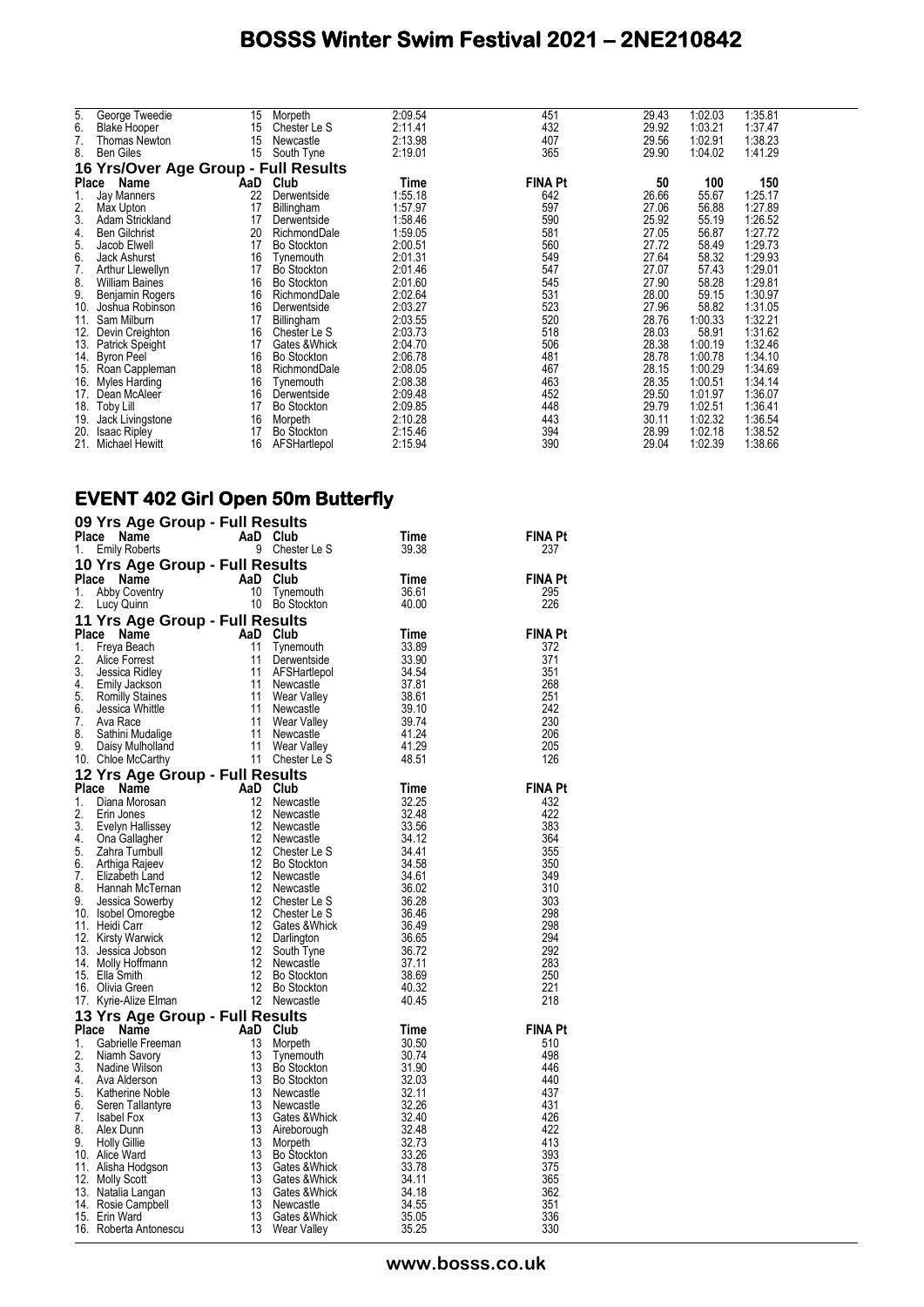| 17. Molly-Rosanna Young<br>18. Erin Blight<br>18. Erin Blight<br>19. Georgina Crowther<br>19. Georgina Crowther<br>21. Rosa Philips<br>21. Rosa Philips<br>22. Grace Brown<br>13. Newcastle<br>23. Anna Carr<br>24. Evie Hetherington<br>25. Darcey | Tynemouth<br>Newcastle<br>Newcastle<br>Tynemouth<br>Tynemouth<br>Newcastle<br>Bo Stockton<br>Bo Stockton<br>La Stockton | 35.55                                                       | 322            |
|-----------------------------------------------------------------------------------------------------------------------------------------------------------------------------------------------------------------------------------------------------|-------------------------------------------------------------------------------------------------------------------------|-------------------------------------------------------------|----------------|
|                                                                                                                                                                                                                                                     |                                                                                                                         | 35.62                                                       | 320            |
|                                                                                                                                                                                                                                                     |                                                                                                                         | 35.68<br>35.73<br>35.73<br>36.24<br>36.24<br>37.09<br>38.66 | 319            |
|                                                                                                                                                                                                                                                     |                                                                                                                         |                                                             | 317            |
|                                                                                                                                                                                                                                                     |                                                                                                                         |                                                             | 312            |
|                                                                                                                                                                                                                                                     |                                                                                                                         |                                                             | 307            |
|                                                                                                                                                                                                                                                     |                                                                                                                         |                                                             | 304            |
|                                                                                                                                                                                                                                                     |                                                                                                                         |                                                             | 284            |
|                                                                                                                                                                                                                                                     |                                                                                                                         | 38.66                                                       | 250            |
|                                                                                                                                                                                                                                                     |                                                                                                                         |                                                             |                |
|                                                                                                                                                                                                                                                     |                                                                                                                         |                                                             | <b>FINA Pt</b> |
|                                                                                                                                                                                                                                                     |                                                                                                                         |                                                             | 598            |
|                                                                                                                                                                                                                                                     |                                                                                                                         |                                                             | 536            |
|                                                                                                                                                                                                                                                     |                                                                                                                         |                                                             | 481            |
|                                                                                                                                                                                                                                                     |                                                                                                                         |                                                             | 462            |
|                                                                                                                                                                                                                                                     |                                                                                                                         |                                                             | 448            |
|                                                                                                                                                                                                                                                     |                                                                                                                         |                                                             | 432            |
|                                                                                                                                                                                                                                                     |                                                                                                                         |                                                             | 419            |
|                                                                                                                                                                                                                                                     |                                                                                                                         |                                                             | 417            |
|                                                                                                                                                                                                                                                     |                                                                                                                         |                                                             | 412            |
|                                                                                                                                                                                                                                                     |                                                                                                                         |                                                             | 411            |
|                                                                                                                                                                                                                                                     |                                                                                                                         |                                                             | 398            |
|                                                                                                                                                                                                                                                     |                                                                                                                         |                                                             | 397            |
|                                                                                                                                                                                                                                                     |                                                                                                                         |                                                             | 384            |
|                                                                                                                                                                                                                                                     |                                                                                                                         |                                                             | 348            |
|                                                                                                                                                                                                                                                     |                                                                                                                         |                                                             | 343            |
|                                                                                                                                                                                                                                                     |                                                                                                                         |                                                             | 338            |
|                                                                                                                                                                                                                                                     |                                                                                                                         |                                                             | 335            |
|                                                                                                                                                                                                                                                     |                                                                                                                         |                                                             | 308            |
|                                                                                                                                                                                                                                                     |                                                                                                                         |                                                             | 303<br>294     |
|                                                                                                                                                                                                                                                     |                                                                                                                         |                                                             | 277            |
|                                                                                                                                                                                                                                                     |                                                                                                                         |                                                             | 277            |
|                                                                                                                                                                                                                                                     |                                                                                                                         |                                                             |                |
|                                                                                                                                                                                                                                                     |                                                                                                                         |                                                             | <b>FINA Pt</b> |
|                                                                                                                                                                                                                                                     |                                                                                                                         |                                                             | 555            |
|                                                                                                                                                                                                                                                     |                                                                                                                         |                                                             | 542            |
|                                                                                                                                                                                                                                                     |                                                                                                                         |                                                             | 515            |
|                                                                                                                                                                                                                                                     |                                                                                                                         |                                                             |                |
|                                                                                                                                                                                                                                                     |                                                                                                                         |                                                             |                |
|                                                                                                                                                                                                                                                     |                                                                                                                         |                                                             | 504            |
|                                                                                                                                                                                                                                                     |                                                                                                                         |                                                             | 489            |
|                                                                                                                                                                                                                                                     |                                                                                                                         |                                                             | 444            |
|                                                                                                                                                                                                                                                     |                                                                                                                         |                                                             | 442            |
|                                                                                                                                                                                                                                                     |                                                                                                                         |                                                             | 426            |
|                                                                                                                                                                                                                                                     |                                                                                                                         |                                                             | 409            |
|                                                                                                                                                                                                                                                     |                                                                                                                         |                                                             | 400            |
|                                                                                                                                                                                                                                                     |                                                                                                                         |                                                             | 397            |
|                                                                                                                                                                                                                                                     |                                                                                                                         |                                                             | 385            |
|                                                                                                                                                                                                                                                     |                                                                                                                         |                                                             | 380            |
|                                                                                                                                                                                                                                                     |                                                                                                                         |                                                             | 344            |
|                                                                                                                                                                                                                                                     |                                                                                                                         |                                                             | <b>FINA Pt</b> |
|                                                                                                                                                                                                                                                     |                                                                                                                         |                                                             | 559            |
|                                                                                                                                                                                                                                                     |                                                                                                                         |                                                             | 520            |
|                                                                                                                                                                                                                                                     |                                                                                                                         |                                                             | 480            |
|                                                                                                                                                                                                                                                     |                                                                                                                         |                                                             | 480            |
|                                                                                                                                                                                                                                                     |                                                                                                                         |                                                             | 479            |
|                                                                                                                                                                                                                                                     |                                                                                                                         |                                                             | 446            |
|                                                                                                                                                                                                                                                     |                                                                                                                         |                                                             | 439            |
| 23. Antia Garris Content and Bostock (1988)<br>24. Evid Helherington<br>24. Evid Helherington<br>24. David Content 13. Webcastle<br>24. David Helherington<br>14 Of Ts Age Group - Full Results<br>25. Beckhy Watson<br>3. Eccly Watson<br>2.       |                                                                                                                         |                                                             | 438<br>383     |

#### **EVENT 403 Boy Open 50m Backstroke**

| 11 Yrs Age Group - Full Results                             |     |              |       |                |
|-------------------------------------------------------------|-----|--------------|-------|----------------|
| Place<br>Name                                               | AaD | Club         | Time  | <b>FINA Pt</b> |
| Olly Hilton<br>1.<br>2.<br>3.                               | 11  | Chester Le S | 37.70 | 204            |
| Harry Whitfield                                             | 11  | Darlington   | 40.36 | 166            |
| Samuel Buxton                                               | 11  | Bo Stockton  | 41.10 | 158            |
| 4. Harrison Spink<br>5. Leyton Lavelle<br>6. Joshua Whitton | 11  | Bo Stockton  | 43.80 | 130            |
|                                                             | 11  | Chester Le S | 44.56 | 123            |
| Joshua Whitton                                              | 11  | Wear Valley  | 46.34 | 110            |
| Ben Burrell                                                 | 11  | Darlington   | DQ 21 |                |
| 12 Yrs Age Group - Full Results                             |     |              |       |                |
| Place<br>Name                                               | AaD | Club         | Time  | <b>FINA Pt</b> |
| Filip Wilczynski<br>1.<br>2.                                | 12  | Sedgefield   | 31.51 | 350            |
| Matthew Scott                                               | 12  | Newcastle    | 32.26 | 326            |
| 3. Liam Elliott<br>4. Edward Hodgson<br>5. Michael O'Neill  | 12  | Newcastle    | 33.40 | 294            |
|                                                             | 12  | Newcastle    | 35.93 | 236            |
|                                                             | 12  | Bo Stockton  | 36.01 | 234            |
| 6. Calum Ash                                                | 12  | Newcastle    | 36.87 | 218            |
| 7. Thomas Curran                                            | 12  | Sedgefield   | 38.08 | 198            |
| 8.<br>H O'Halleron-Hutchinso                                | 12  | Derwentside  | 38.66 | 189            |
| 9.<br>Alexander Rice                                        | 12  | Chester Le S | 41.58 | 152            |
| 13 Yrs Age Group - Full Results                             |     |              |       |                |
| Place Name                                                  | AaD | Club         | Time  | <b>FINA Pt</b> |
| 1.<br>Jacob Light                                           | 13  | Morpeth      | 30.03 | 405            |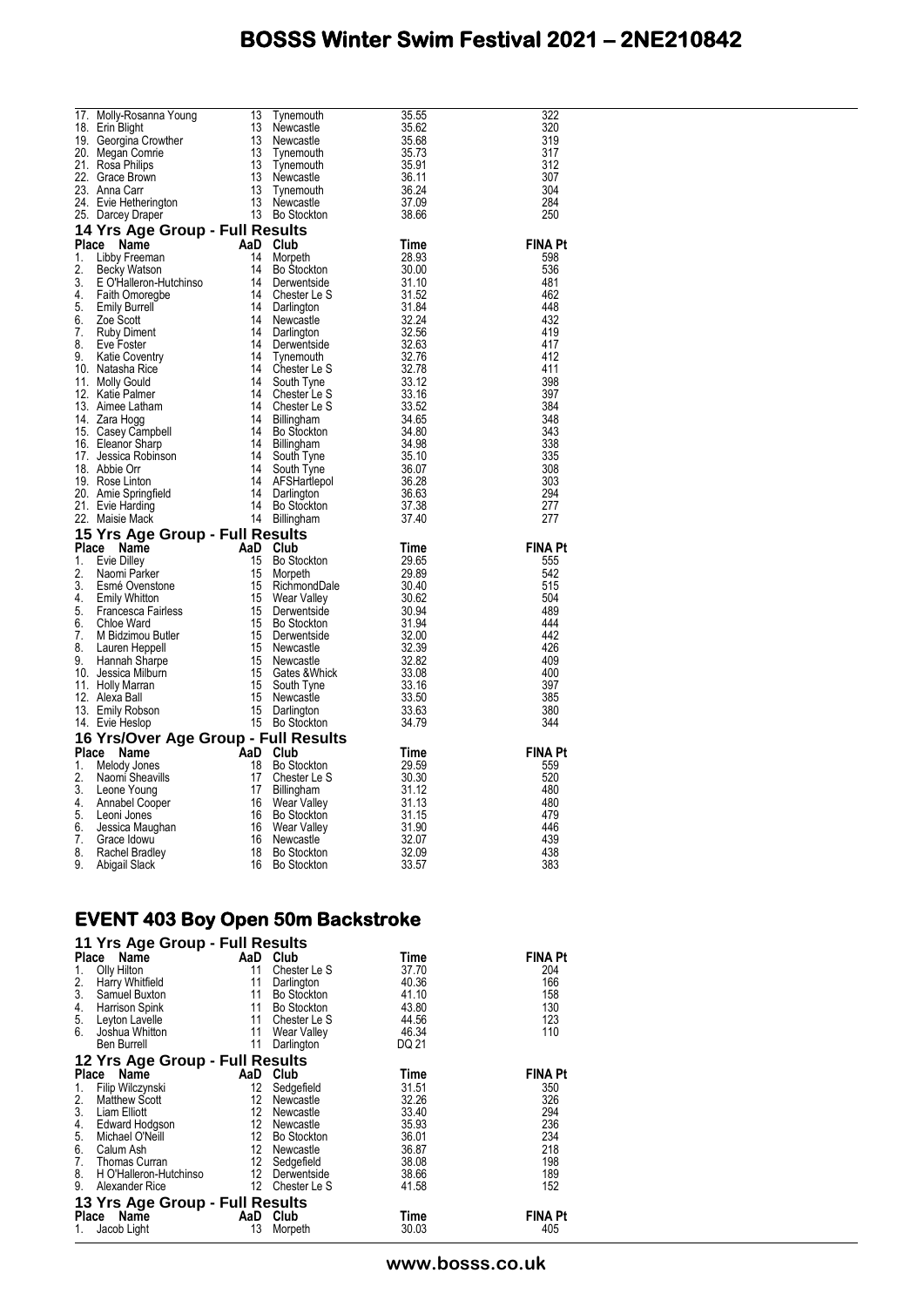| 2.<br>3.<br>4.<br>5.<br>6.<br>7.<br>8.<br>9. | Ethan Williams<br>Stephen Castro<br>Ryan Mills<br>Nicholas Land<br>Austin Kegans<br>Jacob Neillis<br><b>Thomas Connell</b><br>Nicholas Giles<br>10. William Robson<br>11. Max Elgood<br>12. Oliver Crowther                                                                                  | 13<br>13<br>13<br>13<br>13<br>13<br>13<br>13<br>13<br>13 | Newcastle<br><b>Bo Stockton</b><br>Bo Stockton<br>Newcastle<br>AFSHartlepol<br>Newcastle<br>Tynemouth<br>South Tyne<br>Darlington<br>Bo Stockton<br>13 Newcastle | 31.05<br>31.86<br>32.01<br>32.62<br>34.74<br>34.92<br>35.07<br>37.29<br>$\frac{37.59}{37.59}$<br>39.10<br>39.12 | 366<br>339<br>334<br>316<br>261<br>257<br>254<br>211<br>206<br>183<br>183 |
|----------------------------------------------|----------------------------------------------------------------------------------------------------------------------------------------------------------------------------------------------------------------------------------------------------------------------------------------------|----------------------------------------------------------|------------------------------------------------------------------------------------------------------------------------------------------------------------------|-----------------------------------------------------------------------------------------------------------------|---------------------------------------------------------------------------|
|                                              | 14 Yrs Age Group - Full Results<br><b>14 Yrs Age Group - Tan Text</b><br>Pla <b>ce Name AaD Club</b><br>14 Bo Stockton<br>2. Shay Wood 14 Bo Stockton<br>3. Isaac Rowland 14 Bo Stockton<br>4. Zach Larsen 14 Chester Le S<br>5. Max Hartis 14 Tynemouth<br>6. Finn Ripley<br>7. Samuel Antr |                                                          |                                                                                                                                                                  |                                                                                                                 |                                                                           |
|                                              |                                                                                                                                                                                                                                                                                              |                                                          |                                                                                                                                                                  | Time                                                                                                            | <b>FINA Pt</b>                                                            |
|                                              |                                                                                                                                                                                                                                                                                              |                                                          |                                                                                                                                                                  | 30.16                                                                                                           | 399                                                                       |
|                                              |                                                                                                                                                                                                                                                                                              |                                                          |                                                                                                                                                                  | 30.25                                                                                                           | 396                                                                       |
|                                              |                                                                                                                                                                                                                                                                                              |                                                          |                                                                                                                                                                  | 31.82<br>31.88                                                                                                  | 340<br>338                                                                |
|                                              |                                                                                                                                                                                                                                                                                              |                                                          |                                                                                                                                                                  | 32.03                                                                                                           | 333                                                                       |
|                                              |                                                                                                                                                                                                                                                                                              |                                                          |                                                                                                                                                                  | $\frac{32.03}{32.11}$                                                                                           | 331                                                                       |
|                                              |                                                                                                                                                                                                                                                                                              |                                                          |                                                                                                                                                                  |                                                                                                                 | 326                                                                       |
|                                              |                                                                                                                                                                                                                                                                                              |                                                          |                                                                                                                                                                  | $\begin{array}{r} 32.26 \\ 32.34 \\ 32.99 \\ 37.74 \end{array}$                                                 | 324                                                                       |
|                                              |                                                                                                                                                                                                                                                                                              |                                                          |                                                                                                                                                                  |                                                                                                                 | 305                                                                       |
|                                              |                                                                                                                                                                                                                                                                                              |                                                          | 14 Danmigton<br>14 Wear Valley<br>14 Gates & Whick                                                                                                               | 35.71                                                                                                           | 240                                                                       |
|                                              | Sole.<br><b>Yrs Age</b><br><b>Le Name</b><br>Mathew Mahoney<br>Toby Parker<br>Benjamyn Hartridge<br>Adam Marshall<br>Jacob Davison<br>15 Newcaste.<br>Adam Marshall<br>Jacob Davison<br>15 Chester Le S<br>Rece Blackett<br>Thomas Newton<br>15 Newcastle<br>15 Newca                        |                                                          |                                                                                                                                                                  | 37.58                                                                                                           | 206                                                                       |
|                                              |                                                                                                                                                                                                                                                                                              |                                                          |                                                                                                                                                                  |                                                                                                                 |                                                                           |
|                                              |                                                                                                                                                                                                                                                                                              |                                                          |                                                                                                                                                                  | Time                                                                                                            | <b>FINA Pt</b>                                                            |
|                                              |                                                                                                                                                                                                                                                                                              |                                                          |                                                                                                                                                                  | 29.27                                                                                                           | 437                                                                       |
|                                              |                                                                                                                                                                                                                                                                                              |                                                          |                                                                                                                                                                  | 29.49                                                                                                           | 427                                                                       |
|                                              |                                                                                                                                                                                                                                                                                              |                                                          |                                                                                                                                                                  | 29.77                                                                                                           | 415                                                                       |
|                                              |                                                                                                                                                                                                                                                                                              |                                                          |                                                                                                                                                                  | 29.93<br>29.96                                                                                                  | 409<br>407                                                                |
|                                              |                                                                                                                                                                                                                                                                                              |                                                          |                                                                                                                                                                  | 30.18                                                                                                           | 399                                                                       |
|                                              |                                                                                                                                                                                                                                                                                              |                                                          |                                                                                                                                                                  | 30.63                                                                                                           | 381                                                                       |
|                                              |                                                                                                                                                                                                                                                                                              |                                                          |                                                                                                                                                                  | 30.72                                                                                                           | 378                                                                       |
|                                              |                                                                                                                                                                                                                                                                                              |                                                          | 15 Chester Le S<br>15 Newcastle                                                                                                                                  | 31.02                                                                                                           | 367                                                                       |
|                                              |                                                                                                                                                                                                                                                                                              |                                                          |                                                                                                                                                                  | 31.10                                                                                                           | 364                                                                       |
|                                              |                                                                                                                                                                                                                                                                                              |                                                          |                                                                                                                                                                  | 32.50                                                                                                           | 319                                                                       |
|                                              |                                                                                                                                                                                                                                                                                              |                                                          | AFSHartlepol<br>South Tyne<br>Billingham                                                                                                                         | 32.52<br>34.17<br>35.36                                                                                         | 318                                                                       |
|                                              |                                                                                                                                                                                                                                                                                              |                                                          |                                                                                                                                                                  |                                                                                                                 | 274                                                                       |
|                                              |                                                                                                                                                                                                                                                                                              |                                                          |                                                                                                                                                                  | 35.36                                                                                                           | 248                                                                       |
|                                              |                                                                                                                                                                                                                                                                                              |                                                          |                                                                                                                                                                  | 38.48                                                                                                           | 192                                                                       |
|                                              | 16 Yrs/Over Age Group - Full Results                                                                                                                                                                                                                                                         |                                                          |                                                                                                                                                                  |                                                                                                                 |                                                                           |
|                                              | Ce Name<br>William Ellis 18 Bo St<br>James Hayes 16 Tynem<br>Richard Butterworth 17 Morpe<br>Jacob Flwell                                                                                                                                                                                    |                                                          |                                                                                                                                                                  | Time                                                                                                            | <b>FINA Pt</b>                                                            |
|                                              |                                                                                                                                                                                                                                                                                              |                                                          |                                                                                                                                                                  | 26.79                                                                                                           | 570                                                                       |
| 2.<br>3.                                     |                                                                                                                                                                                                                                                                                              |                                                          | Tynemouth                                                                                                                                                        | 26.87<br>27.85                                                                                                  | 565<br>507                                                                |
| 4.                                           | Jacob Elwell                                                                                                                                                                                                                                                                                 | 17                                                       | Morpeth<br>Bo Stockton                                                                                                                                           | 28.63                                                                                                           | 467                                                                       |
| 5.                                           | Max Upton                                                                                                                                                                                                                                                                                    | 17                                                       | Billingham                                                                                                                                                       | 29.22                                                                                                           | 439                                                                       |
| 6.                                           | William Baines                                                                                                                                                                                                                                                                               | 16                                                       | <b>Bo Stockton</b>                                                                                                                                               | 29.71                                                                                                           | 418                                                                       |
| 7.                                           | Ben Swann                                                                                                                                                                                                                                                                                    | 16                                                       | Bo Stockton                                                                                                                                                      | 30.47                                                                                                           | 387                                                                       |
| 7.                                           | Sam Milburn                                                                                                                                                                                                                                                                                  | 17                                                       | Billingham                                                                                                                                                       | 30.47                                                                                                           | 387                                                                       |
| 9.                                           | Ethan Blackett                                                                                                                                                                                                                                                                               | 16                                                       | Newcastle                                                                                                                                                        | 30.95                                                                                                           | 370                                                                       |
|                                              | 10. Dean McAleer                                                                                                                                                                                                                                                                             | 16                                                       | Derwentside                                                                                                                                                      | 31.48                                                                                                           | 351                                                                       |
|                                              | 11. Noel Cooper                                                                                                                                                                                                                                                                              | 16                                                       | Hartlepool                                                                                                                                                       | 32.21                                                                                                           | 328                                                                       |

### **EVENT 404 Girl Open 200m Breaststroke**

| 10 Yrs Age Group - Full Results |          |                    |                    |                |                |                    |                    |
|---------------------------------|----------|--------------------|--------------------|----------------|----------------|--------------------|--------------------|
| Place Name                      | AaD      | Club               | Time               | <b>FINA Pt</b> | 50             | 100                | 150                |
| 1.<br>Abby Coventry             | 10       | Tynemouth          | 3:15.52            | 326            | 43.92          | 1:34.60            | 2:25.31            |
| 11 Yrs Age Group - Full Results |          |                    |                    |                |                |                    |                    |
| Place<br>Name                   | AaD      | Club               | Time               | <b>FINA Pt</b> | 50             | 100                | 150                |
| Emily Jackson<br>1.             | 11       | Newcastle          | 3:08.69            | 362            | 43.45          | 1:31.28            | 2:21.07            |
| 2.<br>Sathini Mudalige          | 11       | Newcastle          | 3:22.77            | 292            | 47.56          | 1:38.96            | 2:30.56            |
| Kathryn Otterson                | 11       | Tynemouth          | DQ 22              |                |                |                    |                    |
| 12 Yrs Age Group - Full Results |          |                    |                    |                |                |                    |                    |
| Place Name                      | AaD      | Club               | Time               | <b>FINA Pt</b> | 50             | 100                | 150                |
| Erin Jones                      | 12       | Newcastle          | 2:54.78            | 456            | 41.39          | 1:26.25            | 2:11.72            |
| $\frac{2}{3}$<br>Alyssa Mee     | 12       | Newcastle          | 3:17.76            | 315            | 44.85          | 1:36.03            | 2:27.75            |
| Jessica Jobson                  | 12       | South Tyne         | 3:25.58            | 280            | 46.40          | 1:38.30            | 2:33.58            |
| 4.<br>Ellie Robson              | 12       | Derwentside        | 3:31.99            | 255            | 47.59          | 1:40.38            | 2:36.04            |
| 13 Yrs Age Group - Full Results |          |                    |                    |                |                |                    |                    |
| Place<br>Name                   | AaD      | Club               | Time               | <b>FINA Pt</b> | 50             | 100                | 150                |
| Emma Price<br>1.                | 13       | Sedgefield         | 2:54.26            | 460            | 38.12          | 1:23.57            | 2:09.08            |
| 2.<br>Gabrielle Freeman         | 13       | Morpeth            | 2:54.95            | 455            | 39.89          | 1:24.43            | 2:09.80            |
| 3.<br>Megan Mabbott             | 13       | Newcastle          | 2:56.19            | 445            | 38.70          | 1:24.05            | 2:10.72            |
| 4.<br>Abbie Whitfield           | 13       | Derwentside        | 2:58.03            | 431            | 39.88          | 1:24.79            | 2:11.28            |
| 5.<br><b>Isabel Fox</b>         | 13       | Gates & Whick      | 2:58.07            | 431            | 39.72          | 1:25.27            | 2:11.58            |
| 6.<br>Isobel Munnoch            | 13       | Tynemouth          | 3:02.38            | 401            | 42.04          | 1:28.04            | 2:15.00            |
| 7.<br><b>Isabel Yates</b>       | 13       | Newcastle          | 3:02.83            | 398            | 41.90          | 1:27.59            | 2:14.64            |
| 8.<br>Ava Alderson              | 13       | <b>Bo Stockton</b> | 3:04.85            | 385            | 42.76          | 1:29.35            | 2:17.69            |
| 9.<br>Millie Reilly             | 13       | Newcastle          | 3:05.92            | 379            | 42.45          | 1:29.76            | 2:18.75            |
| 10.<br>Emma Carter              | 13       | Darlington         | 3:10.74            | 351            | 41.23          | 1:30.20            | 2:21.05            |
| 11.<br>Eryna Creighton<br>12.   | 13<br>13 | Chester Le S       | 3:11.28<br>3:12.43 | 348<br>342     | 45.07<br>43.40 | 1:33.57<br>1:31.91 | 2:23.23<br>2:22.65 |
| Molly-Rosanna Young             |          | Tynemouth          |                    |                |                |                    |                    |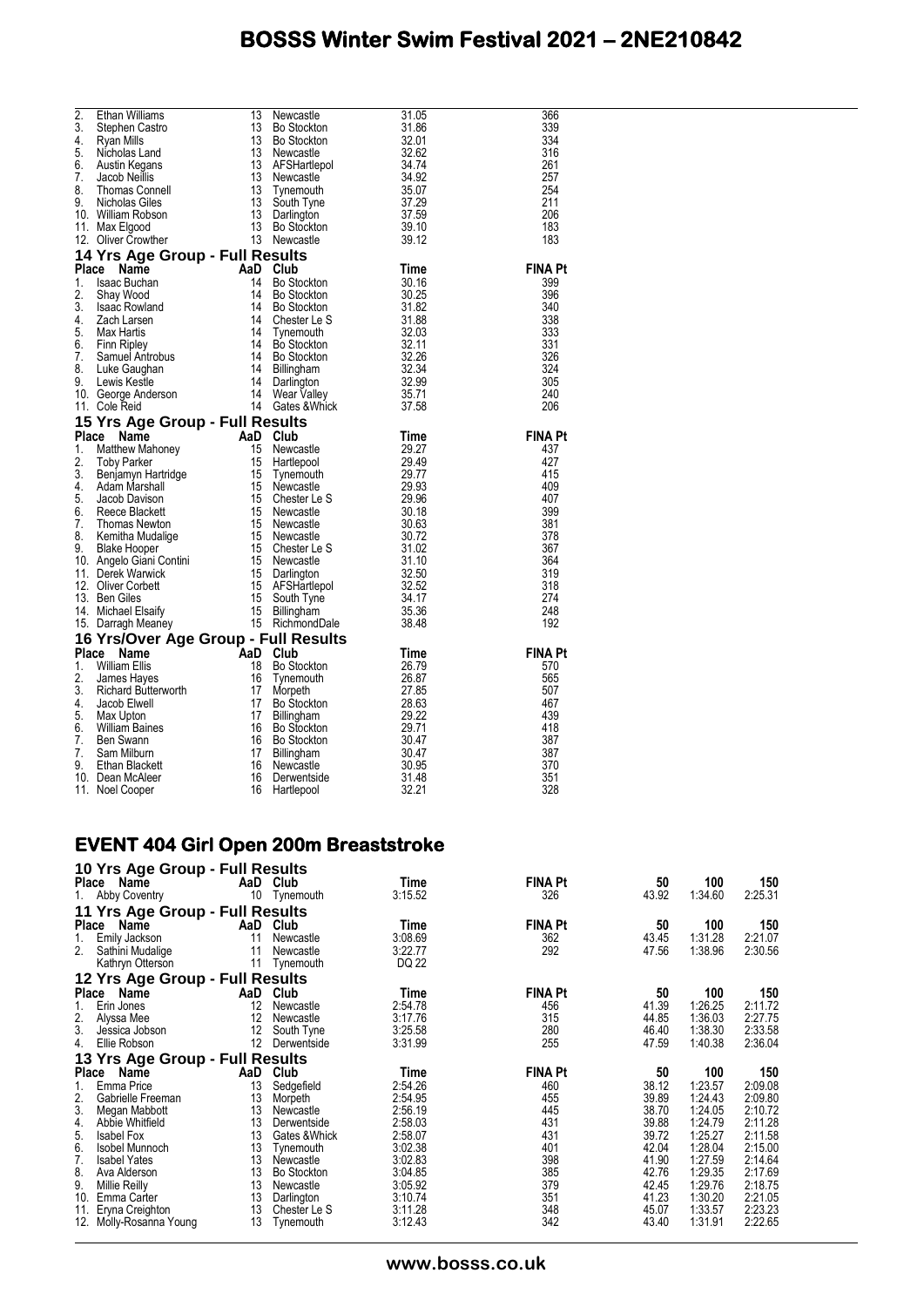|                 | 14 Yrs Age Group - Full Results      |     |                    |         |                |       |         |         |
|-----------------|--------------------------------------|-----|--------------------|---------|----------------|-------|---------|---------|
|                 | Place Name                           | AaD | Club               | Time    | <b>FINA Pt</b> | 50    | 100     | 150     |
| 1.              | Katie Coventry                       | 14  | Tynemouth          | 2:46.27 | 530            | 38.15 | 1:20.01 | 2:04.11 |
| $\frac{2}{3}$ . | Anna Finlay                          | 14  | Gates & Whick      | 2:50.70 | 489            | 38.91 | 1:22.40 | 2:06.89 |
|                 | Kate Kennedy                         | 14  | Morpeth            | 2:50.91 | 488            | 38.50 | 1:22.04 | 2:06.93 |
| 4.              | Lea Westen                           | 14  | RichmondDale       | 2:54.17 | 461            | 39.69 | 1:24.36 | 2:08.74 |
| 5.              | E O'Halleron-Hutchinso               | 14  | Derwentside        | 2:54.86 | 455            | 39.32 | 1:23.73 | 2:09.30 |
|                 | <b>Emily Maxwell</b>                 | 14  | Derwentside        | 2:55.12 | 453            | 40.12 | 1:24.53 | 2:10.11 |
| 6.<br>7.        | Myla Pike                            | 14  | Newcastle          | 2:55.89 | 447            | 40.60 | 1:25.62 | 2:10.96 |
| $\frac{8}{9}$   | Casey Campbell                       | 14  | <b>Bo Stockton</b> | 3:03.34 | 395            | 41.16 | 1:28.02 | 2:16.16 |
|                 | Aimee Latham                         | 14  | Chester Le S       | 3:10.63 | 351            | 43.02 | 1:31.28 | 2:21.31 |
|                 | 15 Yrs Age Group - Full Results      |     |                    |         |                |       |         |         |
| Place           | Name                                 | AaD | Club               | Time    | <b>FINA Pt</b> | 50    | 100     | 150     |
| 1.              | Erin Russell                         | 15  | Derwentside        | 2:50.22 | 494            | 39.62 | 1:23.61 | 2:07.33 |
| 2.              | Jessica Milburn                      | 15  | Gates & Whick      | 2:56.74 | 441            | 39.87 | 1:25.42 | 2:11.13 |
| 3.              | Hannah Sharpe                        | 15  | Newcastle          | 3:08.88 | 361            | 42.32 | 1:30.19 | 2:19.22 |
|                 | 16 Yrs/Over Age Group - Full Results |     |                    |         |                |       |         |         |
| Place           | Name                                 | AaD | Club               | Time    | <b>FINA Pt</b> | 50    | 100     | 150     |
| 1.              | Faye McDonagh                        | 17  | Bo Stockton        | 2:39.18 | 604            | 35.71 | 1:16.74 | 1:57.18 |
| 2.              | Katie Stobbs                         | 16  | Tynemouth          | 2:47.74 | 516            | 37.35 | 1:20.18 | 2:04.38 |
| 3.              | Georgia Hadley                       | 17  | RichmondDale       | 2:50.08 | 495            | 37.83 | 1:20.53 | 2:05.33 |
| 4.              | Leoni Jones                          | 16  | <b>Bo Stockton</b> | 2:50.22 | 494            | 38.43 | 1:22.03 | 2:06.47 |
| 5.              | Allana McDonald                      | 17  | <b>Bo Stockton</b> | 2:55.88 | 447            | 37.71 | 1:21.14 | 2:07.70 |
| 6.              | Jessica Maughan                      | 16  | Wear Valley        | 2:59.78 | 419            | 38.64 | 1:24.78 | 2:11.75 |
|                 | Jenna Dougal                         | 16  | Derwentside        | DQ 23   |                |       |         |         |

### **EVENT 405 Boy Open 100m Breaststroke**

|              | 10 Yrs Age Group - Full Results      |                 |                                 |                    |                |                |
|--------------|--------------------------------------|-----------------|---------------------------------|--------------------|----------------|----------------|
| <b>Place</b> | Name                                 |                 | AaD Club                        | Time               | <b>FINA Pt</b> | 50             |
| 1.           | Archie McGuire                       |                 | 10 Chester Le S                 | 1:34.07            | 206            | 44.62          |
|              | 11 Yrs Age Group - Full Results      |                 |                                 |                    |                |                |
| <b>Place</b> | Name                                 |                 | AaD Club                        | Time               | <b>FINA Pt</b> | 50             |
| 1.           | Benjamin Palmer                      | 11              | Chester Le S                    | 1:35.85            | 195            | 45.27          |
| 2.           | Leyton Lavelle                       |                 | 11 Chester Le S                 | 1:41.02            | 166            | 48.16          |
|              | 12 Yrs Age Group - Full Results      |                 |                                 |                    |                |                |
| Place        | Name                                 |                 | AaD Club                        | Time               | <b>FINA Pt</b> | 50             |
| 1.           | <b>Charlie Ward</b>                  | 12 <sup>2</sup> | Bo Stockton                     | 1:20.44            | 330            | 38.15          |
| 2.           | Jacob Bensley                        | 12              | Morpeth                         | 1:22.96            | 301            | 39.29          |
| 3.           | Alexander Rice                       |                 | 12 Chester Le S                 | 1:29.28            | 241            | 42.76          |
| 4.           | Luke Littler                         |                 | 12 Derwentside                  | 1:31.38            | 225            | 42.07          |
|              | 13 Yrs Age Group - Full Results      |                 |                                 |                    |                |                |
| Place        | Name                                 |                 | AaD Club                        | Time               | <b>FINA Pt</b> | 50             |
| 1.           | Jasper Hall                          | 13              | Newcastle                       | 1:14.41            | 417<br>412     | 36.00          |
| 2.<br>3.     | Jacob Light<br>Jimmy McGuire         | 13<br>13        | Morpeth<br>Chester Le S         | 1:14.71<br>1:16.39 | 385            | 35.13<br>35.28 |
| 4.           | Austin Kegans                        | 13              | AFSHartlepol                    | 1:16.60            | 382            | 36.00          |
| 5.           | Hugo Douglas-Reeves                  | 13              | Darlington                      | 1:20.64            | 327            | 37.24          |
| 6.           | Owen Reed                            | 13              | Billingham                      | 1:21.52            | 317            | 38.79          |
| 7.           | Nicholas Land                        | 13              | Newcastle                       | 1:22.01            | 311            | 38.93          |
| 8.           | Alexander Whittle                    | 13              | Newcastle                       | 1:22.03            | 311            | 39.57          |
| 9            | Stephen Castro                       | 13              | <b>Bo Stockton</b>              | 1:22.56            | 305            | 39.13          |
|              | 10. Jai Diddee                       |                 | 13 Tynemouth                    | 1:27.21            | 259            | 40.89          |
|              | 14 Yrs Age Group - Full Results      |                 |                                 |                    |                |                |
| Place        | Name                                 | AaD             | Club                            | Time               | <b>FINA Pt</b> | 50             |
| 1.           | Jack Kelso                           | 14              | Tynemouth                       | 1:12.76            | 446            | 34.04          |
| 2.<br>3.     | Sam Livingstone                      | 14<br>14        | Morpeth                         | 1:15.03<br>1:20.89 | 407<br>324     | 35.29<br>37.25 |
| 4.           | Joseph Edgar<br>Charlie Wallace      |                 | Derwentside<br>14 RichmondDale  | 1:22.90            | 301            | 39.12          |
| 5.           | <b>Thomas Eardley</b>                |                 | 14 RichmondDale                 | 1:26.17            | 268            | 41.68          |
|              | 15 Yrs Age Group - Full Results      |                 |                                 |                    |                |                |
| <b>Place</b> | Name                                 |                 | AaD Club                        | Time               | <b>FINA Pt</b> | 50             |
| 1.           | Alfie McGuire                        | 15              | Chester Le S                    | 1:08.74            | 529            | 32.12          |
| 2.           | George Tweedie                       | 15              | Morpeth                         | 1:14.18            | 421            | 34.94          |
| 3.           | Benjamyn Hartridge                   | 15              | Tynemouth                       | 1:14.44            | 416            | 35.33          |
| 4.           | Matthew Mahoney                      | 15              | Newcastle                       | 1:16.44            | 385            | 36.13          |
| 5.           | Michael Elsaify                      | 15              | Billingham                      | 1:18.39            | 357            | 37.25          |
| 6.           | Benjamin Thorpe                      |                 | 15 Newcastle                    | 1:18.65            | 353            | 36.05          |
|              | 16 Yrs/Over Age Group - Full Results |                 |                                 |                    |                |                |
| Place        | Name                                 | AaD             | Club                            | Time               | <b>FINA Pt</b> | 50             |
| 1.           | Jay Manners                          | 22              | Derwentside                     | 1:06.47            | 585            | 31.89          |
| 2.           | <b>William McIntyre</b>              | 23              | AJ Newcastle                    | 1:06.79            | 577            | 31.74          |
| 3.           | Ryan Zhao                            | 17              | Newcastle                       | 1:07.68            | 554            | 31.64          |
| 4.<br>5.     | Joseph Martin<br>Arthur Llewellyn    | 21<br>17        | Newcastle<br><b>Bo Stockton</b> | 1:07.73<br>1:08.54 | 553<br>534     | 31.75<br>32.43 |
| 6.           | Ben Swann                            | 16              | <b>Bo Stockton</b>              | 1:12.37            | 453            | 32.79          |
| 7.           | Aaron Wharton                        | 17              | RichmondDale                    | 1:12.70            | 447            | 34.82          |
| 8.           | <b>Thomas Power</b>                  | 17              | Wear Valley                     | 1:12.89            | 444            | 33.85          |
| 9.           | Morgan Swirles                       | 16              | Derwentside                     | 1:13.33            | 436            | 33.47          |
|              | 10. Patrick Speight                  | 17              | Gates & Whick                   | 1:13.62            | 430            | 34.08          |
|              | 11. Noel Cooper                      | 16              | Hartlepool                      | 1:14.90            | 409            | 35.28          |
|              | 12. Ethan Blackett                   | 16              | Newcastle                       | 1:16.08            | 390            | 36.25          |
|              | 13. Joshua Robinson                  | 16<br>17        | Derwentside                     | 1:16.83            | 379<br>359     | 36.06<br>36.04 |
|              | 14. Toby Lill                        |                 | <b>Bo Stockton</b>              | 1:18.21            |                |                |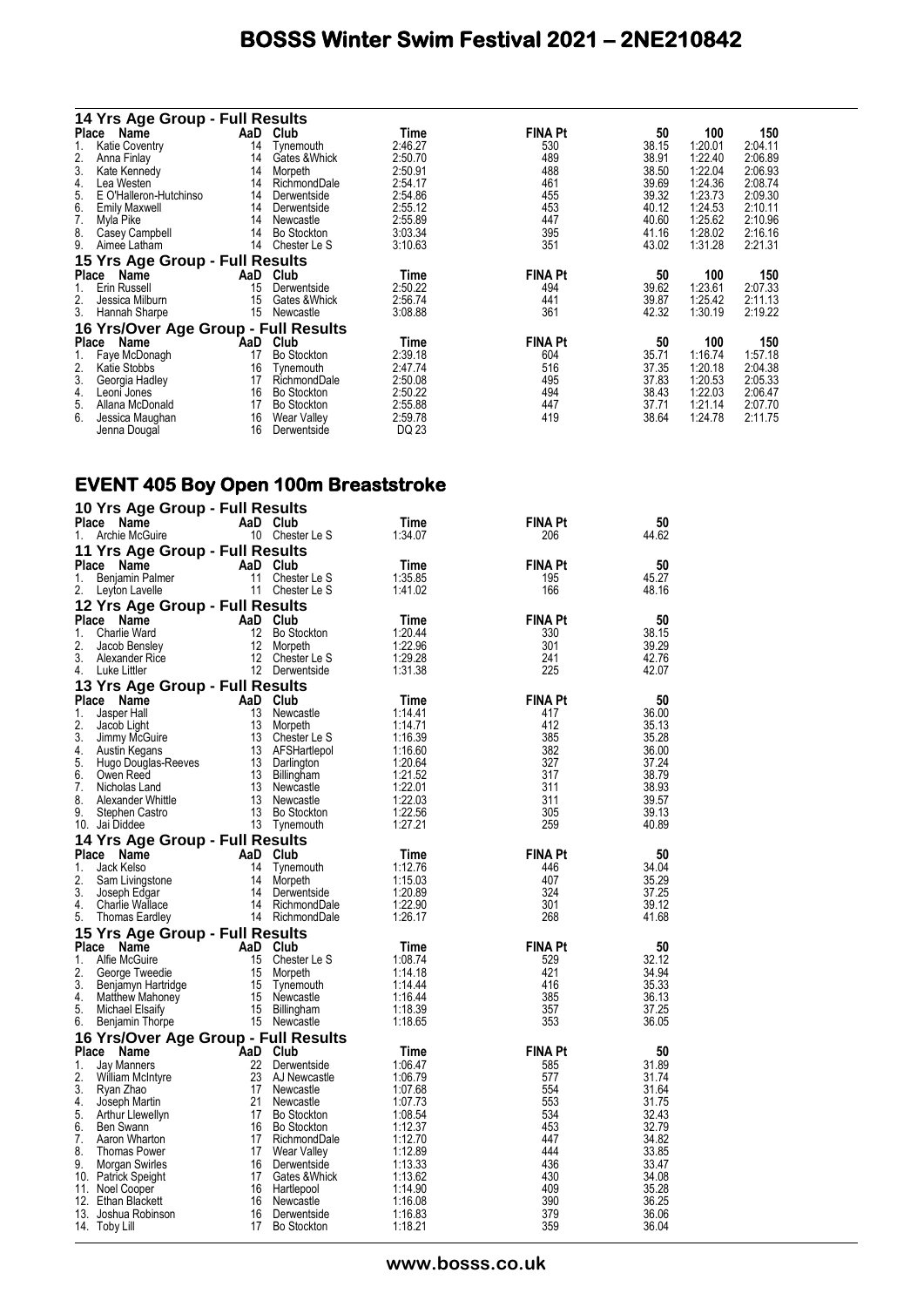#### **EVENT 406 Girl Open 100m Backstroke**

|                    | 10 Yrs Age Group - Full Results              |                |                                    |                    |                       |                |
|--------------------|----------------------------------------------|----------------|------------------------------------|--------------------|-----------------------|----------------|
| Place<br>1.        | Name<br>Chloe Brotherton                     | 10             | AaD Club<br>South Tyne             | Time<br>1:18.89    | <b>FINA Pt</b><br>336 | 50<br>38.25    |
| 2.                 | Abby Coventry                                |                | 10 Tynemouth                       | 1:21.27            | 308                   | 39.00          |
|                    | 11 Yrs Age Group - Full Results              |                |                                    |                    |                       |                |
| Place<br>1.        | Name<br>Alice Forrest                        | 11             | AaD Club<br>Derwentside            | Time<br>1:18.04    | <b>FINA Pt</b><br>347 | 50<br>38.11    |
| 2.                 | Jessica Ridley                               | 11             | AFSHartlepol                       | 1:18.39            | 343                   | 37.75          |
| 3.                 | Freya Beach                                  | 11             | Tynemouth                          | 1:19.59            | 328                   | 38.60          |
| 4.<br>5.           | Kathryn Otterson                             |                | 11 Tynemouth<br>11 Newcastle       | 1:22.91<br>1:23.79 | 290<br>281            | 39.80<br>41.15 |
| 6.                 | Jessica Whittle<br>Chloe McCarthy            |                | 11 Chester Le S                    | 1:25.16            | 267                   | 41.82          |
|                    | 12 Yrs Age Group - Full Results              |                |                                    |                    |                       |                |
|                    | Place Name                                   |                | AaD Club                           | Time               | <b>FINA Pt</b>        | 50             |
| 1.<br>2.           | Evelyn Hallissey<br>Elizabeth Land           | 12<br>12       | Newcastle                          | 1:11.71<br>1:14.98 | 448<br>392            | 35.37<br>36.55 |
| 3.                 | Heidi Carr                                   | 12             | Newcastle<br>Gates & Whick         | 1:19.24            | 332                   | 37.63          |
| 4.                 | Ona Gallagher                                |                | 12 Newcastle                       | 1:19.65            | 327                   | 38.76          |
| 5.<br>6.           | Arthiga Rajeev                               |                | 12 Bo Stockton<br>12 Newcastle     | 1:20.02<br>1:20.14 | 322<br>321            | 39.02<br>39.73 |
| 7.                 | Hannah McTernan<br><b>Kirsty Warwick</b>     |                | 12 Darlington                      | 1:22.27            | 296                   | 39.33          |
| 8.                 | Isobel Omoregbe                              |                | 12 Chester Le S                    | 1:22.58            | 293                   | 39.39          |
|                    | 13 Yrs Age Group - Full Results              |                |                                    |                    |                       |                |
| <b>Place</b><br>1. | Name                                         | AaD Club<br>13 |                                    | Time               | <b>FINA Pt</b>        | 50<br>32.31    |
| 2.                 | Gabrielle Freeman<br>Megan Mabbott           | 13             | Morpeth<br>Newcastle               | 1:06.85<br>1:07.87 | 553<br>528            | 33.14          |
| 3.                 | Niamh Savory                                 | 13             | Tynemouth                          | 1:08.10            | 523                   | 33.09          |
| 4.                 | Emma Price                                   |                | 13 Sedgefield                      | 1:10.99            | 462                   | 34.31          |
| 5.<br>6.           | Nadine Wilson<br>Natalia Langan              |                | 13 Bo Stockton<br>13 Gates & Whick | 1:11.92<br>1:12.09 | 444<br>441            | 35.08<br>35.07 |
| 7.                 | Zara Jones                                   | 13             | Darlington                         | 1:12.99            | 425                   | 35.49          |
| 8.                 | <b>Holly Gillie</b>                          | 13             | Morpeth                            | 1:13.36            | 418                   | 35.62          |
| 9.                 | Alice Ward<br>10. Seren Tallantyre           | 13             | 13 Bo Stockton<br>Newcastle        | 1:13.60<br>1:14.82 | 414<br>394            | 35.86<br>35.29 |
|                    | 11. Alisha Hodgson                           | 13             | Gates & Whick                      | 1:15.17            | 389                   | 36.01          |
|                    | 12. Summer Langan                            | 13             | Gates & Whick                      | 1:15.26            | 387                   | 35.65          |
|                    | 13. Millie Reilly<br>14. Molly Scott         | 13<br>13       | Newcastle<br>Gates & Whick         | 1:15.75<br>1:16.03 | 380<br>376            | 36.07<br>36.25 |
|                    | 15. Isobel Munnoch                           | 13             | Tynemouth                          | 1:16.65            | 367                   | 37.24          |
|                    | 16. Erin Blight                              |                | 13 Newcastle                       | 1:17.00            | 362                   | 37.51          |
|                    | 17. Isabel Yates<br>18. Viktoria Cooke       | 13             | Newcastle<br>13 AFSHartlepol       | 1:17.72<br>1:17.96 | 352<br>349            | 37.43<br>36.96 |
|                    | 19. Evie Hetherington                        | 13             | Newcastle                          | 1:19.60            | 327                   | 38.63          |
|                    | 20. Rosa Philips                             | 13             | Tynemouth                          | 1:20.37            | 318                   | 38.83          |
|                    | 21. Darcey Draper<br>22. Megan Comrie        |                | 13 Bo Stockton<br>13 Tynemouth     | 1:22.85<br>1:24.62 | 290<br>272            | 39.63<br>41.55 |
|                    | 14 Yrs Age Group - Full Results              |                |                                    |                    |                       |                |
|                    | Place Name                                   |                | AaD Club                           | Time               | <b>FINA Pt</b>        | 50             |
| 1.                 | Libby Freeman                                | 14             | Morpeth                            | 1:01.94            | 695                   | 30.48          |
| 2.<br>3.           | <b>Ruby Diment</b>                           |                | 14 Darlington<br>14 Bo Stockton    | 1:10.53            | 471<br>427            | 34.17<br>34.66 |
| 4.                 | Becky Watson<br>Zoe Scott                    | 14             | Newcastle                          | 1:12.85<br>1:12.97 | 425                   | 35.06          |
| 5.                 | <b>Emily Maxwell</b>                         | 14             | Derwentside                        | 1:13.02            | 424                   | 35.10          |
| 6.                 | Faith Omoregbe                               | 14<br>14       | Chester Le S                       | 1:13.59            | 414                   | 35.25          |
| 7.<br>8.           | Katie Palmer<br>Abbie Orr                    | 14             | Chester Le S<br>South Tyne         | 1:13.97<br>1:14.71 | 408<br>396            | 35.67<br>35.78 |
| 9.                 | Katie Adams                                  | 14             | Tynemouth                          | 1:16.12            | 374                   | 36.99          |
|                    | 10. Anna Finlay                              | 14             | Gates & Whick                      | 1:17.04            | 361                   | 37.23          |
|                    | 11. Natasha Rice<br>12. Eleanor Sharp        | 14<br>14       | Chester Le S<br>Billingham         | 1:17.35<br>1:17.66 | 357<br>353            | 37.07<br>37.96 |
|                    | 13. Evie Harding                             | 14             | <b>Bo Stockton</b>                 | 1:17.71            | 352                   | 37.50          |
|                    | 14. Aimee Latham                             | 14             | Chester Le S                       | 1:20.27            | 319                   | 38.74          |
|                    | 15. Amie Springfield<br>16. Rose Linton      | 14<br>14       | Darlington<br>AFSHartlepol         | 1:20.44<br>1:20.98 | 317<br>311            | 38.63<br>39.78 |
|                    | 15 Yrs Age Group - Full Results              |                |                                    |                    |                       |                |
|                    | Place<br>Name                                |                | AaD Club                           | Time               | <b>FINA Pt</b>        | 50             |
| 1.                 | <b>Evie Dilley</b>                           | 15             | <b>Bo Stockton</b>                 | 1:02.37            | 681                   | 30.79          |
| 2.<br>3.           | Naomi Parker<br><b>Emily Whitton</b>         | 15<br>15       | Morpeth<br>Wear Valley             | 1:07.10<br>1:08.93 | 547<br>504            | 32.68<br>33.51 |
| 4.                 | M Bidzimou Butler                            | 15             | Derwentside                        | 1:08.97            | 504                   | 32.84          |
| 5.                 | Erin Russell                                 | 15             | Derwentside                        | 1:11.28            | 456                   | 33.94          |
| 6.<br>7.           | Chloe Ward<br>Alexa Ball                     | 15<br>15       | <b>Bo Stockton</b><br>Newcastle    | 1:11.49<br>1:14.24 | 452<br>404            | 33.78<br>36.25 |
| 8.                 | Evie Heslop                                  | 15             | <b>Bo Stockton</b>                 | 1:15.35            | 386                   | 36.24          |
| 9.                 | Emily Hutchinson                             |                | 15 Hartlepool                      | 1:15.37            | 386                   | 36.49          |
|                    | 10. Lauren Heppell<br>11. Francesca Fairless | 15             | Newcastle<br>15 Derwentside        | 1:16.21<br>1:17.78 | 373<br>351            | 36.30<br>37.27 |
|                    | 16 Yrs/Over Age Group - Full Results         |                |                                    |                    |                       |                |
|                    | Place Name                                   |                | AaD Club                           | Time               | <b>FINA Pt</b>        | 50             |
| 1.                 | Jenna Dougal                                 | 16             | Derwentside                        | 1:06.45            | 563                   | 32.02          |
| 2.                 | Faye McDonagh                                | 17             | <b>Bo Stockton</b>                 | 1:07.30            | 542                   | 32.33          |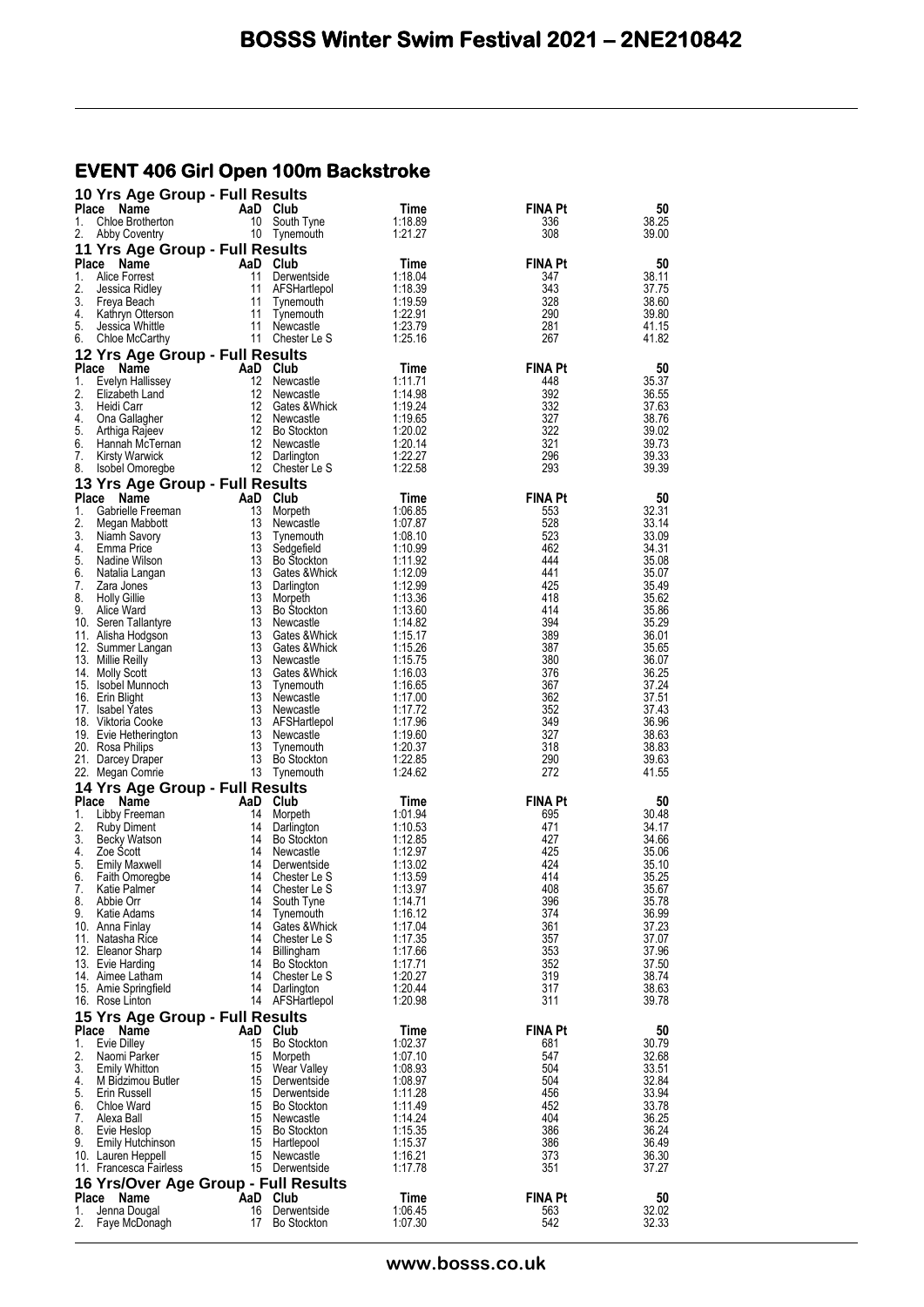| 3.<br>Grace Idowu                                      | 16<br>Newcastle                  | 1:09.04            | 502            | 33.11          |  |
|--------------------------------------------------------|----------------------------------|--------------------|----------------|----------------|--|
| 4.<br>Rachel Bradley                                   | 18<br>Bo Stockton                | 1:09.15            | 500            | 33.13          |  |
| 5.<br>Naomi Sheavills                                  | 17 Chester Le S                  | 1:09.24            | 498<br>484     | 32.97<br>33.20 |  |
| 6.<br>Melody Jones<br>7.<br>Annabel Cooper             | 18 Bo Stockton<br>16 Wear Valley | 1:09.88<br>1:10.53 | 471            | 33.59          |  |
| 8.<br>Amy Heron                                        | 17 Tynemouth                     | 1:10.67            | 468            | 33.01          |  |
| 9.<br>Georgia Hadley                                   | 17 RichmondDale                  | 1:11.06            | 460            | 34.29          |  |
| 10. Jasmine Campbell                                   | 16 Newcastle                     | 1:12.14            | 440            | 35.75          |  |
| 11. Abigail Slack                                      | 16 Bo Stockton                   | 1:13.67            | 413            | 35.67          |  |
| 12. Phoebe Fixter                                      | 17 Billingham                    | 1:13.97            | 408            | 35.94          |  |
|                                                        |                                  |                    |                |                |  |
|                                                        |                                  |                    |                |                |  |
| <b>EVENT 407 Boy Open 100m IM</b>                      |                                  |                    |                |                |  |
| 10 Yrs Age Group - Full Results                        |                                  |                    |                |                |  |
| Place Name                                             | AaD Club                         | Time               | <b>FINA Pt</b> | 50             |  |
| 1.<br>Archie McGuire                                   | 10 Chester Le S                  | 1:20.54            | 243            | 36.92          |  |
| 2.<br>Thomas Hill                                      | 10 Newcastle                     | 1:25.82            | 200            | 39.65          |  |
| 11 Yrs Age Group - Full Results                        |                                  |                    |                |                |  |
| Place Name                                             | AaD Club                         | Time               | <b>FINA Pt</b> | 50             |  |
| 1.<br>Benjamin Palmer                                  | 11 Chester Le S                  | 1:22.50            | 226            | 38.10          |  |
| 2.<br>Harry Whitfield                                  | 11 Darlington                    | 1:23.52            | 217            | 38.76          |  |
| 3.<br>Olly Hilton                                      | 11 Chester Le S                  | 1:24.79            | 208            | 38.59          |  |
| 12 Yrs Age Group - Full Results                        |                                  |                    |                |                |  |
| Place Name                                             | AaD Club                         | Time               | <b>FINA Pt</b> | 50             |  |
| Jacob Bensley<br>1.                                    | 12 Morpeth                       | 1:11.96            | 340            | 33.01          |  |
| 2.<br>Filip Wilczynski<br>3.<br>Aidan Turner           | 12 Sedgefield<br>12 Tynemouth    | 1:12.68<br>1:15.06 | 330<br>300     | 32.33<br>35.40 |  |
| Luke Littler<br>4.                                     | 12 Derwentside                   | 1:18.91            | 258            | 36.57          |  |
| 5.<br>Owen Brown                                       | 12 Newcastle                     | 1:19.38            | 253            | 35.94          |  |
| 13 Yrs Age Group - Full Results                        |                                  |                    |                |                |  |
| Place Name                                             | AaD Club                         | Time               | <b>FINA Pt</b> | 50             |  |
| Jacob Light<br>1.                                      | 13 Morpeth                       | 1:05.53            | 451            | 29.99          |  |
| 2.<br>Jimmy McGuire                                    | 13 Chester Le S                  | 1:08.20            | 400            | 32.99          |  |
| 3.<br>Jasper Hall                                      | 13 Newcastle                     | 1:09.68            | 375            | 32.56          |  |
| Jamie Beach<br>4.<br>5.                                | 13 Tynemouth<br>13 Morpeth       | 1:10.83<br>1:12.79 | 357<br>329     | 31.04<br>33.51 |  |
| <b>Oliver Calvert</b><br>6.<br>Austin Kegans           | 13 AFSHartlepol                  | 1:13.51            | 319            | 34.57          |  |
| 14 Yrs Age Group - Full Results                        |                                  |                    |                |                |  |
| Place Name                                             | AaD Club                         | Time               | <b>FINA Pt</b> | 50             |  |
| Zach Larsen<br>1.                                      | 14 Chester Le S                  | 1:08.24            | 399            | 30.86          |  |
| 2.<br>Jack Kelso                                       | 14<br>Tynemouth                  | 1:08.39            | 396            | 31.94          |  |
| 3.<br>Sam Livingstone                                  | 14<br>Morpeth                    | 1:09.69            | 375            | 32.87          |  |
| 4.<br>Ben Hewitt                                       | 14 Morpeth                       | 1:10.67            | 359            | 32.58          |  |
| 5.<br>George Turner                                    | 14 Tynemouth                     | 1:11.48            | 347            | 32.81          |  |
| 15 Yrs Age Group - Full Results                        |                                  |                    | <b>FINA Pt</b> |                |  |
| Place Name<br>Jacob Davison<br>1.                      | AaD Club<br>15 Chester Le S      | Time<br>1:02.60    | 517            | 50<br>29.36    |  |
| 2.<br>Alfie McGuire                                    | 15 Chester Le S                  | 1:04.20            | 479            | 30.01          |  |
| 3.<br>Kemitha Mudalige                                 | 15 Newcastle                     | 1:08.28            | 398            | 30.65          |  |
| 4.<br>George Tweedie                                   | 15 Morpeth                       | 1:09.98            | 370            | 32.90          |  |
| 5.<br>Oliver Turnbull                                  | 15 Sedgefield                    | 1:12.34            | 335            | 33.00          |  |
| 16 Yrs/Over Age Group - Full Results                   |                                  |                    |                |                |  |
| Place Name                                             | AaD Club                         | <b>Time</b>        | <b>FINA Pt</b> | 50             |  |
| Adam Strickland<br>1.                                  | 17 <sup>17</sup><br>Derwentside  | 1:00.96<br>1:02.74 | 560<br>514     | 27.83<br>27.93 |  |
| 2.<br><b>Richard Butterworth</b><br>3.<br>Jack Ashurst | 17<br>Morpeth<br>Tynemouth<br>16 | 1:03.07            | 506            | 28.19          |  |
| <b>Ben Gilchrist</b><br>4.                             | RichmondDale<br>20               | 1:03.16            | 503            | 29.22          |  |
| 5.<br>Devin Creighton                                  | 16<br>Chester Le S               | 1:05.01            | 462            | 29.74          |  |
| 6.<br>Patrick Speight                                  | Gates & Whick<br>17              | 1:05.05            | 461            | 29.83          |  |
| 7.<br>Roan Cappleman                                   | 18<br>RichmondDale               | 1:05.44            | 453            | 30.47          |  |
| Aaron Wharton<br>8.                                    | 17<br>RichmondDale               | 1:07.92            | 405            | 32.42          |  |
| 9.<br>Toby Lill                                        | <b>Bo Stockton</b><br>17         | 1:08.28            | 398            | 32.26          |  |

## **EVENT 501 Girl Open 400m IM**

| 11 Yrs Age Group - Full Results |                                |              |                              |              |              |
|---------------------------------|--------------------------------|--------------|------------------------------|--------------|--------------|
| Place Name                      | AaD Club                       | Time         | <b>FINA Pt</b>               |              |              |
| 1. Alice Forrest                | 11<br>Derwentside              | 5:32.98      | 470                          |              |              |
| 50m 34.95                       | 150m 2:00.66<br>100m 1:16.68   | 200m 2:43.34 | 300m 4:19.45<br>250m 3:31.68 | 350m 4:56.87 | 400m 5:32.98 |
| 12 Yrs Age Group - Full Results |                                |              |                              |              |              |
| Place Name                      | AaD Club                       | Time         | <b>FINA Pt</b>               |              |              |
| 1. Erin Jones                   | $12 \overline{ }$<br>Newcastle | 5:25.07      | 505                          |              |              |
| 50m 35.53                       | 100m 1:16.65<br>150m 1:59.55   | 200m 2:41.43 | 300m 4:13.55<br>250m 3:27.20 | 350m 4:50.50 | 400m 5:25.07 |
| 2. Zahra Turnbull               | 12 Chester Le S                | 5:56.14      | 384                          |              |              |
| 50m 35.91                       | 150m 2:05.06<br>100m 1:19.33   | 200m 2:48.93 | 250m 3:42.10<br>300m 4:35.43 | 350m 5:16.63 | 400m 5:56.14 |
| 13 Yrs Age Group - Full Results |                                |              |                              |              |              |
| Place Name                      | AaD Club                       | Time         | <b>FINA Pt</b>               |              |              |
| 1. Niamh Savory                 | 13<br>Tynemouth                | 5:11.16      | 576                          |              |              |
| 50m 32.50                       | 100m 1:10.87<br>150m 1:50.25   | 200m 2:28.69 | 300m 3:58.08<br>250m 3:12.73 | 350m 4:35.72 | 400m 5:11.16 |
| 2. Emma Price                   | 13<br>Sedgefield               | 5:16.89      | 545                          |              |              |
| 33.87<br>50 <sub>m</sub>        | 100m 1:12.28<br>150m 1:52.64   | 200m 2:32.32 | 250m 3:17.60<br>300m 4:03.60 | 350m 4:41.38 | 400m 5:16.89 |
| 3. Isabel Fox                   | 13 Gates & Whick               | 5:23.90      | 510                          |              |              |
| 33.55<br>50m                    | 100m 1:13.06<br>150m 1:54.20   | 200m 2:34.59 | 250m 3:21.06<br>300m 4:09.48 | 350m 4:47.53 | 400m 5:23.90 |

**www.bosss.co.uk**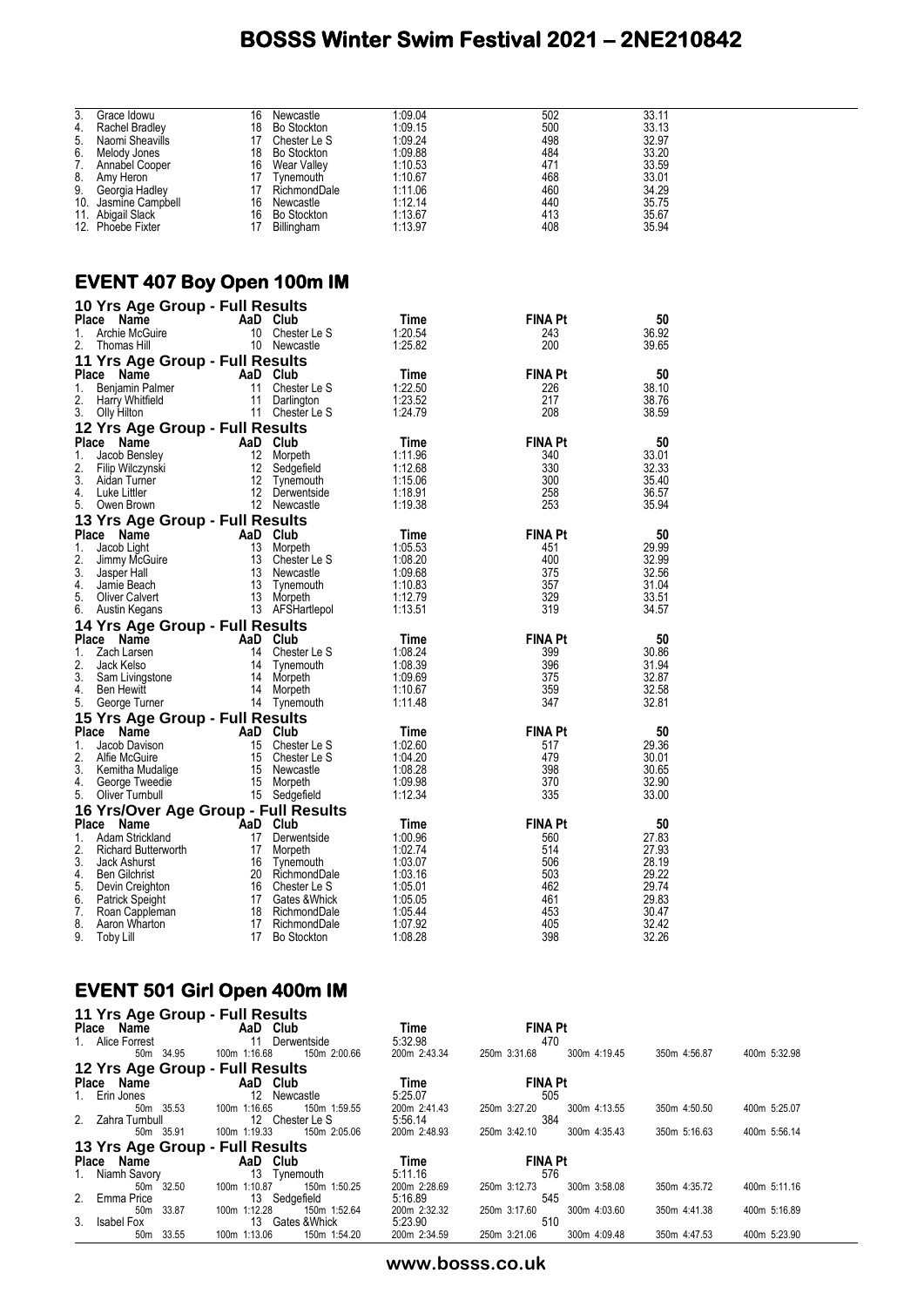| 4. | Nadine Wilson<br>Wilson 13 E<br>50m 33.83 100m 1:13.82<br>e Freeman 13 M                     | 13 Bo Stockton                                                                                        | 5:26.70                                                                                    | 497                                 |              |              |
|----|----------------------------------------------------------------------------------------------|-------------------------------------------------------------------------------------------------------|--------------------------------------------------------------------------------------------|-------------------------------------|--------------|--------------|
|    |                                                                                              | 150m 1:54.56                                                                                          | 200m 2:34.50                                                                               | 250m 3:23.43<br>300m 4:11.45        | 350m 4:50.28 | 400m 5:26.70 |
|    | 4. Gabrielle Freeman                                                                         | 13 Morpeth                                                                                            | 5:26.70                                                                                    | 497                                 |              |              |
|    | 50m 32.52                                                                                    | 100m 1:11.67<br>150m 1:53.94                                                                          | 200m 2:35.40                                                                               | 250m 3:22.05<br>300m 4:10.39        | 350m 4:48.43 | 400m 5:26.70 |
|    |                                                                                              |                                                                                                       |                                                                                            |                                     |              |              |
|    | 6. Sophie Quinn                                                                              | 13 Bo Stockton                                                                                        | 5:32.69                                                                                    | 471                                 |              |              |
|    | 50m 35.02                                                                                    | 100m 1:17.12<br>150m 1:59.23                                                                          | 200m 2:41.15                                                                               | 250m 3:28.33<br>300m 4:17.60        | 350m 4:55.71 | 400m 5:32.69 |
|    | 7. Abbie Whitfield                                                                           | 13 Derwentside                                                                                        | 5:57.91                                                                                    | 378                                 |              |              |
|    | 50m 39.79                                                                                    | 100m 1:25.15<br>150m 2:14.47<br>13 Newcastle                                                          | 200m 3:03.25<br>5:59.40                                                                    | 250m 3:51.03<br>300m 4:41.58<br>373 | 350m 5:20.57 | 400m 5:57.91 |
|    | 8. Maya Barham<br>50m 35.83                                                                  | 100m 1:20.21<br>150m 2:05.82                                                                          | 200m 2:50.09                                                                               | 250m 3:43.10<br>300m 4:37.42        | 350m 5:19.39 | 400m 5:59.40 |
|    |                                                                                              |                                                                                                       |                                                                                            |                                     |              |              |
|    | 14 Yrs Age Group - Full Results                                                              |                                                                                                       |                                                                                            |                                     |              |              |
|    | <b>Prace Name AaD Club</b><br>1. Libby Freeman <b>AaD Club</b><br>50m 31.09 100m 1:07.11 150 |                                                                                                       | <b>Time</b><br>4:50.27                                                                     | <b>FINA Pt</b>                      |              |              |
|    |                                                                                              |                                                                                                       |                                                                                            | 709                                 |              |              |
|    | 2. E O'Halleron-Hutchinso                                                                    | 150m 1:41.48<br>14 Derwentside                                                                        | 200m 2:17.08<br>5:20.41                                                                    | 300m 3:41.94<br>250m 2:59.76<br>527 | 350m 4:16.82 | 400m 4:50.27 |
|    | 50m 32.83                                                                                    | 150m 1:52.60<br>100m 1:11.73                                                                          | 200m 2:33.00                                                                               | 250m 3:18.21<br>300m 4:05.07        | 350m 4:43.42 | 400m 5:20.41 |
|    | 3. Lea Westen                                                                                | 14 RichmondDale                                                                                       | 5:27.57                                                                                    | 493                                 |              |              |
|    | sten<br>50m 35.18 100m<br>axwell                                                             | 100m 1:15.88<br>150m 1:58.58                                                                          |                                                                                            | 250m 3:25.14<br>300m 4:11.71        | 350m 4:50.91 | 400m 5:27.57 |
|    | 4. Emily Maxwell                                                                             | 14 Derwentside                                                                                        |                                                                                            | 460                                 |              |              |
|    | 50m 34.21                                                                                    | 100m 1:14.93 150m 1:58.91                                                                             | 0.27.07<br>200m 2:40.94 250m 3:<br>5:35.38 200m 2:40.38 250m 3:                            | 250m 3:28.88<br>300m 4:18.08        | 350m 4:56.57 | 400m 5:35.38 |
|    | 15 Yrs Age Group - Full Results                                                              |                                                                                                       |                                                                                            |                                     |              |              |
|    | Place Name                                                                                   |                                                                                                       | $\begin{array}{r}\n\textbf{Time} \\ 4:49.79 \\ 200 \text{ m} \quad 2:19.60 \\ \end{array}$ | <b>FINA Pt</b>                      |              |              |
|    | 1. Evie Dilley                                                                               | <b>The Club</b><br>ley 15 Bo Sto<br>$\frac{15}{15}$ Bo Sto<br>$\frac{100m}{106.48}$<br>15 Bo Stockton |                                                                                            | 713                                 |              |              |
|    |                                                                                              | 150m 1:43.62                                                                                          |                                                                                            | 250m 3:01.62<br>300m 3:45.34        | 350m 4:18.32 | 400m 4:49.79 |
|    | 2. Emily Whitton                                                                             | 15 Wear Valley                                                                                        | 5:29.54                                                                                    | 485                                 |              |              |
|    | 50m 33.24                                                                                    | 100m 1:13.68<br>150m 1:56.29                                                                          | 200m 2:38.02                                                                               | 250m 3:26.97<br>300m 4:14.89        | 350m 4:53.21 | 400m 5:29.54 |
|    |                                                                                              | 16 Yrs/Over Age Group - Full Results                                                                  |                                                                                            |                                     |              |              |
|    | Place Name                                                                                   | - Tap Club                                                                                            | <b>Time</b>                                                                                | <b>FINA Pt</b>                      |              |              |
|    | 1. Faye McDonagh                                                                             | 17 Bo Stockton                                                                                        | 5:04.14                                                                                    | 617                                 |              |              |
|    | 50m 31.37                                                                                    | 150m 1:45.42<br>100m 1:06.77                                                                          | 200m 2:24.57                                                                               | 250m 3:07.58<br>300m 3:53.06        | 350m 4:29.05 | 400m 5:04.14 |
|    | 2. Rachel Bradley                                                                            | 18 Bo Stockton                                                                                        | 5:11.21                                                                                    | 576                                 |              |              |
|    | 50m 32.69                                                                                    | 100m 1:12.70<br>150m 1:52.33                                                                          | 200m 2:30.37                                                                               | 300m 4:00.64<br>250m 3:15.47        | 350m 4:36.95 | 400m 5:11.21 |
|    | 3. Jasmine Campbell                                                                          | 16 Newcastle                                                                                          | 5:12.86                                                                                    | 566                                 |              |              |
|    | 50m 33.70                                                                                    | 150m 1:52.46<br>100m 1:12.33                                                                          | 200m 2:32.01                                                                               | 250m 3:17.27<br>300m 4:03.08        | 350m 4:38.96 | 400m 5:12.86 |
| 4. | Leoni Jones                                                                                  | 16 Bo Stockton                                                                                        | 5:12.90                                                                                    | 566                                 |              |              |
|    | 50m 32.14                                                                                    | 100m 1:10.24<br>150m 1:50.48                                                                          | 200m 2:29.63                                                                               | 250m 3:14.52<br>300m 4:00.41        | 350m 4:37.46 | 400m 5:12.90 |
| 5. | Naomi Sheavills                                                                              | 17 Chester Le S                                                                                       | 5:16.16                                                                                    | 549                                 |              |              |
| 6. | 50m 32.36                                                                                    | 100m 1:09.29<br>150m 1:49.57                                                                          | 200m 2:28.72<br>5:20.22                                                                    | 250m 3:15.95<br>300m 4:02.27<br>528 | 350m 4:39.97 | 400m 5:16.16 |
|    | Annabel Cooper                                                                               | 16 Wear Valley<br>100m 1:10.15<br>150m 1:51.06                                                        | 200m 2:31.70                                                                               | 250m 3:18.20<br>300m 4:05.12        |              |              |
|    | 50m 32.26                                                                                    |                                                                                                       |                                                                                            | 497                                 | 350m 4:43.36 | 400m 5:20.22 |
|    |                                                                                              |                                                                                                       |                                                                                            |                                     |              |              |
| 7. | Georgia Hadley                                                                               | 17 RichmondDale                                                                                       | 5:26.84                                                                                    |                                     |              |              |
|    | 50m 33.37<br>8. Allana McDonald                                                              | 100m 1:11.68<br>150m 1:53.21<br>17 Bo Stockton                                                        | 200m 2:34.23<br>5:27.78                                                                    | 250m 3:20.99<br>300m 4:07.95<br>493 | 350m 4:47.82 | 400m 5:26.84 |

## **EVENT 502 Boy Open 50m Freestyle**

|  |  |  |  |  | 10 Yrs Age Group - Full Results |
|--|--|--|--|--|---------------------------------|
|--|--|--|--|--|---------------------------------|

|    | iv iis Ago Oroup - i un nosuns                                                                                                                                                                                                                                                 |          |                 |             |                |
|----|--------------------------------------------------------------------------------------------------------------------------------------------------------------------------------------------------------------------------------------------------------------------------------|----------|-----------------|-------------|----------------|
|    | Place<br>Ce Name<br>Archie McGuire<br>Theman Hill                                                                                                                                                                                                                              |          | AaD Club        | Time        | <b>FINA Pt</b> |
| 1. |                                                                                                                                                                                                                                                                                |          | 10 Chester Le S | 31.93       | 254            |
| 2. | Thomas Hill                                                                                                                                                                                                                                                                    |          | 10 Newcastle    | 33.48       | 220            |
|    | 11 Yrs Age Group - Full Results                                                                                                                                                                                                                                                |          |                 |             |                |
|    | Place<br>Name                                                                                                                                                                                                                                                                  |          | AaD Club        | <b>Time</b> | <b>FINA Pt</b> |
|    |                                                                                                                                                                                                                                                                                |          | Chester Le S    | 32.40       | 243            |
|    |                                                                                                                                                                                                                                                                                |          | Chester Le S    | 33.07       | 229            |
|    |                                                                                                                                                                                                                                                                                |          | Darlington      | 33.16       | 227            |
|    | 1. July Hilton<br>2. Benjamin Palmer<br>3. Harry Whitfield<br>4. Ben Burrell<br>5. Levisn Loughs<br>11                                                                                                                                                                         |          | Darlington      | 35.16       | 190            |
| 5. | Leyton Lavelle <b>11</b>                                                                                                                                                                                                                                                       |          | Chester Le S    | 35.80       | 180            |
| 6. | Joshua Whitton 11                                                                                                                                                                                                                                                              |          | Wear Valley     | 36.54       | 169            |
| 7. | Samuel Buxton                                                                                                                                                                                                                                                                  | 11       | Bo Stockton     | 37.25       | 160            |
| 8. | Harrison Spink                                                                                                                                                                                                                                                                 |          | 11 Bo Stockton  | 39.37       | 135            |
|    | 12 Yrs Age Group - Full Results                                                                                                                                                                                                                                                |          |                 |             |                |
|    | Place Name                                                                                                                                                                                                                                                                     | AaD Club |                 | Time        | <b>FINA Pt</b> |
| 1. | Christian Matheson<br>Aidan Turner 12<br>Charlie Ward 12                                                                                                                                                                                                                       | 12       | Newcastle       | 28.62       | 353            |
| 2. |                                                                                                                                                                                                                                                                                |          | Tynemouth       | 29.15       | 334            |
| 3. |                                                                                                                                                                                                                                                                                | 12       | Bo Stockton     | 30.32       | 297            |
| 4. | Will Hewitt                                                                                                                                                                                                                                                                    |          | 12 Hartlepool   | 30.68       | 287            |
| 5. | Calum Ash                                                                                                                                                                                                                                                                      |          |                 | 31.20       | 273            |
| 6. | <b>Patrick Curtis</b>                                                                                                                                                                                                                                                          |          | 12 AFSHartlepol | 31.51       | 265            |
| 7. | Edward Hodgson                                                                                                                                                                                                                                                                 |          |                 | 31.57       | 263            |
| 8. | Michael O'Neill                                                                                                                                                                                                                                                                |          |                 | 32.07       | 251            |
| 9. | Luke Littler                                                                                                                                                                                                                                                                   |          |                 | 32.29       | 246            |
|    | 10. Alexander Rice                                                                                                                                                                                                                                                             |          |                 | 32.51       | 241            |
|    | 11. Thomas Curran                                                                                                                                                                                                                                                              |          |                 | 32.83       | 234            |
|    | 12 Newcastle<br>12 AFSHartlepol<br>12 Newcastle<br>12 Bo Stockton<br>12 Derwentside<br>22 Sedgefield<br>12 Sedgefield<br>12 Bo Stockton<br>12 Po Stockton<br>12 Derwentside<br>12 Derwentside<br>12 Derwentside<br>12 Derwentside<br>12 Derwentside<br>12<br>12. Anesu Tiyenga |          |                 | 35.46       | 185            |
|    | 13 Yrs Age Group - Full Results                                                                                                                                                                                                                                                |          |                 |             |                |
|    | Place Name<br>AaD Club<br>13 Morpe                                                                                                                                                                                                                                             |          |                 | Time        | <b>FINA Pt</b> |
| 1. | Jacob Light                                                                                                                                                                                                                                                                    |          | Morpeth         | 27.05       | 418            |
| 2. | Ryan Mills                                                                                                                                                                                                                                                                     |          | Bo Stockton     | 27.36       | 404            |
| 3. | Jimmy McGuire                                                                                                                                                                                                                                                                  | 13       | Chester Le S    | 27.48       | 399            |
| 4. | <b>Elliot Arnell</b>                                                                                                                                                                                                                                                           |          | 13 AFSHartlepol | 28.04       | 376            |
| 5. | Alexander Whittle                                                                                                                                                                                                                                                              | 13       | Newcastle       | 28.55       | 356            |
| 6. | <b>Oliver Calvert</b>                                                                                                                                                                                                                                                          | 13       | Morpeth         | 29.26       | 330            |
|    | 7. Austin Kegans                                                                                                                                                                                                                                                               |          | 13 AFSHartlepol | 29.41       | 325            |
| 8. | Jacob Neillis                                                                                                                                                                                                                                                                  | 13       | Newcastle       | 29.44       | 324            |
| 9. | Owen Reed                                                                                                                                                                                                                                                                      | 13       | Billingham      | 29.49       | 323            |

**www.bosss.co.uk**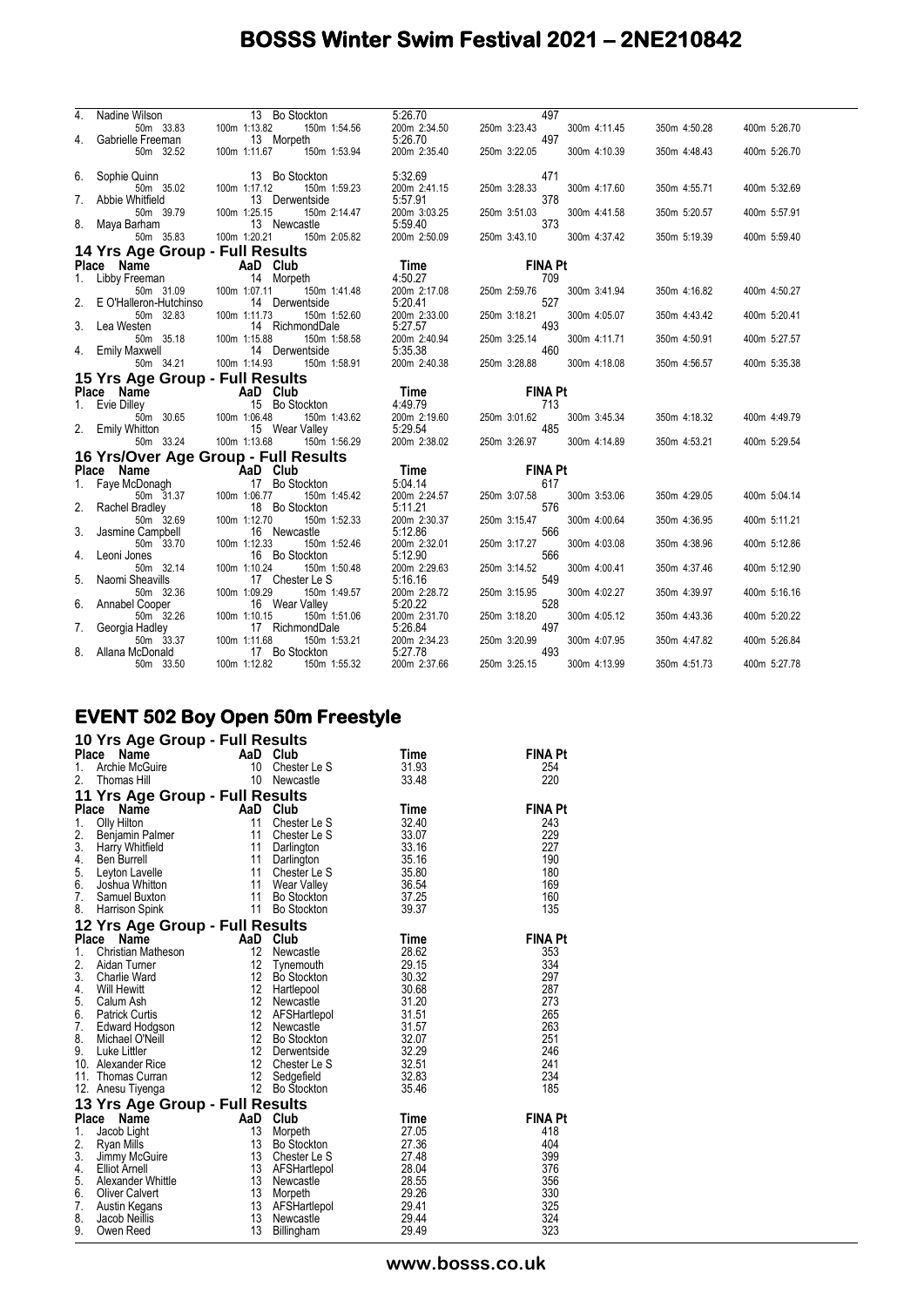|    |                                                                                                                                                                                                                                                          |          |                                                                                                                                                                                                                                                                |                | 320            |
|----|----------------------------------------------------------------------------------------------------------------------------------------------------------------------------------------------------------------------------------------------------------|----------|----------------------------------------------------------------------------------------------------------------------------------------------------------------------------------------------------------------------------------------------------------------|----------------|----------------|
|    |                                                                                                                                                                                                                                                          |          |                                                                                                                                                                                                                                                                |                | 318            |
|    |                                                                                                                                                                                                                                                          |          |                                                                                                                                                                                                                                                                |                | 300<br>289     |
|    |                                                                                                                                                                                                                                                          |          |                                                                                                                                                                                                                                                                |                | 287            |
|    |                                                                                                                                                                                                                                                          |          |                                                                                                                                                                                                                                                                |                | 282            |
|    |                                                                                                                                                                                                                                                          |          |                                                                                                                                                                                                                                                                |                | 258            |
|    |                                                                                                                                                                                                                                                          |          |                                                                                                                                                                                                                                                                |                | 250            |
|    |                                                                                                                                                                                                                                                          |          |                                                                                                                                                                                                                                                                |                | 235            |
|    |                                                                                                                                                                                                                                                          |          |                                                                                                                                                                                                                                                                |                | 232<br>222     |
|    |                                                                                                                                                                                                                                                          |          |                                                                                                                                                                                                                                                                |                | 219            |
|    |                                                                                                                                                                                                                                                          |          |                                                                                                                                                                                                                                                                |                | 219            |
|    | 10. Nicholas Land 13 Newcastle 29.58<br>11. Alexander Anderson 13 AFSHartlepol 29.65<br>12. James Hulme 13 Derventside 30.23<br>13 Hugo Douglas-Reeves 13 Darlington 30.61<br>14. Toby Ross 13 Darlington 30.67<br>15. Thomas Connell 13                 |          |                                                                                                                                                                                                                                                                |                |                |
|    | Stephen Castro 13 Bo Stockton DQ 27<br>14 Yrs Age Group - Full Results<br>Place Name AaD Club Time<br>2. Show 14 Bo Stockton 25.86<br>2. Finn Ripley 14 Bo Stockton 26.58<br>3. Zach Larsen 14 Ghester Le S 26.58<br>4. Samuel Antrobus 14               |          |                                                                                                                                                                                                                                                                |                |                |
|    |                                                                                                                                                                                                                                                          |          |                                                                                                                                                                                                                                                                |                | <b>FINA Pt</b> |
|    |                                                                                                                                                                                                                                                          |          |                                                                                                                                                                                                                                                                |                | 479            |
|    |                                                                                                                                                                                                                                                          |          |                                                                                                                                                                                                                                                                |                | 443            |
|    |                                                                                                                                                                                                                                                          |          |                                                                                                                                                                                                                                                                |                | 441            |
|    |                                                                                                                                                                                                                                                          |          |                                                                                                                                                                                                                                                                |                | 439<br>400     |
|    |                                                                                                                                                                                                                                                          |          |                                                                                                                                                                                                                                                                |                | 378            |
|    |                                                                                                                                                                                                                                                          |          |                                                                                                                                                                                                                                                                |                | 367            |
|    |                                                                                                                                                                                                                                                          |          |                                                                                                                                                                                                                                                                |                | 365            |
|    |                                                                                                                                                                                                                                                          |          |                                                                                                                                                                                                                                                                |                | 350            |
|    |                                                                                                                                                                                                                                                          |          |                                                                                                                                                                                                                                                                |                | 345            |
|    |                                                                                                                                                                                                                                                          |          |                                                                                                                                                                                                                                                                |                | 315            |
|    |                                                                                                                                                                                                                                                          |          |                                                                                                                                                                                                                                                                |                | 301            |
|    |                                                                                                                                                                                                                                                          |          |                                                                                                                                                                                                                                                                |                | 290<br>248     |
|    |                                                                                                                                                                                                                                                          |          |                                                                                                                                                                                                                                                                |                |                |
|    | 14. George Douglas<br>15 Yrs Age Group - Full Results<br>15 Yrs Age Group - Full Results<br>15 Yrs Age Group - Full Results<br>16. Time<br>16. The McGuire<br>16. Hardepool<br>16. Hardepool<br>16. Newcastle<br>25.58<br>25.63<br>25.63<br>25.63<br>25. |          |                                                                                                                                                                                                                                                                |                | <b>FINA Pt</b> |
|    |                                                                                                                                                                                                                                                          |          |                                                                                                                                                                                                                                                                |                | 508            |
|    |                                                                                                                                                                                                                                                          |          |                                                                                                                                                                                                                                                                |                | 492            |
|    |                                                                                                                                                                                                                                                          |          |                                                                                                                                                                                                                                                                |                | 481            |
|    |                                                                                                                                                                                                                                                          |          |                                                                                                                                                                                                                                                                |                | 481            |
|    |                                                                                                                                                                                                                                                          |          |                                                                                                                                                                                                                                                                |                | 429            |
|    |                                                                                                                                                                                                                                                          |          |                                                                                                                                                                                                                                                                |                | 412            |
|    |                                                                                                                                                                                                                                                          |          |                                                                                                                                                                                                                                                                |                | 410<br>406     |
|    |                                                                                                                                                                                                                                                          |          |                                                                                                                                                                                                                                                                |                | 380            |
|    |                                                                                                                                                                                                                                                          |          |                                                                                                                                                                                                                                                                |                | 375            |
|    |                                                                                                                                                                                                                                                          |          |                                                                                                                                                                                                                                                                |                | 370            |
|    |                                                                                                                                                                                                                                                          |          |                                                                                                                                                                                                                                                                |                | 365            |
|    |                                                                                                                                                                                                                                                          |          |                                                                                                                                                                                                                                                                |                | 359            |
|    |                                                                                                                                                                                                                                                          |          |                                                                                                                                                                                                                                                                |                | 357            |
|    |                                                                                                                                                                                                                                                          |          |                                                                                                                                                                                                                                                                |                | 346<br>299     |
|    |                                                                                                                                                                                                                                                          |          |                                                                                                                                                                                                                                                                |                |                |
|    |                                                                                                                                                                                                                                                          |          |                                                                                                                                                                                                                                                                |                | <b>FINA Pt</b> |
|    |                                                                                                                                                                                                                                                          |          |                                                                                                                                                                                                                                                                |                | 573            |
|    |                                                                                                                                                                                                                                                          |          |                                                                                                                                                                                                                                                                |                | 516            |
|    |                                                                                                                                                                                                                                                          |          |                                                                                                                                                                                                                                                                |                | 515            |
|    |                                                                                                                                                                                                                                                          |          |                                                                                                                                                                                                                                                                |                |                |
| 5. |                                                                                                                                                                                                                                                          |          |                                                                                                                                                                                                                                                                |                | 502            |
| 6. | Jack Ashurst                                                                                                                                                                                                                                             | 16       | <b>16 Yrs/Over Age Group - Full Results<br/> Place Name AaD Club Time<br/> 1. Adam Strickland 17 Derwentside 24.36<br/> 2. Matthew Rothwell 19 Newcastle 25.23<br/> 4. James Hayes 16 Tynemouth 25.46<br/> 5. Jack Ashurst 16 Tynemouth 25.51</b><br>Tynemouth | 25.51          | 499            |
|    | <b>Ben Gilchrist</b>                                                                                                                                                                                                                                     | 20       | RichmondDale                                                                                                                                                                                                                                                   | 25.56          | 496            |
| 7. | <b>Richard Butterworth</b>                                                                                                                                                                                                                               | 17       | Morpeth                                                                                                                                                                                                                                                        | 25.80          | 482            |
| 8. | Roan Cappleman                                                                                                                                                                                                                                           | 18<br>16 | RichmondDale                                                                                                                                                                                                                                                   | 25.84          | 480<br>471     |
| 9. | Morgan Swirles<br>10. Myles Harding                                                                                                                                                                                                                      | 16       | Derwentside<br>Tynemouth                                                                                                                                                                                                                                       | 26.00<br>26.05 | 469            |
|    | 11. Benjamin Rogers                                                                                                                                                                                                                                      | 16       | RichmondDale                                                                                                                                                                                                                                                   | 26.11          | 465            |
|    | 11. Max Butler                                                                                                                                                                                                                                           | 17       | Darlington                                                                                                                                                                                                                                                     | 26.11          | 465            |
|    | 13. Lewis Wong                                                                                                                                                                                                                                           | 16       | <b>Bolton Metro</b>                                                                                                                                                                                                                                            | 26.15          | 463            |
|    | 14. Isaac Ripley                                                                                                                                                                                                                                         | 17       | <b>Bo Stockton</b>                                                                                                                                                                                                                                             | 26.21          | 460            |
|    | 15. Joshua Robinson                                                                                                                                                                                                                                      | 16       | Derwentside                                                                                                                                                                                                                                                    | 26.24          | 458            |
|    | 16. Devin Creighton                                                                                                                                                                                                                                      | 16<br>16 | Chester Le S<br>Derwentside                                                                                                                                                                                                                                    | 26.26<br>26.28 | 457<br>456     |
|    | 17. Dean McAleer<br>18. Patrick Speight                                                                                                                                                                                                                  | 17       | Gates &Whick                                                                                                                                                                                                                                                   | 26.44          | 448            |
|    | 19. James McLeary                                                                                                                                                                                                                                        | 16       | Darlington                                                                                                                                                                                                                                                     | 26.51          | 445            |
|    | 20. Ben Swann                                                                                                                                                                                                                                            | 16       | Bo Stockton                                                                                                                                                                                                                                                    | 26.65          | 438            |
|    | 21. Daniel Morris                                                                                                                                                                                                                                        | 17       | Tynemouth                                                                                                                                                                                                                                                      | 26.99          | 421            |
|    | 22. Sam Milburn                                                                                                                                                                                                                                          | 17       | Billingham                                                                                                                                                                                                                                                     | 27.05          | 418            |
|    | 23. Ethan Blackett                                                                                                                                                                                                                                       | 16       | Newcastle                                                                                                                                                                                                                                                      | 27.15          | 414            |
|    | 24. Evan Reeves<br>25. Roman Vierecki                                                                                                                                                                                                                    | 16<br>16 | Darlington                                                                                                                                                                                                                                                     | 27.49<br>27.58 | 399<br>395     |
|    | 26. Michael Hewitt                                                                                                                                                                                                                                       | 16       | Tynemouth<br>AFSHartlepol                                                                                                                                                                                                                                      | 27.78          | 386            |
|    | 27. Noel Cooper<br>28. Aaron Wharton                                                                                                                                                                                                                     | 16<br>17 | Hartlepool<br>RichmondDale                                                                                                                                                                                                                                     | 27.84<br>28.94 | 384<br>342     |

#### **EVENT 503 Girl Open 50m Breaststroke**

| 09 Yrs Age Group - Full Results |              |       |                |
|---------------------------------|--------------|-------|----------------|
| Place Name                      | AaD Club     | Time  | <b>FINA Pt</b> |
| 1. Chloe Jobson                 | 9 South Tyne | 56.23 | 131            |
| 10 Yrs Age Group - Full Results |              |       |                |
| Place Name                      | AaD Club     | Time  | <b>FINA Pt</b> |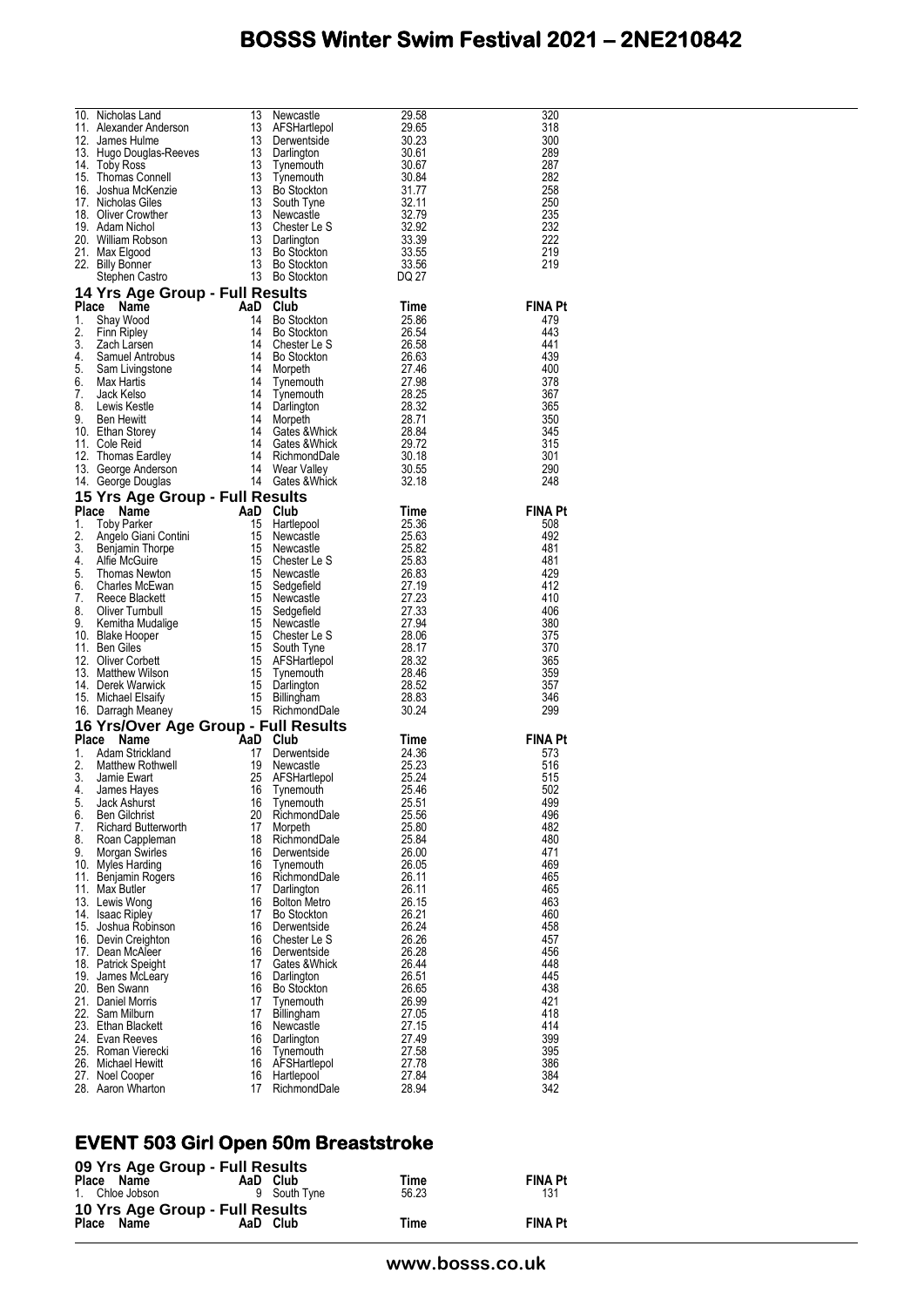| 1.       | Lucy Quinn                                                                                             | 10       | <b>Bo Stockton</b>              | 49.82          | 188            |
|----------|--------------------------------------------------------------------------------------------------------|----------|---------------------------------|----------------|----------------|
| 2.       | Shamiso Tiyenga                                                                                        | 10       | <b>Bo Stockton</b>              | 50.51          | 180            |
|          |                                                                                                        |          |                                 |                |                |
|          |                                                                                                        |          |                                 |                |                |
|          | 11 Yrs Age Group - Full Results                                                                        |          |                                 |                |                |
| Place    | Name<br>AaD Club                                                                                       |          |                                 | Time           | <b>FINA Pt</b> |
| 1.       | <b>:e</b><br>Emily Jackson<br>Kathryn Otterson<br><sup>Inci</sup> sica Ridley                          | 11       | Newcastle                       | 38.87          | 396            |
| 2.       |                                                                                                        | 11       | Tynemouth                       | 41.18          | 333            |
| 3.<br>4. | Ava Race                                                                                               | 11       | AFSHartlepol<br>11 Wear Valley  | 42.20<br>44.15 | 309<br>270     |
| 5.       | Jessica Whittle                                                                                        | 11       | Newcastle                       | 44.26          | 268            |
| 6.       | Sathini Mudalige                                                                                       | 11       | Newcastle                       | 45.55          | 246            |
|          | 7. Romilly Staines                                                                                     |          | 11 Wear Valley                  | 47.70          | 214            |
| 8.<br>9. | Amelia Kelsey<br>Chloe McCarthy                                                                        | 11       | Chester Le S<br>11 Chester Le S | 50.75<br>52.32 | 178<br>162     |
|          | 12 Yrs Age Group - Full Results                                                                        |          |                                 |                |                |
| Place    | Name                                                                                                   |          | AaD Club                        | Time           | <b>FINA Pt</b> |
| 1.       | Joey Lau                                                                                               | 12       | Gates &Whick                    | 40.80          | 343            |
| 2.       | Jessica Jobson                                                                                         | 12       | South Tyne                      | 42.09          | 312            |
| 3.       | Jessica<br>Kyrie-Alize Elman                                                                           | 12       | Newcastle                       | 42.90          | 295            |
| 4.<br>5. | Kirsty Warwick<br>Alyssa Mee                                                                           | 12<br>12 | Darlington<br>Newcastle         | 43.15<br>43.50 | 289<br>283     |
| 6.       | Ellie Robson                                                                                           | 12       | Derwentside                     | 45.61          | 245            |
| 7.       | Olivia Green                                                                                           | 12       | Bo Stockton                     | 46.09          | 237            |
| 8.       | Jessica Sowerby                                                                                        |          | 12 Chester Le S                 | 47.24          | 220            |
|          | 13 Yrs Age Group - Full Results                                                                        |          |                                 |                |                |
| Place    | Name                                                                                                   |          | AaD Club                        | Time           | <b>FINA Pt</b> |
| 1.       | Alex Dunn                                                                                              | 13       | Aireborough                     | 35.82          | 506            |
| 2.       | Niamh Savory<br>3. Isobel Munnoch                                                                      | 13<br>13 | Tynemouth<br>Tynemouth          | 36.67<br>37.89 | 472<br>428     |
| 4.       | Ava Alderson                                                                                           | 13       | Bo Stockton                     | 38.21          | 417            |
| 5.       | Seren Tallantyre                                                                                       | 13       | Newcastle                       | 38.36          | 412            |
|          | 6. Abbie Whitfield                                                                                     | 13       | Derwentside                     | 38.41          | 411            |
| 7.       | Emma Carter                                                                                            | 13       | Darlington                      | 38.82          | 398            |
| 8.       | Alice Ward<br>9. Viktoria Cooke                                                                        | 13<br>13 | Bo Stockton<br>AFSHartlepol     | 39.68<br>39.77 | 372<br>370     |
|          | 10. Holly Gillie                                                                                       | 13       | Morpeth                         | 40.26          | 356            |
|          | 11. Georgina Crowther                                                                                  | 13       | Newcastle                       | 40.34          | 354            |
|          | 12. Evie Hetherington                                                                                  | 13       | Newcastle                       | 40.54          | 349            |
|          | 13. Erin Ward                                                                                          | 13       | Gates & Whick                   | 40.59<br>41.56 | 348<br>324     |
|          | 14. Eryna Creighton<br>15. Anna Carr                                                                   | 13<br>13 | Chester Le S<br>Tynemouth       | 41.65          | 322            |
|          | 16. Isabella Carrick                                                                                   | 13       | South Tyne                      | 41.68          | 321            |
|          | Nuuerta Antonescu<br>18. Molly-Rosanna Young<br>19. Grace Brown<br>20. Megan Comrie<br>21. Erin Blight | 13       | Wear Valley                     | 41.93          | 316            |
|          |                                                                                                        | 13       | Tynemouth                       | 42.02          | 313            |
|          |                                                                                                        | 13<br>13 | Newcastle                       | 42.35<br>42.40 | 306<br>305     |
|          |                                                                                                        | 13       | Tynemouth<br>Newcastle          | 42.83          | 296            |
|          | 22. Maya Barham                                                                                        | 13       | Newcastle                       | 42.89          | 295            |
|          | 23. Darcey Draper                                                                                      | 13       | <b>Bo Stockton</b>              | 42.94          | 294            |
|          | 24. Natalia Langan                                                                                     | 13       | Gates &Whick                    | 43.26          | 287            |
|          | 24. Ivalana Langun<br>25. Annemarie Kelley<br>26. Charlotte Lee                                        | 13<br>13 | Wear Valley<br>Sedgefield       | 43.29<br>43.48 | 287<br>283     |
|          | Rosie Campbell                                                                                         |          | 13 Newcastle                    | DQ 28          |                |
|          | 14 Yrs Age Group - Full Results                                                                        |          |                                 |                |                |
|          | Place Name                                                                                             |          | AaD Club                        | Time           | <b>FINA Pt</b> |
| 1.       | Niamh Kay                                                                                              | 14       | Darlington                      | 35.81          | 507            |
| 2.       | E O'Halleron-Hutchinso                                                                                 | 14       | Derwentside                     | 37.54          | 440            |
| 3.<br>4. | Myla Pike                                                                                              | 14<br>14 | Newcastle<br>Darlington         | 37.61<br>37.99 | 437<br>424     |
|          | <b>Emily Burrell</b><br>5. Lea Westen                                                                  | 14       | RichmondDale                    | 38.02          | 423            |
| 6.       | Rosie Smith                                                                                            |          | 14 Tynemouth                    | 38.10          | 421            |
| 7.       | Casey Campbell                                                                                         |          | 14 Bo Stockton                  | 38.59          | 405            |
|          | 8. Natasha Rice<br>9. Molly Gould                                                                      | 14       | 14 Chester Le S                 | 38.86<br>39.63 | 396<br>374     |
|          | 10. Chloe Pritchard                                                                                    |          | South Tyne<br>14 Chester Le S   | 40.67          | 346            |
|          | 11. Aimee Latham                                                                                       |          | 14 Chester Le S                 | 40.70          | 345            |
|          | 12. Zara Hogg                                                                                          |          | 14 Billingham                   | 40.82          | 342            |
|          | 13. Becky Watson                                                                                       | 14       | Bo Stockton                     | 40.94          | 339            |
|          | 14. Zoe Scott<br>15. Maisie Mack                                                                       | 14       | Newcastle<br>14 Billingham      | 41.49<br>41.56 | 326<br>324     |
|          | 16. Katie Adams                                                                                        | 14       | Tynemouth                       | 41.60          | 323            |
|          | 17. Faith Omoregbe                                                                                     |          | 14 Chester Le S                 | 42.04          | 313            |
|          | 15 Yrs Age Group - Full Results                                                                        |          |                                 |                |                |
|          | Place Name                                                                                             |          | AaD Club                        | Time           | <b>FINA Pt</b> |
| 1.       | Jessica Milburn                                                                                        | 15       | Gates & Whick                   | 36.35          | 485            |
| 2.       | Erin Russell                                                                                           | 15       | Derwentside                     | 37.46          | 443            |
|          | 3. Alexa Ball<br>4. Hannah Sharpe                                                                      |          | 15 Newcastle<br>15 Newcastle    | 37.48<br>39.96 | 442<br>365     |
|          | 5. Lily Douglas                                                                                        |          | 15 Gates & Whick                | 41.78          | 319            |
|          | 6. Francesca Fairless                                                                                  |          | 15 Derwentside                  | 42.35          | 306            |
|          | M Bidzimou Butler                                                                                      |          | 15 Derwentside                  | DQ 28          |                |
|          | 16 Yrs/Over Age Group - Full Results                                                                   |          |                                 |                |                |
|          | Place Name                                                                                             |          | AaD Club                        | Time           | <b>FINA Pt</b> |
| 1.<br>2. | Jenna Dougal<br>Katie Stobbs                                                                           | 16<br>16 | Derwentside                     | 34.78<br>35.17 | 553<br>535     |
| 3.       | Jessica Maughan                                                                                        | 16       | Tynemouth<br>Wear Valley        | 36.65          | 473            |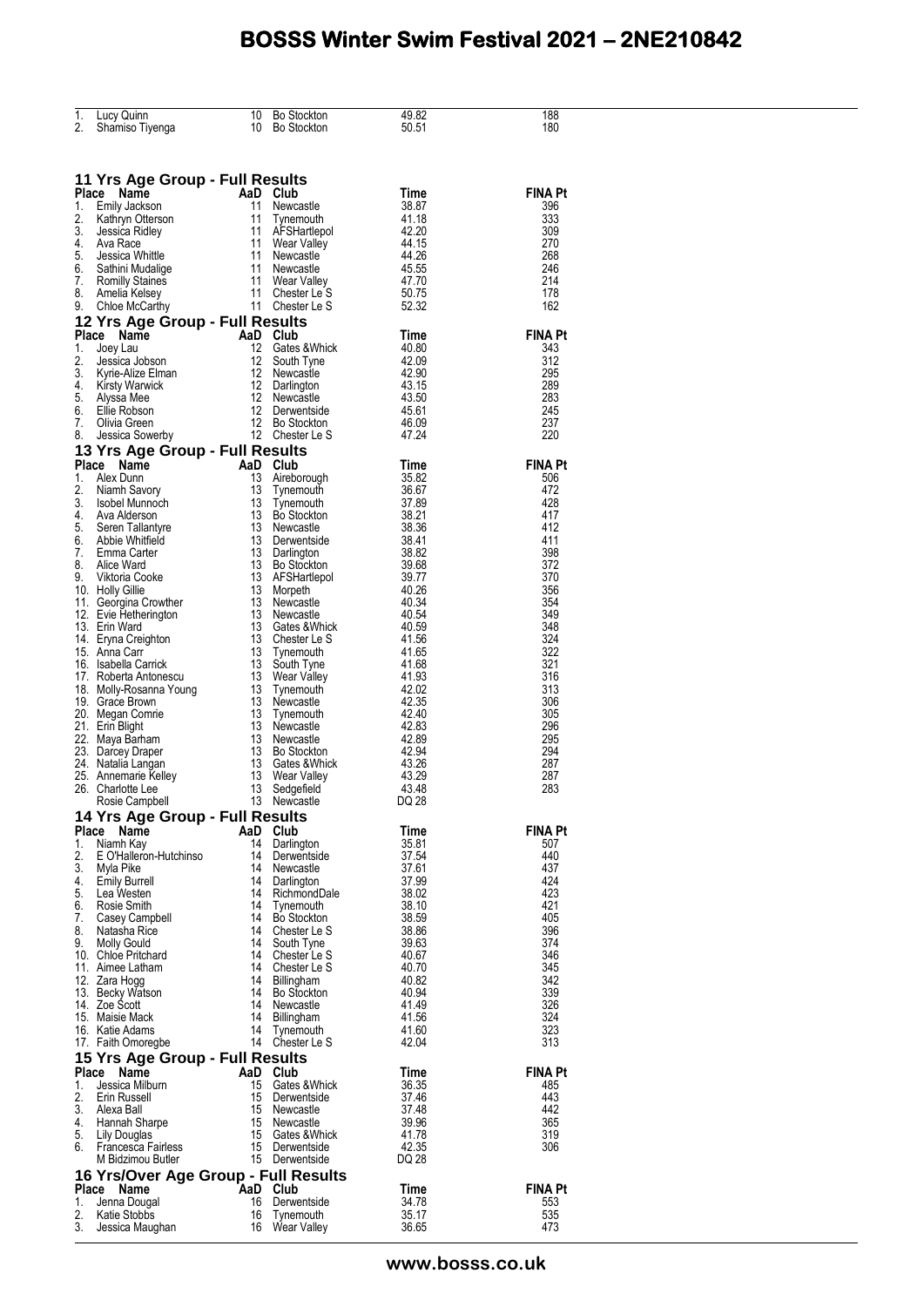#### **EVENT 504 Boy Open 200m Backstroke**

| 12 Yrs Age Group - Full Results           |          |                    |         |                |       |         |         |
|-------------------------------------------|----------|--------------------|---------|----------------|-------|---------|---------|
| <b>Place</b><br>Name                      | AaD      | Club               | Time    | <b>FINA Pt</b> | 50    | 100     | 150     |
| 1.<br>Filip Wilczynski                    | 12       | Sedgefield         | 2:30.13 | 348            | 34.83 | 1:13.80 | 1:53.28 |
| 2.<br>Jacob Bensley                       | 12       | Morpeth            | 2:31.21 | 340            | 35.97 | 1:14.46 | 1:53.56 |
| 3.<br>Liam Elliott                        | 12       | Newcastle          | 2:32.78 | 330            | 35.44 | 1:14.92 | 1:54.97 |
| 4.<br>Charlie Ward                        | 12       | <b>Bo Stockton</b> | 2:35.34 | 314            | 35.78 | 1:15.38 | 1:55.86 |
| 5.<br>Aidan Turner                        | 12       | Tynemouth          | 2:37.15 | 303            | 37.45 | 1:17.13 | 1:57.47 |
| 6.<br>Michael O'Neill                     | 12       | <b>Bo Stockton</b> | 2:40.28 | 286            | 37.46 | 1:18.37 | 1:59.62 |
| 7.<br>Owen Brown                          | 12       | Newcastle          | 2:40.54 | 284            | 37.88 | 1:18.44 | 2:00.10 |
| 8.<br>Luke Littler                        | 12       | Derwentside        | 2:42.02 | 277            | 39.52 | 1:21.30 | 2:02.89 |
| Conan Swinney                             |          | 12 Gates & Whick   | DQ 29   |                |       |         |         |
| 13 Yrs Age Group - Full Results           |          |                    |         |                |       |         |         |
| Place<br>Name                             | AaD      | Club               | Time    | <b>FINA Pt</b> | 50    | 100     | 150     |
| 1.<br>Nicholas Land                       | 13       | Newcastle          | 2:30.45 | 346            | 34.05 | 1:12.20 | 1:51.82 |
| 2.<br>Stephen Castro                      | 13       | <b>Bo Stockton</b> | 2:34.12 | 321            | 35.79 | 1:14.89 | 1:55.68 |
| 3.<br><b>Thomas Connell</b>               | 13       | Tynemouth          | 2:38.91 | 293            | 37.16 | 1:18.11 | 1:32.80 |
| 4.<br>Jai Diddee                          | 13       | Tynemouth          | 2:39.58 | 290            | 37.23 | 1:17.73 | 1:58.97 |
| 5.<br>Jacob Neillis                       |          | 13 Newcastle       | 2:43.55 | 269            | 38.97 | 1:20.82 | 2:03.26 |
|                                           |          |                    |         |                |       |         |         |
| 14 Yrs Age Group - Full Results           |          |                    |         |                |       |         |         |
| <b>Place</b><br>Name                      | AaD      | Club               | Time    | <b>FINA Pt</b> | 50    | 100     | 150     |
| 1.<br>Shay Wood                           | 14       | <b>Bo Stockton</b> | 2:14.76 | 481            | 31.85 | 1:06.03 | 1:40.60 |
| 2.<br>Kieran Turnbull                     | 14       | Derwentside        | 2:16.29 | 465            | 31.67 | 1:05.57 | 1:41.17 |
| 3.<br>Isaac Buchan                        | 14       | <b>Bo Stockton</b> | 2:16.42 | 464            | 32.56 | 1:06.89 | 1:41.88 |
| 4.<br>Max Hartis                          | 14       | Tynemouth          | 2:23.02 | 402            | 34.17 | 1:10.74 | 1:47.42 |
| 5.<br>Joseph Edgar                        | 14       | Derwentside        | 2:26.76 | 372            | 33.16 | 1:10.24 | 1:49.17 |
| 6.<br>Jack Kelso                          | 14       | Tynemouth          | 2:27.03 | 370            | 34.05 | 1:11.25 | 1:49.45 |
| 7.<br>George Turner                       | 14       | Tynemouth          | 2:29.10 | 355            | 35.37 | 1:13.77 | 1:51.45 |
| 8.<br><b>Charlie Wallace</b>              | 14       | RichmondDale       | 2:30.23 | 347            | 35.22 | 1:13.84 | 1:52.51 |
| 9.<br>George Douglas                      | 14       | Gates & Whick      | 2:43.00 | 272            | 38.06 | 1:19.00 | 2:01.66 |
| 15 Yrs Age Group - Full Results           |          |                    |         |                |       |         |         |
| <b>Place</b><br>Name                      | AaD      | Club               | Time    | <b>FINA Pt</b> | 50    | 100     | 150     |
| Reece Blackett<br>1.                      | 15       | Newcastle          | 2:17.05 | 457            | 31.92 | 1:06.79 | 1:42.13 |
| 2.<br>Adam Marshall                       | 15       | Newcastle          | 2:17.35 | 454            | 31.55 | 1:06.52 | 1:42.27 |
| 3.<br><b>Blake Hooper</b>                 | 15       | Chester Le S       | 2:21.11 | 419            | 32.35 | 1:07.42 | 1:44.13 |
| 4.<br>Thomas Newton                       |          | 15 Newcastle       | 2:24.45 | 391            | 32.77 | 1:09.15 | 1:48.08 |
| 16 Yrs/Over Age Group - Full Results      |          |                    |         |                |       |         |         |
| <b>Place</b><br>Name                      | AaD      | Club               | Time    | <b>FINA Pt</b> | 50    | 100     | 150     |
| 1.<br>Oliver O'Halleron                   | 21       | Derwentside        | 2:03.71 | 622            | 29.75 | 1:01.60 | 1:32.35 |
| 2.<br><b>William Ellis</b>                | 18       | <b>Bo Stockton</b> | 2:06.81 | 577            | 29.76 | 1:01.99 | 1:34.25 |
| 3.<br>Joseph Martin                       | 21       | Newcastle          | 2:07.33 | 570            | 30.04 | 1:02.16 | 1:34.84 |
| 4.<br>Ryan Zhao                           | 17       | Newcastle          | 2:09.99 | 536            | 29.33 | 1:02.16 | 1:36.38 |
| 5.<br>Jacob Elwell                        | 17       | <b>Bo Stockton</b> | 2:10.11 | 535            | 30.46 | 1:03.41 | 1:37.05 |
| 6.<br>Jay Manners                         | 22       | Derwentside        | 2:15.17 | 477            | 31.92 | 1:06.11 | 1:40.80 |
| 7.<br><b>Byron Peel</b>                   | 16       | <b>Bo Stockton</b> | 2:16.36 | 464            | 32.11 | 1:06.87 | 1:42.02 |
| 8.<br>Ethan Blackett                      | 16       | Newcastle          | 2:23.22 | 401            | 33.87 | 1:10.06 | 1:47.27 |
| 9.<br><b>Ben Swann</b>                    | 16       | <b>Bo Stockton</b> | 2:24.34 | 391            | 33.51 | 1:09.79 | 1:47.43 |
|                                           |          |                    |         |                |       |         |         |
| <b>EVENT 505 Girl Open 200m Butterfly</b> |          |                    |         |                |       |         |         |
|                                           |          |                    |         |                |       |         |         |
| 11 Yrs Age Group - Full Results           |          |                    |         |                |       |         |         |
| <b>Place</b><br>Name                      | AaD Club |                    | Time    | <b>FINA Pt</b> | 50    | 100     | 150     |
| 1.<br>Freya Beach                         | 11       | Tynemouth          | 3:03.29 | 277            | 39.01 | 1:28.66 | 2:17.29 |
| Alice Forrest                             |          | 11 Derwentside     | DQ 29   |                |       |         |         |
| 12 Yrs Age Group - Full Results           |          |                    |         |                |       |         |         |
| Place Name                                | AaD Club |                    | Time    | <b>FINA Pt</b> | 50    | 100     | 150     |
| 1.                                        |          | 12 Bo Stockton     | 3:04.62 | 271            | 37.88 | 1:24.70 | 2:16.25 |
| Arthiga Rajeev                            |          |                    |         |                |       |         |         |
| 13 Yrs Age Group - Full Results           |          |                    |         |                |       |         |         |
| Place Name                                | AaD Club |                    | Time    | <b>FINA Pt</b> | 50    | 100     | 150     |
| 1.<br>Isabel Fox                          | 13       | Gates &Whick       | 2:33.87 | 469            | 34.22 | 1:13.48 | 1:53.72 |
| 2.<br>Seren Tallantyre                    | 13       | Newcastle          | 2:38.17 | 432            | 33.86 | 1:14.01 | 1:56.29 |
| 3.<br>Nadine Wilson                       | 13       | Bo Stockton        | 2:43.87 | 388            | 35.64 | 1:16.78 | 2:01.84 |
| 4. Alice Ward                             |          | 13 Bo Stockton     | 2:45.68 | 376            | 36.95 | 1:20.07 | 2:03.50 |
| Alisha Hodgson                            |          | 13 Gates & Whick   | DQ 29   |                |       |         |         |
| 14 Yrs Age Group - Full Results           |          |                    |         |                |       |         |         |
| Place Name                                | AaD Club |                    | Time    | <b>FINA Pt</b> | 50    | 100     | 150     |
| Libby Freeman<br>1.                       | 14       | Morpeth            | 2:18.84 | 639            | 31.16 | 1:05.90 | 1:42.16 |
| 2.<br>Ellie Peacock                       | 14       | RichmondDale       | 2:36.61 | 445            | 34.12 | 1:13.64 | 1:55.68 |
| 3.<br>Eve Foster                          | 14       | Derwentside        | 2:39.98 | 417            | 33.56 | 1:12.89 | 1:55.03 |
| 4.<br>Ruby Diment                         | 14       | Darlington         | 2:43.85 | 389            | 34.33 | 1:14.34 | 1:58.65 |
| 5.<br>Jessica Robinson                    | 14       | South Tyne         | 2:53.03 | 330            | 36.30 | 1:21.57 | 2:06.29 |
| 6.<br>Casey Campbell                      |          | 14 Bo Stockton     | 2:53.84 | 325            | 36.78 | 1:20.21 | 2:06.76 |
| 15 Yrs Age Group - Full Results           |          |                    |         |                |       |         |         |
| Place Name                                | AaD Club |                    | Time    | <b>FINA Pt</b> | 50    | 100     | 150     |
| 1.<br>Naomi Parker                        |          | 15 Morpeth         | 2:30.94 | 497            | 31.82 | 1:08.90 | 1:48.90 |
| 2.<br>Chloe Ward                          |          | 15 Bo Stockton     | 2:38.01 | 433            | 32.79 | 1:12.49 | 1:54.29 |
| 16 Yrs/Over Age Group - Full Results      |          |                    |         |                |       |         |         |
| Place Name                                | AaD Club |                    | Time    | <b>FINA Pt</b> | 50    | 100     | 150     |

**www.bosss.co.uk**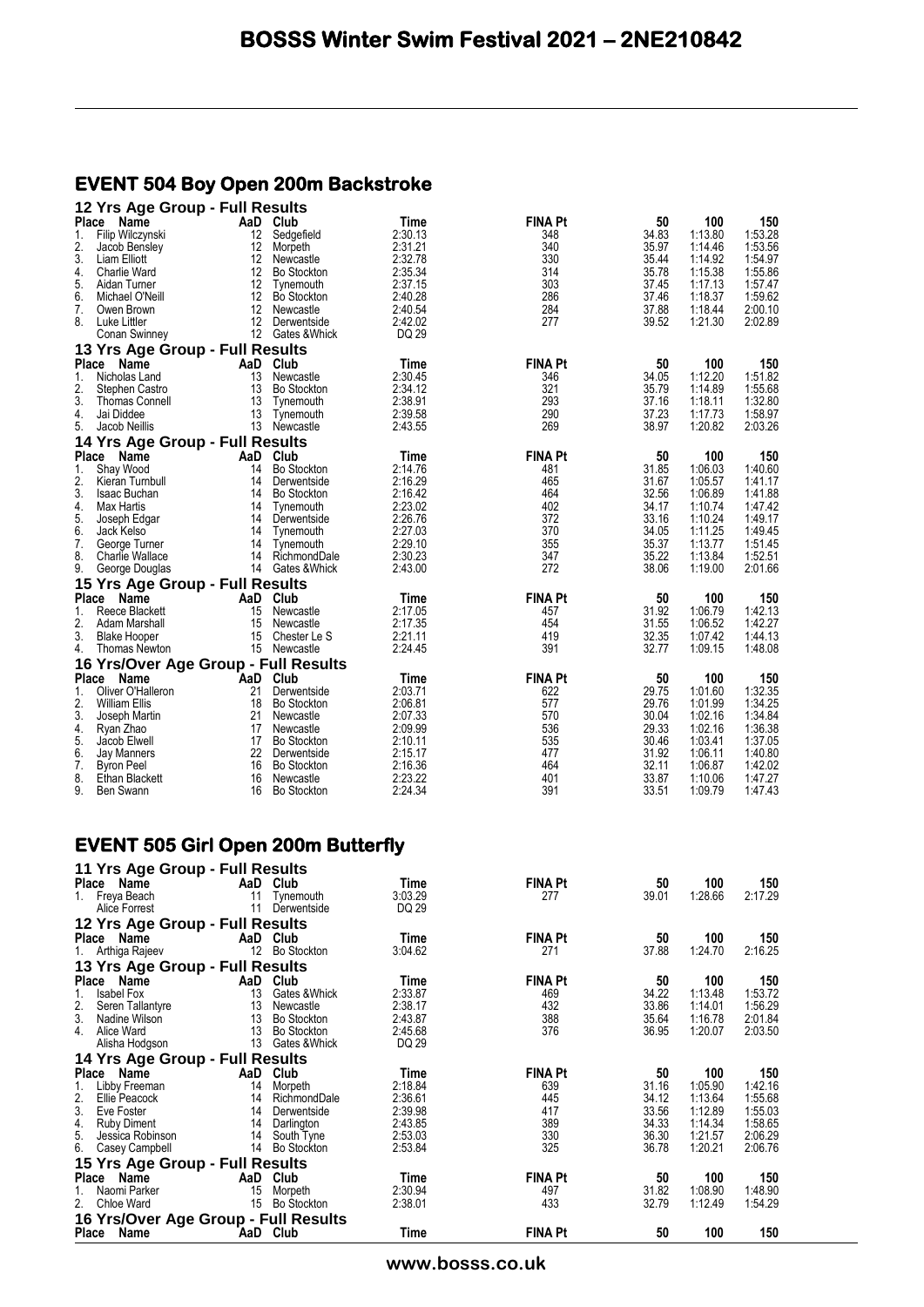| $\overline{1}$ . | Melody Jones                             | 18 | <b>Bo Stockton</b> | 2:21.69 | 601            | 31.84 | 1:07.38 | 1:44.09 |
|------------------|------------------------------------------|----|--------------------|---------|----------------|-------|---------|---------|
| 2.               | Faye McDonagh                            |    | 17 Bo Stockton     | 2:22.53 | 590            | 31.77 | 1:07.02 | 1:45.54 |
| 3.               | Leone Young                              |    | 17 Billingham      | 2:24.83 | 563            | 32.73 | 1:09.89 | 1:47.45 |
|                  |                                          |    |                    |         |                |       |         |         |
| 4.               | Rosie Smith                              |    | 17 Morpeth         | 2:27.93 | 528            | 32.93 | 1:10.09 | 1:48.44 |
| 5.               | Naomi Sheavills                          |    | 17 Chester Le S    | 2:28.60 | 521            | 32.91 | 1:10.14 | 1:49.20 |
| 6.               | Alex McGill                              |    | 17 Gates & Whick   | 2:35.18 | 457            | 32.58 | 1:10.77 | 1:52.17 |
| 7.               | Georgia Hadley                           |    | 17 RichmondDale    | 2:37.50 | 437            | 34.61 | 1:14.81 | 1:56.96 |
| 8.               | Leoni Jones                              |    | 16 Bo Stockton     | 2:37.76 | 435            | 33.14 | 1:13.04 | 1:55.68 |
|                  |                                          |    |                    |         |                |       |         |         |
|                  |                                          |    |                    |         |                |       |         |         |
|                  | <b>EVENT 506 Boy Open 100m Butterfly</b> |    |                    |         |                |       |         |         |
|                  |                                          |    |                    |         |                |       |         |         |
|                  | 10 Yrs Age Group - Full Results          |    |                    |         |                |       |         |         |
|                  | Place Name                               |    | AaD Club           | Time    | <b>FINA Pt</b> | 50    |         |         |
|                  | 1. Archie McGuire                        |    | 10 Chester Le S    | 1:19.54 | 220            | 38.49 |         |         |
|                  |                                          |    |                    |         |                |       |         |         |
|                  | 11 Yrs Age Group - Full Results          |    |                    |         |                |       |         |         |
|                  | Place Name                               |    | AaD Club           | Time    | <b>FINA Pt</b> | 50    |         |         |
|                  | 1. Harry Whitfield                       |    | 11 Darlington      | 1:26.20 | 173            | 39.76 |         |         |
|                  | 12 Yrs Age Group - Full Results          |    |                    |         |                |       |         |         |
|                  |                                          |    |                    |         |                |       |         |         |
|                  | Place Name                               |    | AaD Club           | Time    | <b>FINA Pt</b> | 50    |         |         |
| 1.               | Christian Matheson                       |    | 12 Newcastle       | 1:10.88 | 312            | 33.18 |         |         |
| 2.               | Filip Wilczynski                         |    | 12 Sedgefield      | 1:11.93 | 298            | 33.69 |         |         |
| 3.               | Jacob Bensley                            |    | 12 Morpeth         | 1:13.63 | 278            | 33.89 |         |         |
| 4.               | Conan Swinney                            |    | 12 Gates & Whick   | 1:14.47 | 269            | 35.17 |         |         |
| 5.               | Owen Brown                               |    | 12 Newcastle       | 1:17.30 | 240            | 35.80 |         |         |
| 6.               |                                          |    | 12 Newcastle       | 1:21.71 | 203            | 37.87 |         |         |
|                  | Edward Hodgson                           |    |                    |         |                |       |         |         |
|                  | Calum Ash                                |    | 12 Newcastle       | DQ 30   |                |       |         |         |
|                  | 13 Yrs Age Group - Full Results          |    |                    |         |                |       |         |         |
|                  | Place Name                               |    | AaD Club           | Time    | <b>FINA Pt</b> | 50    |         |         |
| 1.               | Jamie Beach                              |    | 13 Tynemouth       | 1:04.25 | 419            | 29.95 |         |         |
|                  |                                          |    |                    |         |                | 30.36 |         |         |
| 2.               | Ryan Mills                               |    | 13 Bo Stockton     | 1:05.76 | 390            |       |         |         |
| 3.               | Stephen Castro                           |    | 13 Bo Stockton     | 1:06.31 | 381            | 31.05 |         |         |
| 4.               | Jacob Light                              | 13 | Morpeth            | 1:06.60 | 376            | 30.74 |         |         |
| 5.               | Jimmy McGuire                            |    | 13 Chester Le S    | 1:11.37 | 305            | 32.03 |         |         |
| 6.               | Oliver Calvert                           |    | 13 Morpeth         | 1:14.00 | 274            | 34.57 |         |         |
| 7.               | Joshua McKenzie                          |    | 13 Bo Stockton     | 1:20.42 | 213            | 37.92 |         |         |
|                  | 14 Yrs Age Group - Full Results          |    |                    |         |                |       |         |         |
|                  | Place Name                               |    | AaD Club           | Time    | <b>FINA Pt</b> | 50    |         |         |
|                  |                                          |    |                    |         |                |       |         |         |
| 1.               | Kieran Turnbull                          |    | 14 Derwentside     | 1:02.02 | 465            | 28.95 |         |         |
| 2.               | Isaac Buchan                             |    | 14 Bo Stockton     | 1:02.15 | 462            | 30.03 |         |         |
| 3.               | Luke Gaughan                             |    | 14 Billingham      | 1:05.55 | 394            | 30.47 |         |         |
| 4.               | Finn Ripley                              |    | 14 Bo Stockton     | 1:06.77 | 373            | 30.44 |         |         |
| 5.               | <b>Ben Hewitt</b>                        |    | 14 Morpeth         | 1:08.23 | 349            | 31.66 |         |         |
| 6.               | Joseph Edgar                             | 14 | Derwentside        | 1:08.77 | 341            | 32.17 |         |         |
| 7.               | Lewis Kestle                             |    | 14 Darlington      | 1:11.03 | 310            | 32.22 |         |         |
| 8.               | Samuel Antrobus                          |    | 14 Bo Stockton     | 1:12.43 | 292            | 32.61 |         |         |
| 9.               | Cole Reid                                |    | 14 Gates & Whick   | 1:18.73 | 227            | 37.03 |         |         |
|                  |                                          |    |                    |         |                |       |         |         |
|                  | 15 Yrs Age Group - Full Results          |    |                    |         |                |       |         |         |
|                  | Place Name                               |    | AaD Club           | Time    | <b>FINA Pt</b> | 50    |         |         |
| 1.               | <b>Toby Parker</b>                       |    | 15 Hartlepool      | 1:00.51 | 501            | 28.12 |         |         |
| 2.               | Angelo Giani Contini                     |    | 15 Newcastle       | 1:02.11 | 463            | 28.23 |         |         |
| 3.               | Adam Marshall                            |    | 15 Newcastle       | 1:02.98 | 444            | 29.46 |         |         |
| 4.               | Alfie McGuire                            | 15 | Chester Le S       | 1:03.91 | 425            | 30.42 |         |         |
| 5.               | Benjamin Thorpe                          | 15 | Newcastle          | 1:06.04 | 385            | 30.78 |         |         |
| 6.               | Kemitha Mudalige                         | 15 | Newcastle          | 1:06.53 | 377            | 30.82 |         |         |
| 7.               | <b>Blake Hooper</b>                      | 15 | Chester Le S       | 1:09.16 | 335            | 32.75 |         |         |
| 8.               | Darragh Meaney                           |    | 15 RichmondDale    | 1:13.51 | 279            | 33.89 |         |         |
|                  | 16 Yrs/Over Age Group - Full Results     |    |                    |         |                |       |         |         |
|                  |                                          |    |                    |         | <b>FINA Pt</b> |       |         |         |
|                  | Place Name                               |    | AaD Club           | Time    |                | 50    |         |         |
| 1.               | <b>William McIntyre</b>                  | 23 | AJ Newcastle       | 57.47   | 585            | 27.35 |         |         |
| 2.               | Jay Manners                              | 22 | Derwentside        | 58.45   | 556            | 27.51 |         |         |
| 3.               | Adam Strickland                          | 17 | Derwentside        | 58.93   | 543            | 27.91 |         |         |
| 4.               | Arthur Llewellyn                         | 17 | <b>Bo Stockton</b> | 59.04   | 540            | 27.33 |         |         |
| 5.               | Jack Ashurst                             | 16 | Tynemouth          | 59.34   | 531            | 28.22 |         |         |
| 6.               | <b>Richard Butterworth</b>               | 17 | Morpeth            | 59.92   | 516            | 28.01 |         |         |
| 7.               | Jacob Elwell                             | 17 | <b>Bo Stockton</b> | 59.99   | 514            | 28.50 |         |         |
| 8.               | <b>Ben Gilchrist</b>                     | 20 | RichmondDale       | 1:00.31 | 506            | 28.22 |         |         |
| 9.               | Max Upton                                | 17 | Billingham         | 1:00.66 | 497            | 28.11 |         |         |
|                  | 10. Patrick Speight                      | 17 | Gates & Whick      | 1:02.37 | 458            | 29.27 |         |         |
|                  | Joshua Robinson                          | 16 |                    |         | 452            | 29.63 |         |         |
| 11.              |                                          |    | Derwentside        | 1:02.61 |                |       |         |         |
|                  | 12. Devin Creighton                      | 16 | Chester Le S       | 1:03.84 | 427            | 29.75 |         |         |
|                  | 13. Sam Milburn                          | 17 | Billingham         | 1:03.87 | 426            | 30.03 |         |         |
|                  | 14. Roman Vierecki                       | 16 | Tynemouth          | 1:04.16 | 420            | 29.80 |         |         |
|                  | 15. Max Butler                           | 17 | Darlington         | 1:04.23 | 419            | 29.48 |         |         |
|                  | 16. Roan Cappleman                       | 18 | RichmondDale       | 1:05.85 | 389            | 29.94 |         |         |
| 17.              | <b>Isaac Ripley</b>                      | 17 | <b>Bo Stockton</b> | 1:06.50 | 377            | 30.69 |         |         |
|                  | 18. Benjamin Rogers                      | 16 | RichmondDale       | 1:06.85 | 372            | 30.60 |         |         |
|                  | 19. Aaron Wharton                        | 17 | RichmondDale       | 1:07.93 | 354            | 32.22 |         |         |
|                  | 20. Evan Reeves                          | 16 | Darlington         | 1:09.12 | 336            | 31.39 |         |         |
|                  | 21. Michael Hewitt                       | 16 | AFSHartlepol       | 1:12.51 | 291            | 32.50 |         |         |
|                  | James Hayes                              | 16 | Tynemouth          | DQ 30   |                |       |         |         |
|                  |                                          |    |                    |         |                |       |         |         |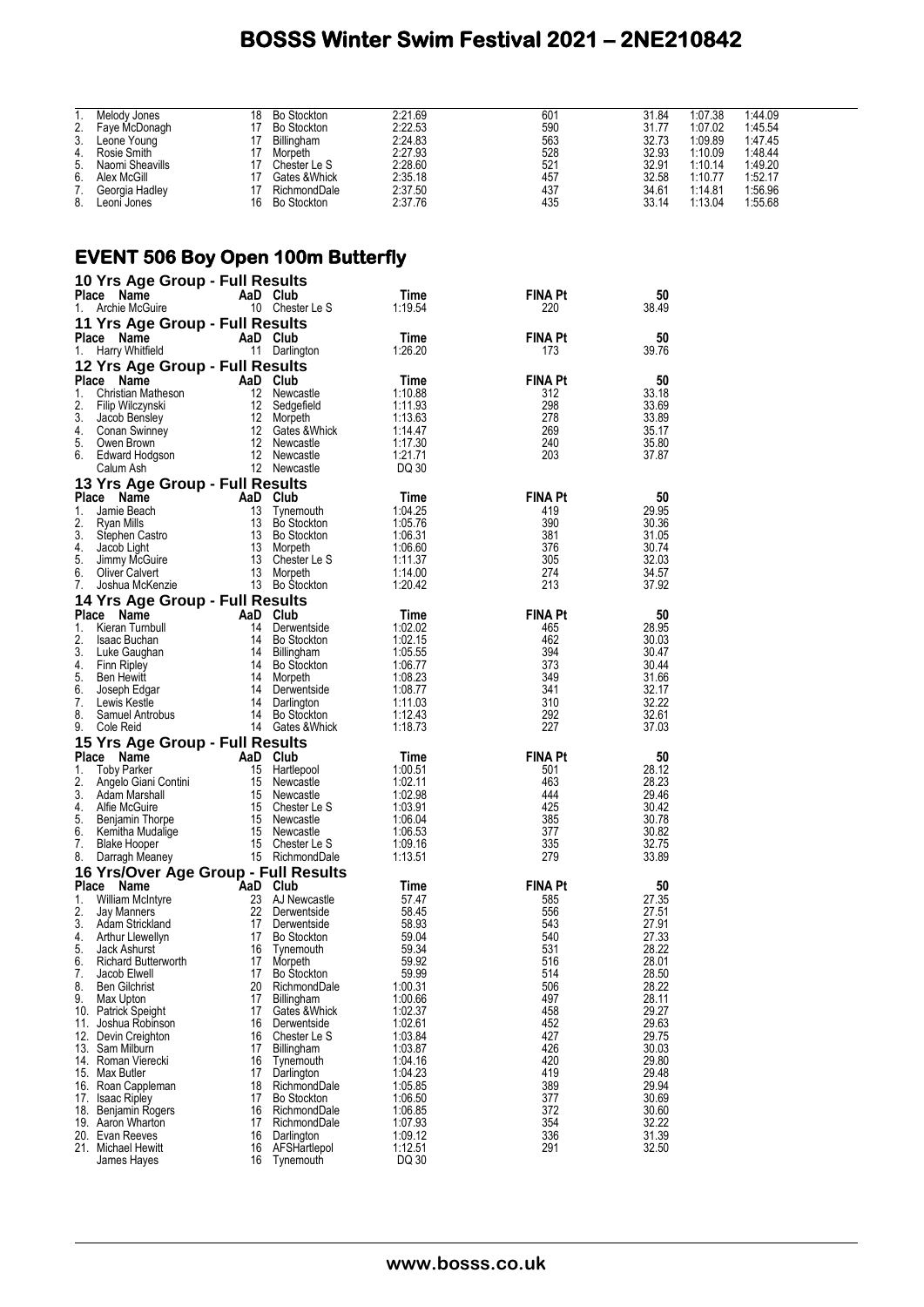## **EVENT 507 Girl Open 100m Freestyle**

|              | 10 Yrs Age Group - Full Results                |                   |                                      |                    |                       |                |
|--------------|------------------------------------------------|-------------------|--------------------------------------|--------------------|-----------------------|----------------|
| Place<br>1.  | Name<br>Chloe Brotherton                       | AaD Club<br>10    | South Tyne                           | Time<br>1:10.04    | <b>FINA Pt</b><br>369 | 50<br>33.88    |
| 2.           | Lucy Quinn                                     |                   | 10 Bo Stockton                       | 1:20.04            | 247                   | 38.06          |
|              | 11 Yrs Age Group - Full Results                |                   |                                      |                    |                       |                |
| Place<br>1.  | Name<br>Kathryn Otterson                       | AaD Club<br>11    | Tynemouth                            | Time<br>1:08.01    | <b>FINA Pt</b><br>403 | 50<br>33.16    |
| 2.           | Jessica Ridley                                 | 11                | AFSHartlepol                         | 1:10.62            | 360                   | 34.23          |
| 3.           | Emily Jackson                                  | 11                | Newcastle                            | 1:12.09            | 338                   | 34.47          |
| 4.<br>5.     | <b>Romilly Staines</b><br>Jessica Whittle      | 11<br>11          | Wear Valley<br>Newcastle             | 1:13.57<br>1:14.18 | 318<br>310            | 34.84<br>36.02 |
| 6.           | Maeve Taggart                                  | 11                | South Tyne                           | 1:14.96            | 301                   | 35.38          |
| 7.           | Chloe McCarthy                                 | 11                | Chester Le S                         | 1:19.07            | 256                   | 38.04          |
| 8.           | Faye Watson                                    |                   | 11 Chester Le S                      | 1:20.05            | 247                   | 37.41          |
| <b>Place</b> | 12 Yrs Age Group - Full Results<br>Name        | AaD Club          |                                      | Time               | <b>FINA Pt</b>        | 50             |
| 1.           | Diana Morosan                                  | 12                | Newcastle                            | 1:03.27            | 500                   | 30.59          |
| 2.           | Elizabeth Land                                 | 12                | Newcastle                            | 1:06.61            | 429                   | 32.13          |
| 3.<br>4.     | Evelyn Hallissey<br>Jessica Jobson             | 12<br>12          | Newcastle<br>South Tyne              | 1:07.15<br>1:08.05 | 419<br>402            | 32.50<br>32.90 |
| 5.           | Zahra Turnbull                                 | 12                | Chester Le S                         | 1:10.21            | 366                   | 33.10          |
| 6.           | Heidi Carr                                     | $12 \overline{ }$ | Gates & Whick                        | 1:11.19            | 351                   | 33.82          |
| 7.<br>8.     | Joey Lau<br>Ella Smith                         | 12<br>12          | Gates & Whick<br><b>Bo Stockton</b>  | 1:12.34<br>1:12.36 | 335<br>334            | 34.58<br>34.94 |
| 9.           | Isobel Omoregbe                                | 12                | Chester Le S                         | 1:13.20            | 323                   | 35.18          |
|              | 10. Kyrie-Alize Elman                          |                   | 12 Newcastle                         | 1:14.71            | 304                   | 35.31          |
|              | 11. Ellie Robson                               |                   | 12 Derwentside                       | 1:17.14            | 276                   | 36.19          |
| Place        | 13 Yrs Age Group - Full Results<br>Name        | AaD Club          |                                      | Time               | <b>FINA Pt</b>        | 50             |
| 1.           | <b>Holly Gillie</b>                            | 13                | Morpeth                              | 1:05.66            | 448                   | 31.26          |
| 2.           | Isobel Munnoch                                 | 13                | Tynemouth                            | 1:05.90            | 443                   | 31.94          |
| 3.<br>4.     | Natalia Langan<br>Nadine Wilson                | 13<br>13          | Gates & Whick<br><b>Bo Stockton</b>  | 1:06.81<br>1:07.08 | 425<br>420            | 31.46<br>32.31 |
| 5.           | Ava Alderson                                   | 13                | <b>Bo Stockton</b>                   | 1:07.49            | 412                   | 32.08          |
| 6.           | Roberta Antonescu                              | 13                | Wear Valley                          | 1:08.19            | 400                   | 31.94          |
| 7.<br>8.     | <b>Molly Scott</b><br>Grace Brown              | 13<br>13          | Gates & Whick<br>Newcastle           | 1:08.25<br>1:08.35 | 399<br>397            | 32.73<br>32.96 |
| 9.           | Lucia Valgolio                                 | 13                | Darlington                           | 1:08.41            | 396                   | 32.67          |
|              | 10. Molly-Rosanna Young                        | 13                | Tynemouth                            | 1:08.54            | 394                   | 32.83          |
|              | 11. Evie Hetherington<br>12. Georgina Crowther | 13                | 13 Newcastle<br>Newcastle            | 1:08.75<br>1:09.09 | 390<br>384            | 33.82<br>32.94 |
|              | 13. Erin Blight                                | 13                | Newcastle                            | 1:09.10            | 384                   | 33.23          |
|              | 14. Summer Langan                              | 13                | Gates & Whick                        | 1:09.23            | 382                   | 32.56          |
|              | 15. Lola Timmins<br>16. Anna Carr              | 13                | <b>Bo Stockton</b><br>13 Tynemouth   | 1:10.50<br>1:10.51 | 362<br>361            | 33.85<br>32.75 |
|              | 17. Rosa Philips                               | 13                | Tynemouth                            | 1:11.31            | 349                   | 34.13          |
|              | 18. Megan Comrie                               | 13                | Tynemouth                            | 1:12.29            | 335                   | 35.17          |
|              | 19. Annemarie Kelley<br>19. Darcey Draper      | 13                | 13 Wear Valley<br><b>Bo Stockton</b> | 1:13.17<br>1:13.17 | 323<br>323            | 35.02<br>35.10 |
|              | 21. Erin Ward                                  | 13                | Gates & Whick                        | 1:13.62            | 317                   | 34.10          |
|              | Chiara Valgolio                                | 13                | Darlington                           | DQ 31              |                       |                |
| Place        | 14 Yrs Age Group - Full Results<br>Name        | AaD               | Club                                 | Time               | <b>FINA Pt</b>        | 50             |
| 1.           | <b>Emily Maxwell</b>                           | 14                | Derwentside                          | 1:02.85            | 511                   | 30.00          |
| 2.           | Kate Kennedy                                   | 14                | Morpeth                              | 1:03.04            | 506                   | 30.08          |
| 3.<br>4.     | <b>Becky Watson</b><br><b>Ruby Diment</b>      | 14<br>14          | <b>Bo Stockton</b><br>Darlington     | 1:04.28<br>1:04.50 | 477<br>472            | 30.69<br>30.99 |
| 5.           | <b>Emily Burrell</b>                           | 14                | Darlington                           | 1:04.52            | 472                   | 30.88          |
| 6.           | <b>Molly Gould</b>                             | 14                | South Tyne                           | 1:04.78            | 466                   | 30.94          |
| 7.<br>8.     | Zoe Scott<br>Zara Hogg                         | 14<br>14          | Newcastle<br>Billingham              | 1:04.96<br>1:05.38 | 462<br>454            | 31.11<br>31.05 |
| 9.           | Faith Omoregbe                                 | 14                | Chester Le S                         | 1:05.40            | 453                   | 31.34          |
|              | 10. Natasha Rice                               | 14                | Chester Le S                         | 1:05.57            | 450                   | 31.38          |
|              | 11. Rosie Smith<br>12. Ellie Peacock           | 14<br>14          | Tynemouth<br>RichmondDale            | 1:05.70<br>1:07.32 | 447<br>415            | 31.10<br>32.60 |
|              | 13. Eve Foster                                 | 14                | Derwentside                          | 1:07.41            | 414                   | 32.22          |
|              | 14. Chloe Pritchard                            | 14                | Chester Le S                         | 1:07.99            | 403                   | 32.46          |
|              | 15. Casey Campbell<br>16. Maisie Mack          | 14<br>14          | <b>Bo Stockton</b><br>Billingham     | 1:08.11<br>1:08.15 | 401<br>400            | 32.71<br>32.91 |
|              | 17. Eleanor Sharp                              | 14                | Billingham                           | 1:09.69            | 374                   | 33.61          |
|              | 18. Evie Harding                               | 14                | <b>Bo Stockton</b>                   | 1:10.70            | 359                   | 33.77          |
|              | 19. Katie Adams<br>20. Elena James             | 14<br>14          | Tynemouth<br>Tynemouth               | 1:11.00<br>1:11.18 | 354<br>351            | 34.22<br>34.18 |
| 21.          | Rose Linton                                    |                   | 14 AFSHartlepol                      | 1:12.23            | 336                   | 35.58          |
|              | 15 Yrs Age Group - Full Results                |                   |                                      |                    |                       |                |
| 1.           | Place Name<br>Evie Dilley                      | AaD<br>15         | Club<br><b>Bo Stockton</b>           | Time<br>58.45      | <b>FINA Pt</b><br>635 | 50<br>28.42    |
| 2.           | Laura Burgess                                  | 15                | Darlington                           | 59.55              | 600                   | 28.50          |
| 3.           | Esmé Ovenstone                                 | 15                | RichmondDale                         | 1:01.12            | 555                   | 29.90          |